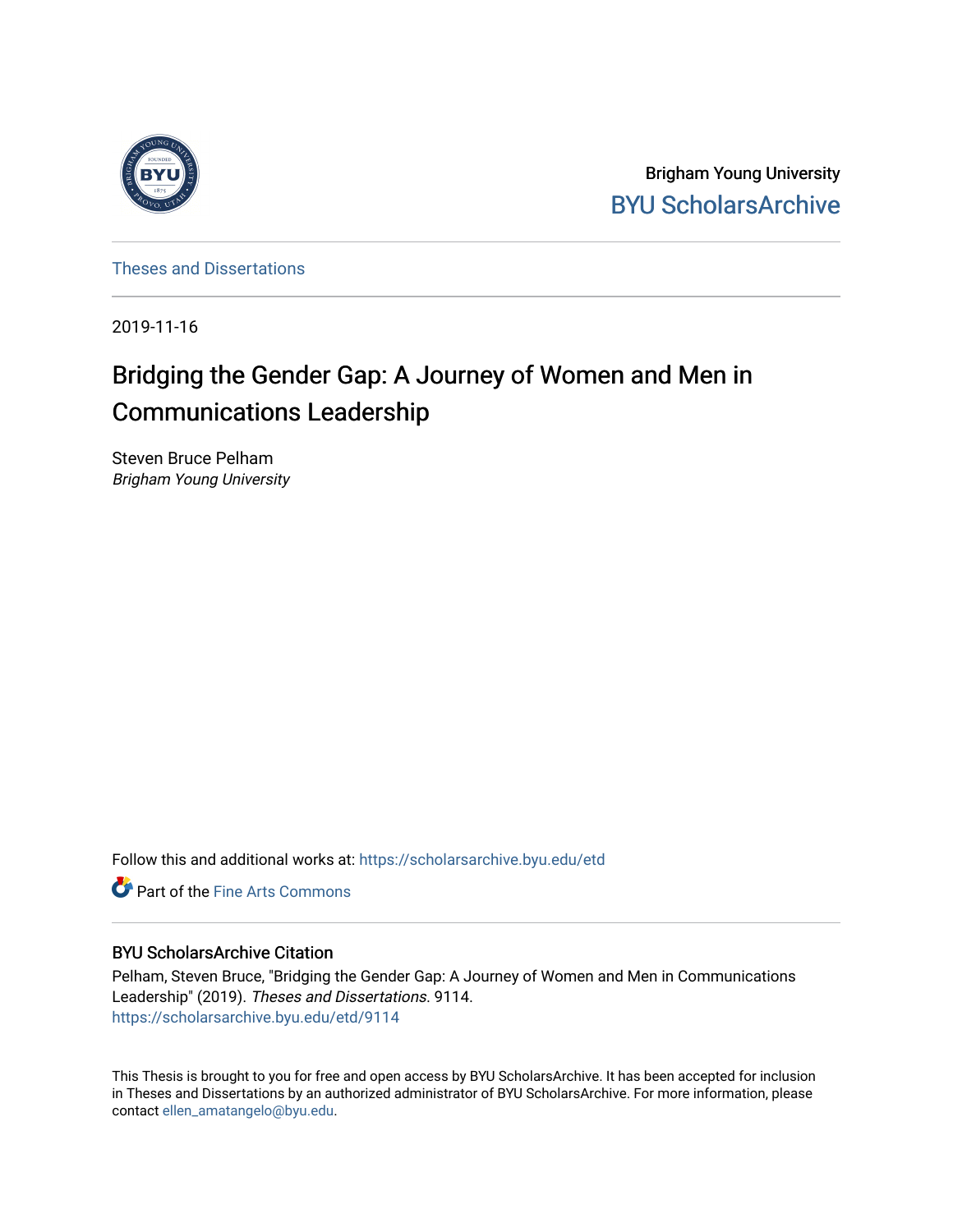<span id="page-1-0"></span>Bridging the Gender Gap: A Journey of Women and Men

in Communications Leadership

Steven Bruce Pelham

A thesis submitted to the faculty of Brigham Young University in partial fulfillment of the requirements for the degree of

Master of Arts

Pamela Jo Brubaker, Chair Mark Alden Callister Christopher E. Wilson

School of Communications

Brigham Young University

Copyright © 2019 Steven Bruce Pelham

All Rights Reserved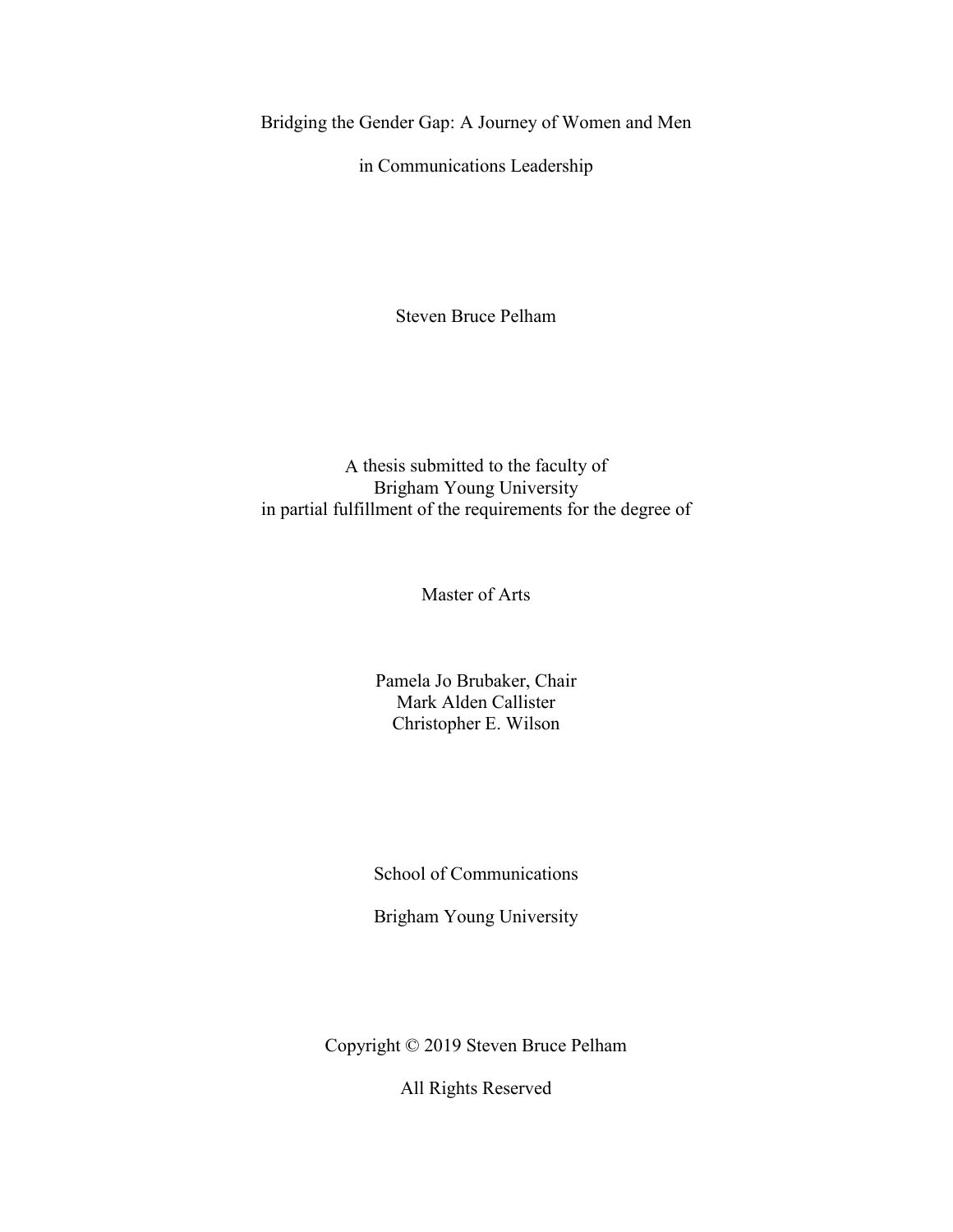#### ABSTRACT

# <span id="page-2-0"></span>Bridging the Gender Gap: A Journey of Women and Men in Communications Leadership

Steven Bruce Pelham School of Communications, BYU Master of Arts

"Throughout history, there have been various gaps: racial, gender, income, education, skills gaps...society today is not any different" (Andrews, 2017). Despite advances to close these gaps, a large gap still remains in communications leadership: the gender gap. Approximately 75 percent of practitioners are female and female practitioners only make up 20 percent of seniorlevel positions (Oakes & Hardwick, 2017). Existing research suggests there are several reasons why a gap exists: an unconscious bias that favors male leaders (Devillard, Hunt, & Yee, 2018), only 60 percent of women have the confidence they can advance into leadership positions (KPMG, 2018), lack of mentorship (Place & Vardeman-Winter, 2018), lack of exposure to female leaders (Arvate, Galilea, & Todescat, In Press), and the balance of personal and work responsibilities(Krivkovich, et al., 2017).

This study employed 32 qualitative in-depth interviews with senior level communications leaders to understand the journey that women and men go through to become communications leaders, perceptions of communications leaders, factors contributing to the gender gap, and ultimately what can be done to close the gender gap. Participants of this study are among some of today's most senior-level communications leaders, with the average participant having 29 years of work experience in the field of communications.

Multiple themes were identified for when and why individuals begin aspiring for communications leadership but it usually begins sometime during high school, college, or in the first few jobs after college once they have be experienced some form of leadership for the first time. There are certain factors such as unequal expectations for women and men and organization culture that can make a woman's path more difficult than a man's path. The majority of participants agreed that women and men are viewed differently in the workplace and that there are key differences such as sensitivity to and involvement of others that differentiate women from a men. There were seven primary themes identified as factors that contributing to the gender gap: relationships, unique challenges to women, issues in the communications field, a long history of male dominance, the pay gap is fueling the gender gap, lack of awareness of the gender gap, sexual harassment and sexual assault. Additionally, this study introduces multiple ways to help mitigate factors that are contributing to the gender gap. There were three primary thematic areas identified on ways to mitigate the gender gap: organizational mitigating factors, cultural mitigating factors, and personal mitigating factors. In summary, there are a number of reasons why a woman's journey into communications leadership is more difficult than a man's journey; however, there are many actionable things that communications leaders believe can be done to make it easier for future leaders.

Keywords: gender gap, communications, leadership, career path, qualitative interviews, biases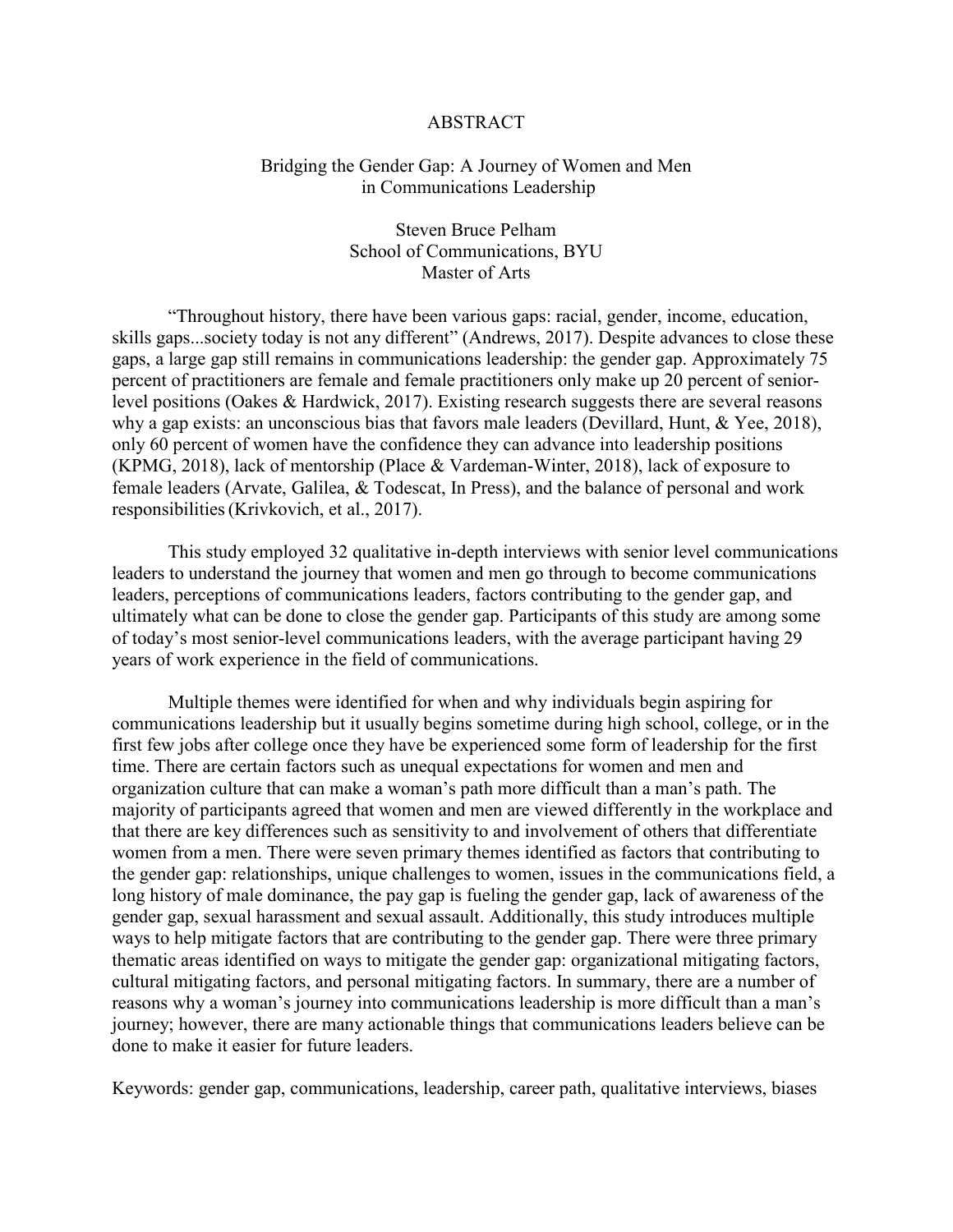# ACKNOWLEDGEMENTS

<span id="page-3-0"></span>The author wishes to express appreciation to several women whose help was invaluable to this study. First, Pamela Brubaker, Ph.D., and Tina McCorkindale, Ph.D., APR, for their mentoring and guidance throughout this entire study; second, Marlene Pelham, for demonstrating how to be an amazing mother while also being a leader in her career, and finally Whitney Pelham, for her never-ending support and love. The author would also like to express appreciation to the Institute for Public Relations for assisting with and funding this study.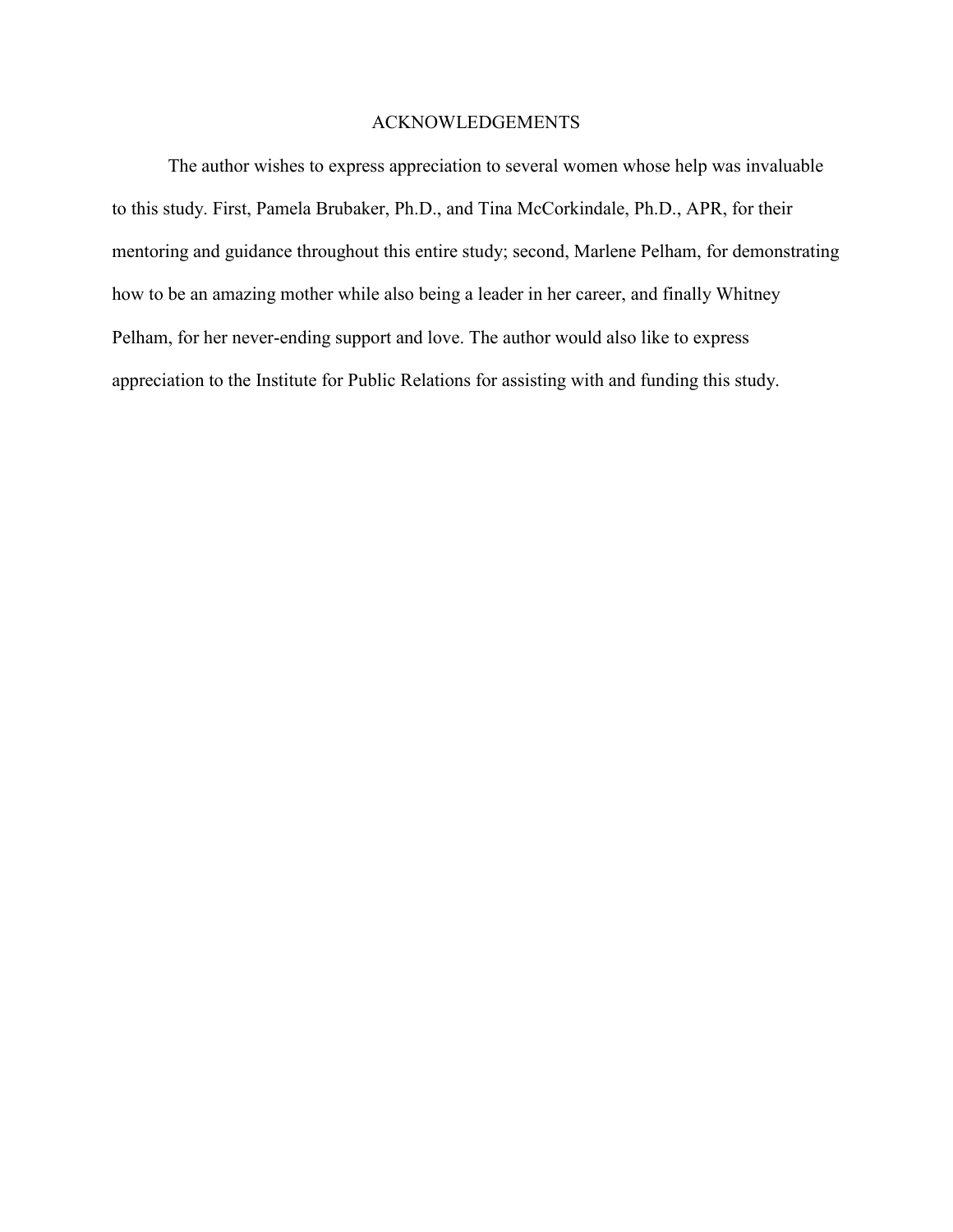<span id="page-4-0"></span>

# **Table of Contents**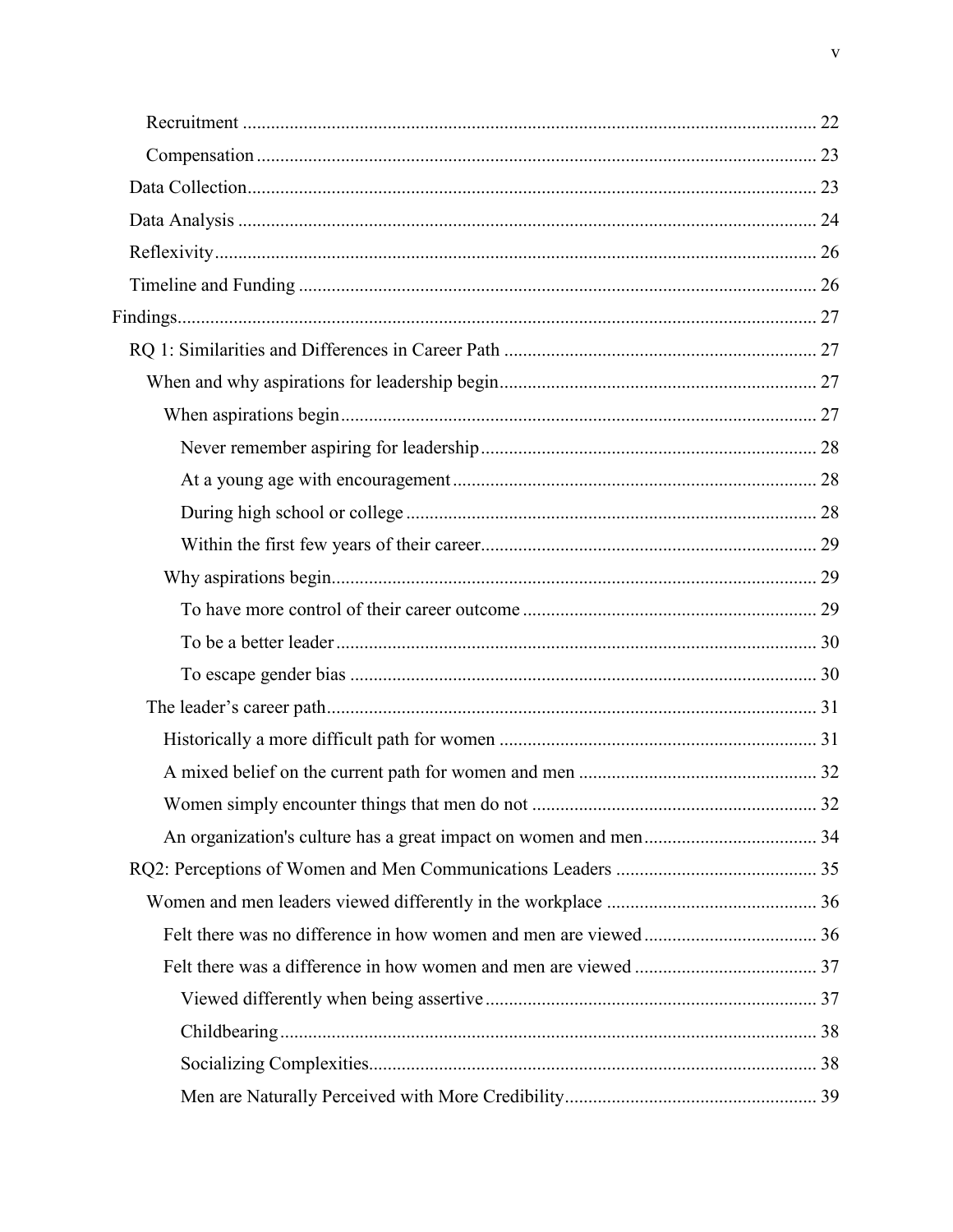| $\dots$ 54 |
|------------|
|            |
|            |
|            |
|            |
|            |
|            |
|            |
|            |
|            |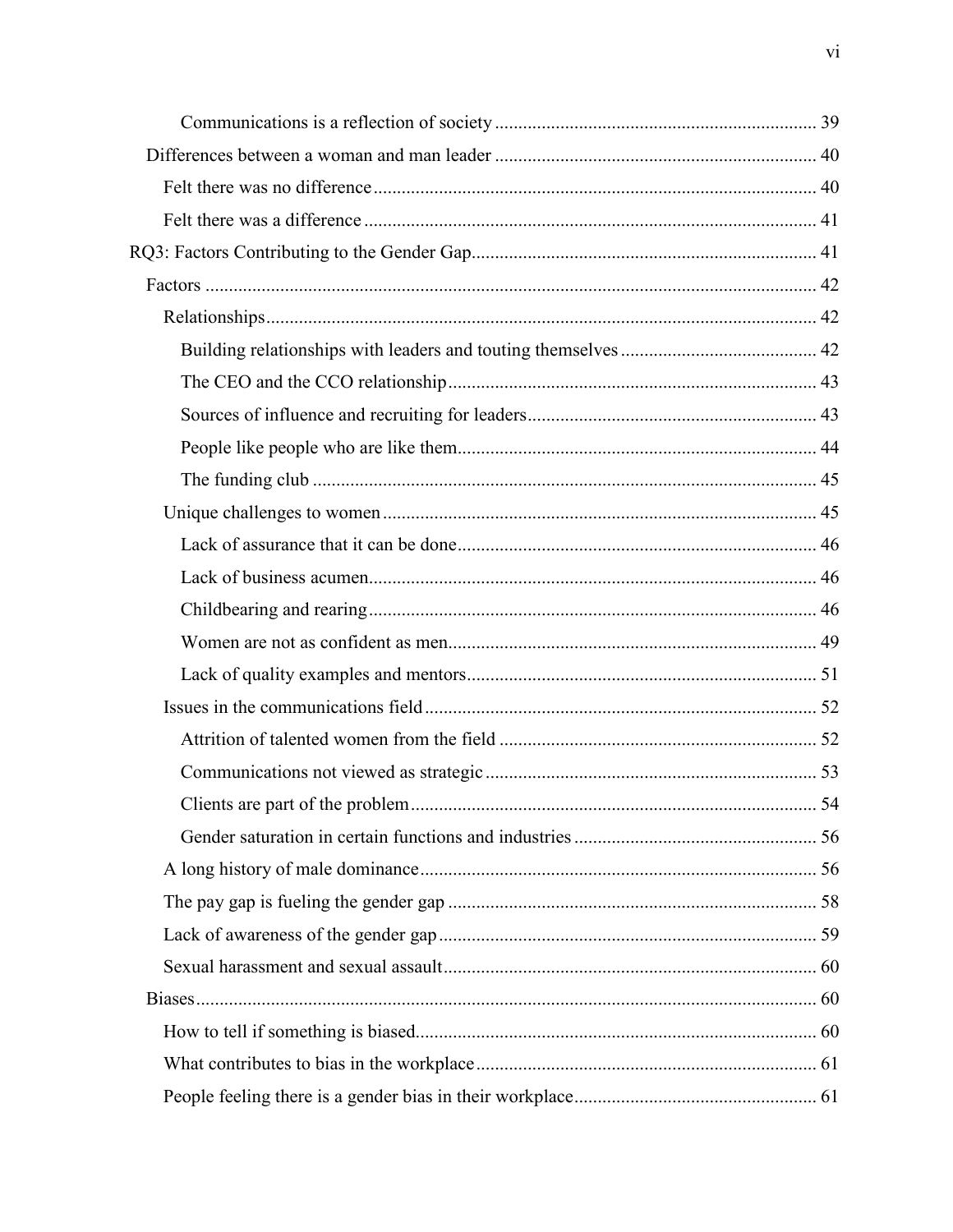| Parents, educators, and professional societies influencing the industry  74 |  |
|-----------------------------------------------------------------------------|--|
|                                                                             |  |
|                                                                             |  |
|                                                                             |  |
|                                                                             |  |
|                                                                             |  |
|                                                                             |  |
|                                                                             |  |
|                                                                             |  |
|                                                                             |  |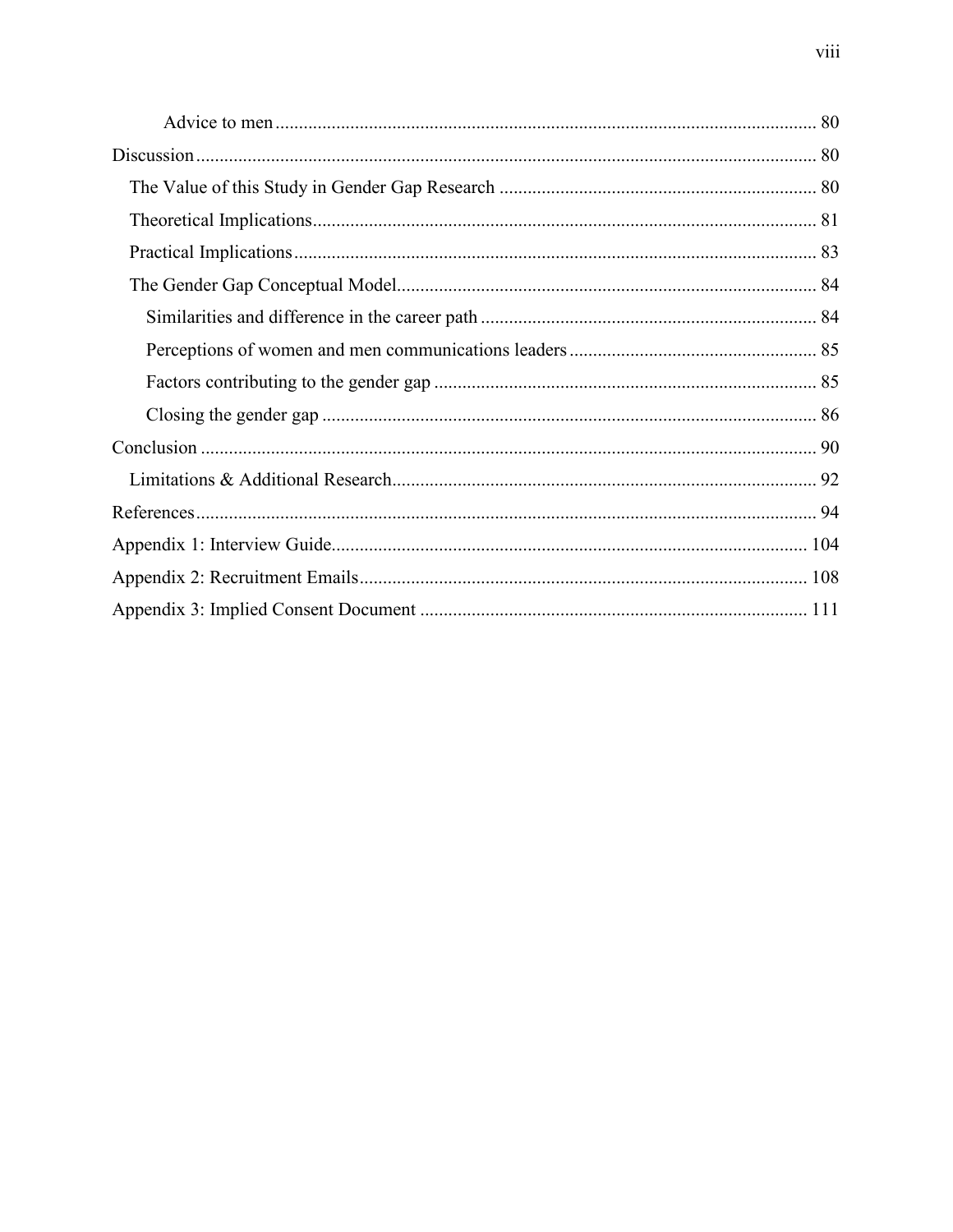<span id="page-9-0"></span>

| Table |  |
|-------|--|
| Table |  |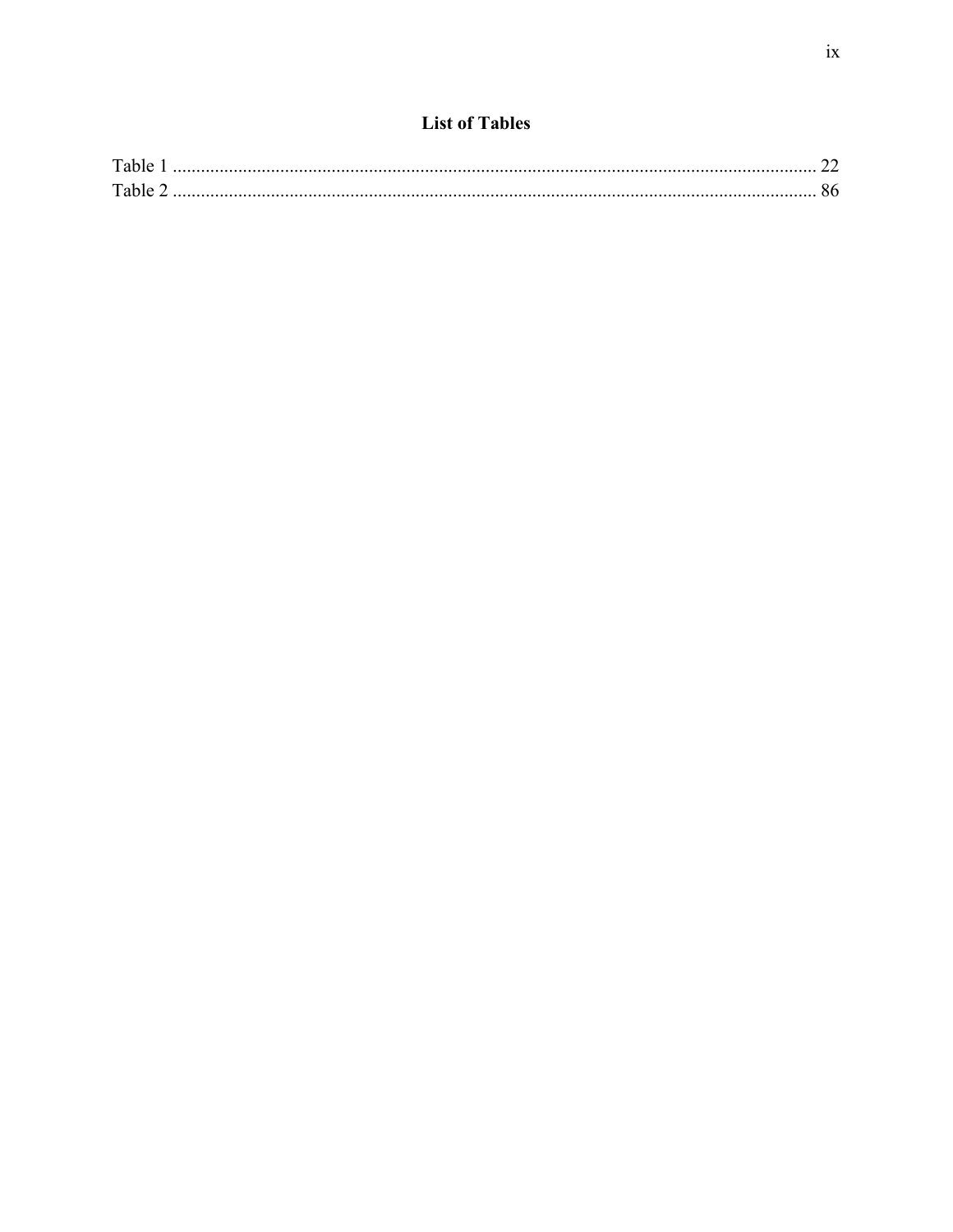#### **Introduction**

<span id="page-10-0"></span>"Throughout history, there have been various gaps: racial, gender, income, education, skills gaps...society today is not any different" (Andrews, 2017, para. 1). Despite advances in recent years to close many of these gaps, a large gap still remains in leadership. The leadership gap spans all industries and is a gap that is at the forefront of many studies and discussions. This is particularly true in the field of public relations in which approximately 75 percent of practitioners are female; however, female practitioners only make up 20 percent of senior-level public relations positions (FitzPatrick, 2013; Oakes & Hardwick, 2017). This conundrum is the basis of this study and other scholarly work taking place in this area. This study is being conducted with the Institute for Public Relations, which will provide strategic direction, access to participants, and assistance in data transcription.

There are several reasons why it is important to study the gender gap. First, there are the moral implications of giving every human being, regardless of race, gender, or other classification, the opportunity to excel in a way of their choosing. In a field such as public relations, where the majority of the field is women, yet the majority of the leadership is male, it is clear that there is some force at work which is preventing every human the equal chance to excel. Secondly, this is an important topic to study because of the clear evidence of the benefits of mixed-gender leadership. Benefits of gender-diverse leadership include better financial returns, cultures, reputations, and higher job satisfaction levels (Berakova, 2017; Devillard, Hunt, & Yee, 2018; Morgan Stanley, 2017; Noland, Moran, & Kotschwar, 2016). Despite the benefits of gender-diverse leadership, the leadership gap remains wide.

Rigorous academic research is needed to better understand this gap and what can be done to mitigate it. Although there is sound academic scholarship that exists that can be connected to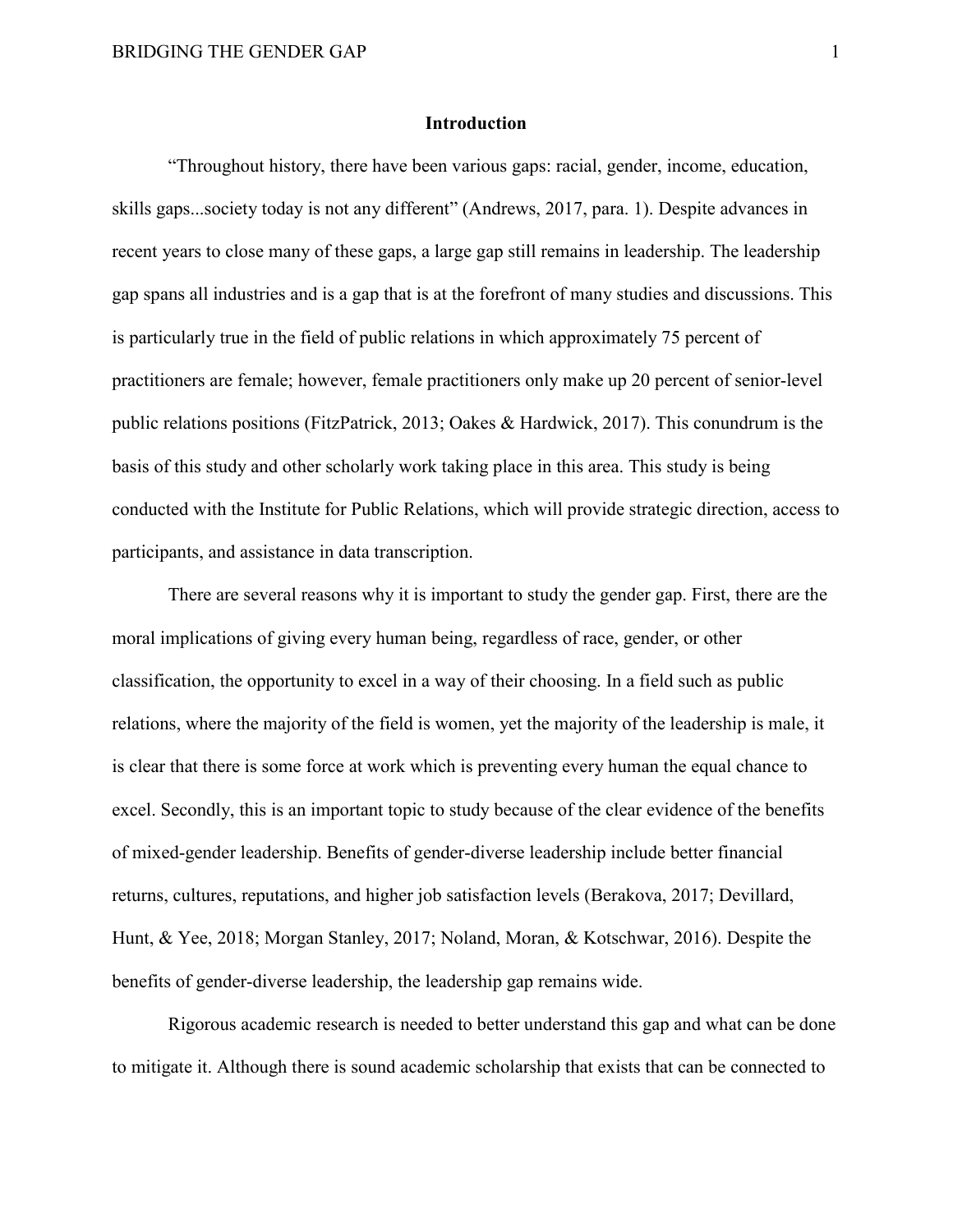this topic, additional scholarship is needed to explore this area and to shed light on causes and implications. Leading scholars in this area, Place and Vardeman-Winter (2018) stated:

Scholarship addressing the causes of and the discursive, cultural, social, and structural forms of gender disparities must continue. Such continued inquiry is critical for the empowerment of emerging public relations professionals and for creating a more ethical, equal, and just profession for generations to come (p. 171).

In an effort to understand the leadership gap in communications leadership, this study seeks to understand the career process, including career advancement and development of both women and men in communications leadership roles. By understanding the pivotal moments in the careers of both women and men in communications leadership roles in an effort to understand why such a gender gap exists.

This study adds a unique value to the existing scholarship because it will study both women and men. Specifically, this study will seek to understand differences in the life and career pivotal moments of women and men to understand additional factors contributing to the gender gap and to gain insight into how to close the gender gap. Previous studies have focused on studying either women or men but few have studied both. By studying women and men in a comparative study, this study will show differences in pivotal moments that may be giving men an edge over women when it comes to being in a senior-level public relations position. In an analysis of existing literature on the gender gap in communications leadership, Place and Vardeman-Winter (2018) suggested a roadmap for future research on the gender gap—"a wealth of additional factors should be researched to understand the interaction of gender, leadership, and public relations"( p. 170)—something that this study seeks to add to. In additional to providing a current look at this topic, this study will also provide insights that will inspire future research in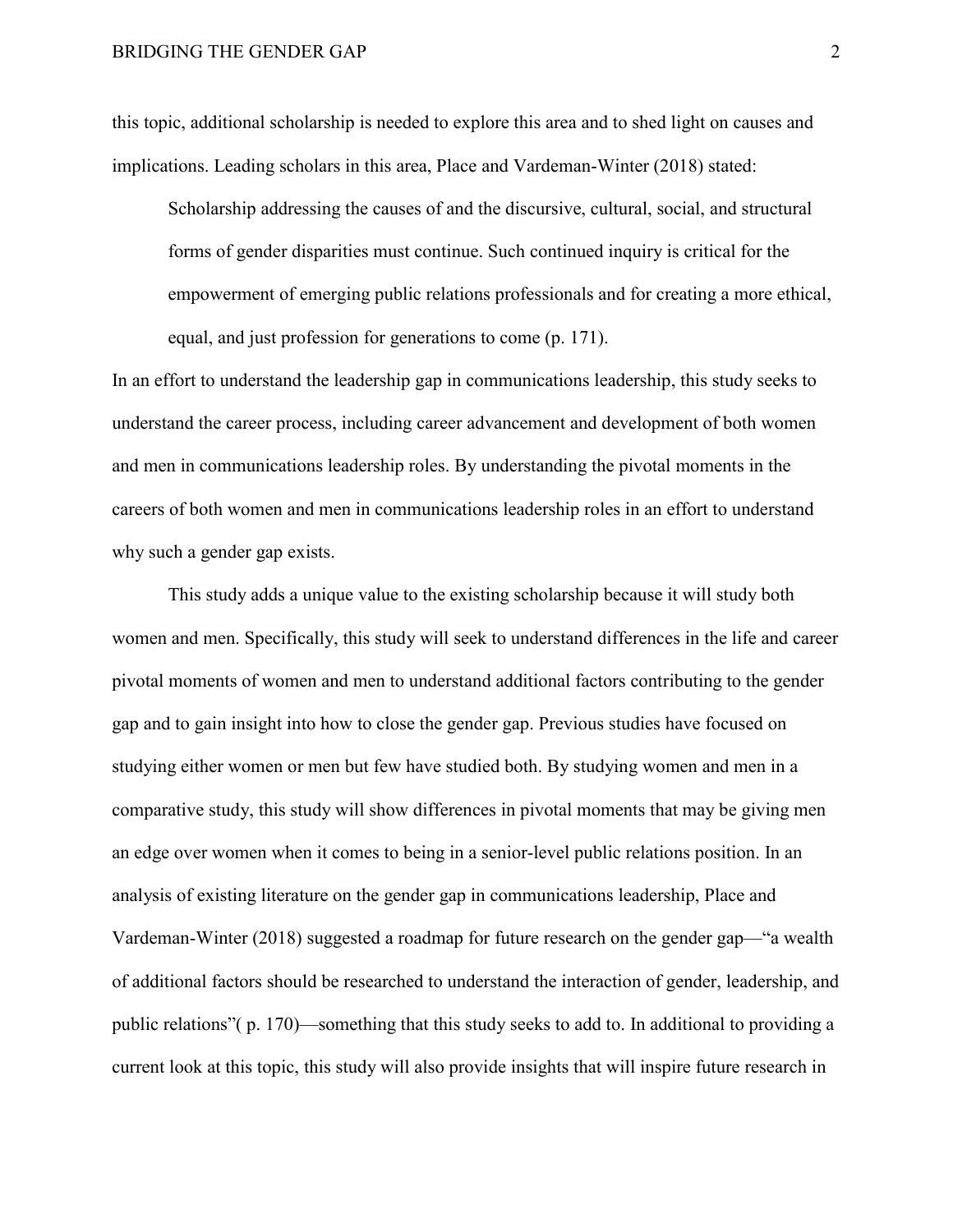this area. Many things have happened since previous studies on this topic such as the Me Too Movement which could have impact on how women and men are viewed and interact in the workplace. Having this study is important now because gender equality is still a large issue and is often debated. This study also adds value is studying the highest level of communications leadership which provides a unique looks into those who have experienced multiple levels of leadership in the field of communications. Francis Ingham, chief executive of the International Communications Consultancy Organisation said:

It's imperative that we address the gender gap, so we can retain talented women in the public relations industry. A more balanced boardroom makes sound business sense. We need to work together to make this happen and to shape our industry for the future (Oakes & Hardwick, 2017, para. 13).

#### **Literature Review**

# <span id="page-12-1"></span><span id="page-12-0"></span>**Leadership and Communications**

<span id="page-12-2"></span>**Women and men in communications leadership.** Leadership, defined as "a dynamic process that encompasses a complex mix of individual skills and personal attributes, values, and behaviors that consistently produce ethical and effective communication practice" (Meng & Berger, 2013, p. 143), has remained an important topic amongst academics and professionals alike and remains an intriguing topic to study. People are fascinated with studying leadership because it is "a process whereby an individual influences a group of individuals to achieve a common goal" (Northouse, 2013, p. 5). Leaders are the ones that make decisions that impact the way things are at work, at home, and throughout life. Because of their influence, and the fact that many people aspire to be leaders, understanding the process that forms a leader has remained intriguing to many. Over 90 percent of CEOs recognize that leadership is "the single most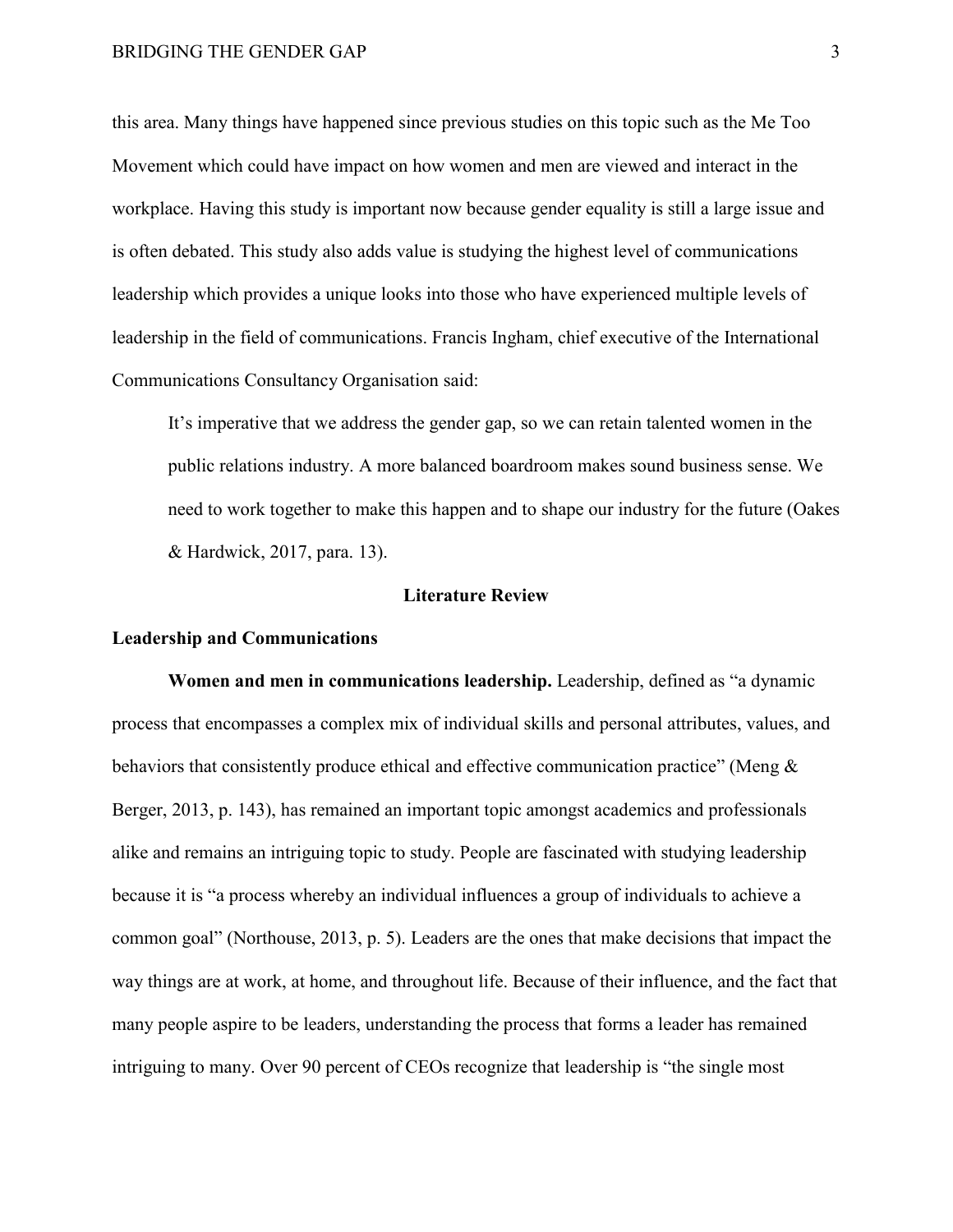#### BRIDGING THE GENDER GAP 4

important human-capital issue that their organizations face" and they plan to increase their investment in developing leadership (Feser, Mayol, & Srinivasan, 2015, para. 1). Leading management consultancies such as McKinsey & Company have consistently reported that good leadership is critical to organizational health and, ultimately, financial returns (Feser, Mayol, & Srinivasan, 2015; De Smet, Schaninger, & Smith, 2014).

Although the study of leadership remains an important topic throughout many industries, components of leadership in public relations remain largely under-studied—especially regarding gender differences between women and men in public relations. Although some communications research has concluded that there are no significant differences between women and men in terms of their leadership qualities, leadership effectiveness, or leadership preferences (Aldoory & Toth, 2004; Jin, 2010; Meng, Berger, Gower, & Heyman, 2012), there remains a massive gender gap in public relations leadership. Saying that the public relations industry is a gendered field creates power struggles, and, because of connections with transformational leadership and female traits, "women may be more suited to be public relations leaders" (Tsetsura, 2014; Aldoory & Toth, 2004, p. 179).

Berger and Reber (2006) reported that public relations is striving for levels of legitimacy across the world. Erzikova and Berger (2006) suggest the subordinate nature of the industry may exacerbate the position of women in public relations. They found that communications is still largely viewed as an insubordinate to marketing (Tsetsura, 2014, 2012, 2011, 2010).

Bowen (2009) found that both women and men believe that leadership is key to becoming part of the dominant coalition, the group of people with the most influence over the organization's goals and strategies (Pfeffer & Salancik, 1978).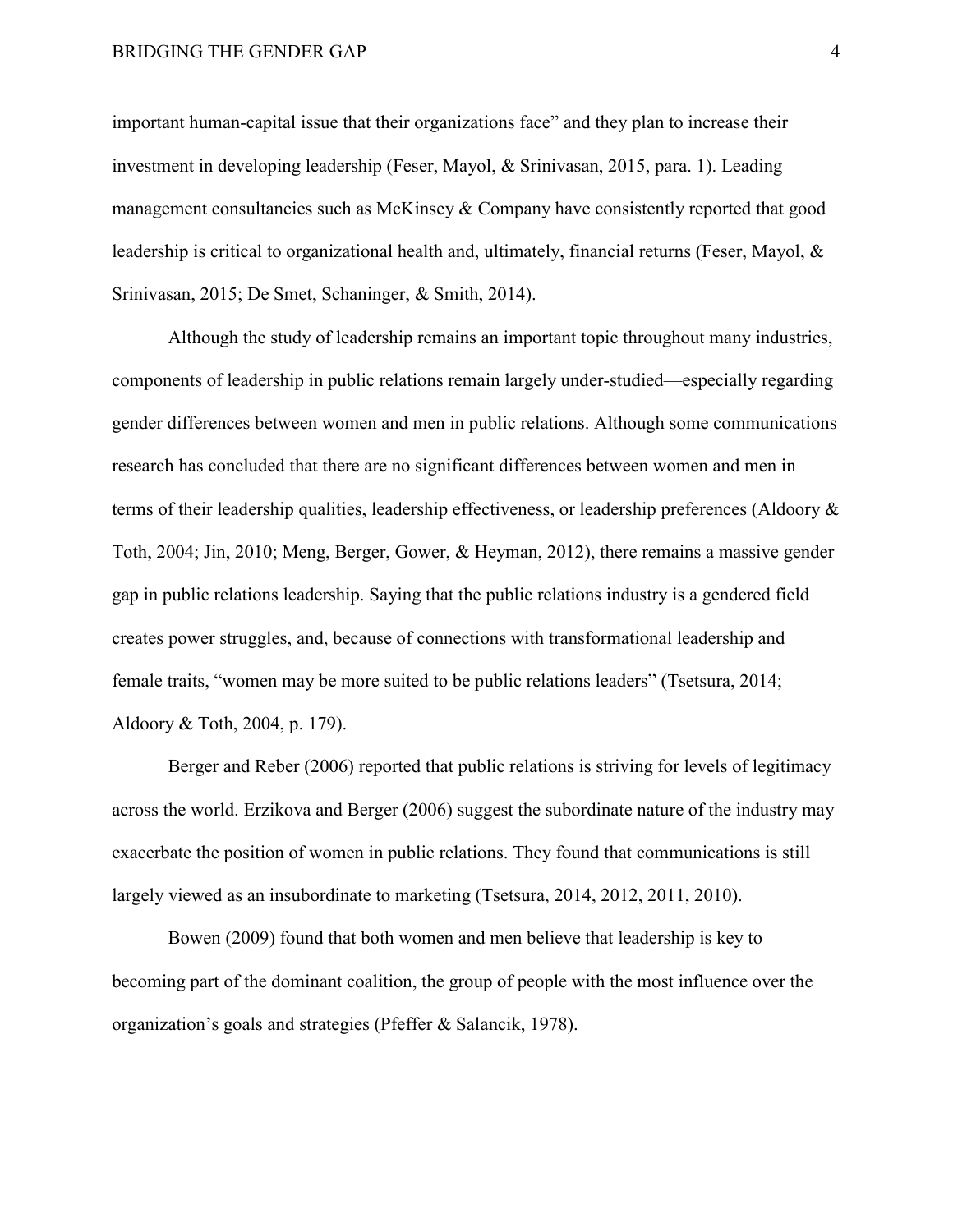Through a series of in-depth interviews with public relations practitioners, Erzikova and Berger (2006) discovered that overall women believe that their weak desire to lead in the field is due to men's discriminatory behaviors and that men believe that having women in technical or subordinate roles is normal. They further explained that men's bias toward women is quite deliberate and not unintentional.

Gino, Wilmuth, and Brooks (2015) found that women generally have more life goals than men and that women believe they are significantly less than likely to achieve those goals in comparison to men. This study also found that women view high-level positions and promotions as less desirable than men and that they would be less likely to go after high-power positions, even if it requires no additional effort—this is due in part because women perceived more negative outcomes from being in a position like this due to conflict with other life goals (Gino, Wilmuth, & Brooks, 2015).

Berger (2012) found that although many women and men are after the same goal, they go through a different process to get there—women and men view leadership, including the process of becoming a leader, differently. Men perceive themselves as more likely to want to be a leader, more likely to become a leader, and more likely to be a stronger leader when compared to women. Women are more likely to address major issues in the public relations field, be more aligned to the seven dimensions of public relations leadership, and more likely to put a greater emphasis on developing future communications leaders when compared to men. In addition to having different processes for leading, Berger, Meng, and Heyman (2017) found that when compared to men, women are significantly less engaged and less satisfied with their jobs, less confident in their work culture, less trusting of their organization, and more critical of top leaders. Despite these perceptual differences, the study found that both women and men are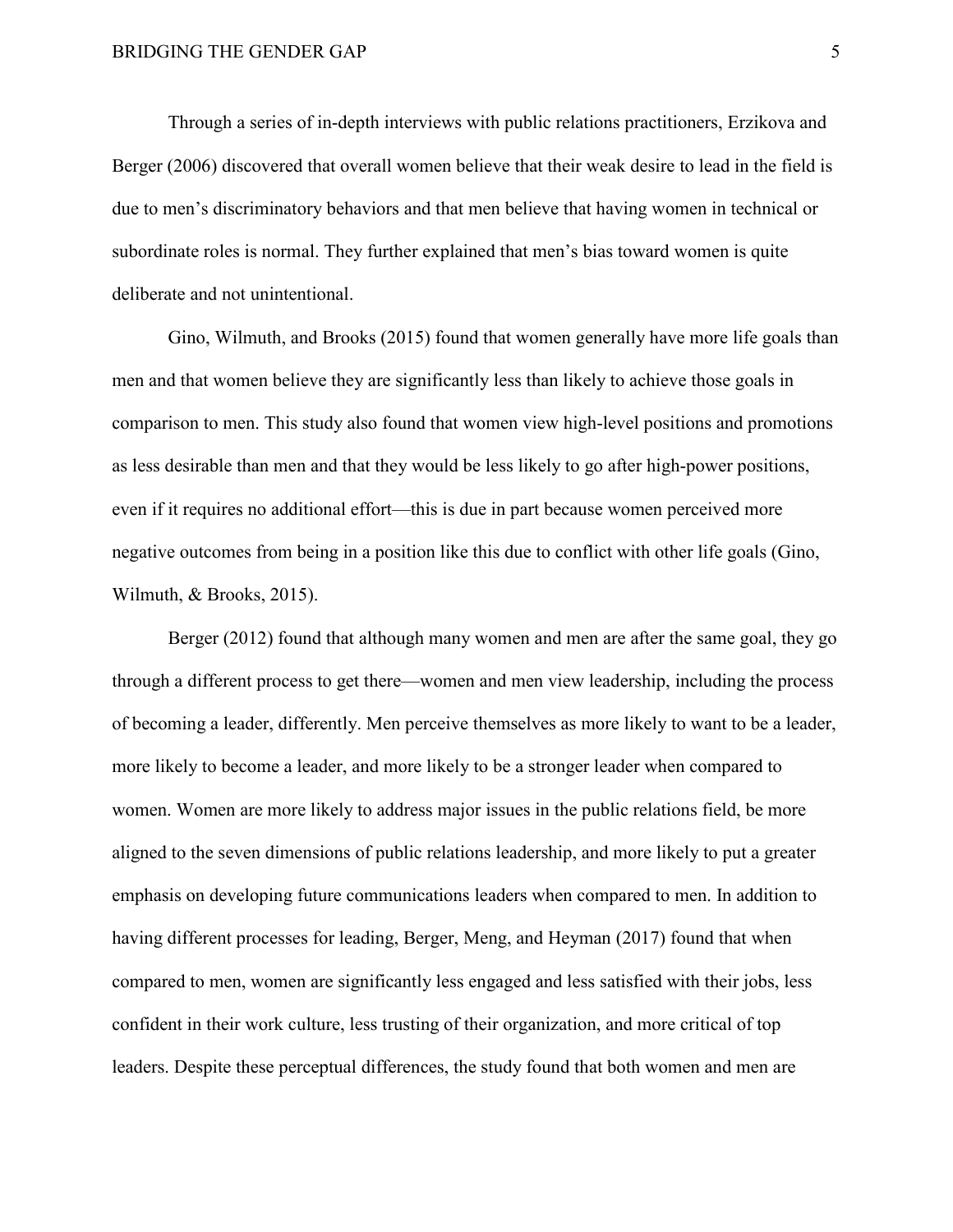equally capable leaders. Berger (2012) suggests an in-depth qualitative analysis is needed to understand why such a perception difference exists. Therefore, this study seeks to add in-depth qualitative analysis to understand perceptual differences and the key moments that cause those perceptual differences.

<span id="page-15-0"></span>**Benefits of mixed-gender leadership.** In an examination of the power of women on the market, Boston Consulting Group found that women control 73 percent of the dollar (Silverstein & Sayre, 2009), meaning that women are controlling financial decisions and are the people spending money. Seventy-seven percent of healthcare decisions, new car purchases, and consumer purchases are made by women, with 75 percent of women saying that they are the primary household shopper (Kransy, 2012).

With such a high percentage of women making major purchasing decisions, FitzPatrick (2013) noted that we simply cannot afford to keep women out of senior communications roles, not only because women control purchasing power, but because they generally offer a different perspective than men. A varying perspective is important because women's leadership styles tend to be more transformational while men's behaviors tend to be more transactional (Bass et al., 1996).

This diverse perspective leads to many benefits for organizations. It has been concluded that companies with gender-diverse boards and executive teams are likely to have a higher profitability and value creation (Devillard, Hunt, & Yee, 2018). Morgan Stanley (2017) created a gender-diversity framework and ranked over 1,600 stocks globally and determined that companies with greater gender diversity in top leadership have increased productivity, greater innovation, better decision-making, and higher employee retention and satisfaction. Through a survey of more than 22,000 public organizations, the Peterson Institute (2016) found a strong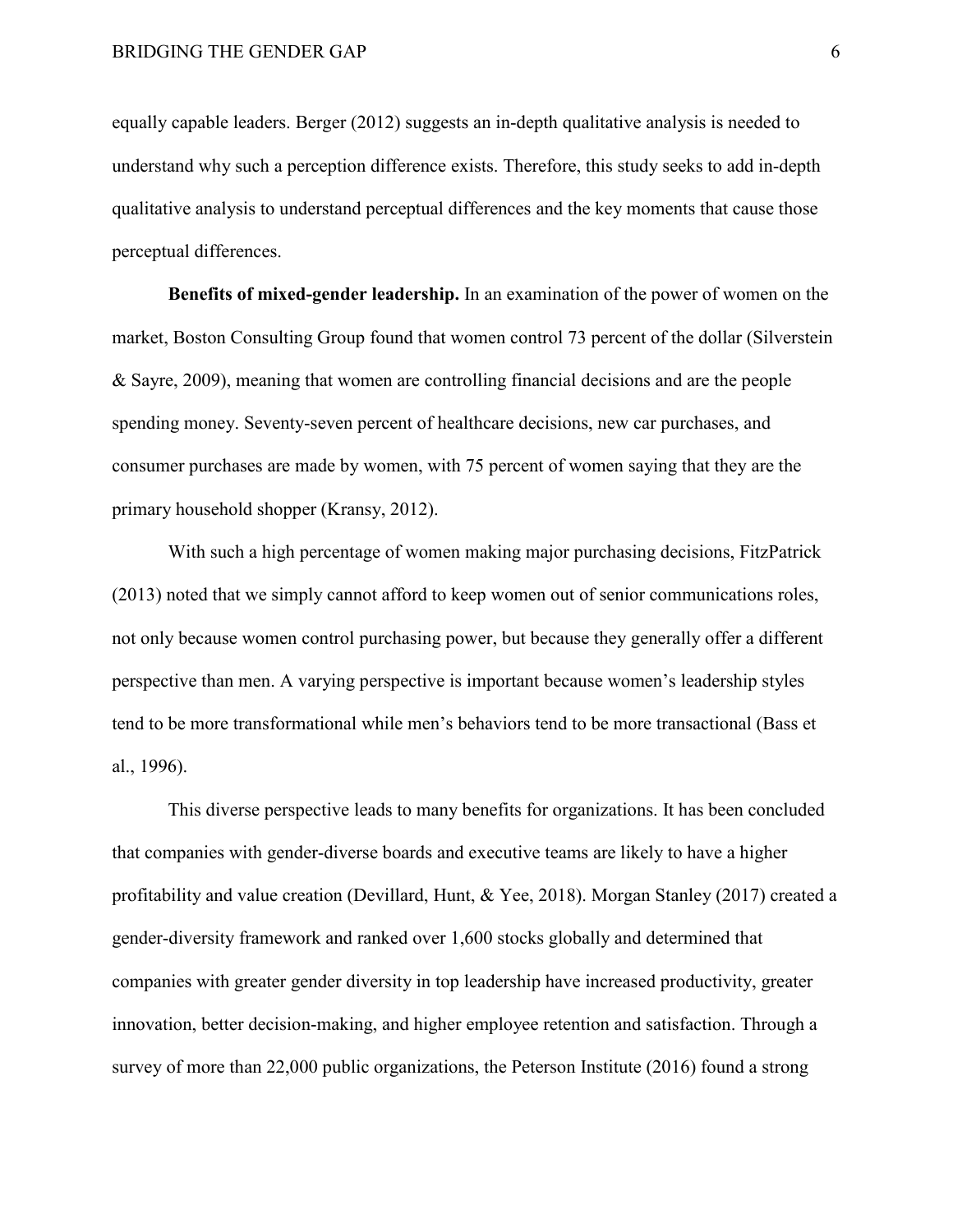correlation between the number of women on boards and an executive team and profit performance. Bereakova (2017) noted that a gender-diverse team improves the quality of group decision making and promotes productivity and innovation, which leads to a direct impact on products and services.

#### <span id="page-16-0"></span>**Leading to Communications Leadership**

<span id="page-16-1"></span>**Developing leadership.** In seeking to understand the leadership gender gap, it's important to understand the process that both women and men go through to develop leadership. Leadership is something that can be developed and learned (Resnick, 2003). The leadership development process can be understood by examining the behaviors and attributes of leaders (Northouse, 2013). When studying public relations leaders, Martinellia and Erzikova (2017) found leadership dimensions—self-dynamics, ethical orientation, team collaboration, and relationship-building—formed at a young age through family necessity, sports teams, or the classroom and that these skills are honed over time.

Leadership development is often classified in one of two ways: technical skills, which are teachable skills that are typically learned in a classroom, or soft skills, which are interpersonal skills that are often difficult to quantify (The Balance Careers, n.d). Strong technical skills are viewed as the main prerequisite to developing into a public relations leader and are often learned from a role model and/or mentor in the field (Berger & Meng, 2014; Martinellia & Erzikova, 2017). Both public relations students and leaders desire to develop their leadership through onthe-job experiences and individual initiatives (Meng, 2013). Public relations practitioners of varying ages and experiences understand the need for continuing to grow in public relations leadership and have a desire for doing so (Martinellia & Erzikova, 2017).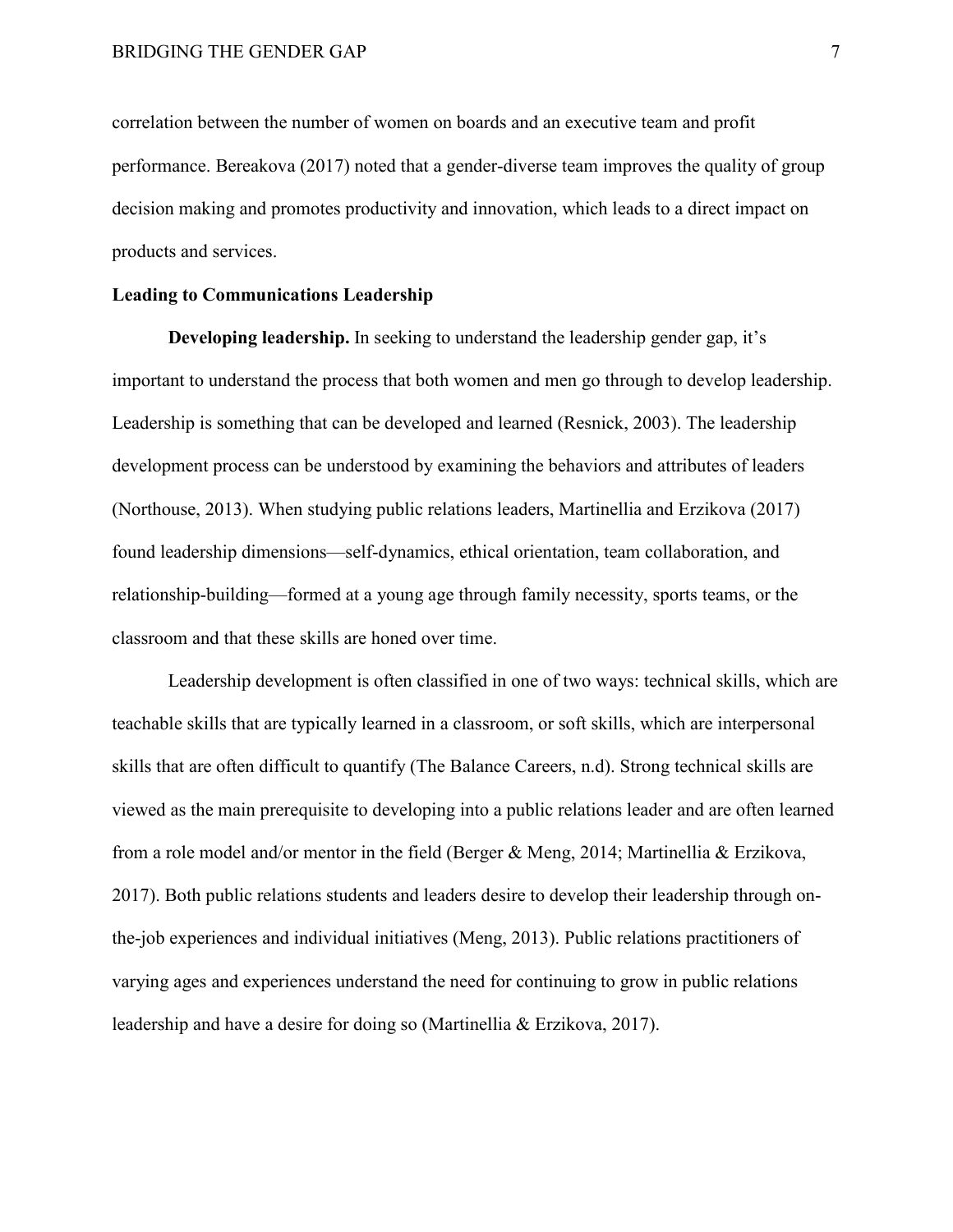Although technical skills are viewed as the main prerequisite to becoming a public relations leader, soft skills should not be discounted. Berger (2012) said that soft skills—better listening, cultural sensitivity, emotional intelligence, conflict resolution capabilities, and change management skills—are essential to helping public relations leaders. Unlike some technical skills, soft skills can be more difficult to develop. Developing soft skills is something that takes active self-reflection and thinking about strengths and limitations in order to lead to greater selfawareness, something that will help to develop skills and to connect better with others (Berger, 2012).

Leadership development is not a passive practice and is something that is best learned through doing work (Day, 2000; Martinellia & Erzikova, 2017). Mentors play an invaluable role in helping practitioners to learn in work settings in order to advance in their careers. This is especially true of women who need support and mentorship from other successful women in order to be successful in developing their own leadership (Martinellia & Erzikova, 2017). Another possibility is that leadership can also be developed by vicariously observing other leaders (Arvate, Galilea, and Todescat, 2018).

The foundations of leadership are formed at a young age and are developed as people continue to grow. Although formal education and training are important and necessary, on-thejob training from a trusted mentor is necessary for career advancement.

In a study with public relations leaders, Meng (2013) found that the most desired leadership qualities for public relations leaders are strategic decision-making capabilities, the ability to solve problems and produce desired results, and communication knowledge and expertise. When examining communications-specific qualities, public relations leaders said that having a compelling vision of communication for the organization, possessing comprehensive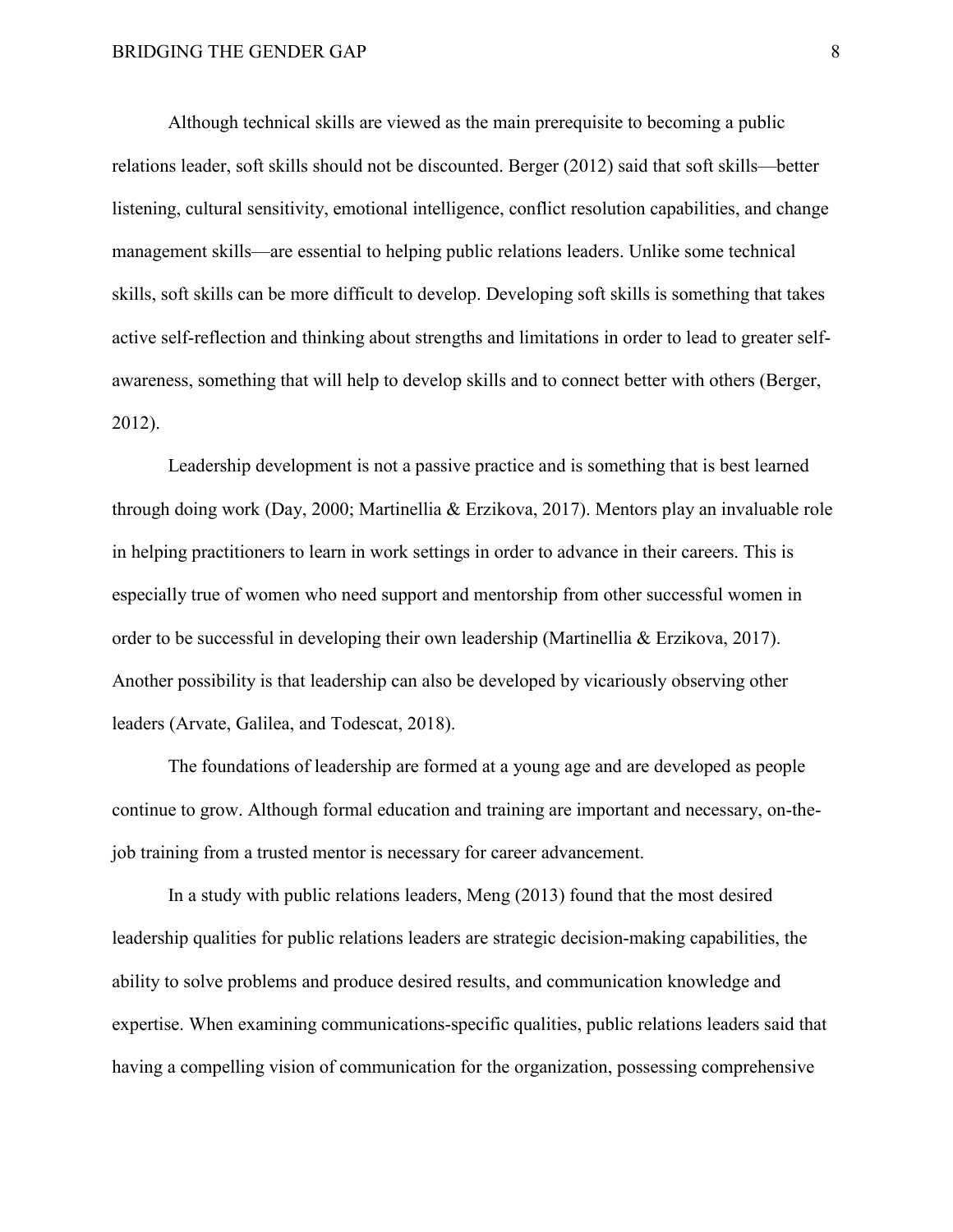knowledge and skills about media and technology, are the most important qualities (Meng, 2013). Berger and Meng (2014) reported that strategic decision making is the "the most significant leadership condition in various situations and geographic locations" (Berger & Meng, p. 108, as quoted by Martinellia & Erzikova, 2017).

<span id="page-18-0"></span>**Advancing through leadership.** In addition to understanding how leadership is developed, it's important to understand the process that women and men must go through to advance in leadership and in their careers. Having a mentor in the workplace to help learn technical skills and to navigate the organizational complexities is key, and there are several other factors that are important in learning to advance through leadership. The workforce is shifting, with digital natives quickly becoming the majority of the workforce. Shifts in the workforce mean that, for many people, starting at the bottom of an organization and climbing to the top isn't the norm anymore. Millennials, for example, are estimated to change their jobs between 8– 12 times and will go through multiple complete career changes—meaning for leadership advancement a focus has been placed on transferable leadership skills and continuous leadership development (Khare, 2007; Burns, 2002). Personal attributes, social skills, the ability to listen, and being able to be a team player are leadership skills that are important to public relations and advancing in public relations leadership (Keaveney, 2004; Cutlip, Center, & Broom, 2006; James, 2006). Additionally, work experience is no longer something that is measured in time, rather it is measured by performance (Wolf, 2010; Ishida et al., 2002; Morgan, 2002).

Wolf (2010) evaluated the perceived factors that are most important to public relations career advancement and found that strong personality and enthusiasm, relationship with top management, and networking are the most important factors, while involvement in industry events, changing companies frequently, and gender were found to be the least important factors.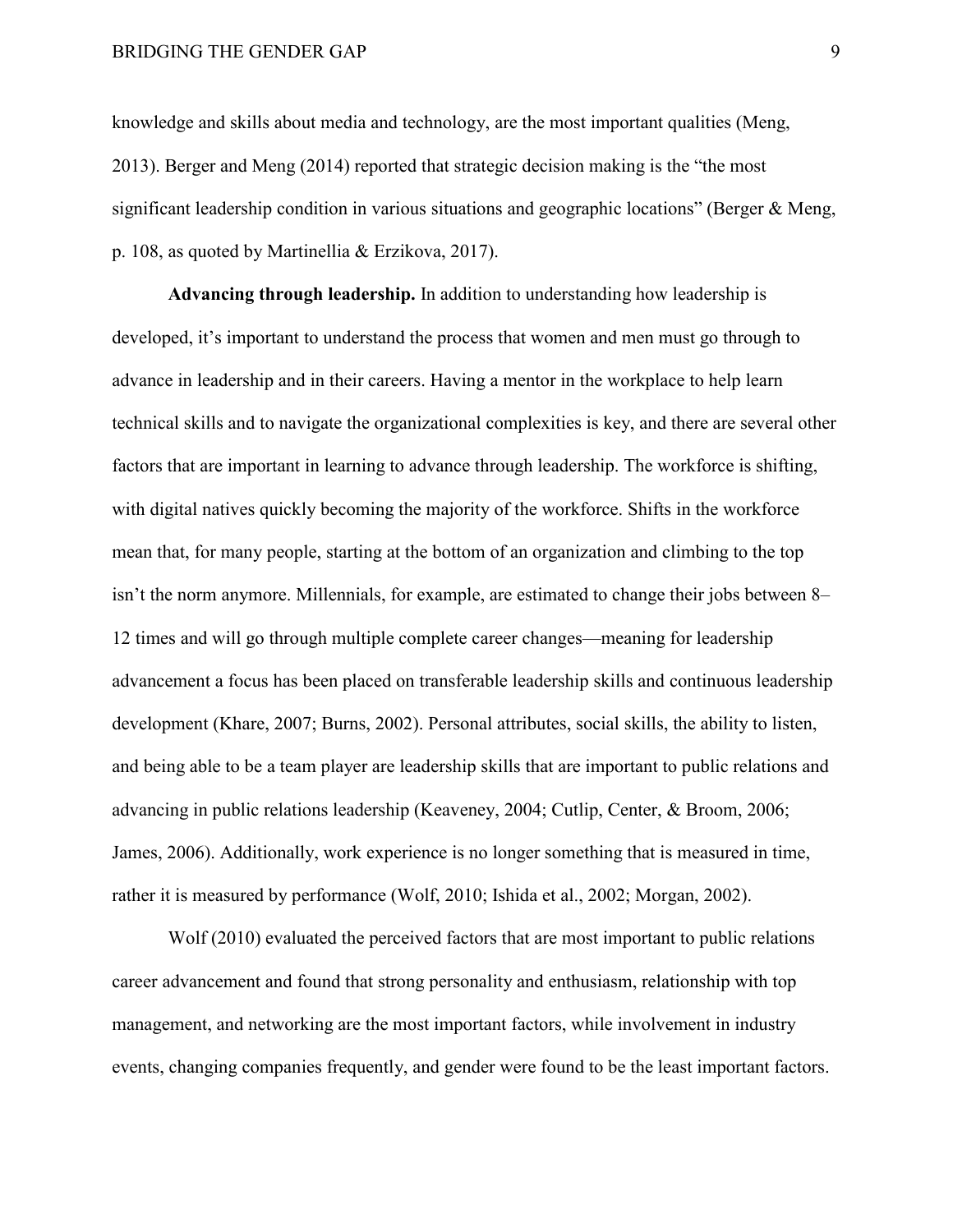Rather than just hard work, career advancement in public relations is most often achieved when an individual shows enthusiasm, a positive attitude, and the desire to get results (Wolf, 2010).

Six out of 10 working women aspire to become a senior leader at their organization; however, 6 out of 10 women don't see themselves becoming a leader—this disconnect, of women wanting to lead but not having the confidence, results from not having opportunities to build confidence in the woman's personal or professional life (KPMG Women's Leadership Study). During the 2018 KPMG Women's Leadership Study, over 3,000 female professionals and college students were surveyed about what could help more women to advance through their career; results showed that leadership training, confidence building, decision-making, networking, and critical thinking were reported as the most important training and development skills. However, women can be prevented from advancing in their career because senior-level positions often require emotional toughness, assertiveness, competitiveness, and risk-taking attributes that are not generally associated with females (Hoyt, 2005; Hoyt & Blascovich, 2007; Ellemers, Heuvel, Gilder, Maass, & Bonvini, 2004). Generally, women are expected to be more understanding, nurturing, and forgiving; however, these attributes can prevent them from advancing in their career because these are not the perceived attributes of a manager (O'Leary & Ryan, 1994; Mavin, 2006; Bradley et al., 2018). This leads to this first research question of:

RQ1: For male and female communication leaders, how similar or different are their experiences of becoming a communication leader?

#### <span id="page-19-0"></span>**The Leadership Gender Gap in Communications**

Approximately 75 percent of the jobs in the communications industry are occupied by women (FitzPatrick, 2013; Shah, 2015); however, women only occupy 20 percent of senior-level positions (Oakes & Hardwick, 2017). The Holmes Report (2017) found that men occupy 22 of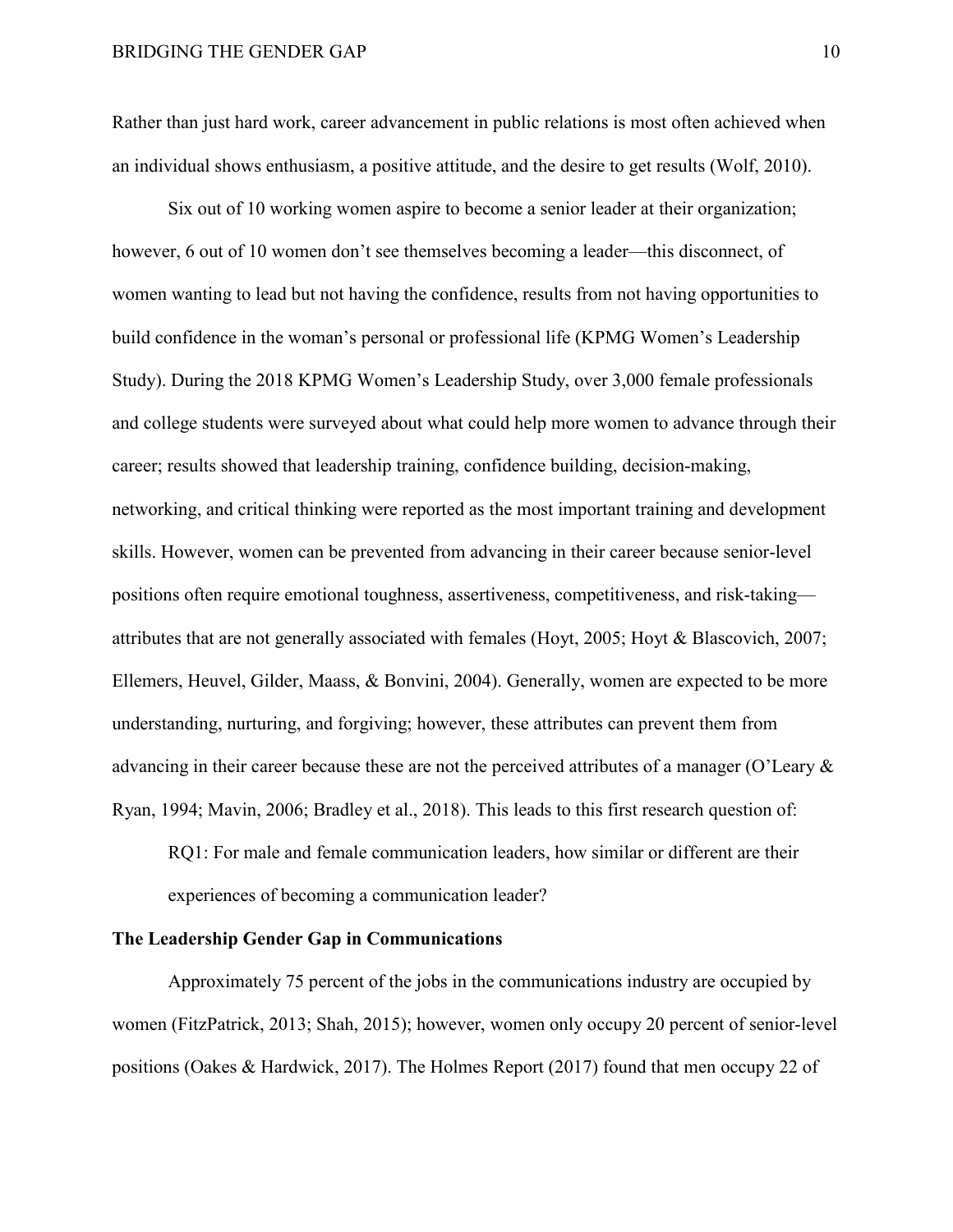the 30 CEO spots at the top 30 communications agencies worldwide. Additionally, women comprise less than half of the executive committee positions in large communications firms, and only four women lead communications agencies with global revenue of more than \$100 million (Lee, 2011).

The number of female senior-level positions is not the only place where the gender gap is prevalent. The average communications salary for men is \$61,284 while the average salary for women is \$55,212—a staggering gender pay gap of \$6,072 (Oakes & Hardwick, 2017). This compensation trend stretches from entry-level positions to the highest paying communications jobs. Men occupy 62 percent of communications boardroom seats in which 28 percent of men make more than \$150,000 annually while there is only 12 percent of women that have the same compensation (Oakes & Hardwick, 2017). In the United States, 70 percent of women work below the glass ceiling (PRSA/IABC Salary Survey, 2000). Additionally, the gender gap in leadership appears to be exacerbated by age. Oakes & Hardwick found that 36 percent of women and 25 percent of men believe that the public relations industry is ageist.

This gender gap extends far beyond the communications field. Krivkovich, Robinson, Starikova, Valentino, and Yee (2017) conducted a survey with 222 organizations across the United States and found that on average only 22 percent of senior vice president roles were held by women. In this same study, it was discovered that white women only have an 18 percent chance of reaching the executive team, while women of color have only a meager 3 percent chance. Devillard, Hunt, & Yee (2018) reported that 79 percent of women in a mid- or seniorlevel position have an interest in reaching the executive level—a similar proportion to men; however, women are substantially less likely to receive a promotion than their male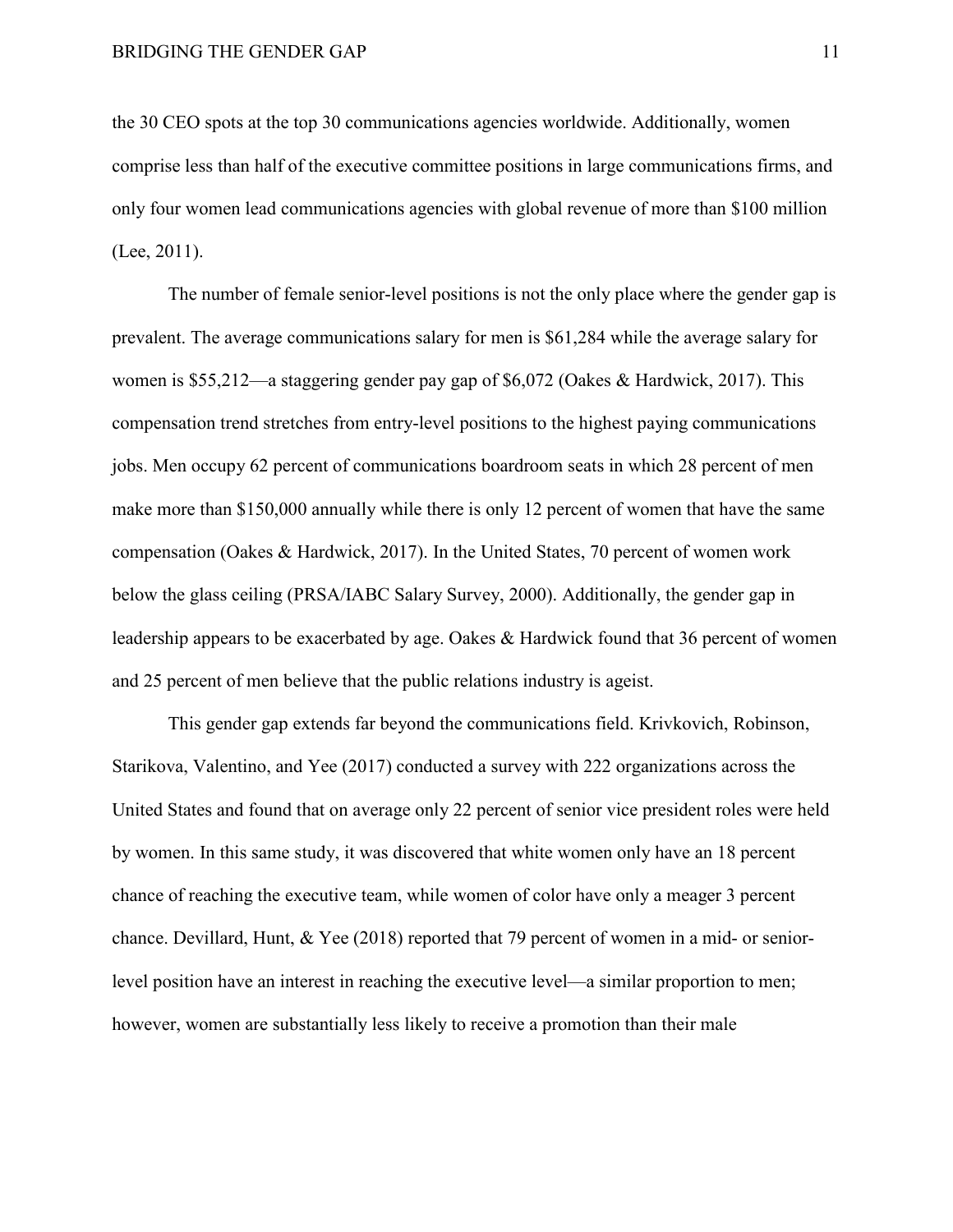counterparts—even if they ask for one. FitzPatrick (2013) best summarized this problem when she said:

While women hold roughly three in every four public relations jobs, men control 80 percent of the senior leadership positions. That's not just a glass ceiling: that's a thick-cut, double-reinforced, opaque glass barricade. And it's coming at a cost, not only to our industry but also to the organizations we represent (para. 4).

In their survey of U.S. public relations leaders and practitioners, Berger, Meng, and Heyman (2017) found that the gender gap has deepened, and the women said they want more involvement in strategic decision making, their opinions to count for more, and they want a communication system that places greater emphasis on two-way communication. Because the gap remains wide, women's opinions of organization trust and engagement are low.

Progress in diversity in many senses in public relations remains painfully slow. For women in the survey, it appears that being successful in the field is still challenging; the pay gap is real; the opportunity gap is real; and the being-heard-and-respected-gap is real. These gaps won't magically disappear. They require action, and the power to act resides in the minds, hearts, and hands of current leaders at all levels in organizations (Berger, Meng & Heyman, 2017).

Women have historically been unwelcome in male-dominated groups; however, when women become leaders, they show that they are capable of matching and even outperforming men (Hoyt, 2005; Hoyt, Blascovich, 2007). This leads to the second research question:

RQ2: How are women and men communications leaders perceived?

<span id="page-21-0"></span>**Communications: A feminized field.** Pompper and Jung (2013) found that the majority (65.1%) of men working in public relations believe that the public relations industry is feminized, confirming the Public Relations Society of America's assessment that approximately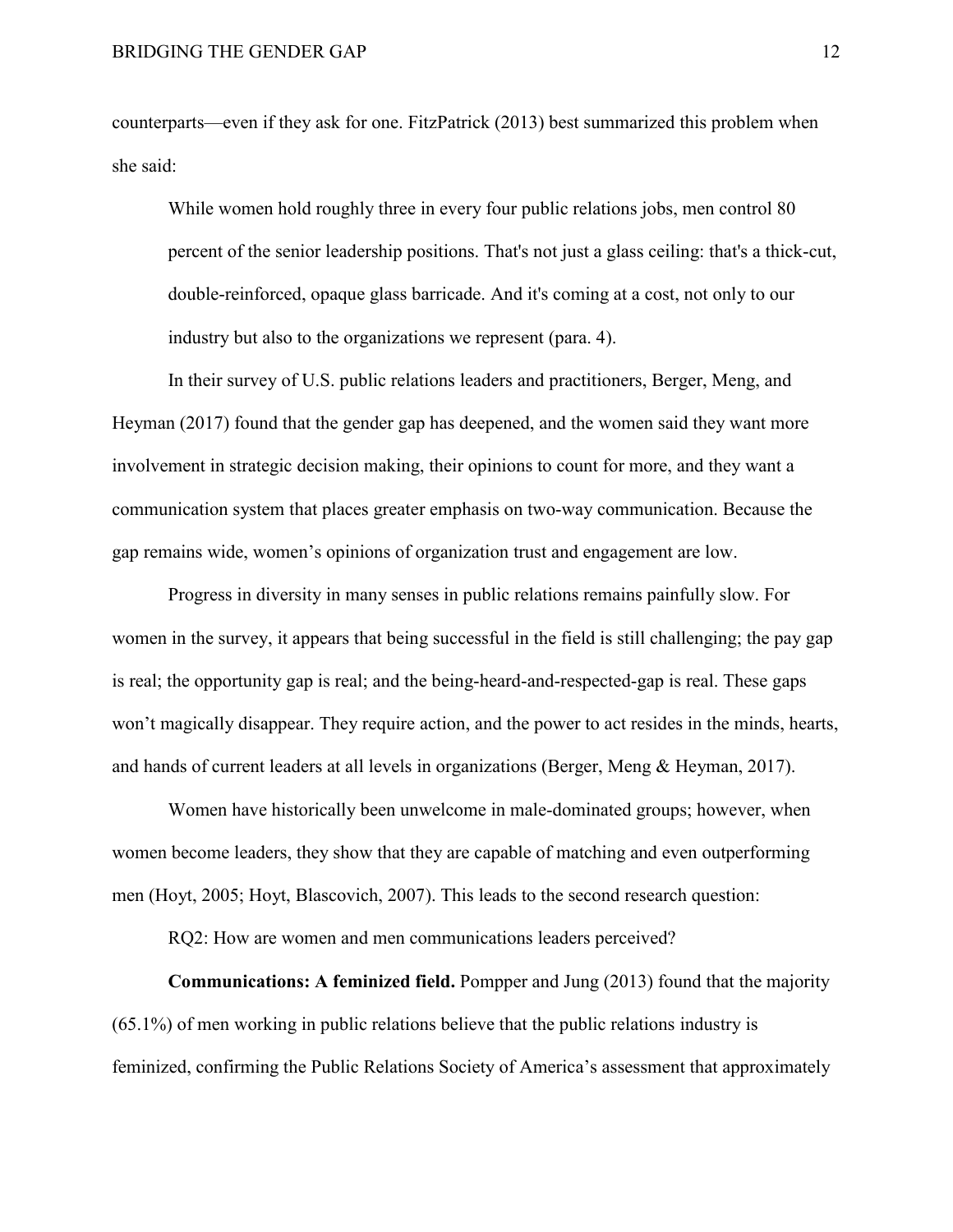70 percent of practitioners are female. Interestingly, only about half (52.1%) of male practitioners believe that men hold the highest senior-level positions in the industry (Pompper & Jung, 2013). Pompper and Jung (2013) also concluded that some male practitioners felt there were negative effects of being in a feminized field, including the belief that public relations is "an old girls club," that men often have to think of topics that would interest females during small talk, and that men have to soften their language tone and criticism in order to not hurt the females' feelings (p. 502).

## <span id="page-22-0"></span>**Factors Contributing to the Gender Gap**

There are many factors that contribute to the leadership gender gap in the communications industry. Although research in this area is limited, both academics and professionals are beginning to add research to the knowledge base in this area—this study hopes to contribute to that body. Existing research has concluded that both women (Jin, 2010) and men (Werder & Holtzhausen, 2009) associate themselves as being a transformative leader, a leader who helps themselves and others to rise to a higher level of morale and motivation (Burns, 1978)—an attribute often associated with the best leaders. Wu (2006) studied themes that define leadership such as style, competency, and workability and concluded that both women and men could be successful in leadership roles. These researchers, along with Meng et al. (2012) and Waters (2013), have concluded that there is little difference between women's and men's leadership styles. Yet, Algren and Eichorn (2007) found that gender differences still prevent women from progressing in public relations careers. Previous literature suggests that there are several factors that hold the leadership gap open.

<span id="page-22-1"></span>**Mentorship.** One factor that prevents women's growth within an organization is mentoring which stems from "structural, political, and familial relationships that may hinder (or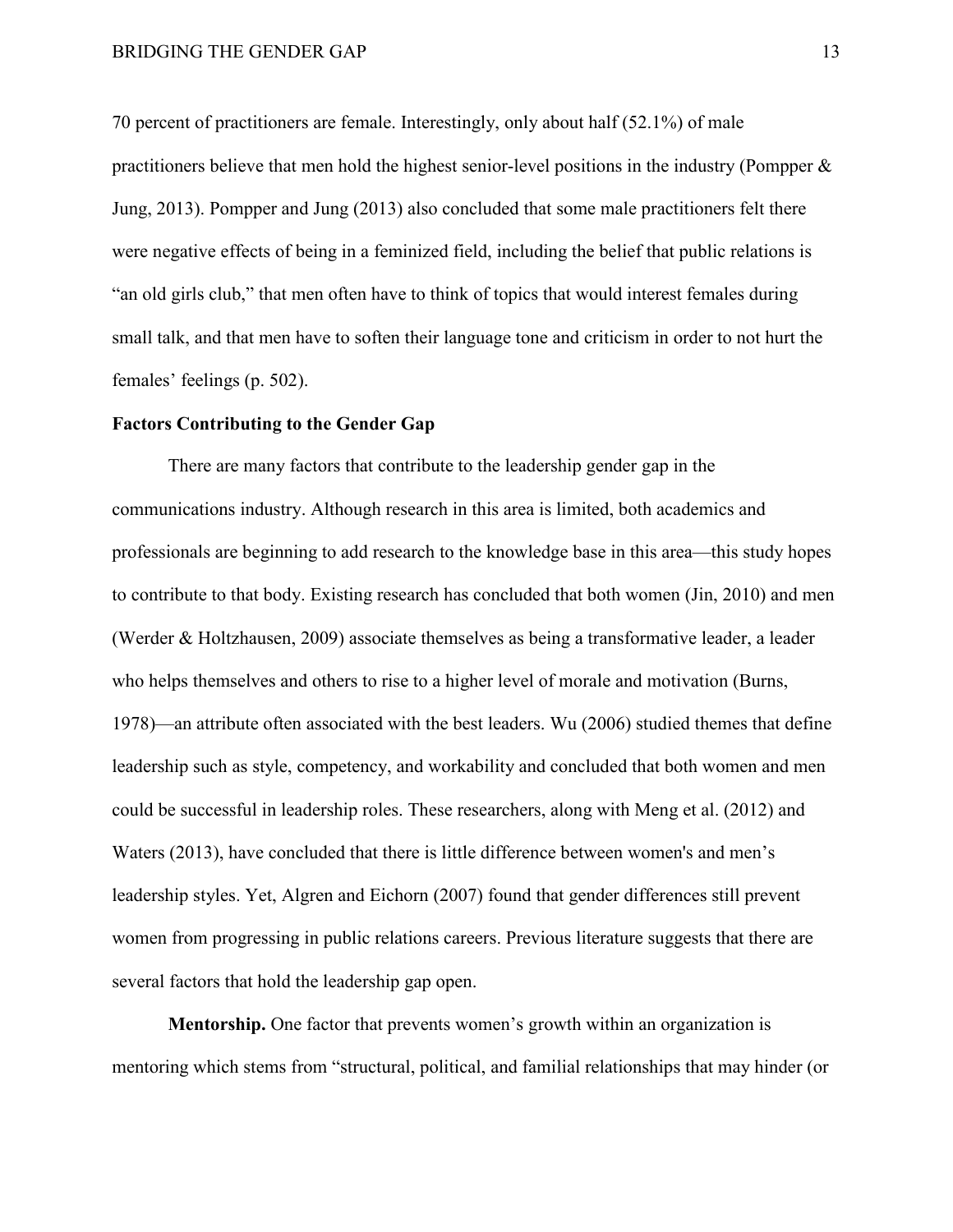enable) their success" (Place & Vardeman-Winter 2018, p. 167). Berger & Heyman (2005) suggested that interpersonal relationships, such as those within the organization and with subordinates, were key to succeeding in the business. Devillard, Hunt, and Yee (2018) found that these factors are not only a problem at the top of an organization but at all levels throughout the organization. Organizational structures and practices can hinder mentoring opportunities for women (Everbach, 2014; Janus, 2008; as presented by Place & Vardeman-Winter 2018). Oftentimes women are not able to have access to individuals in power (Berger & Heyman, 2005; Place & Vardeman-Winter 2018).

<span id="page-23-0"></span>**Work-life fit.** Krivkovich et. al, (2017) found that women face a double burden in that women primarily lead out on and execute on the majority household responsibilities in addition to carrying out a full-time job. There is a long-term precedent for women leading out in household responsibilities that has yet to be broken. Women with a partner and children are 5.5 times more likely to lead out on the housework in comparison to men in their same position (Krivkovich et. al, 2017).

Oakes and Hardwick (2017) found that 83 percent of survey respondents, of the annual GWPR (Global Women in PR) survey of over 700 practitioners in 19 countries, reported that they were parents, and all found reported facing challenges balancing parenting and work responsibilities. Of those women that reported being parents, two-thirds of women reported that they took on the main responsibility for organizing childcare (Oakes & Hardwick, 2017).

Approximately 56 percent of practitioners wished for a more flexible work schedule. Angela Oakes noted that having a more flexible work schedule will "help women better manage the demands of work and family commitments so they are given the chance to reach the top of the career ladder" (Oakes & Hardwick, 2017, para. 11). With many women leading out in family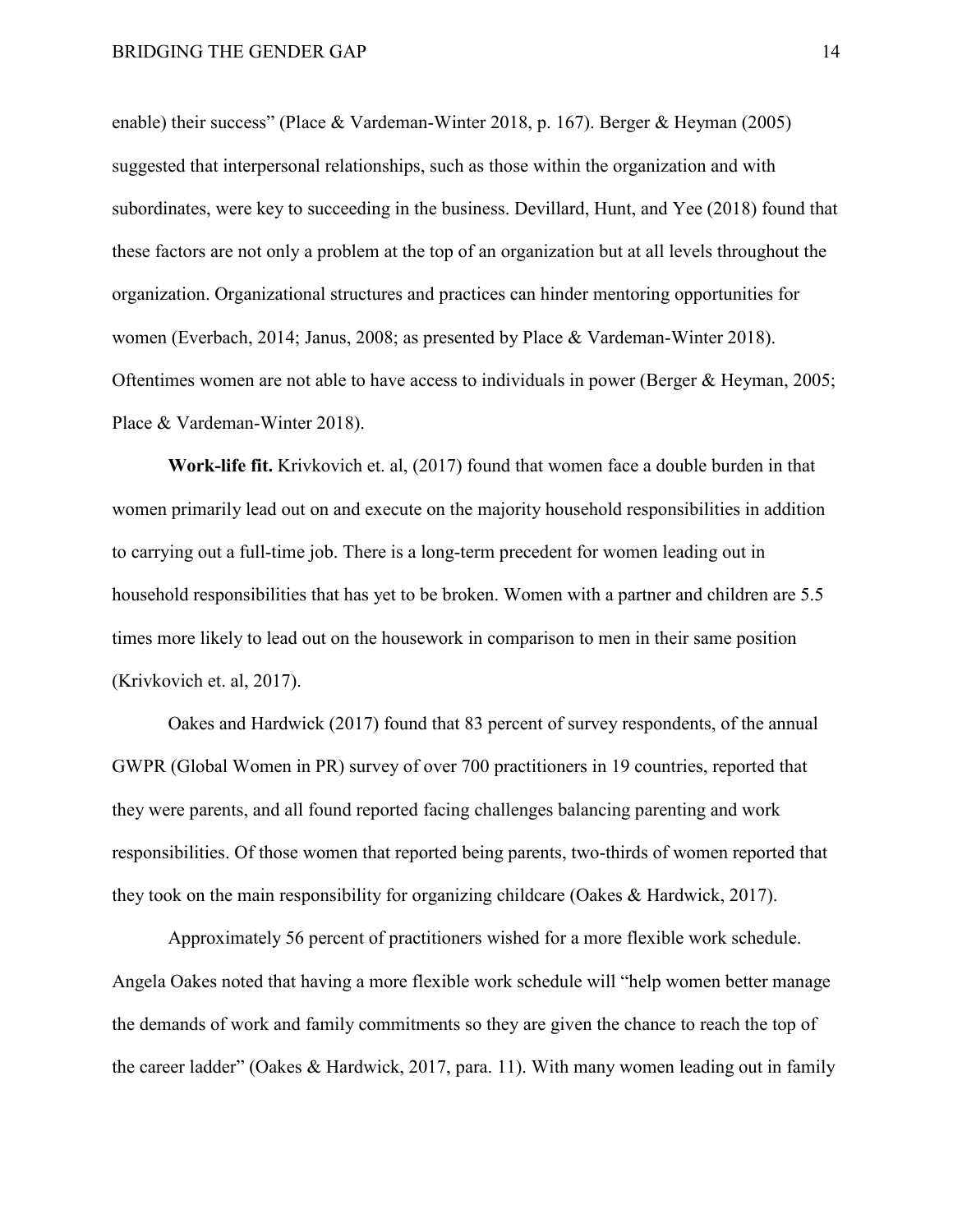# BRIDGING THE GENDER GAP 15

responsibilities, it can become particularly challenging to balance multiple responsibilities. It appears that managing multiple identities remains the biggest challenge for women-leaders (Chirikova, 2003), including those employed in communications. Daymon and Surma (2012) said, "All women working in public relations face the challenge of juggling roles as worker, mother, partner, parent or grandparent" (p. 191). In a survey of male practitioners, Pompper and Jung (2013) found that there was a higher than average belief that men hold the majority of leadership positions because "females take off time for parental responsibilities (e.g., birth, sick, child) and this puts them behind on the management track" (p. 503).

<span id="page-24-0"></span>**Confidence.** Another factor that prevents women from advancing in their communications career is confidence. Sixty-seven percent of women report that they need more support building confidence to be leaders (KPMG Women's Leadership Study). The lack of confidence impacts other factors that ultimately help to become a leader. Women struggle with confidence in many aspects of their job: 92 percent of women struggle to ask for a mentor, 76 percent of women struggle for access to senior leadership, 73 percent of women struggle to pursue an an opportunity beyond their experience, 69 percent of women struggle to ask for help developing a career path plan, 65 percent of women struggle to requesting a promotion, 61 percent of women struggle to ask for a raise and 56 percent of women struggle requesting a new role or position (KPMG Women's Leadership Study).

About 26 percent of women were uncomfortable asking for a pay increase or promotion in comparison to the 13 percent of men (Oakes & Hardwick, 2017). This finding also bears true when practitioners were asked if they believed they would reach the top of the career ladder—28 percent of men strongly believed they would reach the top, while only 18 percent of women believe they would (Oakes & Hardwick, 2017).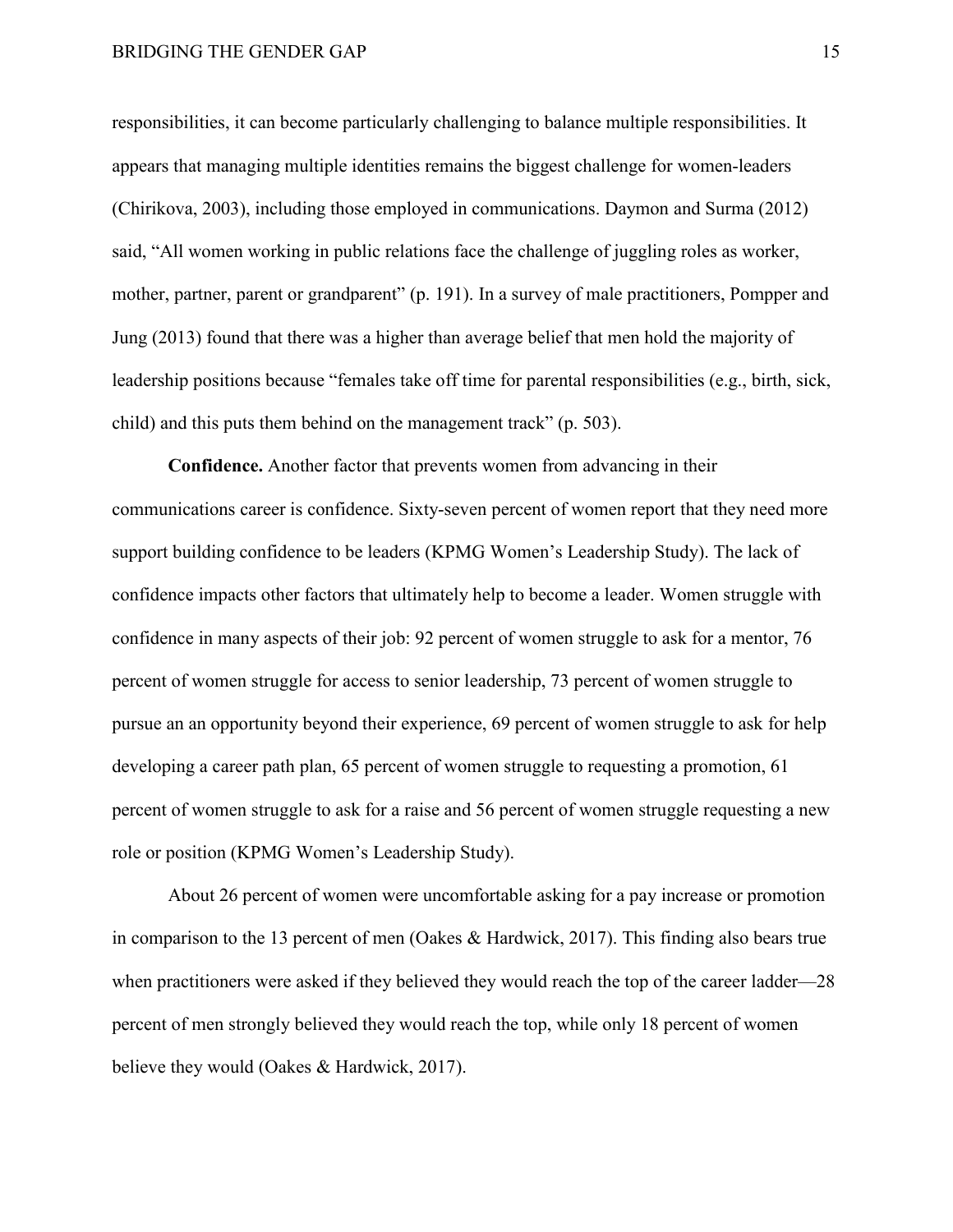The importance of confidence and connections is evident throughout the study, highlighting key opportunities to influence a woman's perceptions of leadership (KPMG Women's Leadership Study). Confidence, the encouragement of positive role models, and the presence of a strong professional network shape a woman's view of leadership in the workplace (KPMG Women's Leadership Study). Extending the leadership training and positive messaging some received beginning in childhood throughout a woman's career could help continue the selfperception of one's ability to lead (KPMG Women's Leadership Study).

<span id="page-25-0"></span>**Unconscious biases.** Devillard, Hunt, and Yee (2018) found that there is still a strong unconscious bias against women in leadership positions. Biases used to be a common excuse for why women were not promoted to leadership positions; however, this "excuse no longer washes" (Devillard, Hunt, & Yee, 2018, para. 17). Yet, unconscious biases are still present. In their seminal piece, Place and Vardeman-Winter (2018) indicated that gender assumptions regarding divisions of labor and perceptions of roles is a major challenge for women in public relations careers and indicated that only minimal research has been conducted in this area (Aldoory, 2007; Fitch & Third, 2014; Jiang, 2009; Place, 2011).

Some of the biases that have been examined include the performance-evaluation bias (men are evaluated more on their potential and women are evaluated more on what they have done), and that women tend to receive less praise than men do and more criticism than men (Devillard, Hunt, & Yee, 2018). Through a series of in-depth interviews with male practitioners, Pompper and Jung (2013) found it is perceived that there are powerful men in leadership positions that believe that "only men can drive business," or "only men can close the deal," or that "men are more strategic thinkers than women" (p. 503). Previous scholars have suggested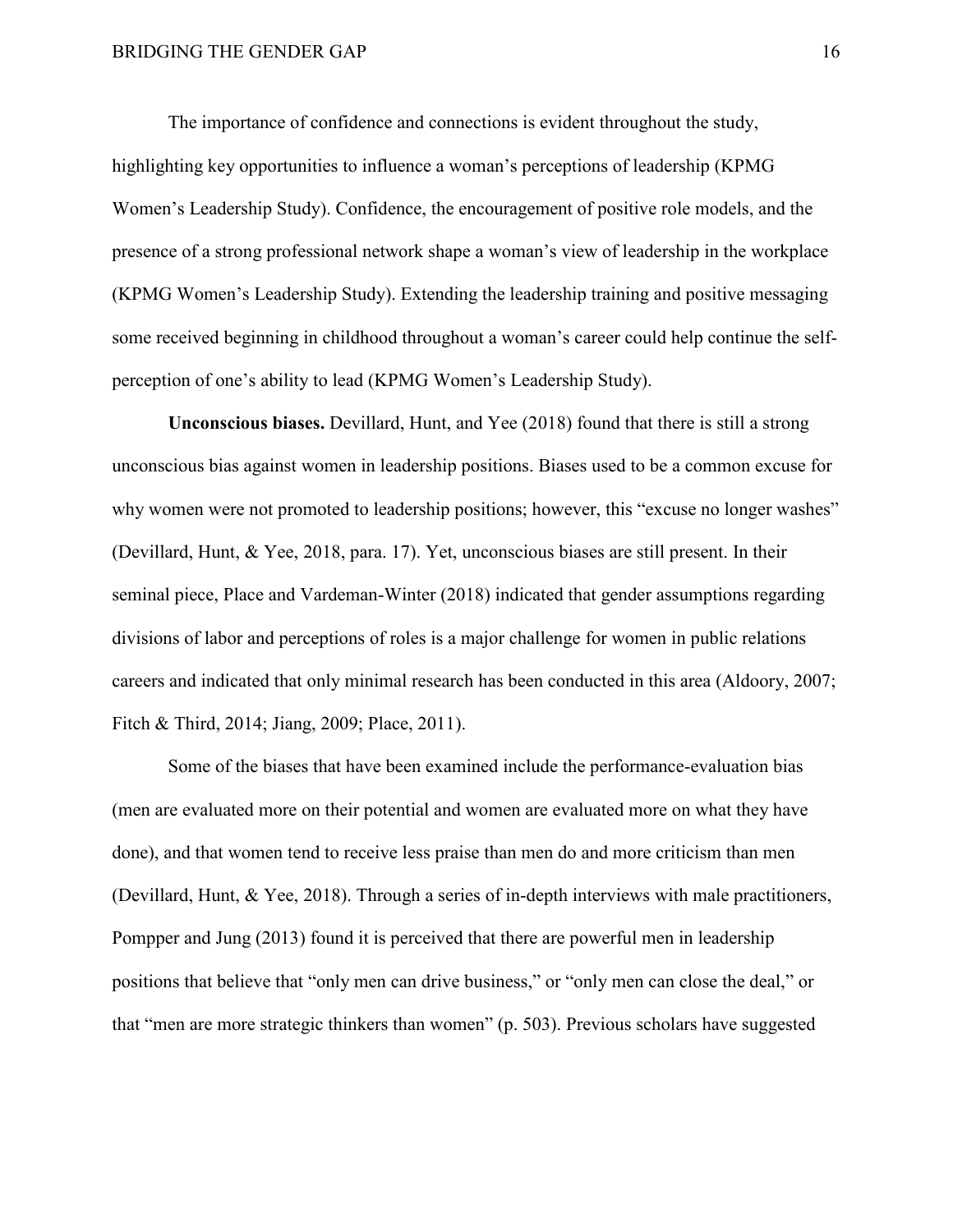that it's likely that both male and female leaders tend to favor those of the same sex, thus further reinforcing groups of men at the top (Arvate, Galilea, and Todescat, 2018; Bradley et al., 2018).

<span id="page-26-0"></span>**Exposure to female leaders.** Lack of seeing women in high-profile positions is also exacerbating the gender gap. When exposed to female leaders, stereotypes are broken and the perception of women and their ability to lead in both the private and public sectors improved (Beaman et al., 2008; Arvate, Galilea, & Todescat, 2018).

<span id="page-26-1"></span>**Leadership styles and preferences.** O'Leary and Ryan (1994) noted that women can be expected to be more understanding, nurturing, giving, and forgiving than men; however, this can set women up for failure because perceived characteristics of a management role are generally more masculine (Mavin, 2006). Previous scholarship has suggested that "women may be more suited to be public relations leaders" because female personality traits are more aligned with transformational leadership (Tsetsura, 2014; Aldoory & Toth; 2004, p. 179). However, a mix of both masculine and feminine traits may be most necessary to succeed. A study by Stanford Business School concluded that women who can "turn on" and "turn off" masculine traits when they need to are more likely to get promotions than either men or women (Rigoglioso, 2011, para. 1).

<span id="page-26-2"></span>**Females don't perceive themselves as leaders.** Berger (2012) found that although many men and women are after the same destination, they go on a different journey to get there—men and women view leadership, including the process of becoming a leader, differently. Men perceive themselves as more likely to want to be a leader, more likely to become a leader, and more likely to be a stronger leader. In general, women simply view themselves as likely to become a leader and less likely to want to become a leader.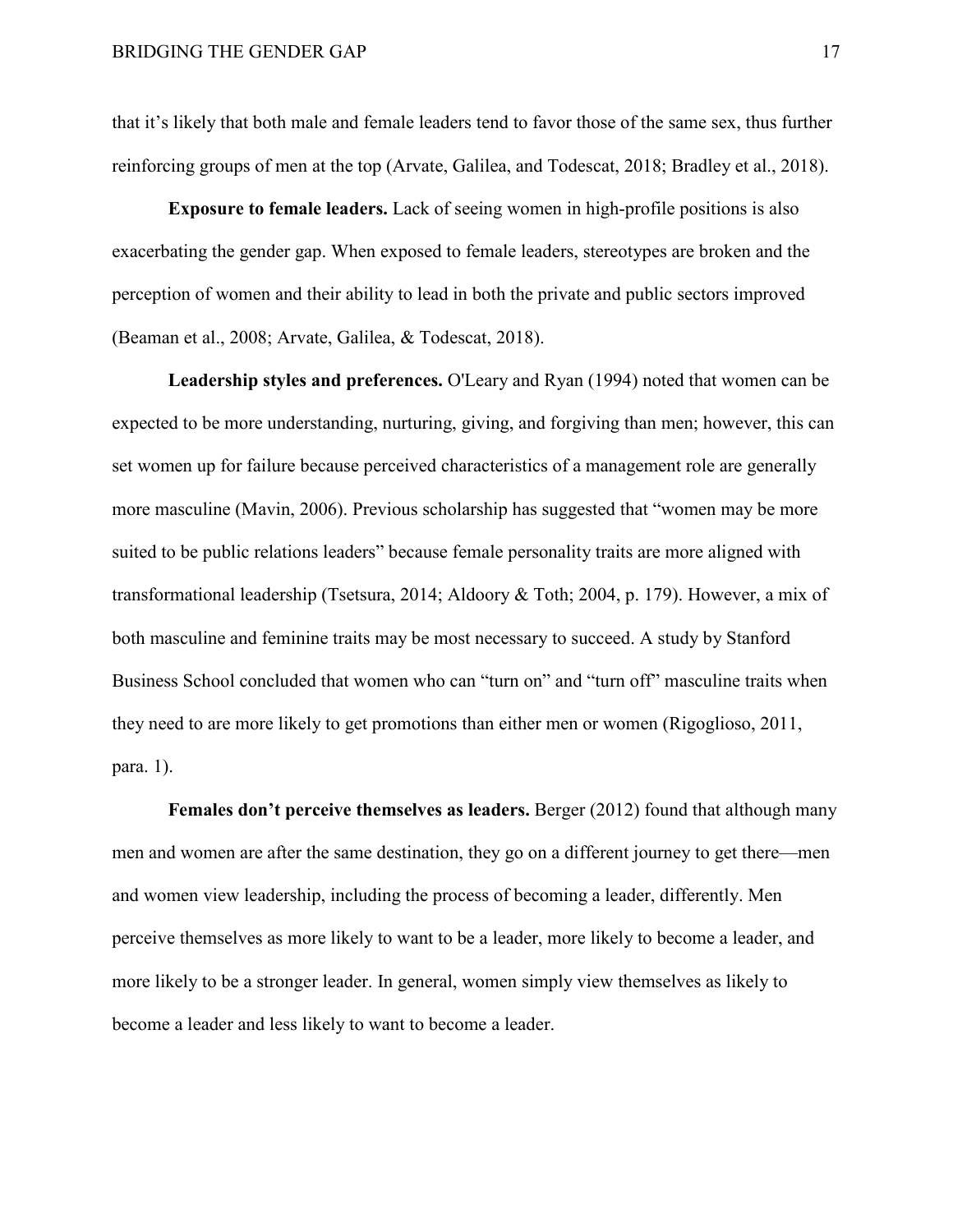<span id="page-27-0"></span>**Male reaction tendencies.** Some have suggested that in a social setting, men are generally more likely to act and then think while women are more likely to think and then act (Rogers, 2011; Sanow, 2015). Because of this men are generally more likely to volunteer first and to step up for leadership opportunities. This in no way is to speak negatively of females but to explore the natural tendencies of males. This leads to the third research question:

RQ3: What factors do communications leaders identify as contributing to the gender gap in communications leadership?

#### <span id="page-27-1"></span>**Closing the Gender Gap**

Despite recent efforts in the professional world to implement policies and a greater focus in an academic study on this topic, the leadership gender gap in public relations is still wide. Bruce K. Berger, Ph.D., research director of the Plank Center at the University of Alabama, said that "if we identify the gaps and work to close them, we strengthen our profession's leadership a crucial strategic asset." As time goes by, it's becoming apparent that there is a need to act with urgency to close this gap. The closing of this gap is something that will take time and a lot of additional understanding.

Lessons learned as a child and exposure to leadership have an impact on one individual's perceptions of leadership and their ability to lead (KPMG Women's Leadership Study). Mintz (2017) noted that everyone has an unconscious bias—including women—and that a more diverse workforce is part of the solution to close the gap. Arvate, Galilea, and Todescat (2018) found that women who are in senior-level positions are more likely to help each other to excel and to grow in their own leadership.

Mintz (2017) suggested three things that will close the gender gap: first, raise awareness by becoming more aware of natural unconscious behaviors; second, invest in training in order to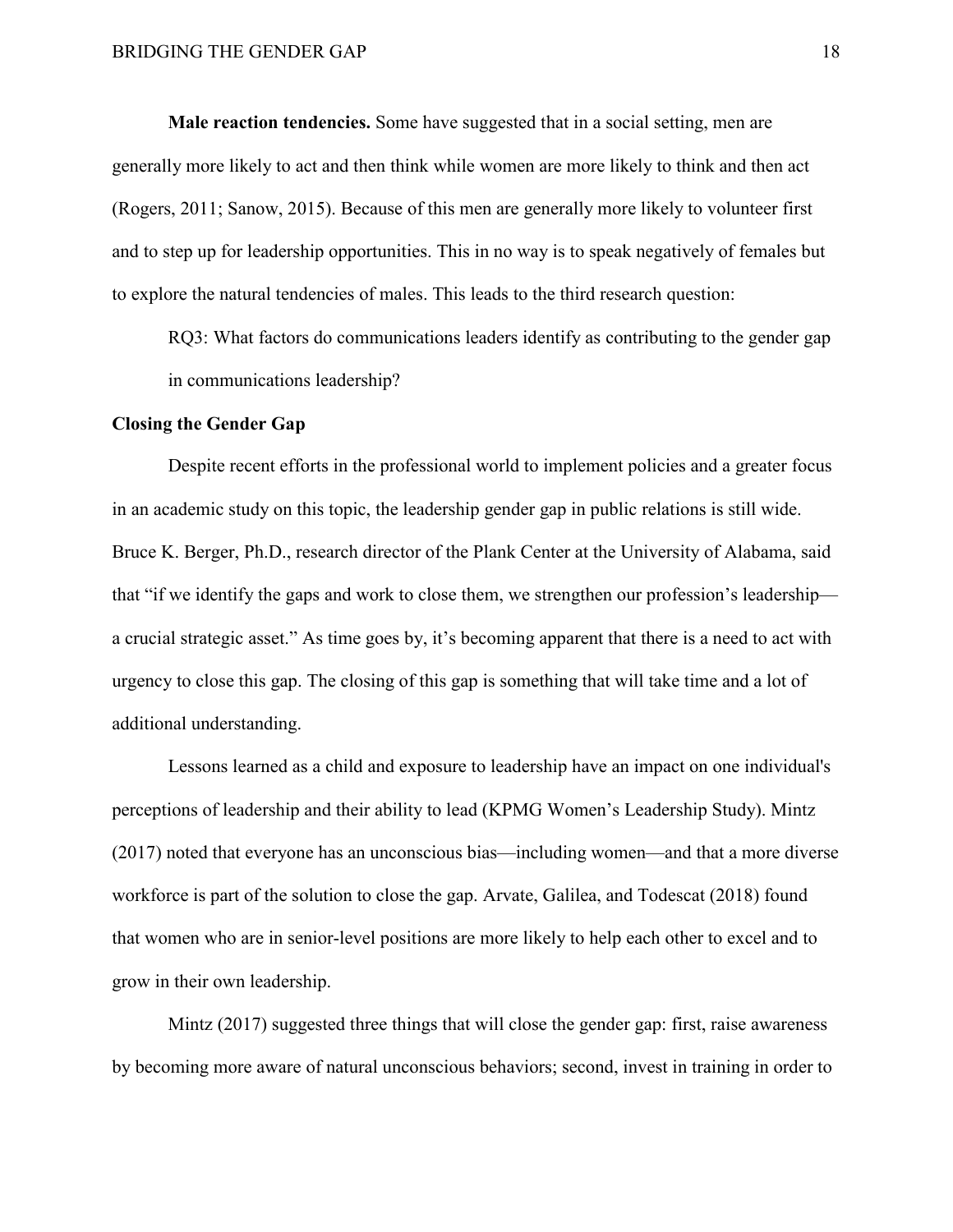improve communication, mentoring, and to identify non-inclusive behaviors; third, designing processes to encourage inclusion. Besides organizational-wide practices, Racioppi (2018) suggests that obstacles can often be overcome by women themselves in ways that are frequently overlooked.

Increased exposure to female leaders will also help to eliminate the gender gap because it will encourage more women to pursue leadership opportunities and will help break down existing stereotypes about women in leadership (Beaman et al., 2008; Arvate, Galilea, and Todescat (2018); Bradley et al., 2018; Schein, Mueller, Lituchy, & Liu, 1996). Bradley et al. (2018) suggested that according to Bandura's social cognitive theory (1977, 1986, 1992, 1999, 2005), the existence of female leaders will increase women's self-esteem and encourage them to enter male-dominated environments. This leads to the final research question:

RQ4: What do communications leaders believe can be done to mitigate factors that are adding to the gender gap?

# <span id="page-28-0"></span>**Research on the Gender Gap in Communications**

Place and Vardeman-Winter (2018) conducted a secondary analysis of all research on the status of women in communications published or disseminated between 2005 to 2016. In this study, they found that during these 11 years, only four articles were published that specifically addressed gender when researching communications (Aldoory, 2007; Algren & Eichorn, 2007; Geyer-Semple, 2011; Wu, 2006). They also found that only 30 academic and trade articles had findings regarding workforce gender composition, salary data of women versus men, the extent to which women supervise others, the number of years of experience in the field women have, women's managerial/leadership roles in public relations, and the dynamics of diversity in the field. In this seminal piece, Place and Vardeman defined the strategy for future research in this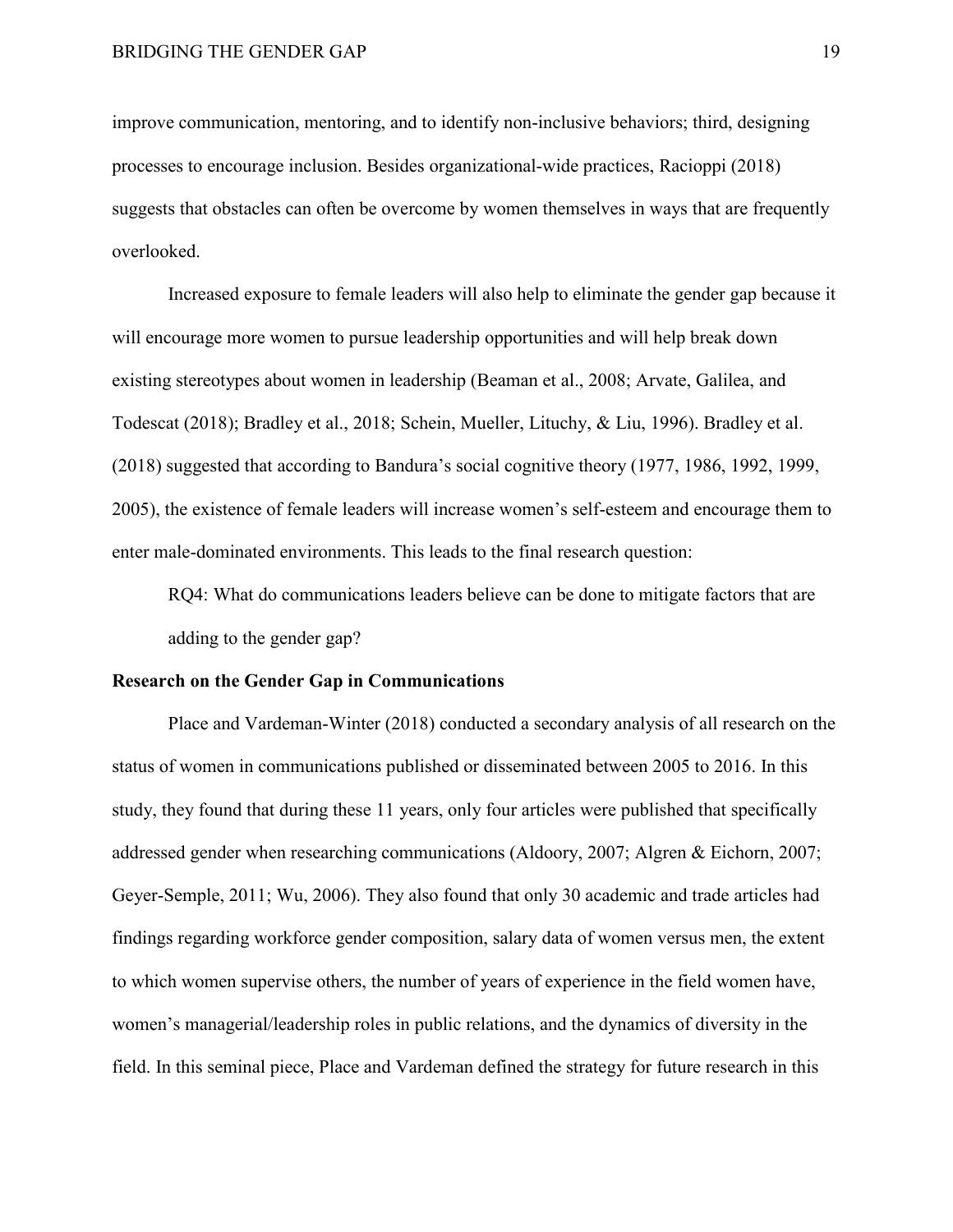area. One area that they defined is the need for feminine versus masculine leadership and roles research. Additionally, Place and Vardeman suggested the need for research in public relations education.

This study builds on existing research with women in leadership positions by conducting research with men in order to compare and contrast the differences in experiences which lead to factors that may be contributing to keeping the gender gap open wide. This study briefly touches on how leaders reached their current position. The findings from existing research ultimately inspire these four research questions.

# **Methodology**

# <span id="page-29-1"></span><span id="page-29-0"></span>**Description of Research**

In an effort to understand the leadership gap in communications leadership, this study explored four specific areas that are critical to understand in mitigating the gender gap: experiences in becoming a leader, perceptions of leaders, factors contributing to the gender gap, and mitigating factors. By exploring the gender gap through these four different lenses, greater clarity was provided on the gender gap and how to close it. In-depth qualitative interviews were used to understand and study these areas with both female and male senior-level communications leaders. This study builds on existing research by analyzing the path of both women and men as it pertains to the gender gap in communications leadership.

# <span id="page-29-2"></span>**Participants**

<span id="page-29-3"></span>**Selection.** Participants of this study were senior-level communications leaders with at least 10 years of experience working in the communications field and an average of 29 years of work experience for all participants. Although the focus of this study was primarily on public relations leaders, there is often overlap between public relations, communications, and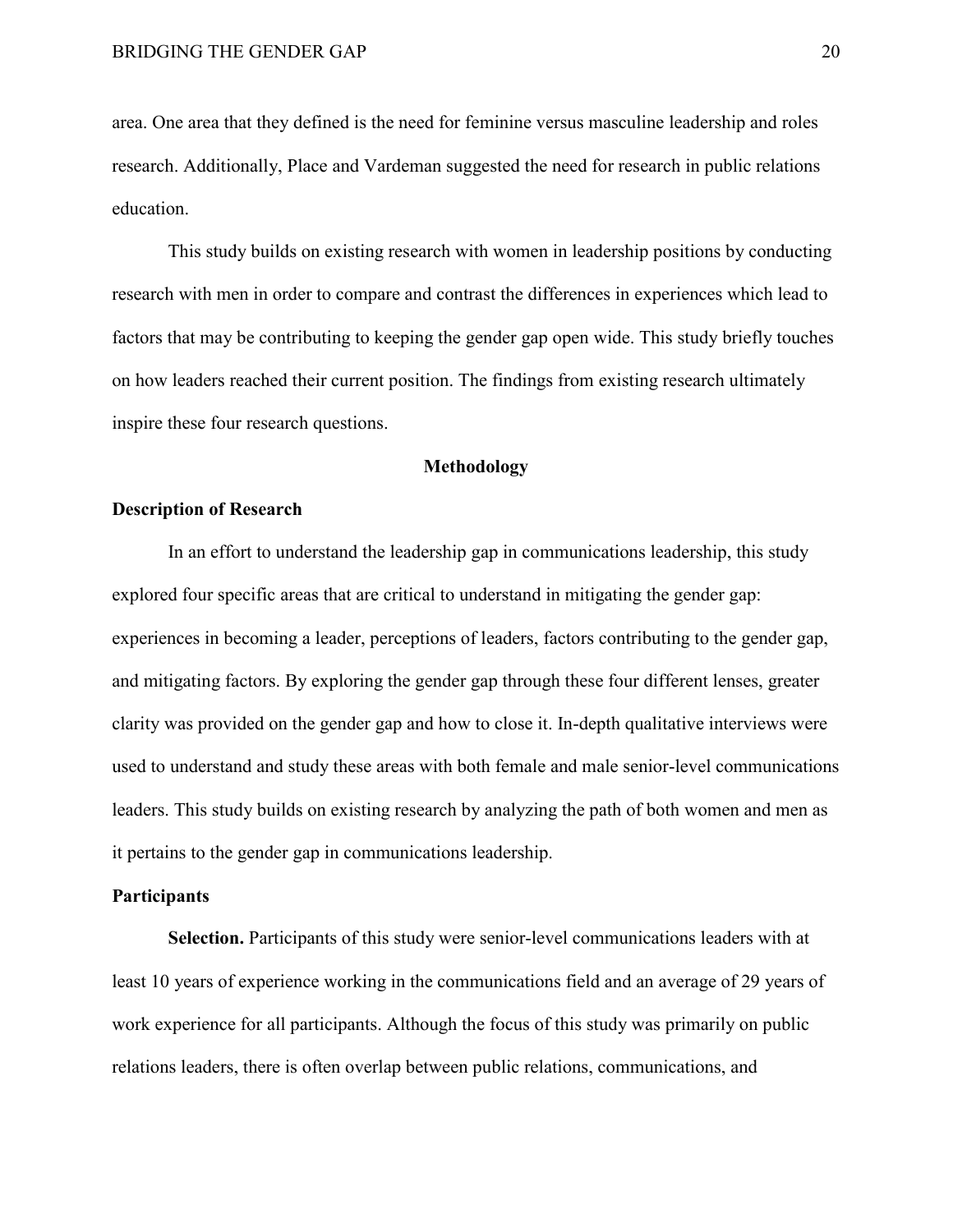# BRIDGING THE GENDER GAP 21

marketing, and all of these roles often report to a marketing leader, thus the phrase "communications leader" will be used to represent all participants. Participants were recruited from across the United States and were not limited by what industry they work in. There were 17 female and 15 male participants who met the criteria of this study and were interviewed. One participant currently resides outside of the United States; however, this particular participant is from the United States and is familiar with the issues facing communications leaders in the United States.

When looking at previous communications studies that utilize in-depth interviews, there are typically between 15 to 30 participants. For example, Molleda, Kochhar, and Wilson (2015) interviewed 25 public relations agency professionals in their study on localization practices of global PR firms; however, they found a saturation point where they kept finding a similar result after only 20 interviews. Plowman (1998) interviewed 30 participants, including top public relations officers and top organizational managers, in his study of conflict resolution. Mack Kelly and Wilson (2016) interviewed 15 public relations fundraising scholars. Wilson, Callister, and Seipel (2018) conducted 23 interviews with senior-level public relations practitioners in order to understand the priorities of fundraising at public and private universities. These similar studies provide a framework for this study and show that conducting at least 20 interviews with senior-level practitioners is the needed quantity of interviews to gain insights. After completing 32 interviews, no new insights were derived and interviews were discontinued at that point. See Table 1 for a breakdown of participant characteristics.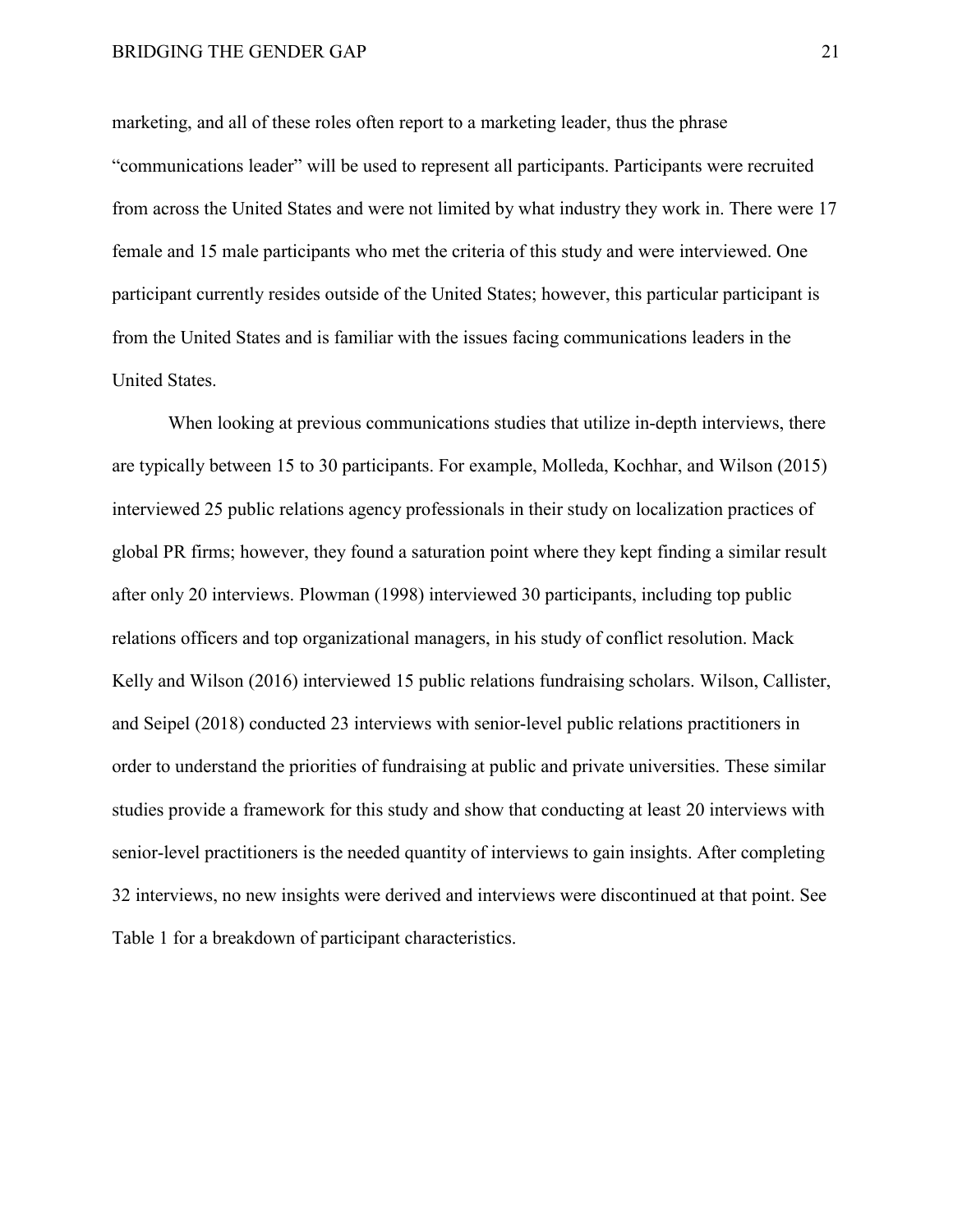# <span id="page-31-1"></span>Table 1

#### *Summary of Participants*

| Participants               | 32                                                                |                 |  |
|----------------------------|-------------------------------------------------------------------|-----------------|--|
| Gender                     | 17 females, 15 males                                              |                 |  |
| Race                       | 29 White, 2 African American, 1 Asian American                    |                 |  |
| U.S. Region                | Northeast                                                         | 10 participants |  |
|                            | Midwest                                                           | 2 participants  |  |
|                            | South                                                             | 7 participants  |  |
|                            | West                                                              | 12 participants |  |
| International              | 1 participant                                                     |                 |  |
| Work Experience            | Average                                                           | 29 years        |  |
|                            | Minimum                                                           | 11 years        |  |
|                            | Maximum                                                           | 48 years        |  |
| Common Job Titles          | CCO, CEO, CMO, SVP, President, Founder, Principal                 |                 |  |
| Industries of Participants | Technology, Healthcare, Insurance, Travel, Consulting, Non-Profit |                 |  |

<span id="page-31-0"></span>**Recruitment.** The contact information for prospective participants was obtained through professional societies that prospective participants may be a part of (the Institute for Public Relations and the Arthur W. Page Society) and/or from mutual connections of prospective participants. Once contact information was collected, an email was sent to prospective participants explaining the purpose of the study and the length of the interviews, see Appendix 1 for recruitment emails. Those participants who expressed interest in participating were emailed to set up an interview appointment and received an electronic copy of an implied consent form, see Appendix 3 for the implied consent form. Participants were recruited via email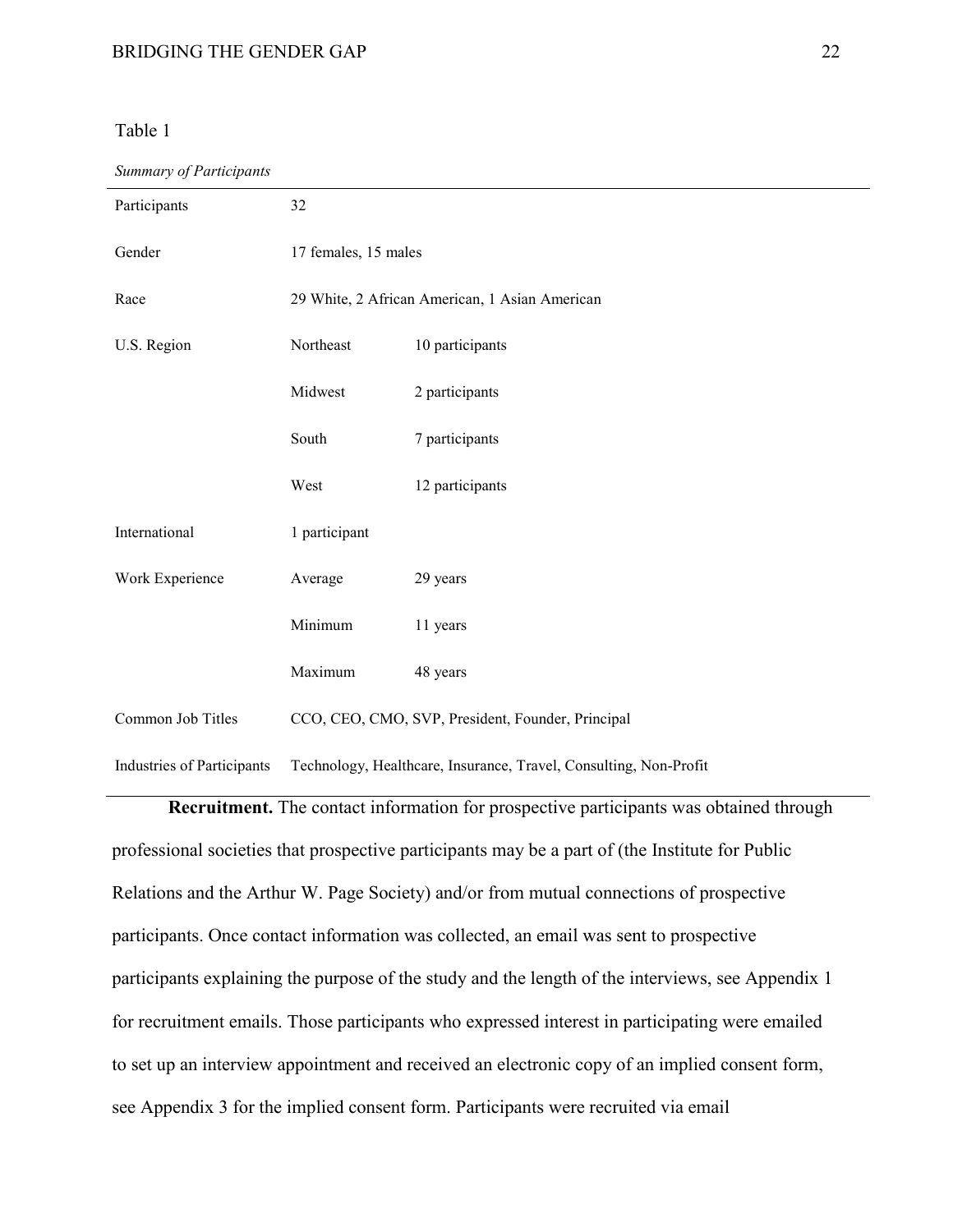approximately three weeks prior to the anticipated interview. Similarly to Berger and Meng (2014), participants received interview topics of discussion prior to the start of the interview so that they would have time to prepare responses.

<span id="page-32-0"></span>**Compensation.** Participants were not compensated as part of this research, but they will receive aggregated findings of the study. There was no benefit to participants for participating in this study.

# <span id="page-32-1"></span>**Data Collection**

This study employed qualitative semi-structured, in-depth interviews. This was a process that has been previously used to allow participants the opportunity to talk about their opinions, perceptions, and to share their experiences (Lindlof and Taylor, 2011; Wilson, Callister, and Seipel, 2018). Each participant participated in one 30- to 60-minute Zoom or telephone interview with the researcher. Interviews originated from the researcher's home office located in Lehi, UT. The interviews were recorded via Zoom. Multiple microphones were utilized to ensure that there were redundancies in place. Audio files were files stored on the author's computer, external hard drive, and a cloud-based storage base. Recordings were password-protected to ensure that data was protected. Once interviews were completed, audio recordings of the interviews were transcribed. Transcriptions were used to draw conclusions and to derive the discussion section of this study.

Throughout each interview, the interviewer referenced an interview guide that is rigid enough to ensure that all the necessary data was collected while giving the interviewer the flexibility to listen and to respond to participants, see Appendix 2 for the interview guide. The interview guide consists "of a list of topics and questions that can be asked in different ways for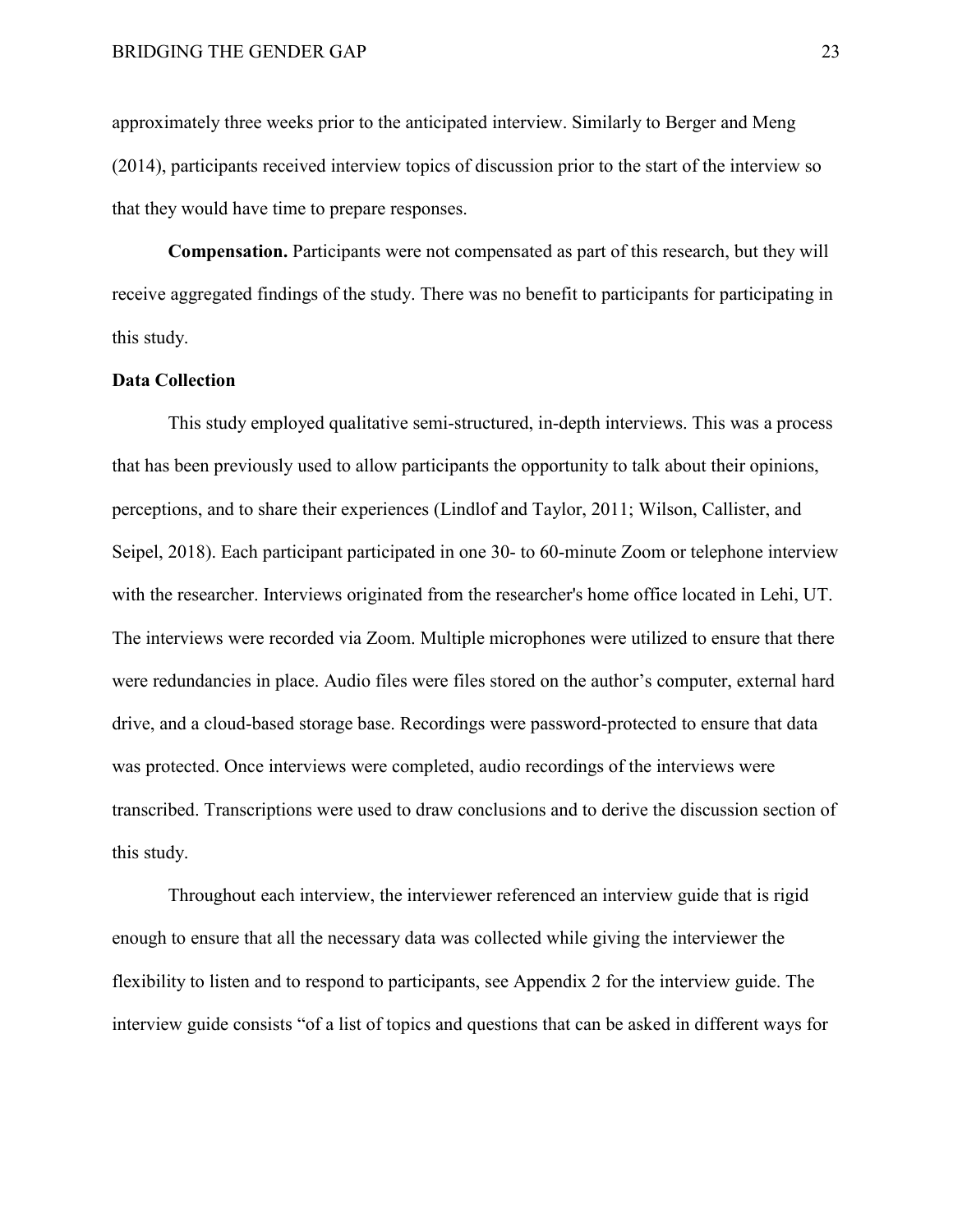different participants" (Lindlof & Taylor, 2011, p. 200). This interview guide was evolving and as things were discovered they were added to the interview guide.

#### <span id="page-33-0"></span>**Data Analysis**

The data analysis for this study will consist of a six-part thematic analysis originally introduced by Braun and Clark (2006)—data familiarization, generation of initial codes, searching for themes, reviewing themes, defining and naming themes, and reporting of themes. Other scholars have followed a similar approach to analyzing their data from in-depth qualitative interviews (Corbin & Strauss, 2008; Storie, 2017; Fountaine, 2017). This process was expedited by use of NVIVO, in which themes were grouped together.

**Data familiarization.** During this phase of analysis, interviews were transcribed and reviewed. During this initial phase, transcripts were reviewed several times to get a better understanding of what was being said and then to begin to look for deeper meanings.

**Generation of initial codes.** Generation of initial codes were generated as each statement in the transcripts was reviewed. Patterns were noted on the transcripts and prepared to be sorted into initial codes. Every possible theme and pattern was coded for. During this phase, notes from interview guides and codes were compared across all 32 interview transcripts and initial codes were created. During this phase transcripts were loaded into NVIVO and nodes were created. Nodes in NVIVO are groupings of codes are a the formation of themes.

**Searching for themes.** In this phase, deeper relevant codes and related codes were collated and the meaning and relation of codes began to be analyzed. Themes were identified and were as comprehensive and as mutually exclusive as possible. Miscellaneous themes were accounted for and were reviewed in the next phase. This phase concluded by having subthemes. Themes were identified not only by looking at women and men individually but by contrasting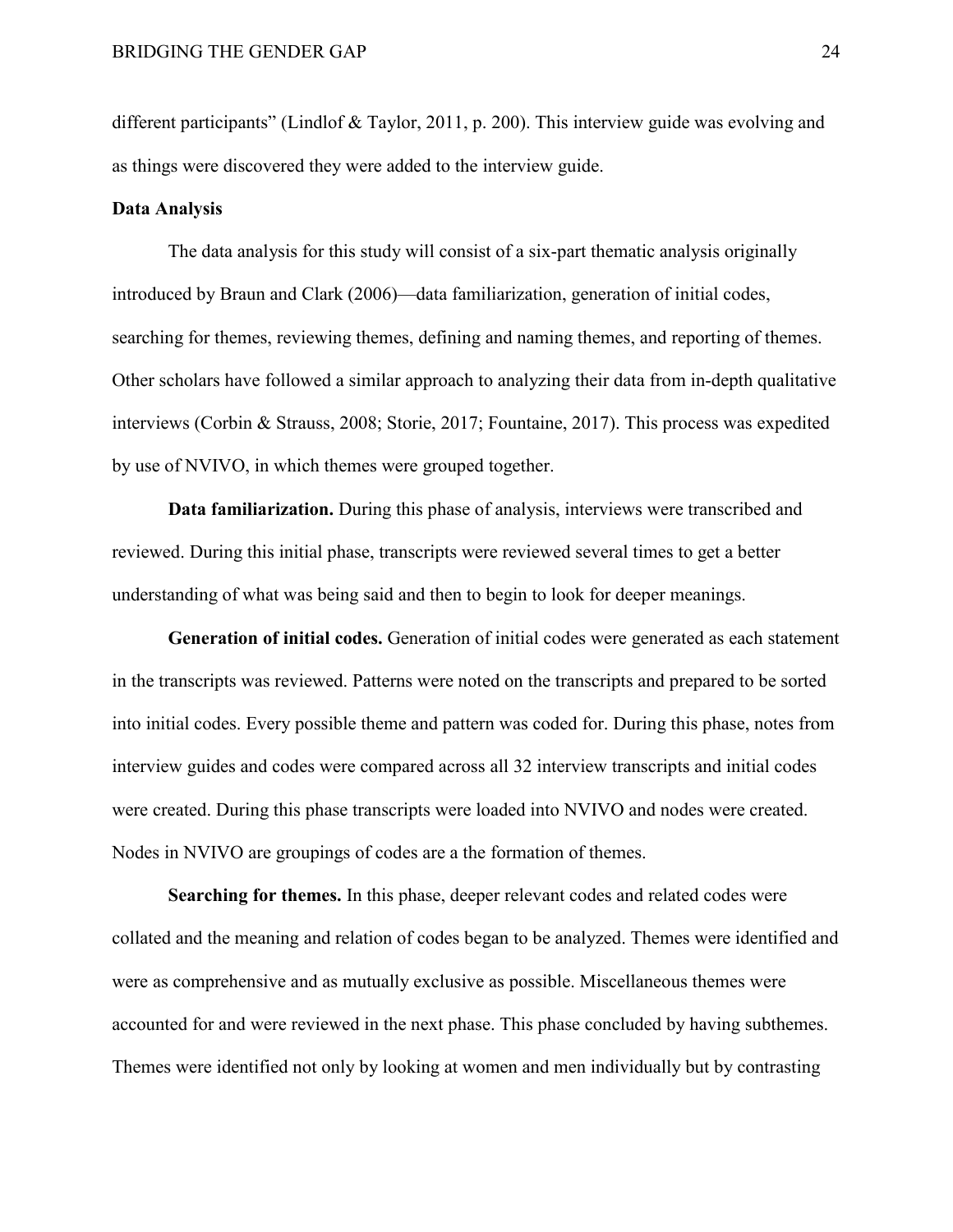themes amongst both genders of participants. When certain themes fit well together they were grouped together in corresponding nodes and sub nodes were created in NVIVO.

**Reviewing themes.** Subthemes were reviewed to determine if they were strong enough to be a standalone theme or if they needed to be rolled up under another theme in NVIVO. All themes were reviewed for internal and external homogeneity to determine what data should cohere together and what data has clear and identifiable distinctions between themes. Additionally, themes were mapped out to determine what connects with what and codes were refined based on how they fit into a theme and faced validity to see if it really reflected the overall sense of the data. This process of reviewing themes is illustrated in Molleda, Kochhar, and Wilson (2015).

**Defining and naming themes.** During this phase, themes were named and defined on the essence of the theme. Names were chosen based on what the essence of the theme was saying. During this phase, themes were defined in a single sentence and a clear mapping between themes and subthemes was developed.

**Reporting of themes.** Definitions were reported for each theme and justification was provided for why this theme is meaningful and representative. The findings section of this study was crafted from grouped themes from NVIVO. In writing the findings section, themes were reported at a high level and then were described further. Direct quotes from participants were used to illustrate and support each theme. In order to facilitate drawing conclusions, data was reported by the research question in the form of short blocks of text (Martinellia & Erzikova, 2017).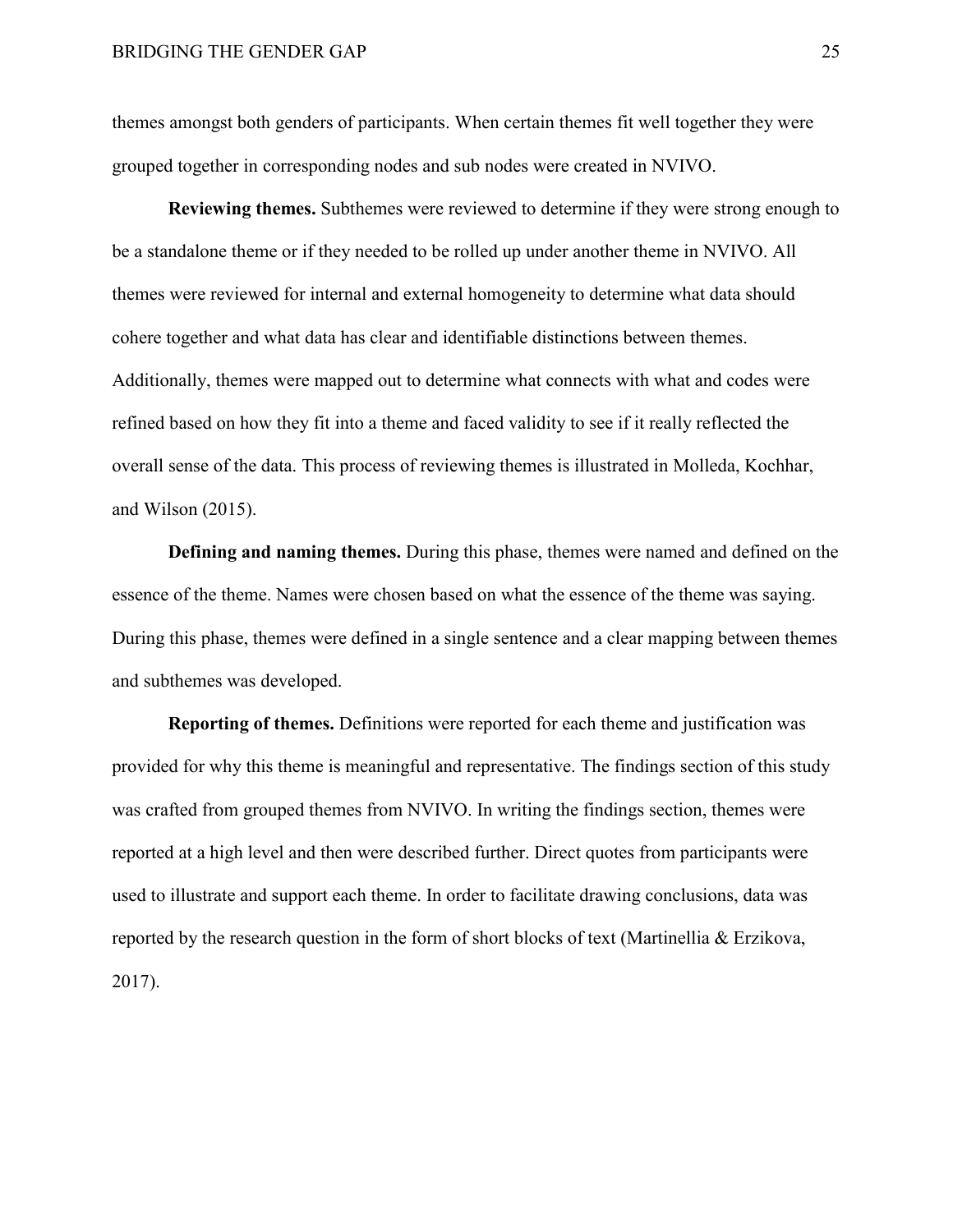# <span id="page-35-0"></span>**Reflexivity**

An important aspect of qualitative research is understanding the research instrument, which in this case was the primary author. Understanding the research measurement is important because it provides insight into certain biases or points of view that the measurement may have had at the time of collecting and analyzing the data. The primary author is a white male in his late twenties who grew up and presently resides in Utah. He is also an active member of The Church of Jesus Christ of Latter-day Saints. The primary author grew up with a mother who worked full time and a father who stayed home with the children because of health issues. Prior to the beginning of the study the primary author felt strongly about equality for all regardless of gender. The author also felt strong that in the effort to close gender gaps that men should not be neglected but that women should be brought up as equals. Despite personally observing challenges that the primary author's mother faced, the primary author came away from this study even more attuned to the challenges that some women frequently face in the workplace and what can be done to help to mitigate those factors.

#### <span id="page-35-1"></span>**Timeline and Funding**

Data collection for this study took place from January through June 2019. Due to the schedule restraints from these participants' job roles, it often took several weeks or even a month to schedule and complete an interview. This research was funded by the Institute for Public Relations. Funding for this project means helping, with participants recruiting funding transcription services. The Institute for Public Relations was invaluable to the development and execution of this study.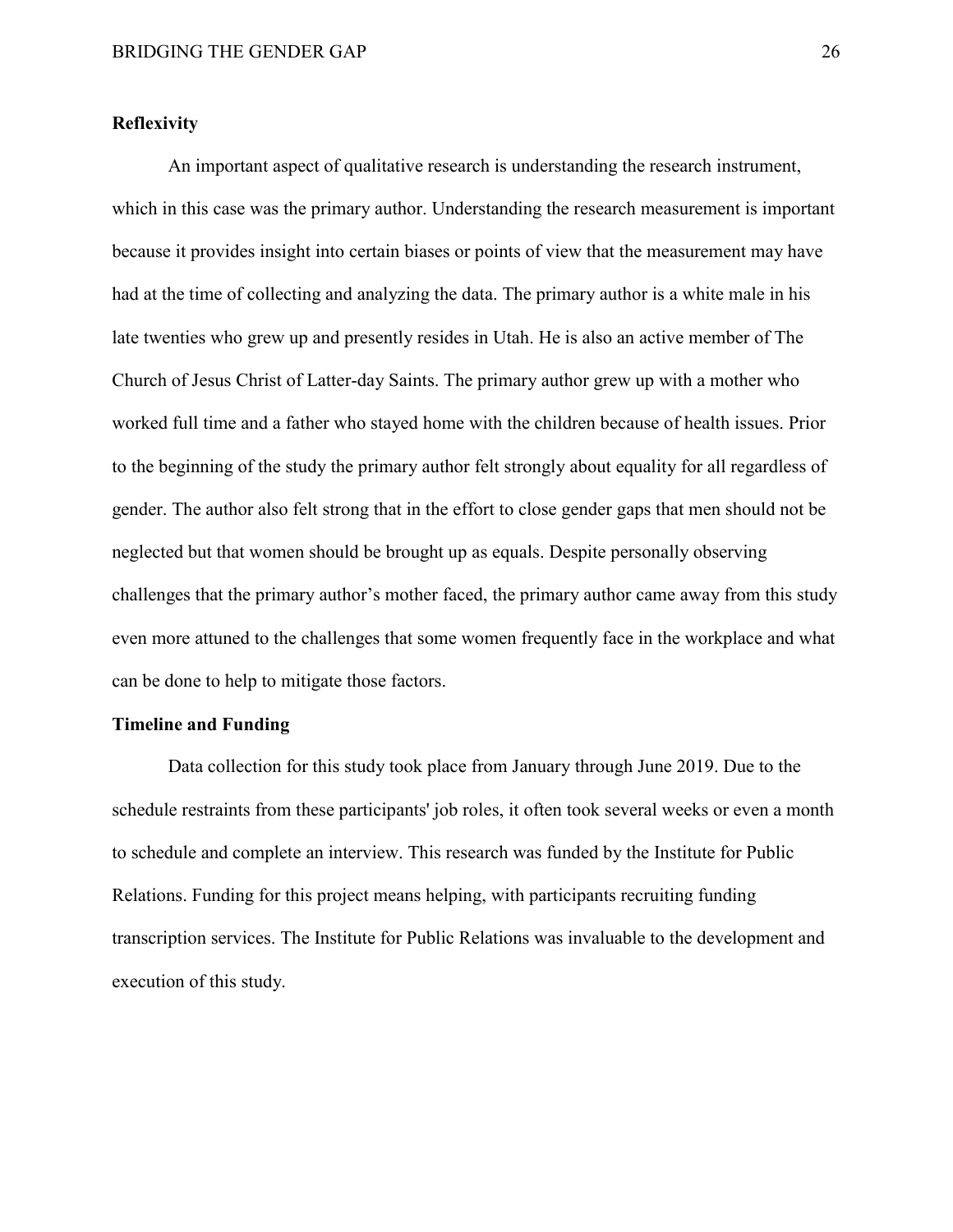#### **Findings**

### **RQ 1: Similarities and Differences in Career Path**

RQ1 analyzed how similar or different the experiences of male and female communication leaders were as they became communications leaders. This research question was inspired by Berger (2012), who explained that women and men view leadership, including the process of becoming a leader, differently. This research question also explores when leaders first begin aspiring for leadership. In summary, while every communication leader did not explicitly state that they believe the path is different, in one way or another they indicated that there is still something different about the process that women and men go through in their rise to the top-level communications role.

**When and why aspirations for leadership begin.** Several themes emerged for when participants began aspiring for leadership and why they began aspiring for leadership; see sections on When Aspirations Begin and Why Aspirations Begin for a breakdown of themes. At a macro level, the process of beginning to aspire for leadership looks the same for women and men, both begin aspiring young, have leadership opportunities in high school that help them to discover they like to lead, and then they have certain experiences early in their careers where they are able to observe good and bad leaders and to determine the type of leader that they want to be. For women and men, it is clear that all leaders are driven people who want to achieve and who don't want to just wait around. While motivations for leadership vary from person to person, many aspire for leadership to have greater autonomy and impact. But for multiple women interviewed, rising to leadership was the only foreseeable way to escape gender biases.

*When aspirations begin.* There were four subthemes that emerged for this question: first, some participants never remember aspiring for leadership; second, some began aspiring for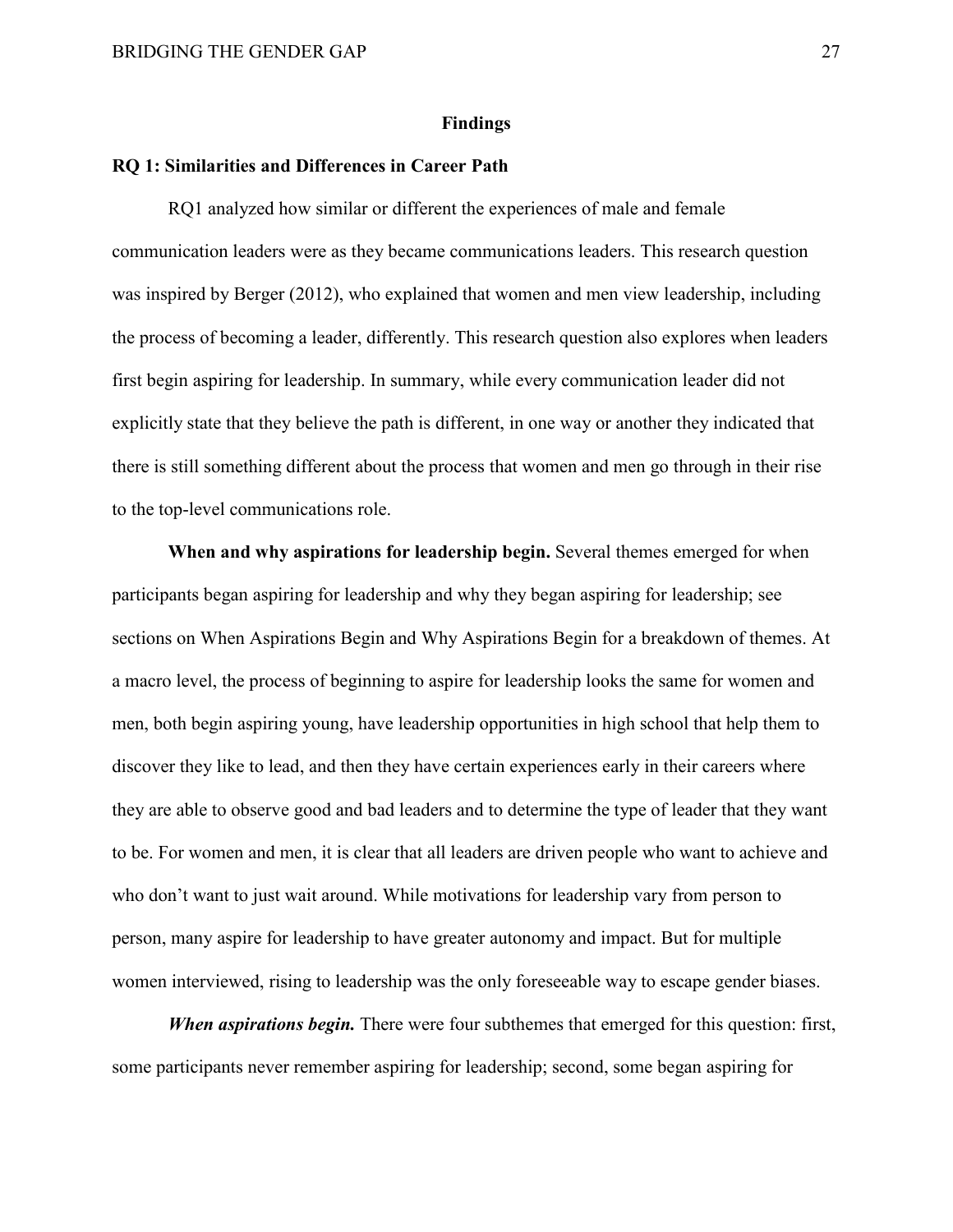leadership at a young age after encouragement from a parent or parent figure; some began aspiring for leadership in high school or college after having experience in some form of leadership; and others began aspiring later, such as within the first few years of their career. For each of these themes, there were both women and also men participants who described themselves as being in each of these themes. Participants explained that aspiring to become a leader was a process rather than one pivotal moment.

*Never remember aspiring for leadership.* These participants described that they never remember aspiring for leadership because leadership was always a part of them or even part of their DNA. They only ever remember wanting to push themselves to be the best they could be and to be a leader. One male participant described this as: "I've always wanted to be the president of everything I do." Other participants described that they never aspired for leadership and that they just fell into it. One female participant explained that she was "an accidental executive."

*At a young age with encouragement.* These participants explained that they began thinking about leadership at a young age because it was something that a parent or parent figure talked with them about. While this encouragement started young, it was something that was reaffirmed as the child grew up. Several participants described that this process started as early as they could remember, with their parents encouraging them to push themselves to be their best.

*During high school or college.* For most participants, the process of aspiring to become a leader really became apparent in high school or college as they were given opportunities to lead. Some communications leaders felt that they sought out leadership while others felt that leadership sought them out. One female participant explained that her aspirations for leadership began in high school as she had opportunities to lead: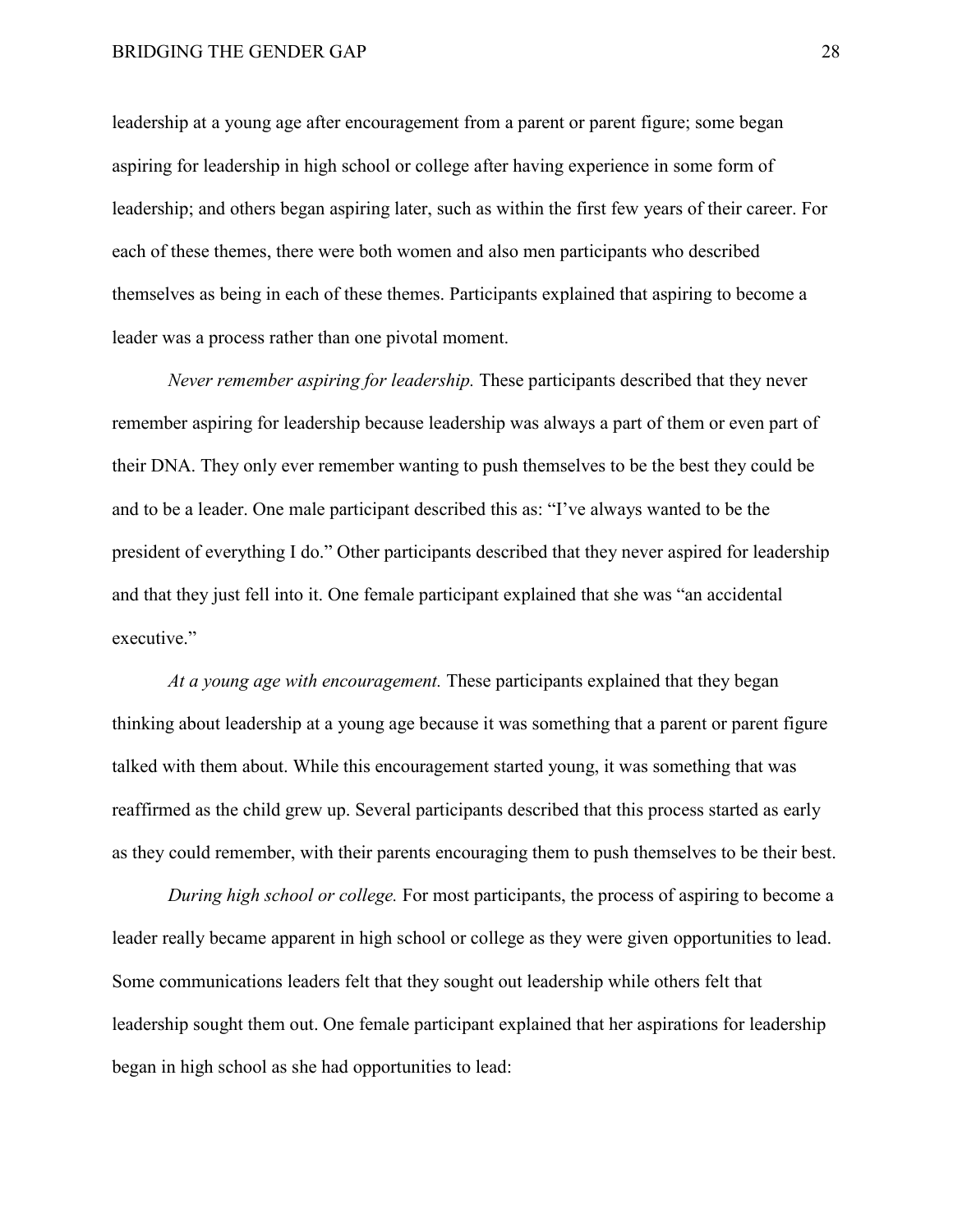In my experience, leadership skills are developed and refined as you grow up. In high school, I took on leadership opportunities that others wouldn't, and it just felt natural for me. Whether it was a club or an athletic team, I always wanted to do more. I didn't just want to be part of the team. This was early on before I decided what I was going to do professionally.

*Within the first few years of their career.* For a few participants, leadership aspirations came within their first few years working post-graduation when they experienced leadership themselves or after observing others in leadership. One male participant explained how he had a realization that he could lead as he was approached about an opportunity to transition roles early on in his career:

I was working at a well-established organization at a manager level and was approached by a startup to move into a director-level role where I would be running all communications for the startup. During this time, I remember having the thought, 'I know enough about this to run the show and it's my time.' Although this was my first communications full-on leadership role, it ties back to experiences I had in high school, which was where I took my first step in leadership.

*Why aspirations begin.* Regardless of when aspirations began, there were three primary themes for why participants aspired for leadership: to have more control of their career outcome, they felt they could be a better leader, and to escape gender biases they were facing. For the most part, both women and also men were within each of these themes. The one exception was the theme about escaping gender bias, only women described themselves as being within this theme.

*To have more control of their career outcome.* There were several subthemes within this area where things such as work-life balance, greater autonomy and influence, and the ability to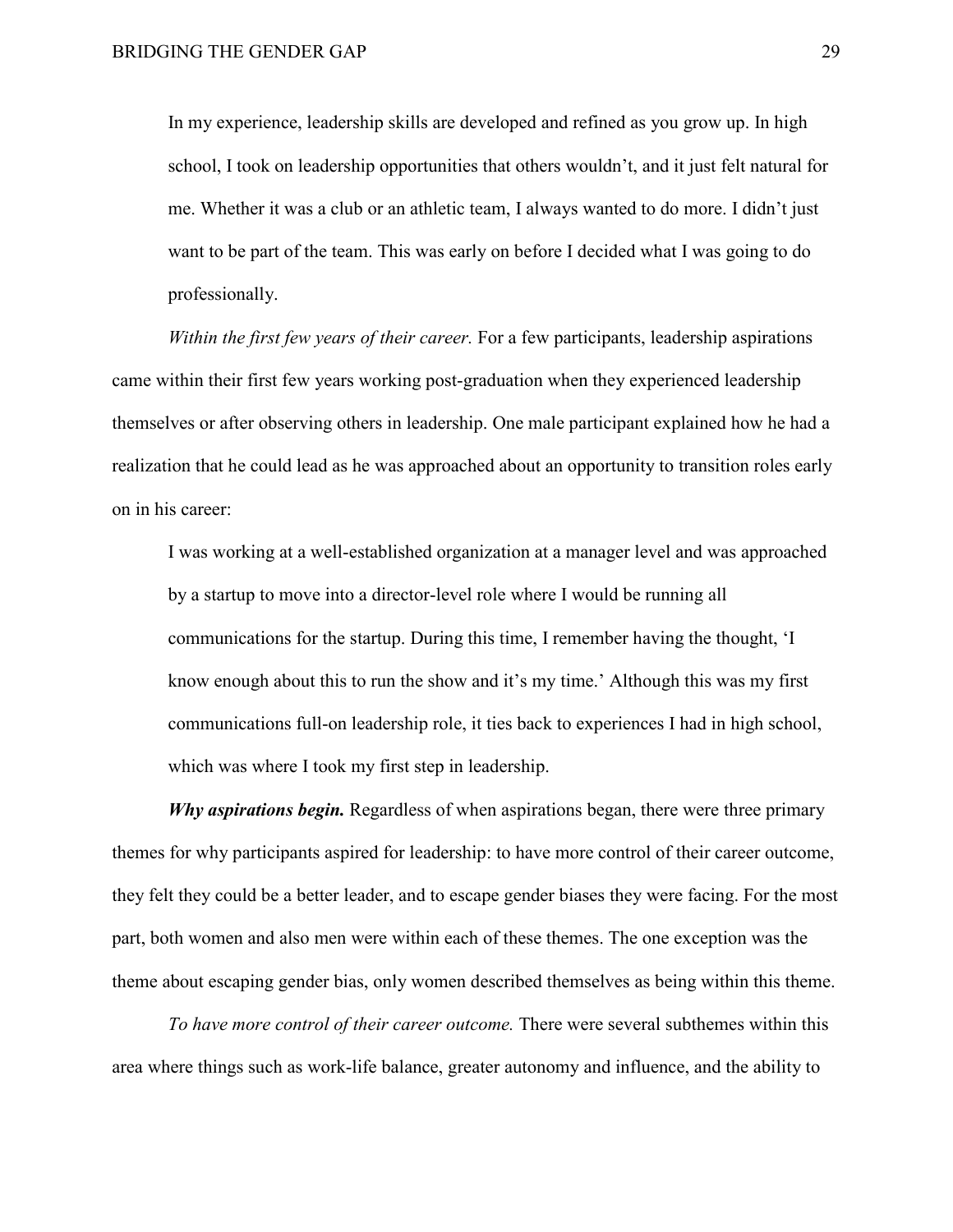dig into a project were factors that were brought up. Both women and men identified with this theme. In being able to have more autonomy and influence, one male participant explained:

What drew me to leadership opportunities is a passion for getting stuff done and wanting to have control and influence over what gets done and how it gets done. I learned early on that initiative and follow-through are key for success. This helped me to move from the guy with a folder full of ideas to be the boss where I could bring forth those ideas I had.

*To be a better leader.* Several participants, both women and men, described that after watching others lead, they felt they could do a better job as a leader and that pushed them to want to become a leader. Both female and also male participants identified with this theme. One male participant explained:

In seeing a blend of other leaders, some of whom, in my opinion, were good at what they were doing, and some whom, in my opinion, were bad at what they were doing. And I would say to myself, 'If I ever get the chance to lead other people, I'm going to learn from both and wean that into a leadership style that works for me. I will do this so that I will be a better leader of people.'

*To escape gender bias.* For a few participants, their motivation for leadership was not an idealistic motivation, rather it was to get out of a bad situation that they were in. For these women, their goal to become a leader was so they could escape gender biases or a glass ceiling that they were facing. Only female participants shared sentiment around this theme. One female participant explained:

I remember very vividly being treated poorly, and I'm convinced that it's because I was female. Not 'poorly' in the sense of any harassment issues, I mean in terms of being treated equally. I was not given the credit for some of the things I did. I was treated much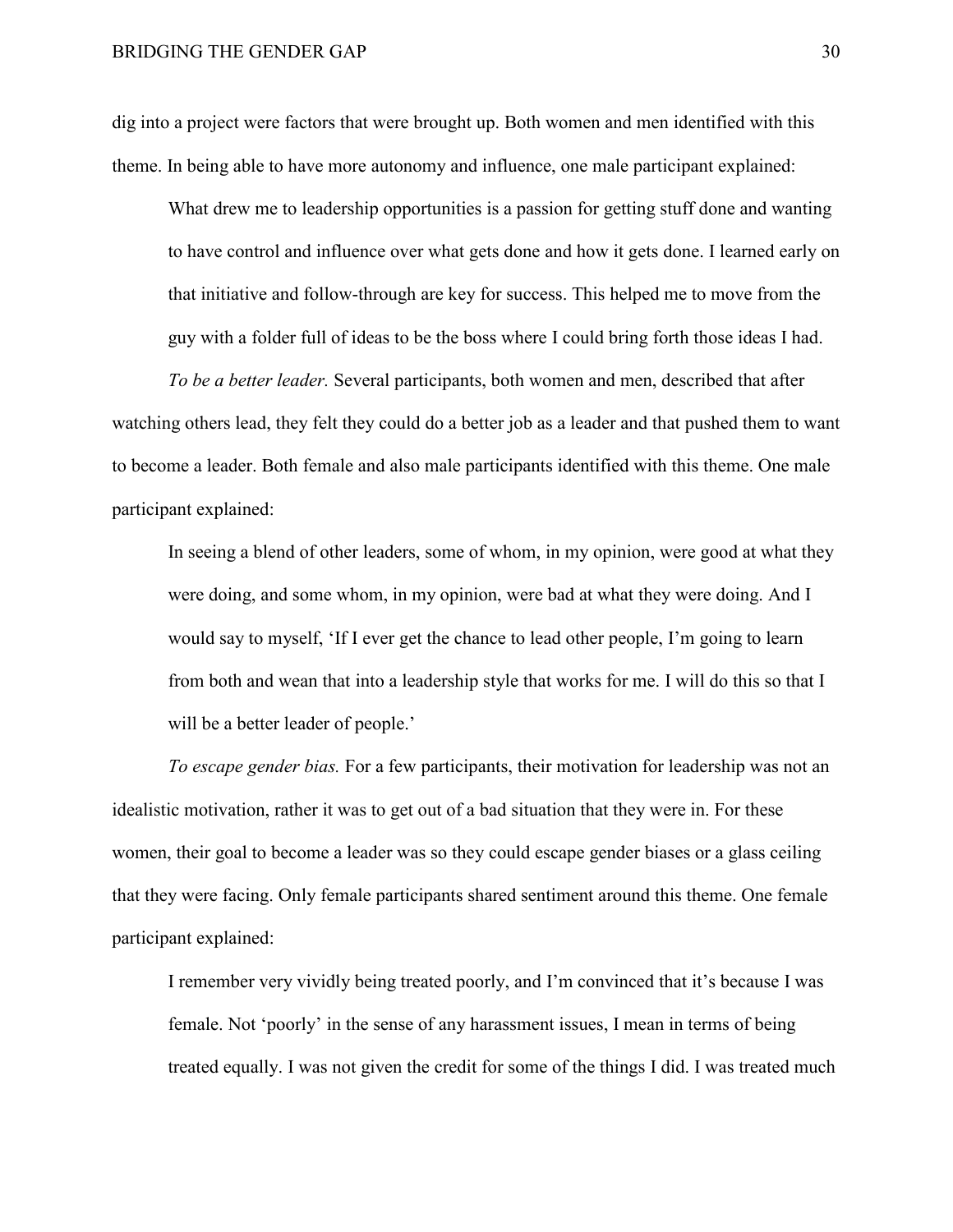like a secretary. I already had a Ph.D. at this point, and I thought to myself, 'This doesn't feel good.' So I realized I didn't want to feel that way, so I needed to be in a position of leadership so I wouldn't have that feeling. I wanted to have more freedom to be recognized for what I did.

**The leader's career path.** A primary goal of this study is to understand what is different about the path that a woman goes through to become a communications leader in comparison to the path that a man goes through to become a communications leader. In talking with participants about differences in the career path for women and men, there were several themes that emerged: historically, all agree that that path has been more difficult for women, presently some believe the path is the same while most believe the path is different, there are things that women encounter that men simply do not, and an organization's culture has a great impact on women and men. There were both female and also male participants who shared sentiment within each of these theme areas. In summary, both female and male participants feel that largely the path is different and more difficult for women; however, improvements are being made to make it easier for women as a result of societal and organizational pressures. Historically, women have had to jump through other organizational hoops and pressures that men are not expected to. There are certain nuances that complicate the process of becoming a communications leader, and these nuances will be described further in RQ3.

*Historically a more difficult path for women.* Everyone agreed that historically the path has been more challenging for females; however, there was a mixed sentiment when it came to the progress of improving the path for women—most people felt that things have improved; however, some are still frustrated with the lack of progress that has been made. Some women, especially older women, felt that good progress had been made while others, especially younger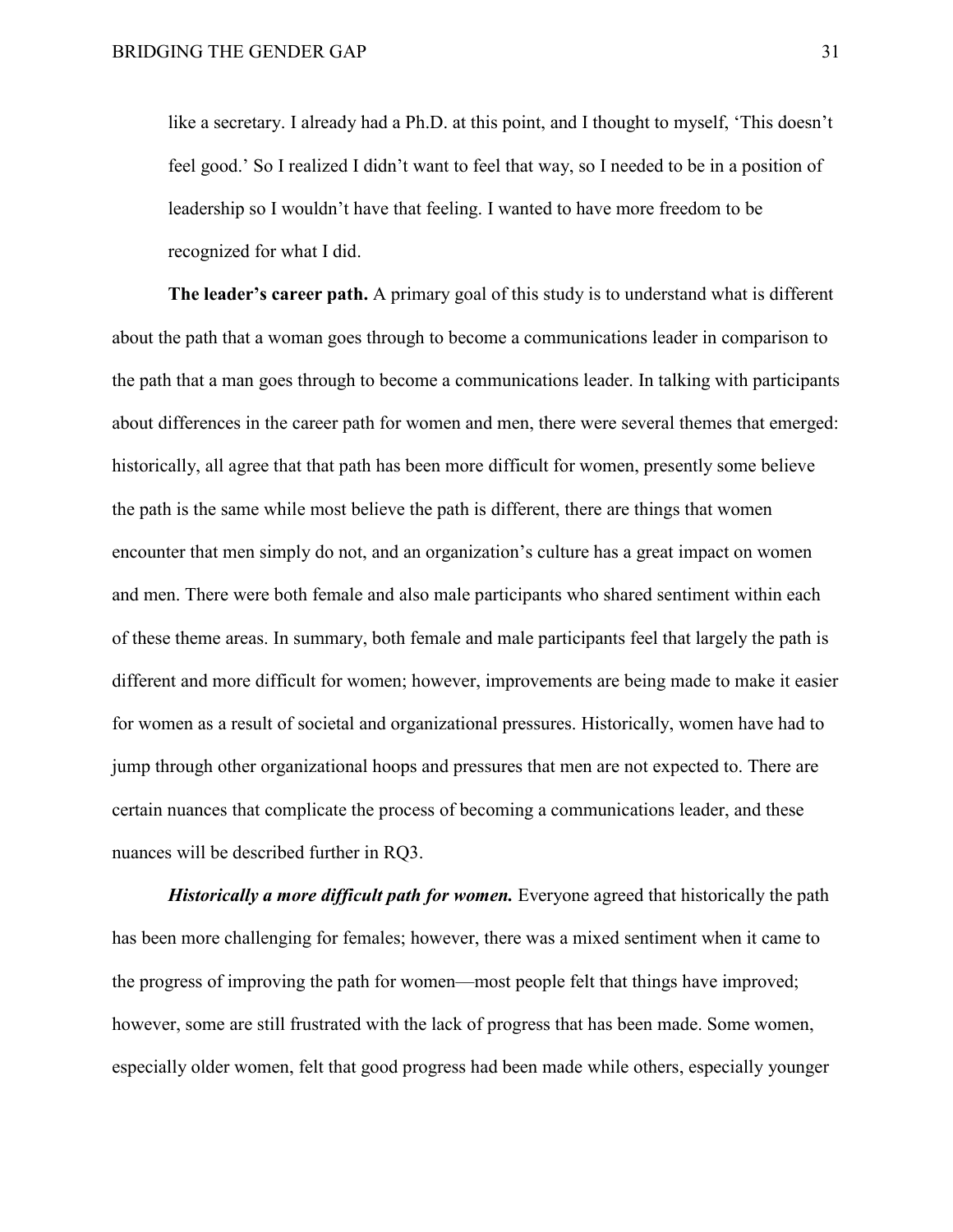women, felt frustrated with the lack of progress. For the most part, men realize that there is still a long way to go but were not frustrated with the lack of progress that has been made. Despite the progress that participants feel has been made, it is clear from both female and male participants feel that there are certain factors that make it more difficult for a woman's path than a man's path.

*A mixed belief on the current path for women and men.* When asked if women and men have a different career path, most female and male participants agreed that the path is different. However, there were several female and male participants who believe that the path for women and men is the same. One male participant explained that that he has not observed anything different about the path that women and men experience. One female participant also believes that the path is the same and she explained that there are certain nuances that complicate whether or not a certain career goal is obtained. She explained:

I think the path for women and men can look essentially the same. If you look at the organizational structures of any in-house, agency, or non-profit, the roles are the roles for the most part. And I think everyone has the opportunity to achieve those roles. There is a camp for everyone, men and women, to occupy these roles, but there are a lot of nuances along the way that impact whether or not you'll get there.

*Women simply encounter things that men do not.* For those who believe that women and men have a different career path, it is largely because of things that they have observed that show that women simply encounter things that men do not. One female participant explained that she was required to start at a lower job tier than her male counterparts. This woman communications leader said: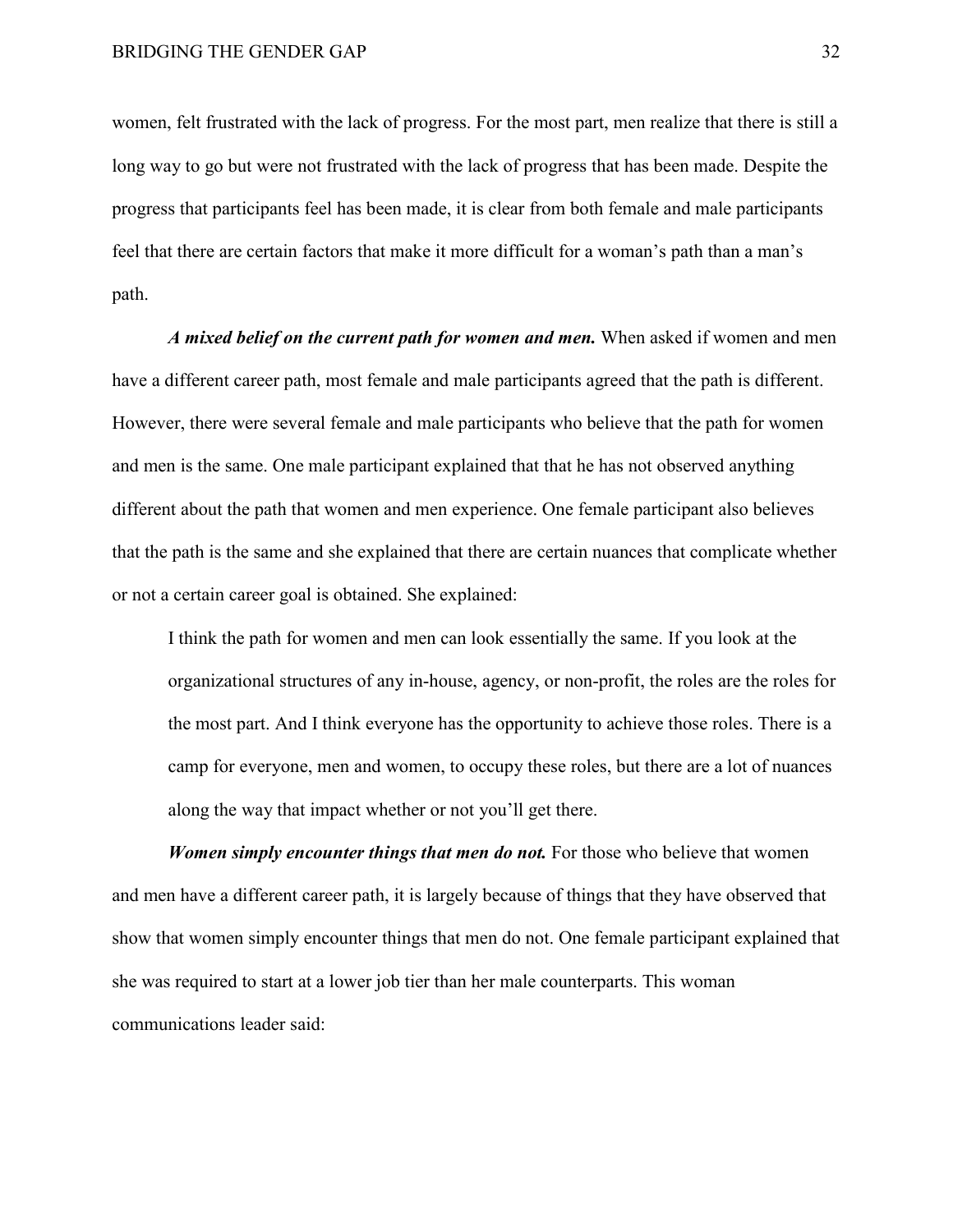Women and men have a different career path to become a leader in communications. As I developed my career, there were roles that I had, especially out of the gate, that were traditionally female-oriented roles. When I started my first role at an agency, I started answering phones. None of my male colleagues started this way. They started right into a coordinator or specialist role while I had to be promoted into these roles.

Another female leader explained that her path was also quite different than her male counterparts:

My path was different in that I had to be better than the men that were my peers. Being equal or on par wasn't good enough. If my male peers were being promoted for being an eight or nine out of ten then I had to be a ten out of ten to get promoted. I had to run circles around them. It wasn't just that I felt that I had to, I had to. I had to toot my own horn, I had to make sure people knew, I had to make things happen. Whereas this wasn't the case for my male peers. My work had to be better than my male peers because I couldn't rely on personal connections to get the best assignments or promotions. My male colleagues were able to foster stronger personal relationships with the male leadership because of the out-of-office activities they had together. I didn't get this.

One male communications leader explained that he observed a different expectation for women and men as they aspired to lead:

There are different expectations for women than for men. I worked closely with a female executive who talked about this frequently. This executive felt that she had to be unnaturally assertive or she would be ignored. She would speak up sooner and would be more definitive to show that she could be taken seriously. This is an unfortunate reality that I think many women face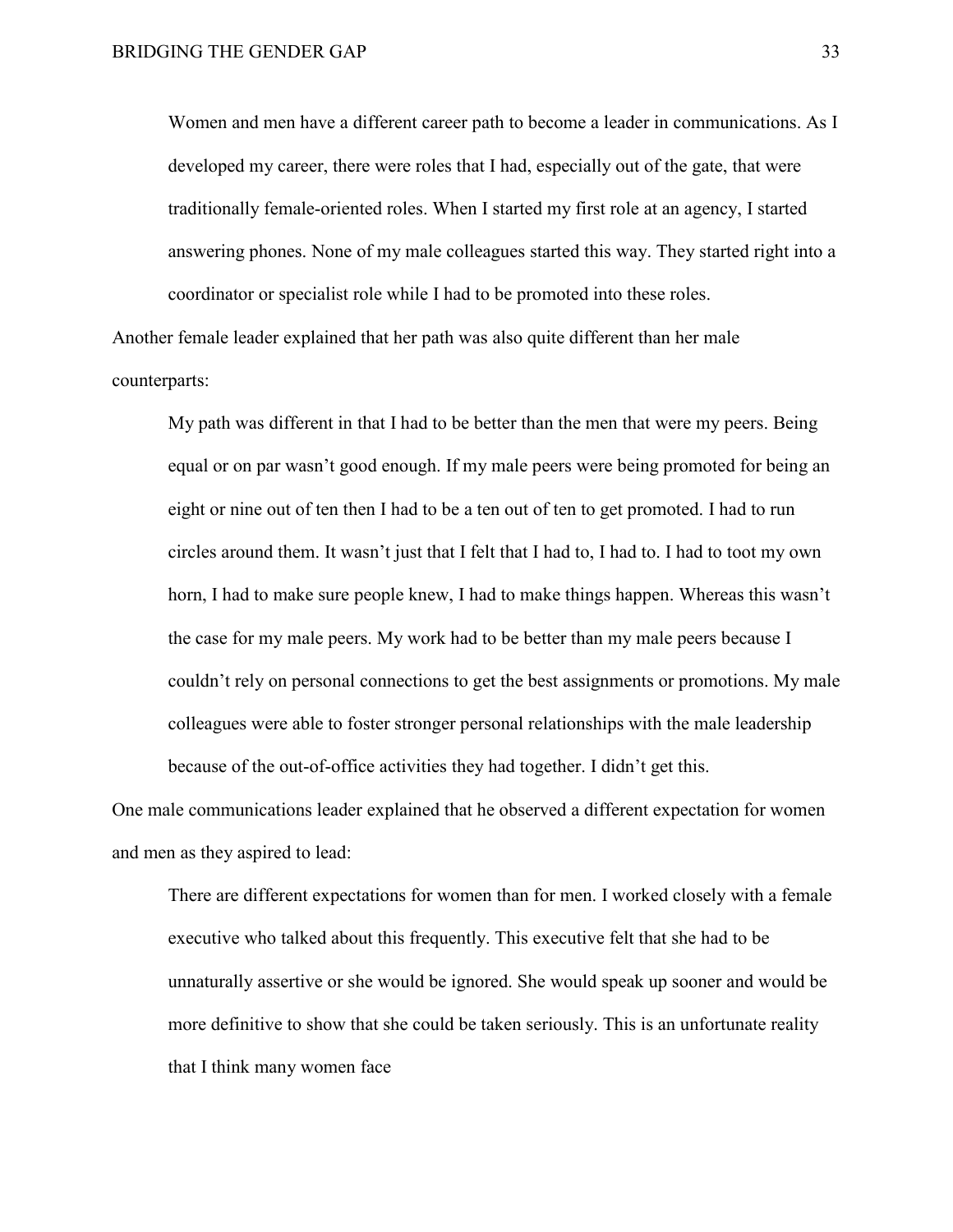*An organization's culture has a great impact on women and men.* In addition to these complexities, several participants noted that oftentimes there are additional things both inside and outside an organization, such as the company culture and social norms, that can add additional pressure and make it difficult for women to advance through their careers. One male communications leader explained challenges that he's observed:

Historically, women and men have had different career paths but hopefully it's getting better. Some companies have made it very hard for women. I think that in particular, software companies where you've got a big sales team, there's almost this testosteronedriven sort of athletic or military culture. It's hard-charging, hard-drinking, and lots of strip clubs. I've seen female colleagues come into these environments and act very different than they wanted to, to try to fit into a culture. It's shifting in a lot of places but that was the culture.

Another male participant said:

Every company has a culture and you have to understand what the culture is. In some cultures, it demands that you be more of a self-promoter. In other cultures, self-promoting is frowned on. Regardless of whether you're a woman or man, you need to understand organizational politics, which are a byproduct of human behavior. If you want to get ahead you have to understand the game and how decisions are made.

Another male participant summarized the pressures that he has observed both inside and outside the organizations he has worked in:

The path is very different; the higher up you get in an organization the more male and the more white male it becomes. Men have mentors, role models, and coaches in the leadership arena long before women do. Men tend to look to their fathers and other males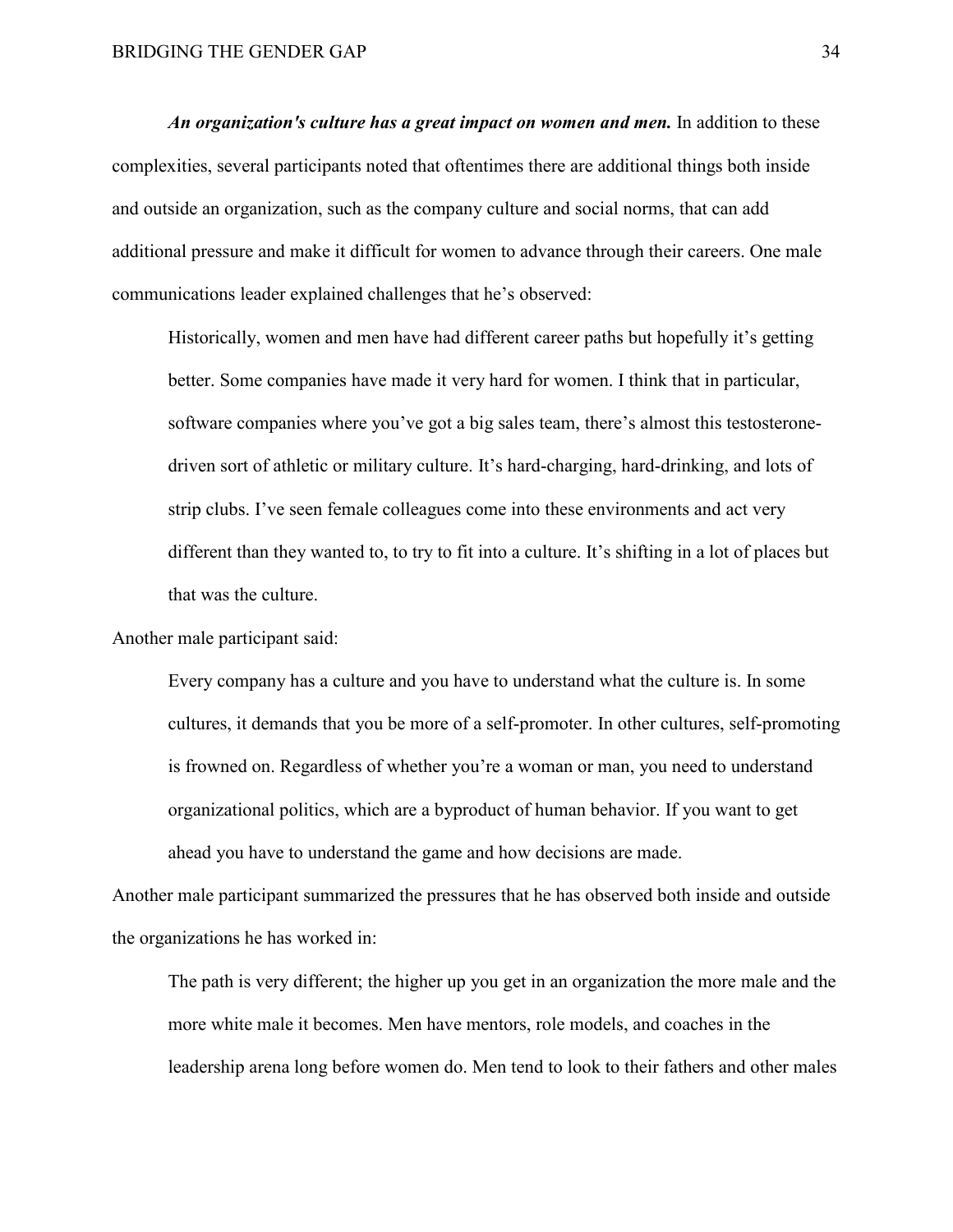around them who are pursuing careers, and those influential males reach out to their sons to reach out to do and to become and to be. It just happens with more regularity and specificity than it does with women. It's the way society has been since the beginning of time where men have always been the leaders, the protectors, the providers, and that has really not shifted significantly over time.

Although there are different things that women have to go through the men do not and societal pressures that make it difficult for women to advance, there are generational and societal shifts that are taking place that are shifting the path of becoming a communications leader. This generational shift is coming because the older CCO, who grew up in an age when there were not many women in the workplace is retiring and younger CCOs with different beliefs views are coming into leadership. As a result, a new type of CCO (Chief Communications Officer) is coming to be. One male communications leader said:

The path to the top communication spot is crisscrossed. The older generation of CCOs tend to be older white guys who were former news people or perhaps worked in some of the more classic agencies, and the newer middle-aged and younger CCOs tend to be female. This newer CCO is a result of a generational shift in the marketplace. The way into the field of corporate communications isn't through the newsroom anymore. So the way you get into the profession, and the sheer realities of a generational shift, have impacted the path.

### **RQ2: Perceptions of Women and Men Communications Leaders**

RQ2 explored how women and men communication leaders are perceived. Participants were asked to explain how women and men as communications leaders are perceived in the workplace and to explain any differences between a female and a male communications leader.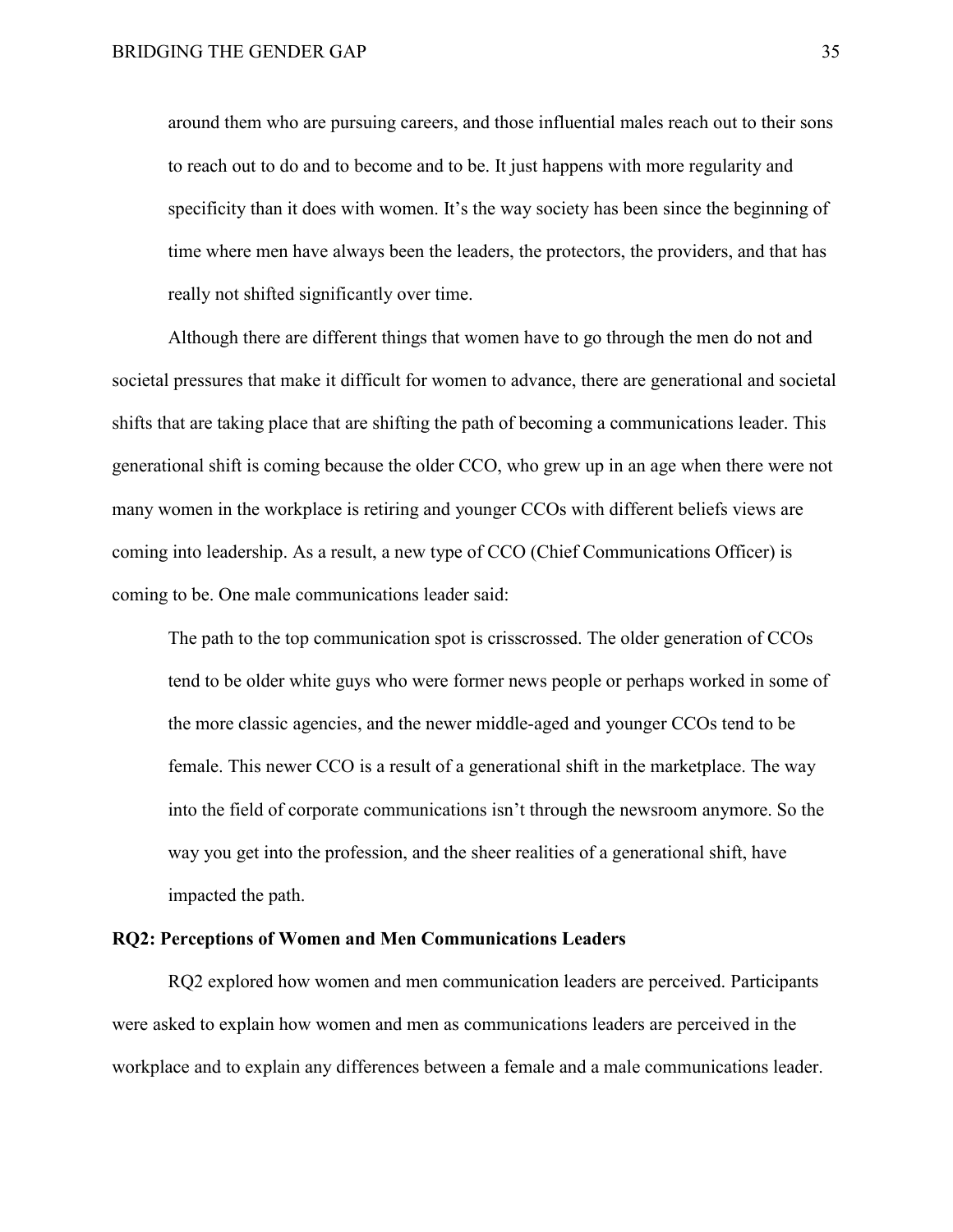The goal of this research question is to identify how women and men are perceived in order to understand what may be contributing to the gender gap. Two overarching themes were identified for this topic: women and men are viewed differently in the workplace, and differences between women and men communications leaders. Both female and also male participants shared similar sentiment within each listed theme.

**Women and men leaders viewed differently in the workplace.** There was a broadspectrum response when it came to how women and men are perceived in the workplace and several themes were identified. At a high level, two themes emerged: those who felt there was no difference and those who felt there was a difference in how women and men are viewed in the workplace.

*Felt there was no difference in how women and men are viewed.* There were several participants who felt there was no difference in how women and men leaders are perceived. One theme emerged for this topic, and it is that these participants feel that while historically perceptions have been different, that they have improved and that women and men are now viewed the same. One female participant said:

I don't think women and men are viewed as differently as they used to be. For a long time, things have been shifting. There's still a long way to go but there is now a lot more of a focus on diversity and inclusion.

One male participant said:

I don't believe that women and men are viewed differently. I would say I think it's much more merit-based than it used to be. Advancement, responsibility additions, promotions, and the work you're getting is much more merit-based than it used to be.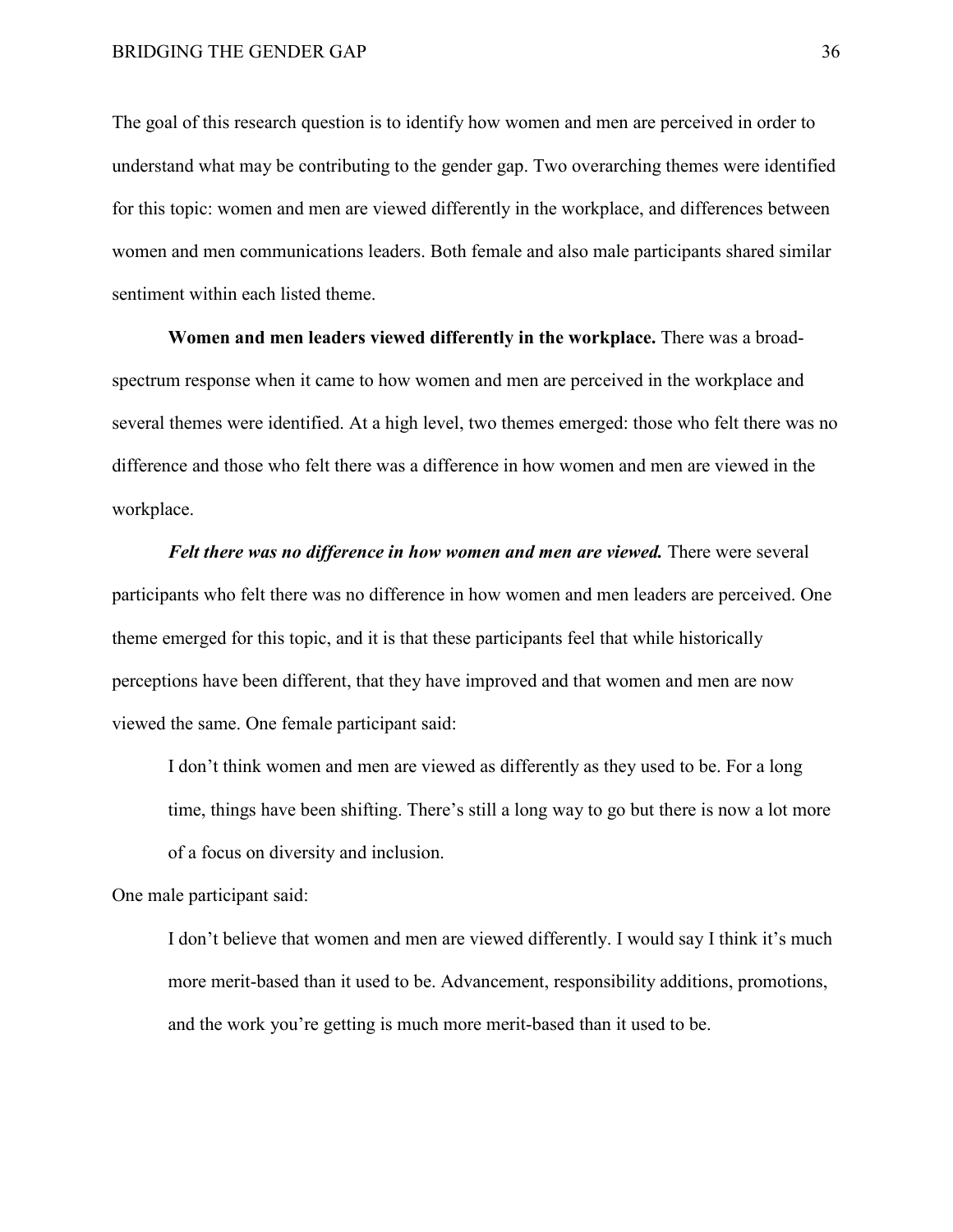*Felt there was a difference in how women and men are viewed.* Conversely, most participants felt that there is still a difference in how women and men are viewed in the workplace. Several themes were identified: childbearing, lack of socializing with senior men, men are naturally perceived with more credibility, communications is a reflection of society, and that women and men are viewed differently when they are assertive.

*Viewed differently when being assertive.* The main difference that came up across most participants is that it is okay for a man to be assertive but not for a woman. The reverse also came up that it is okay for a woman to be emotional but not for a man. One male communications leader described this as:

If a man were to be tough, assertive or bold, that was viewed as okay. That was normal. If a woman were to act this way they would be viewed as difficult to work with. There was like a strange invisible barrier like it's okay for a man, but not for a woman.

A female communications leader explained that she was unsure why this was but explained that it's likely a result of societal norms:

If a woman is assertive, she's called a bitch. If a man were to have that same communication style, he's not labeled that way. He's almost congratulated for being assertive. I don't know what that is, but it continues to be. It's like society has these boxes and you can only operate within those boxes. It's okay to have compassion and empathy if you're a male. It's okay to be assertive and a go-getter if you're a female. It doesn't make you any less male or any less female, it just means you're human.

One male communication leader explained that when a woman acts or communicates very directly and in a straightforward manner that he's observed that men tend to respond one of two ways: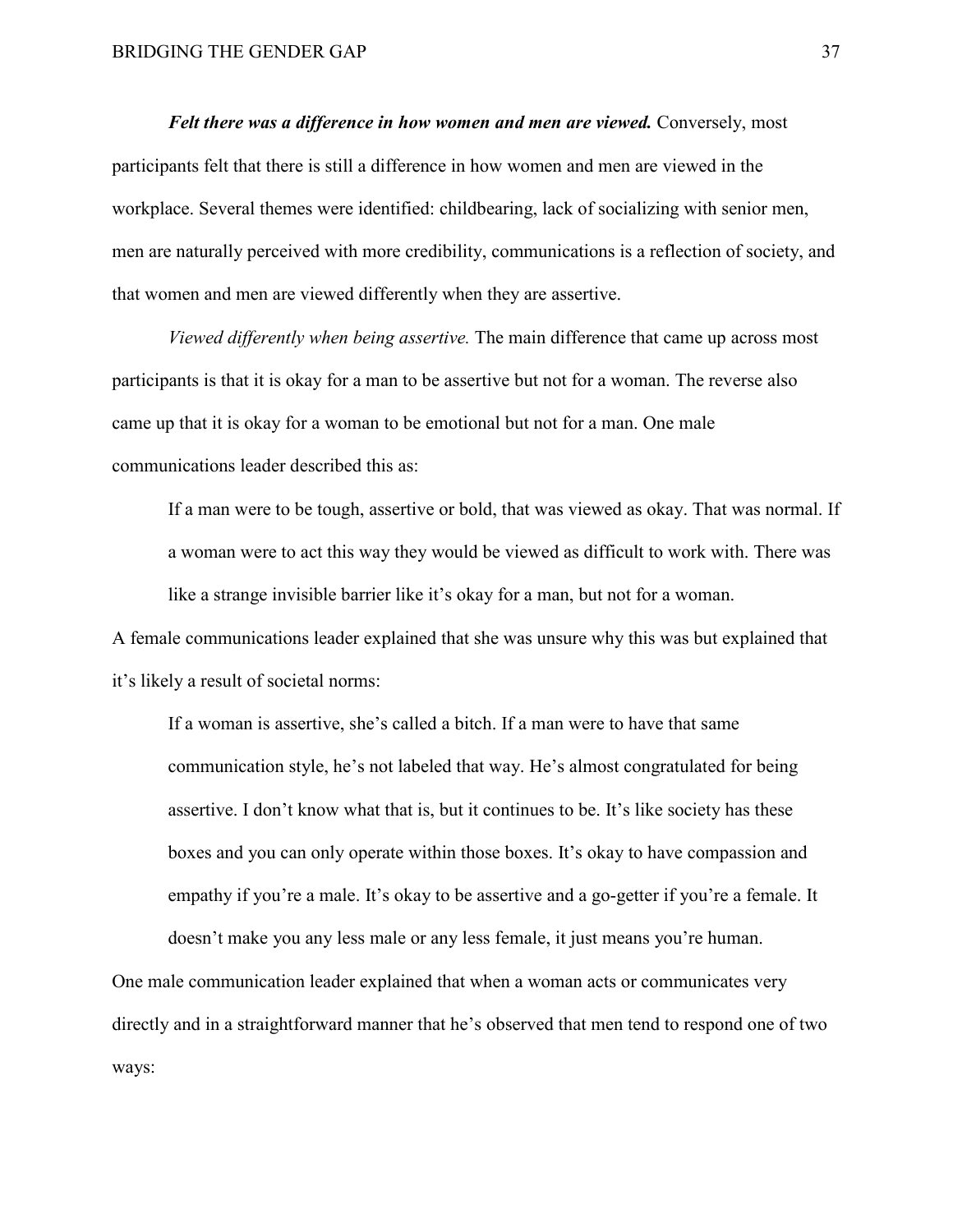I've seen the men in the room say, 'Okay, I wasn't expecting that. And you're right, yes, we're going to do that.' Or, 'That makes sense.' I've also seen it play out where the men in the room may not have said anything, but I've watched the non-verbals. You know, I watch men look at women. And again, my interpretation is they're asking themselves, 'Why does she think she can say that that way? What gives her the right to do that?' I mean, simply my interpretation, but I think I've seen it both ways.

*Childbearing.* Childbearing can impact how women are viewed because there is unknown around if or when she may become pregnant. One female participant shared her observations of how women can be perceived:

I've observed that certain management teams seem to look at women with somewhat of a question mark around their future because they don't know what the woman is thinking about, whether she will stay in the workplace when she has children or want to take a break from the workplace.

*Socializing Complexities.* Additionally, varying types of unconscious bias and lack of socializing can also lead to why women and men are viewed differently. Both female and also male participants identified with this theme; however mostly women identified with this theme. One female participant said:

A female versus male leader is viewed differently in the workplace for a lot of reasons. One reason is unconscious bias. I also see women not being included all the time because senior men are uncomfortable socializing with women like they would with men. I've observed that when a senior man joins an organization, he would be asked to play golf with the other senior guys, whereas women are also excluded from social activities.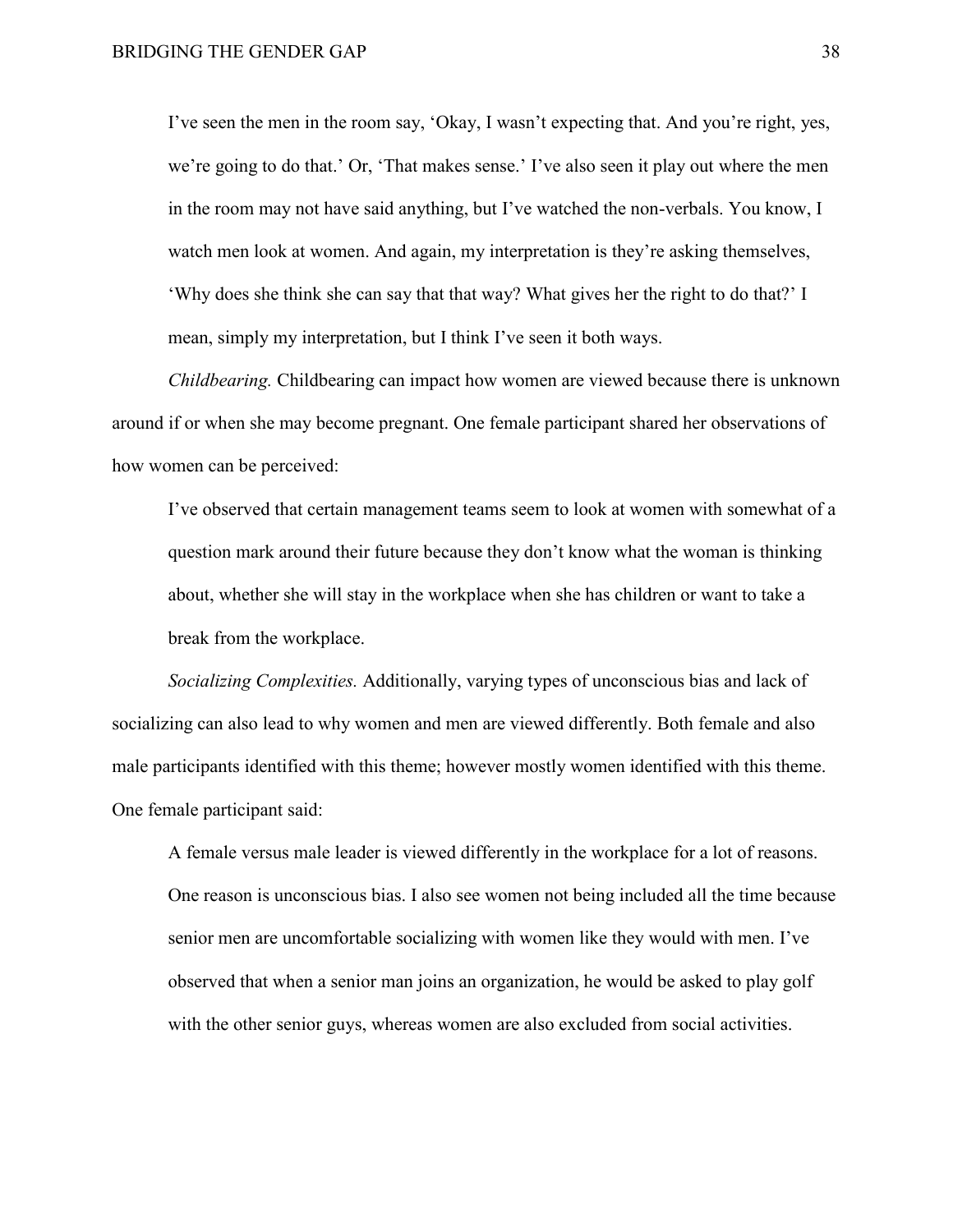Another female participant explained that she has observed men who only talk about doing work and who do not follow through, thus contributing to how some men are perceived. She described:

I've seen men in positions where they would talk about doing work but they wouldn't actually do it. We're moving to a place where you can't just be a good talker, you have to get the work done.

*Men are Naturally Perceived with More Credibility.* Several participants explained that, put simply, men are just viewed as more credible than women and that women must work harder to earn their seat at the table. One male participant said:

When a female comes into the room, it's just a very different dynamic. It can be someone that they think the world of and have a lot of respect for. And I think when she starts to talk, she's got to prove herself, to prove her worth, and to show that she knows what she's talking about and that she's coming from a position of strategy, as well as the ability to implement on tactics. And, yes, I have observed that. I've observed that. White men, in particular, are viewed as being more credible, more worthy of being at that table. Women have to show their work and show that they should be at the leadership table, at the front of the table.

*Communications is a reflection of society.* Several participants explained that issues relating to the gender gap in communications leadership is simply a result of a larger gender gap in society. One male participant shared that through a network of other communications leaders, they've discussed perceptions of women at length. He explained how historically women have been perceived much differently but how things are beginning to change: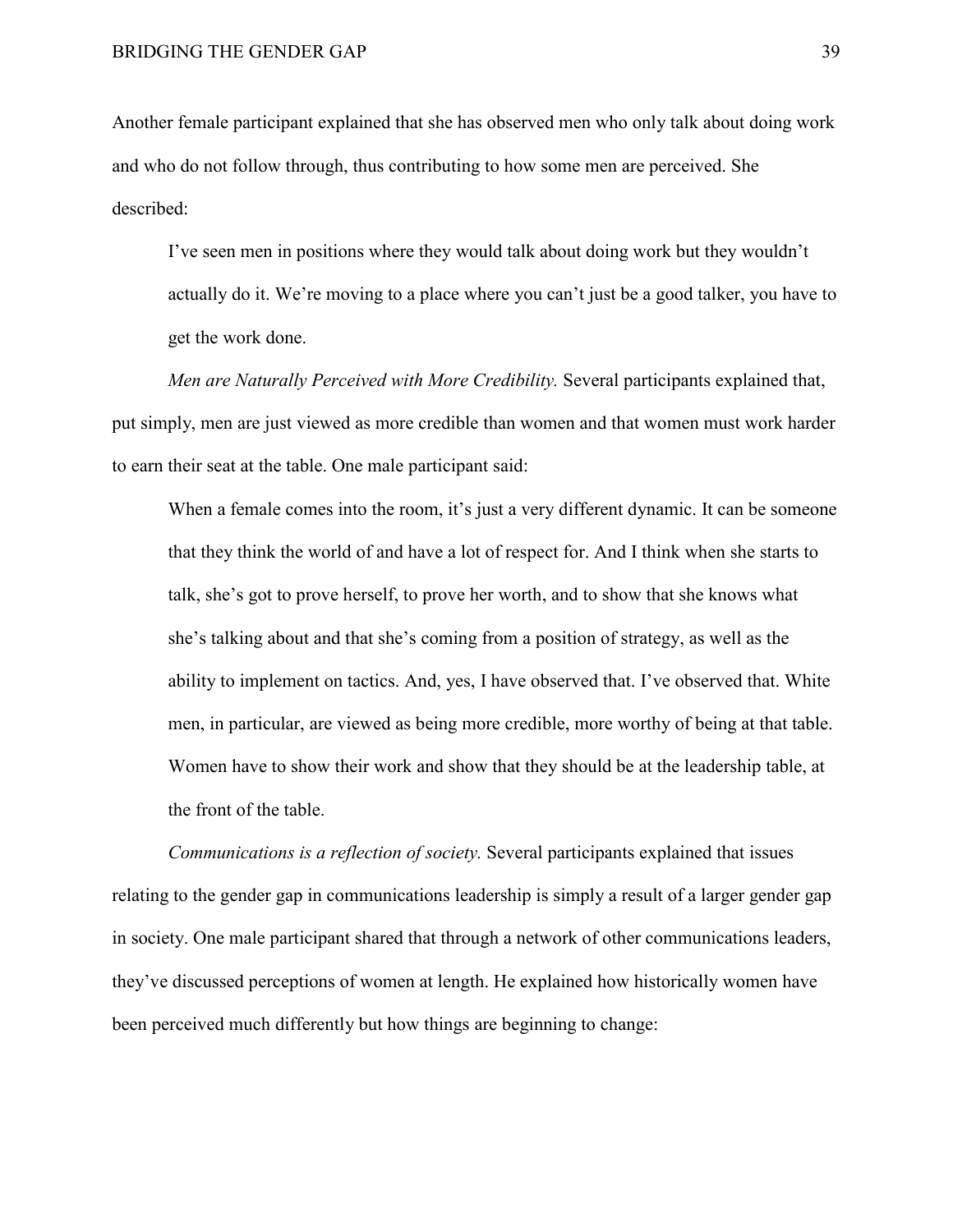We are at a juncture where perceptions of women in senior leadership are changing. It's becoming more about the leader and the person and less about the person as a woman. The communications profession has certainly pushed this, the idea to make sure that these hidden prejudices with the system are ironed out. But I think this is what's going on in society. These shifts are really a reflection of the larger societal trends.

**Differences between a woman and man leader.** This entire paper could be written about the differences between women and men, and, more particularly, about the differences between women and men communications leaders. That said, several key themes were identified specifically about differences. Participants noted that while they had observed some of these behaviors, some of the statements about the differences between women and men are generalizations and that there are many exceptions to these statements. Participants were generally in one of two themes when it came to differences between women and men: the first theme is those who felt that there was no difference between women and men leaders and the second theme is those who felt that there was a difference.

*Felt there was no difference.* Several participants felt there was no difference between women and men communications leaders. One reason that was given was that they had observed good women and men leaders and that they had observed bad women and men leaders, but that gender was not the overriding factor. One participant noted that it was more about the leader's ability to do the work and that gender what not a factor in that. Another reason why some participants felt that there was no difference is that they had observed that differences between women and men at the top are "very acute" (female participant) and that the best leaders are those that have characteristics that are traditionally male and that are traditionally female.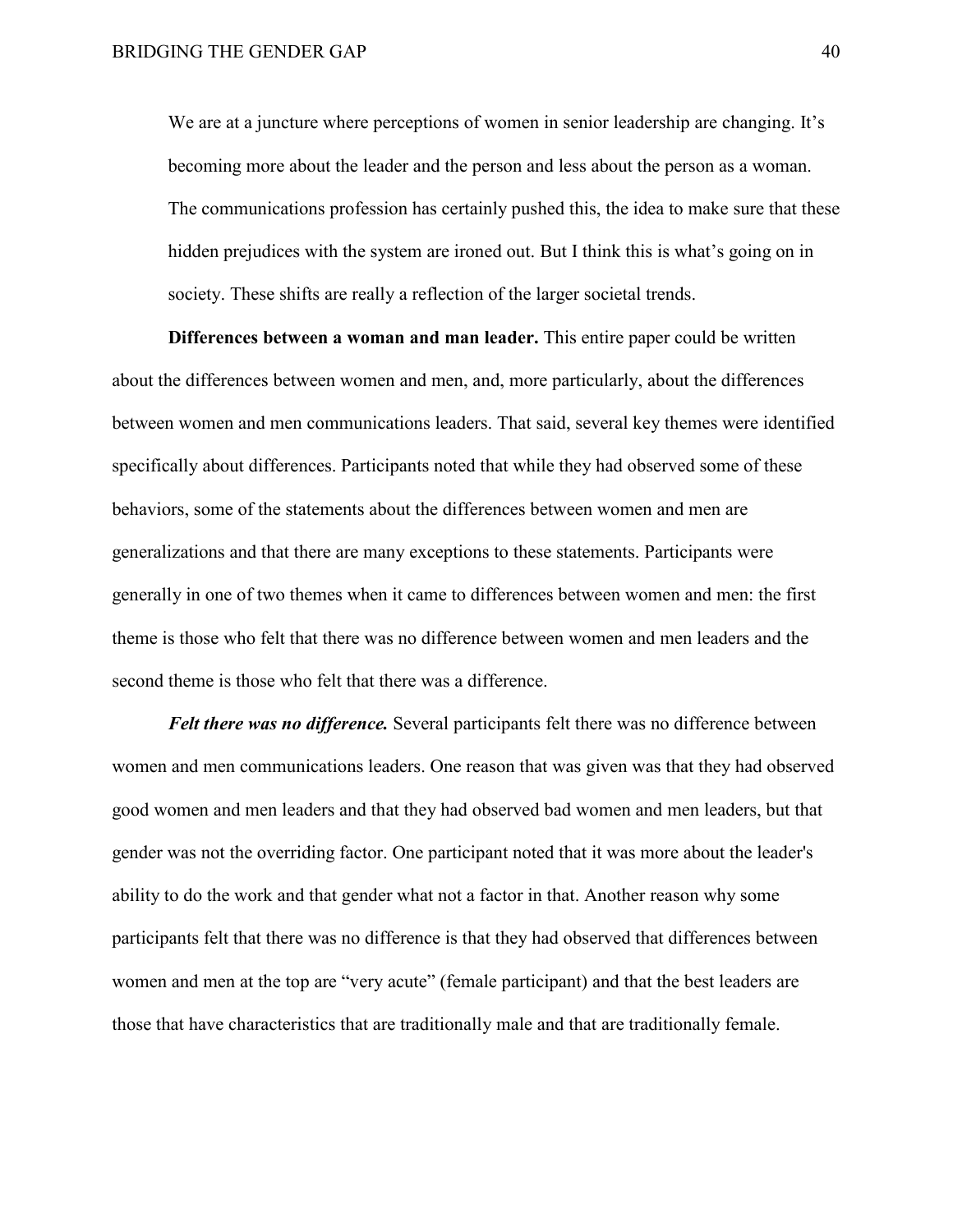*Felt there was a difference.* Several participants also felt that there were differences between women and men communication leaders. One reason is that women tend to be more graceful and sensitive to other's feelings, especially being more attuned to how other women are feeling, while men tend to be more straightforward and brash. Participants explained that men tend to be more straightforward and definitive in their communication 'I think this…' while women tend to add preferencing phrases such as 'How are you?' 'Do you agree?' 'Good to see you.' 'I hope you had a good weekend.' to their communication. Additionally, participants felt that while men tend to be more programmed to rally around one person making a decision and then go forward to execute, women tend to be more collaborative and inclusive. Because of tendencies in communication and decision-making styles, participants said that men tend to be weaker communicators and team leaders and those men who are the most successful communications leaders are those who adopt both traditional male and traditional female leadership styles. Some participants expressed that they've observed certain women that have an "out to prove the world" mentality that can earn them a "ball-buster" or "man-hater" reputation. Both female and also male participants independently brought up the phrase "ball-buster" to describe this type of behavior.

### **RQ3: Factors Contributing to the Gender Gap**

RQ3 sought to understand what factors communication leaders had observed that are contributing to the gender gap. Participants were asked open-ended questions and then specific questions about different types of factors and biases that have been identified based on previous studies. This section will be divided into two themes: factors contributing to the gender gap and different types of gender biases. In summary, there are many different factors and biases that can and are contributing to the gender gap. Factors and biases that were identified in previous studies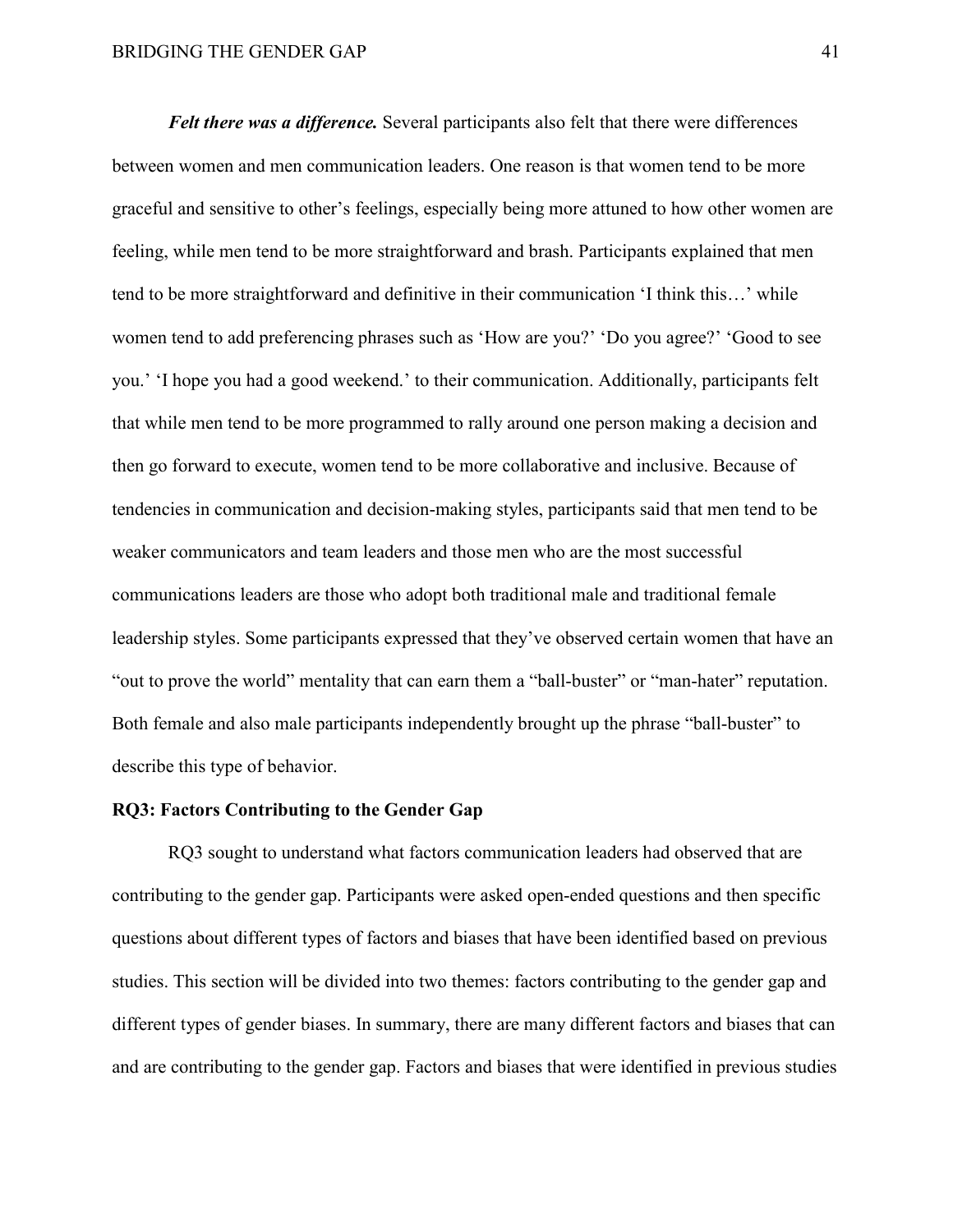were confirmed and additional factors and biases were identified. Participants identified biases as a major factor that contributes to the gender gap. As such, biases will be broken out from factors into its own subsection. Unless specified, both female and also male participants shared similar sentiment within each listed theme.

**Factors.** There were seven themes that were identified as factors contributing to the gender gap. All of these themes were independently brought up by participants. These seven themes are: relationships, unique challenges to women, issues in the communications field, a long history of male dominance, the pay gap is fueling the gender gap, lack of awareness of the gender gap, sexual harassment and sexual assault.

*Relationships***.** There were five subthemes identified under the theme of relationships. These subthemes are all interconnected in that in one way or another and they tie back to a type of relationship and these relationships are part of a larger factor that is contributing to the gender gap. These five themes are: building relationship with leaders and touting themselves, the CEO and the CCO relationship, sources of influence and recruiting for leaders, people like people who are like them, and the funding club.

*Building relationships with leaders and touting themselves*. There Women are at a disadvantage when it comes to building relationships with leaders and they are likely to "tout themselves." Several participants explained that there are some social events that exclude women and that when men leaders want to do these types of activities that women are often left out. The activities that come up the most often that exclude women are golf, hunting, and strip clubs. During these activities, men leaders are able to bond with other men who are lower in the organization, which ultimately helps to strengthen these relationships, which makes these lower men the most logical choice the next time there is a job opening.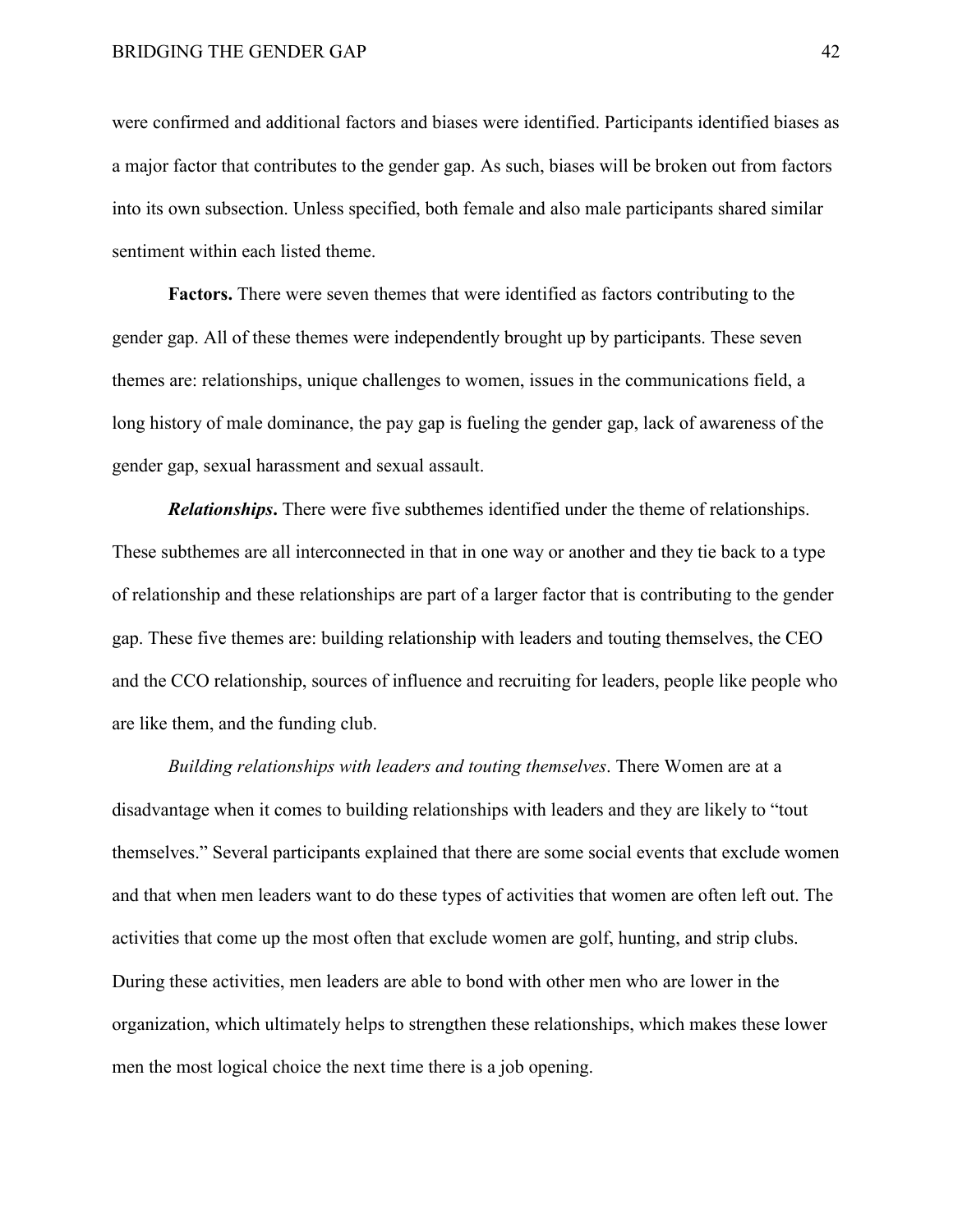Both female and male participants noted that women are simply less likely to "tout themselves," which can lead to "a slower career progression for a woman" because they are "perceived as weaker leaders than they are." When asked why women are less likely to promote themselves, several participants explained that it is because they "recognize that it takes a village," meaning that for a success to take place, it often involves a lot of people and not just the woman. One female participant explained that "there's a natural inclination for women to be more inclusive."

*The CEO and the CCO relationship.* Another factor that came up with several participants is that the relationship with the CEO and the head of communications contributes to the gender gap. Across many industries, CEO roles are still largely dominated by men. Unlike many other relationships, a CEO's relationship with their head of communications can be very intimate. One female participant described this relationship as, "the CEO needs to be able to let their hair down with their head of communications." They further explained that the CEO needs to be relaxed and fully honest in front of their head of communications in order for the communications leader to do their best work. Since the majority of CEOs are still men and this study found that people tend to hire and "hang out" with people like them, oftentimes male CEOs tend to hire men to be their head of communications. One of the female participants in this study described that she has made it possible to have a good relationship with her CEO; however, not every woman is able to do this. Participants believe that having more female CEOs will go a long way in helping to close the gender gap in communications.

*Sources of influence and recruiting for leaders.* Because most funding sources tend to be influenced by males, many boards tend to be male-dominated. Only male participants identified this themes, female participants did not. One male participant said, "Most board rooms are still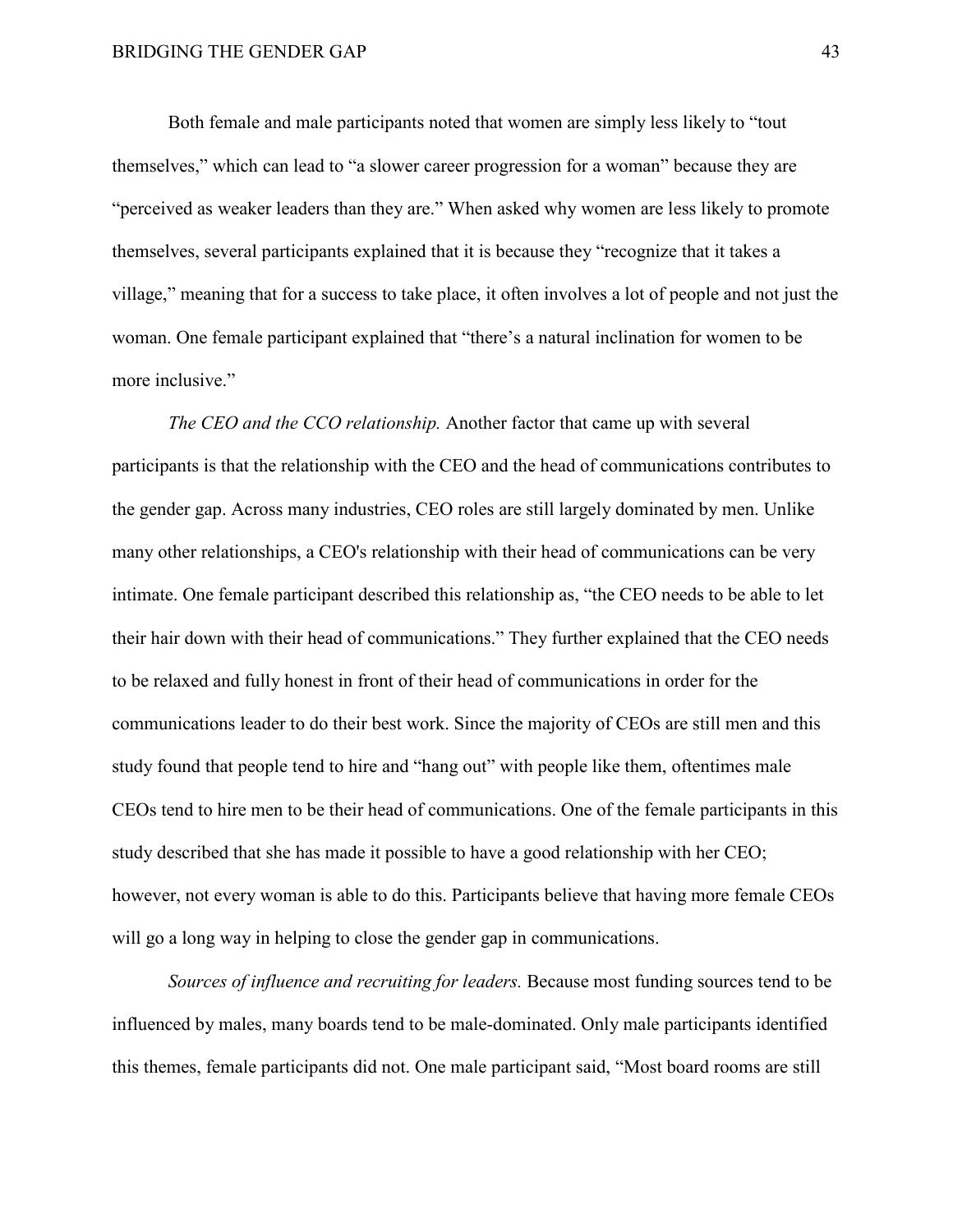male-dominated, period." He further explained that having a male-dominated board leads to having a male-dominated executive team; as he broke down the recruiting and hiring process for most executives, he said:

When you recruit for a Chief Communications Officer, you have roughly half a dozen people at play at any given time. The most influential people to that decision are the boards, the banks/finance backing, and politics—which are all still largely dominated by men. These are the sources of influence at top companies.

Besides having the majority of decision-makers being male when hiring a Chief Communications Officer, participants explained that those candidates who are being considered are often other lower-tier leaders in the company, who also tend to be men.

*People like people who are like them.* Several participants described that communications agencies and corporate functions were founded primarily by men coming from a new background. Both female and also male participants identified with this theme; however, mostly women, brought up this theme. As these men founded these functions, they "brought in their friends who were guys, and so on." This shows how historically leadership in communications has been so dominated by men. Many women and men participants in this study described that people tend to hire people like them: men tend to hire men and women tend to hire women. One female participant said, "We all like hanging out with people that look just like us" and one male participant said, "We tend to hire those that we're most comfortable around." In addition to hiring those that they are most comfortable around, one male participant suggested that men can be uncomfortable hiring women because they are intimidated by them. One male participant suggested that this can be a very subtle process, "when left to our own devices, we tend to hire those who are like us." Participants were asked why this is the case, and one female participant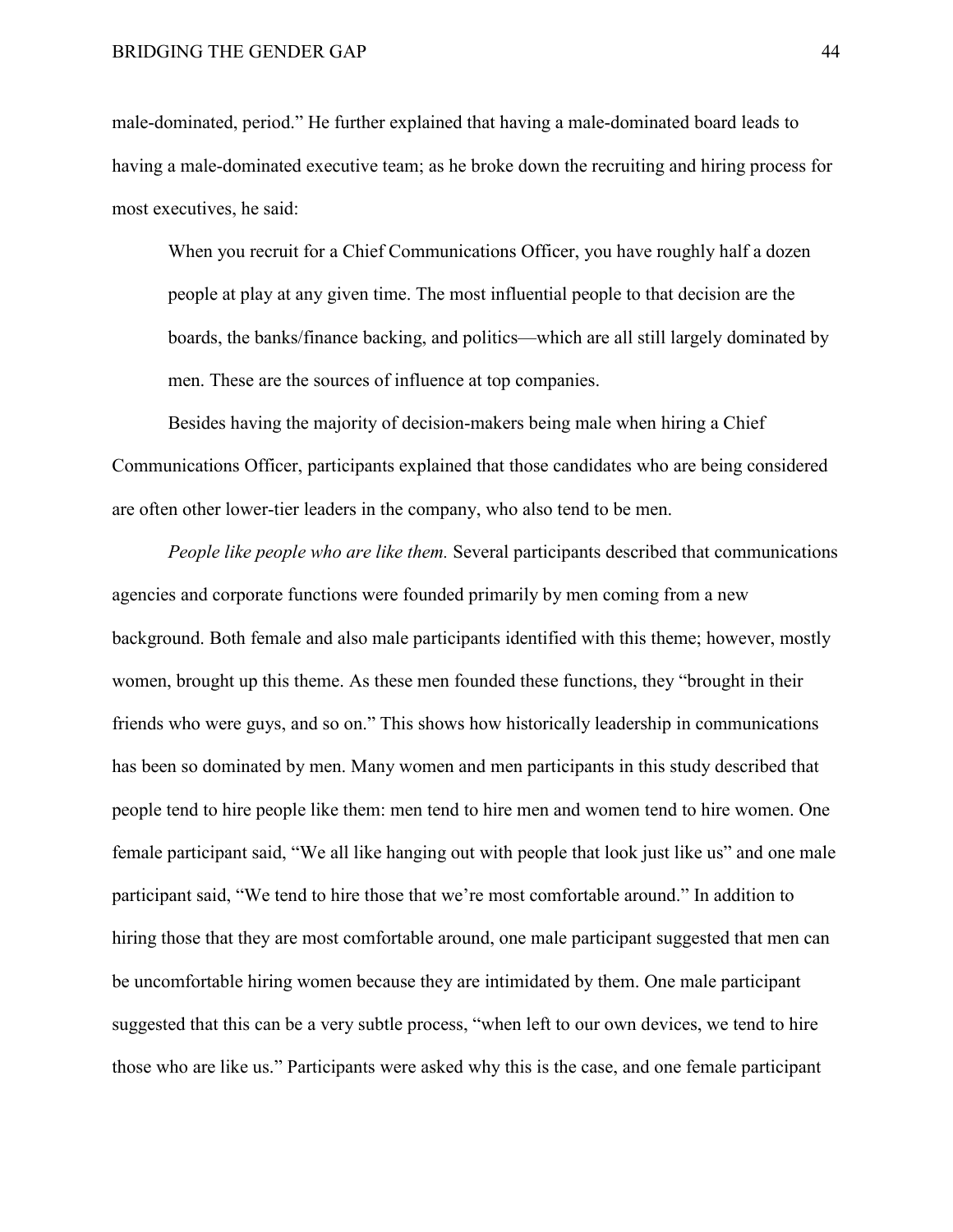explained, "It's because this is the purest expression of your ego. When a leader leaves, he naturally wants to set up all of his buddies or lieutenants in order to preserve his legacy." Another part of that, as one participant suggested, is that men just may not be "evolved enough," meaning they certain men simply may have not had an experience in their life that has "helped to show them a different perspective." Despite the challenges of people still hiring people like themselves, many participants noted that this is changing.

*The funding club.* Another factor that contributes to the gender gap is that women are generally not part of the "the funding club." Only female participants identified this themes, male participants did not. One participant explained that the very nature of a business, every organization, starts with some kind of funding. Regardless of leadership styles or cultures of organization founders, funding comes from somewhere and it impacts the organization. Participants explained that most funding comes from a venture capital firm or a private equity firm, which are still predominantly male organizations. When funding comes from these groups, these groups, which are largely dominated by men, tend to influence the selection of leadership for the startup. One female participant explained this in short, "Funding mechanisms for companies tend to be extremely male-dominated. That leads into the boardroom, which leads into the rest of the organization, and so on." This participant further explained that "private equity and venture capital, it's a club" and that for women communications leaders to be successful that they need to understand this club and how to work with this club.

*Unique challenges to women.* There were five sub themes identified under the theme of unique challenges to women. These subthemes are all interconnected in that in one way or another and they tie back to a type of challenge that is directed at or specific to a woman. These challenges are part of a larger factor that is contributing to the gender gap. These five themes are: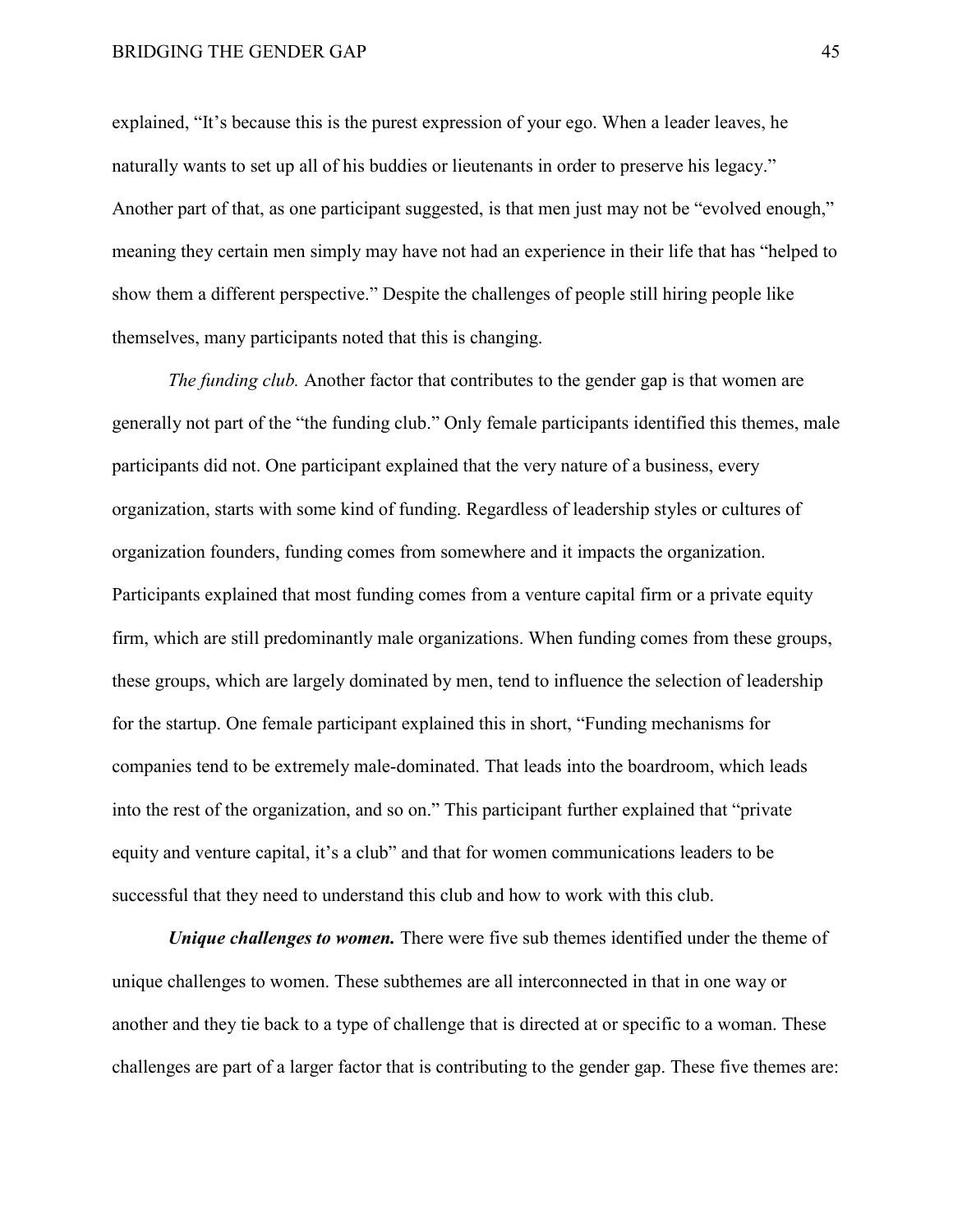lack of assurance that it can be done, lack of business acumen, childbearing and rearing, women are not as confident as men, lack of quality examples and mentors.

*Lack of assurance that it can be done.* One large and subtle factor that was brought up by both women and male participants is that women simply lack an assurance that they can become a communications leader. Participants explained that they had observed many women who self "select themselves out" of a leadership role because they think that maintaining family responsibilities with the added stress of a leadership role is too much. One female participant explained that women become frustrated with the process and the fight so they'll either give up or quit and create their own business so that they can have more control over things. Another female participant explained that "It's natural to have these doubts but women just need some reassurance that they can do it."

*Lack of business acumen.* Several participants explained that women may be passed up for promotions simply because men have "a greater depth of business knowledge" and because they "know how to speak the language." One female participant explained that she has seen plenty of women promoted within the "comms rung" but not from "more strategic roles outside of comms." Another female participant explained the men simply have a better financial understanding than women do and that women should seek to fill holes where they have them. She said:

Women should do whatever they have to do to be as competent in understanding how business works, how the stock market works, all those things that men have historically been in charge of.

*Childbearing and rearing.* Previous studies have shown that this is a large factor that is contributing to the gender gap and this study reaffirms previous findings. One unique value that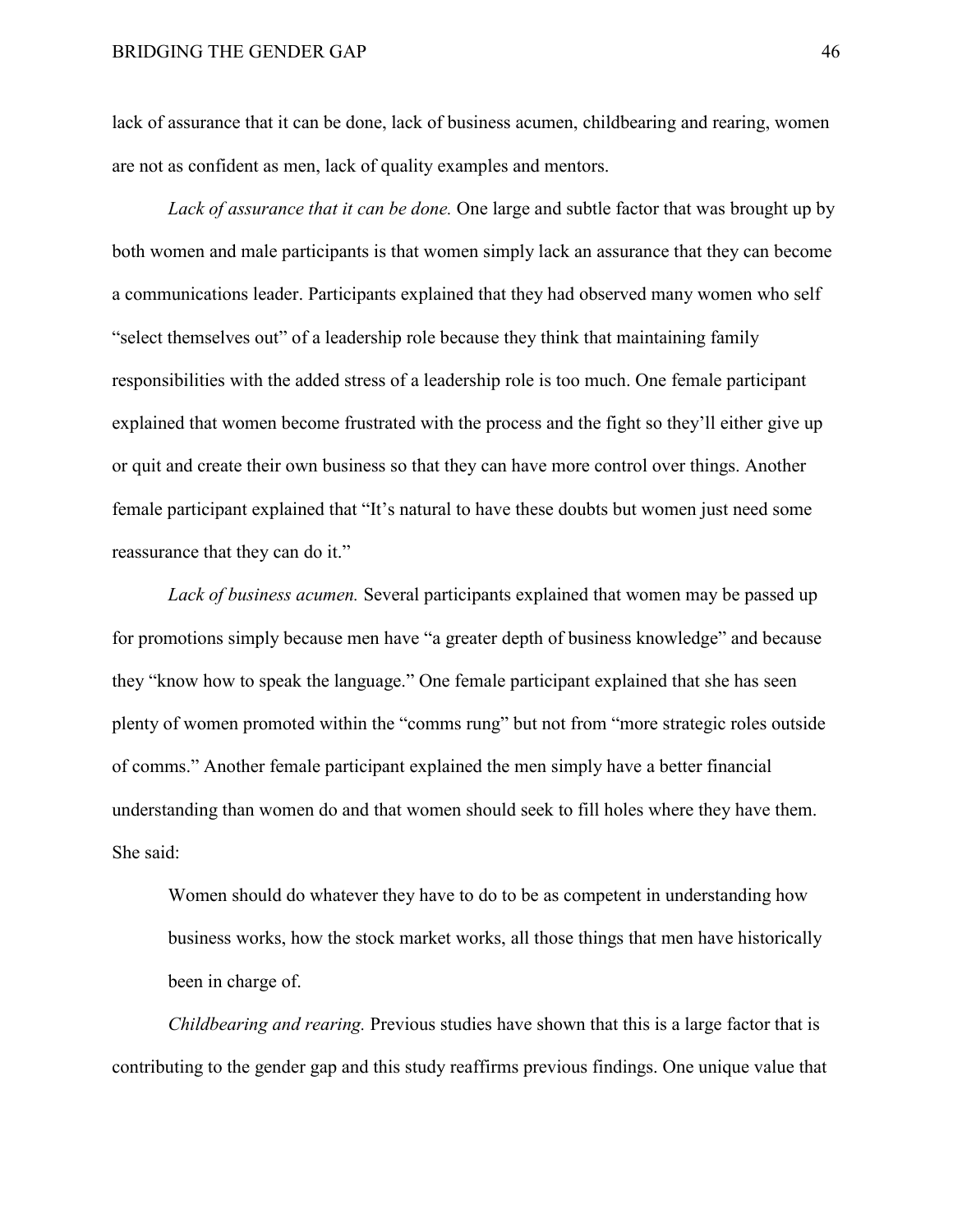this study adds is the insight that women can be successful mothers while having a successful career at the same time. The biggest challenge that female and male participants identified on this topic is the lack of flexibility on behalf of the employer and individual team members and clients. The frustrating thing to many participants is that there is technology available today that makes it easy for women to work whenever and wherever. However, it is people's belief of a 9:00 am to 5:00 pm in-the-office mentality that prevents women from taking advantage of the technology that they desperately need to balance their children and career. One female participant said, "If you're out the door at 5 pm every day, it's perceived as a lack of commitment, but some women need this to try to get to their children." This participant went on to explain that having rigid hours in a rigid location attracts a different type of talent that often is not working mothers.

There is no doubt that childbearing and rearing can put women at a disadvantage. Several participants explained, "pragmatically it's harder for a woman to have an uninterrupted focus on her career if she wants to be having children as well" and "women have children at some of the most critical points in their career." Several female participants explained that it was "extraordinarily demanding" for them to have children while trying to be pregnant, going through childbirth, and then taking care of a new infant while trying to work, often with travel demands and long commutes into the office. On top of the already demanding experience, one female explained how her female boss did not want her in client meetings because her boss did not feel like she looked as good while she was pregnant. This participant explained that this is shifting though; she described a recent meeting that she was in that had two pregnant women in it and these women were much more comfortable and welcomed in the meeting. Another female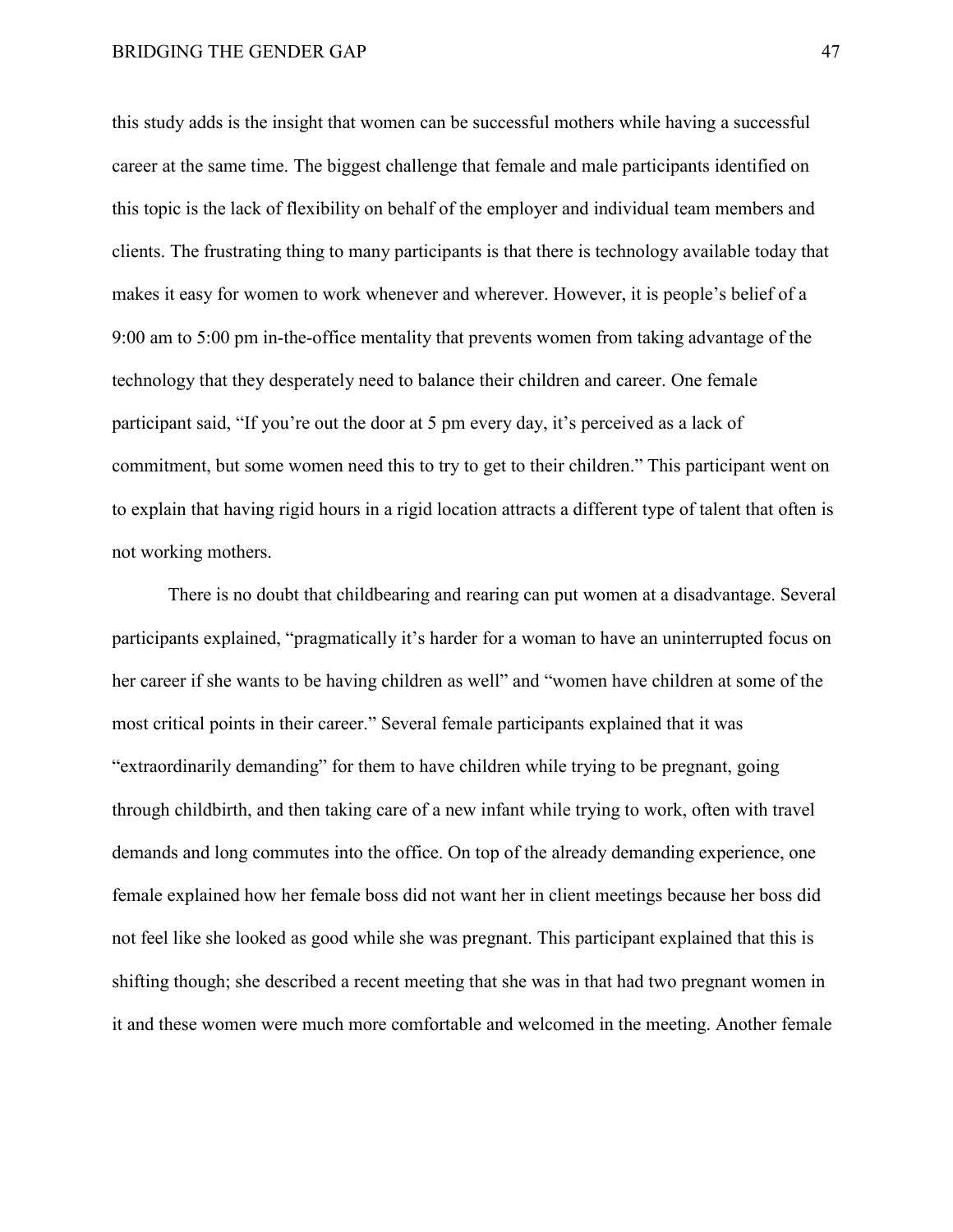participant explained that she felt that some men did not want a woman leader because of the possibility that she could "become burdened with pregnancy."

But it is clear that challenges for women go much beyond the pregnancy and birthing portion of being a mother. One female participant explained that the challenge for women goes far beyond the pregnancy, and she said:

Women are much more involved in helping children through their journey than men are. Around the office, most female conversations revolve around children while male conversations generally have another focus. That puts the women at a disadvantage.

Other females described the time needed to take children to school, appointments, and other activities, including needing time to just be with their children when they needed them. While one might assume that time away from work could prevent the woman from getting done what she needed, several participants described that this is quite the opposite. One participant described that she observed women working late nights and weekends to ensure that their clients were satisfied and had everything they needed.

While it is clear from conversations with participants that women desperately need more flexibility at work, from a business perspective, some are unable or unwilling to search for a solution for their female employees. One male participant described that he has observed some men who are unwilling to hire women because of the "formulaic" process that he has observed of talented women coming into the workplace, getting married, having children, and then leaving their job after their maternity leave. One male participant noted how this can be challenging from the perspective of the business:

One of the biggest challenges the leader faced in regard to this is figuring out the flexibility to allow women to work part-time or remote or whatever worked best for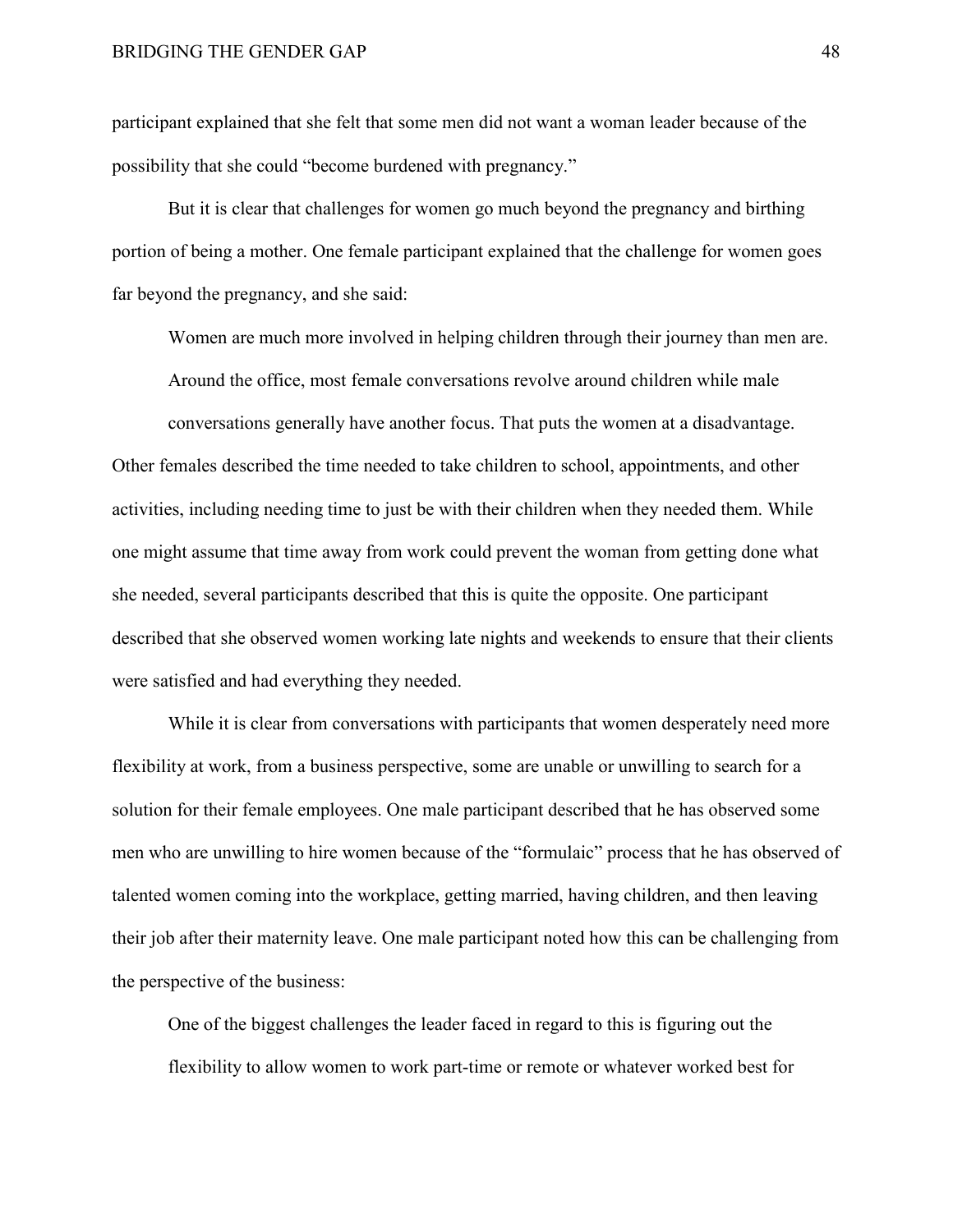them. The thing with working remotely is that there has to be a relationship there. There can't just be a disconnected voice. The person has to be flesh and blood.

Several participants explained that from the woman's perspective and from the business's perspective, determining that flexibility can be challenging but that it is very possible. In fact, not every female participant identified whether or not they were a mother; however, many participants did, and they explained that with a flexible team at work and a flexible team at home that it was very possible. Several female participants described that they do what they can to make sacrifices in other parts of their life and that their husbands often had to make sacrifices as well, but it was definitely doable. One male participant described how he had worked with a particular woman earlier on her career and has continued to work with her, as she has been promoted to be one of his best vice presidents. He said that because she was so amazing to work with, that he went to great lengths to keep her on his team. He said that at times it was challenging but they both stayed open and made it work. Both female and male participants wished that more women and men knew how possible this could be.

*Women are not as confident as men.* Participants were asked which gender, women or men, they had observed to be more confident in the workplace. Resoundingly, participants said that men are more confident than women. Several participants explained that they have observed that men will apply for a job when they are still missing many of the qualifications, but women will not apply for a job because they think they are underqualified, even when they have nearly every qualification. One female participant explained that men feel more confident to fail than women do but she did not know why. One male participant explained that men grow up being told that they need to be tough or "they're not a man" and that this permeates into their career where they are bold and confident. The gender breakdown of the executive team also impacts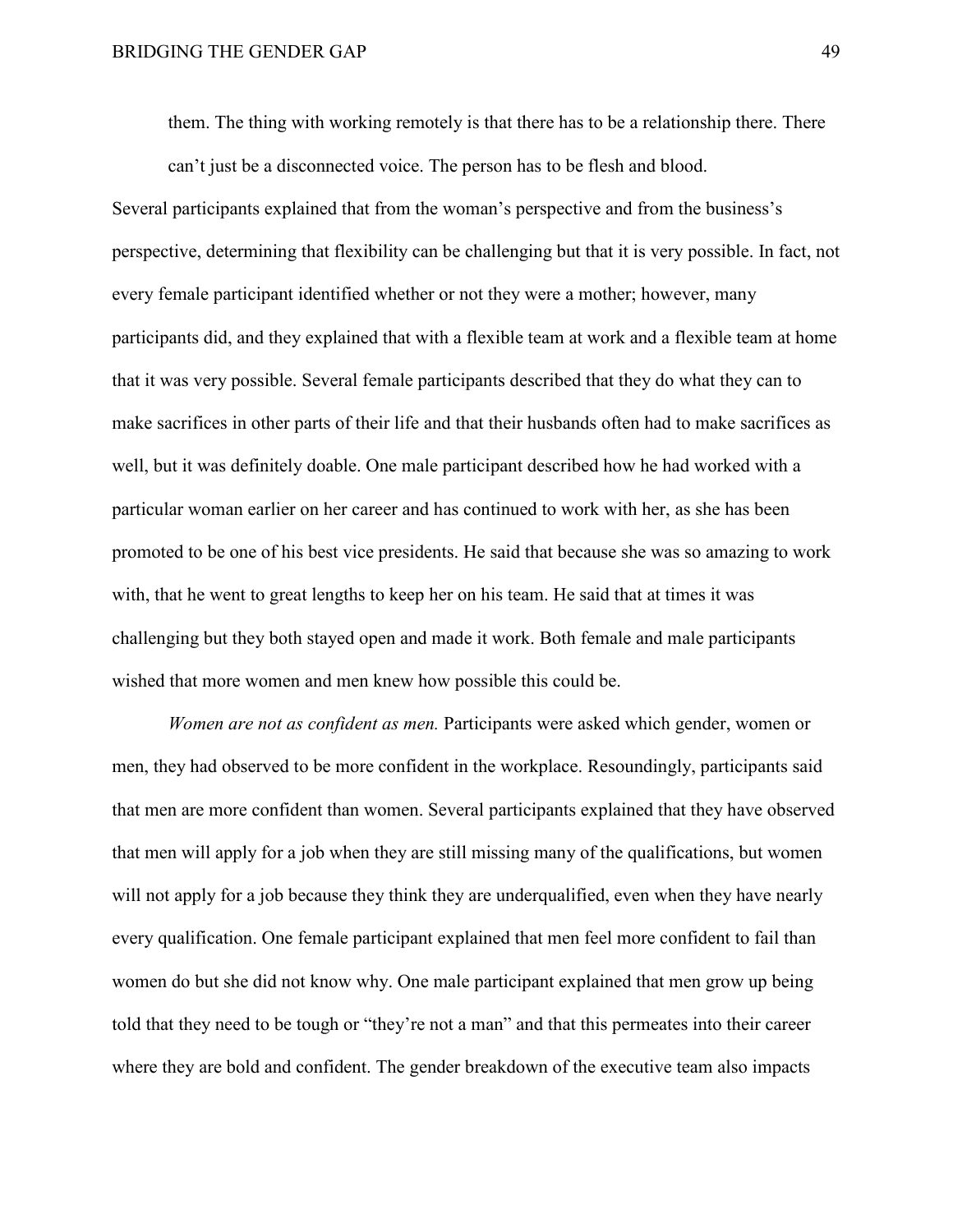how confident women and men are. One male participant explained that it is difficult for women to feel overly confident when they do not have someone in their organization who is exuding this confidence. Another female participant suggested that since men are generally less vocal about their feelings, that they are able to hide their feelings and act more confident than women. One male participant explained that he has seen equally confident women and men and he felt that confidence is something that comes with experience. While every participant agreed that men are more confident than women, many participants feel that this is changing and that women are becoming more and more confident.

More specifically, on women not applying for jobs, several participants went deep on what they describe as the 60/90 mentality—men will apply for a job if they have 60 percent of the requirements, while women who have 90 percent of qualifications will wait. One female participant recounted a conversation she had with a political leader who said, "Women don't go into politics because they can't fill 110% of the job." This female participant knew and understood this feeling and described this phenomenon:

I think there is something from a gender perspective where women work for or toward perfection. I also think from a gender perspective, women have a tiny voice in the back of our heads that can occasionally cast doubts. And that if you're not the absolute perfect person for the role, maybe you should wait. I've brought this theory up in multiple different settings with women and they agree. So I think there's something there. The only way to get women comfortable to cast themselves out there for these roles is to tamp down that little voice. And the only way I can think of to do it is to call it out. We need to acknowledge it and take away its power.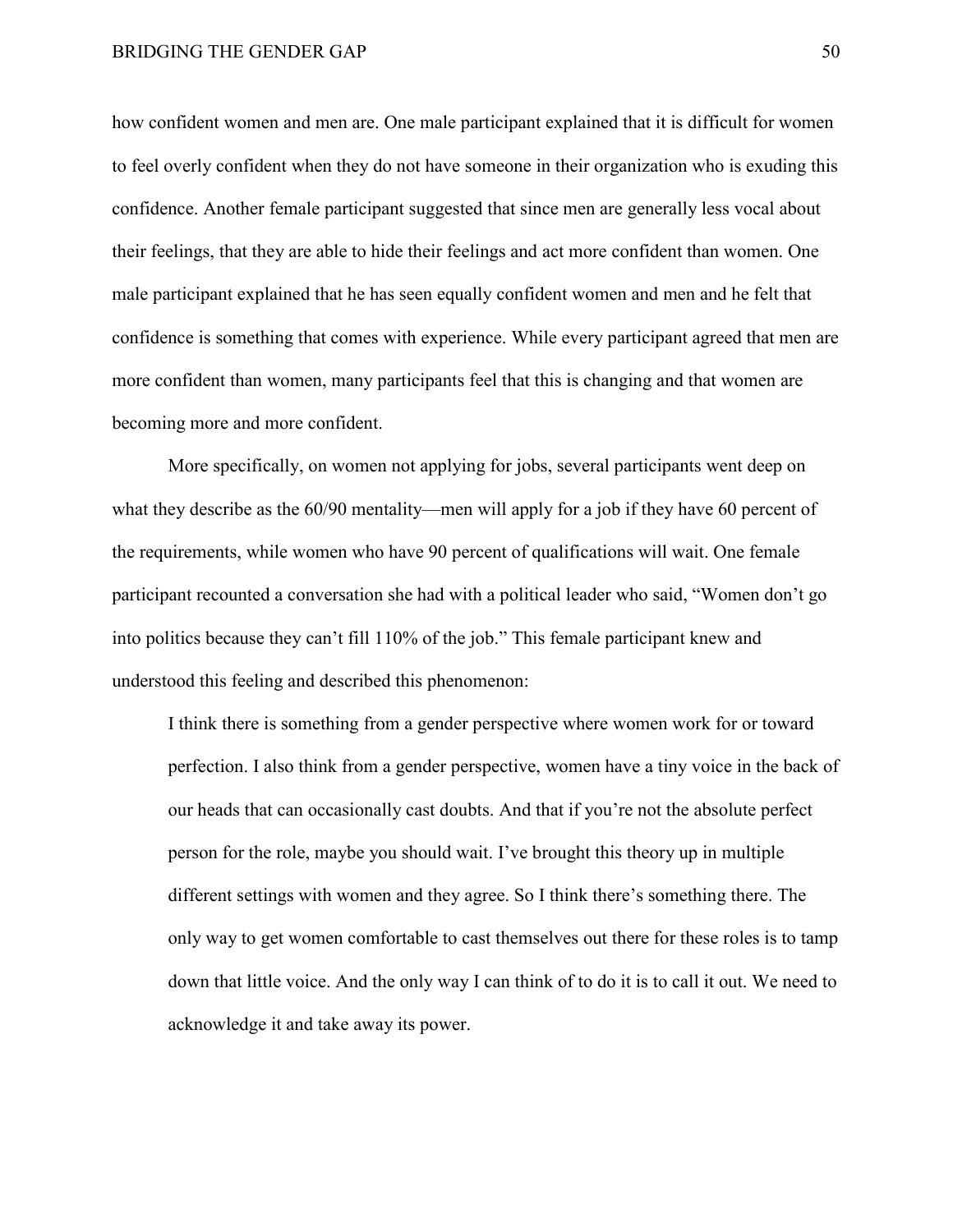This female participant was not the only participant to explain this 60/90 mentality, but she described it more completely and eloquently than any other participant.

*Lack of quality examples and mentors.* Similar to raising and rearing children, this factor is one that has been identified in previous research. This study reaffirms those previous findings and provides additional insight into this factor. Both women and men leaders agree that lack of exposure to female leaders contributes to the gender gap. One male participant explained:

It's harder for women to move up from a mentorship perspective because there are fewer female executives to look to. It's got to feel weird as a minority in the room, which is often the case.

Another male participant explained that perceptions of future communications leaders are being shaped now and that there simply are not enough examples of women now who are leading in the field of communications. One female participant explained how painful this feeling can be:

Women haven't felt the doors open. If the glass ceiling remains, it's discouraging to think that that door is not open to you. As a young girl, or a young adult growing up, you tend to try to move to a pathway where you think that you'll find success. But if there are no mentors and women in those positions for you to see, it's very hard to think you could be in one of these positions someday. And it becomes a self-perpetuating cycle, women get into the field of communications or any other field, frankly, and they look around the landscape and they say, 'What's my path? Where could I go? What are the possibilities?' And they see more male leadership than female leadership. This informs the thinking of young women and young girls.

While there is still a long way to go in getting women into more visible roles, there are two examples that participants shared that are inspiring to help to eliminate this factor. First is from a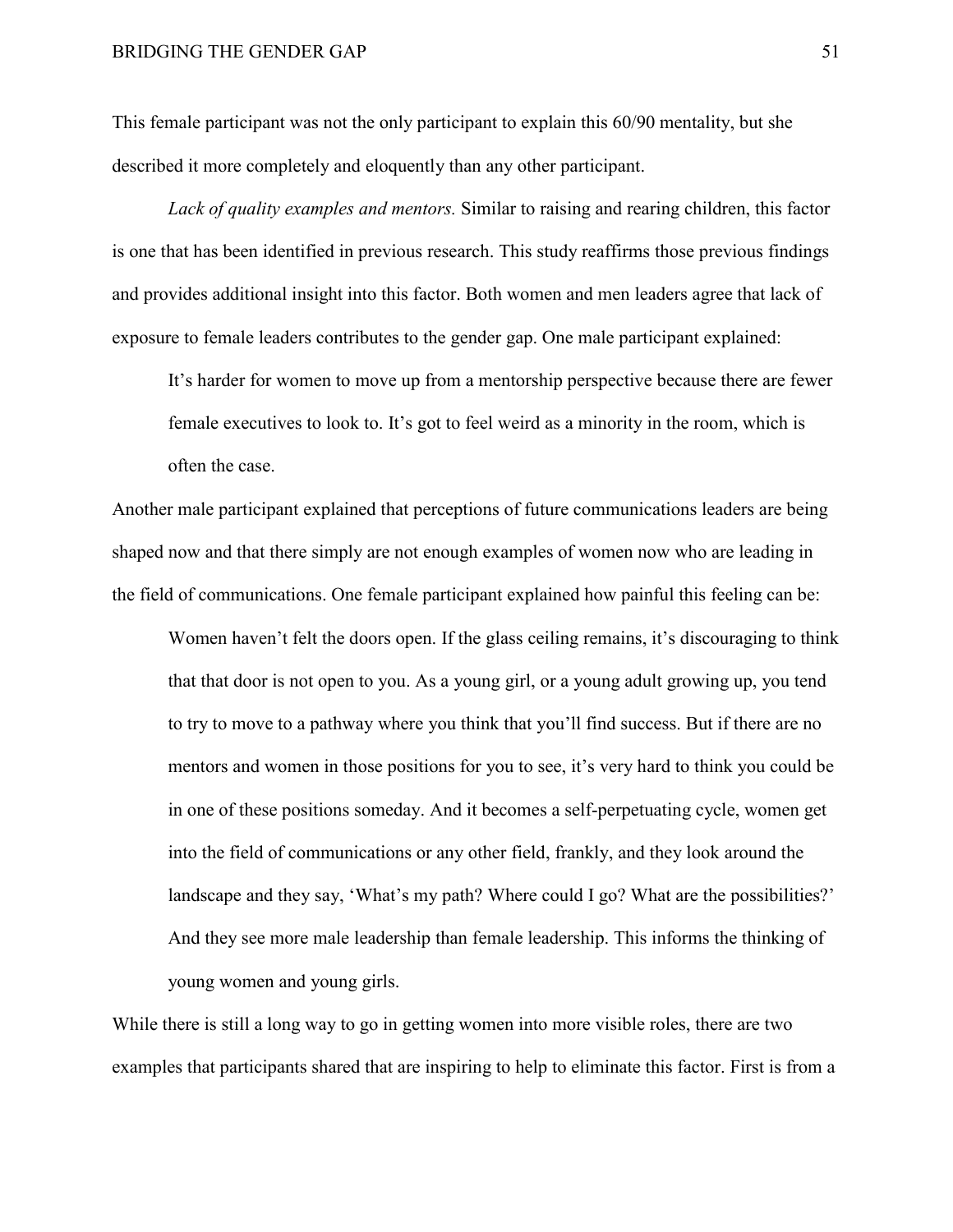male participant, who explained that early on in his career he had a female leader who was a great mentor to him. This woman helped to shape this participant's career and this participant has gone on to be a large advocate for women. He explained that he feels that every man should have a female mentor in order to help shape perceptions about female communications leaders. The second example is from a female participant, who at any given time is mentoring five to 10 women. She explained that in addition to women seeking her out as a mentor, she will seek out women on her own and will help to mentor and champion them. She described her process of mentoring as one that varies depending on the mentee, but overall this process includes one where they will get together on a semi-frequent basis to discuss the challenges that the mentee is facing, and then the participant will offer advice to help the mentee. The participant explained that this is something that she really enjoys doing and something that she has seen a lot of success with.

*Issues in the communications field.* There were four subthemes identified under the theme of issues in the communications field. These subthemes are all interconnected in that in one way or another and they tie back to a type of challenge or issue in the communications . These challenges are part of a larger factor that is contributing to the gender gap. These four themes are: attrition of talented women from the field, communications not being viewed as strategic, clients are part of the problem, gender saturation in certain functions and industries.

*Attrition of talented women from the field.* Several participants explained that they have observed an attrition of talented women out of the field of communications. While there are many talented women who are still in the field, many are leaving. Participants listed several of the other factors in the section including that "most of the burden" is on women for family and children responsibilities. Another reason that participants explained that is causing women to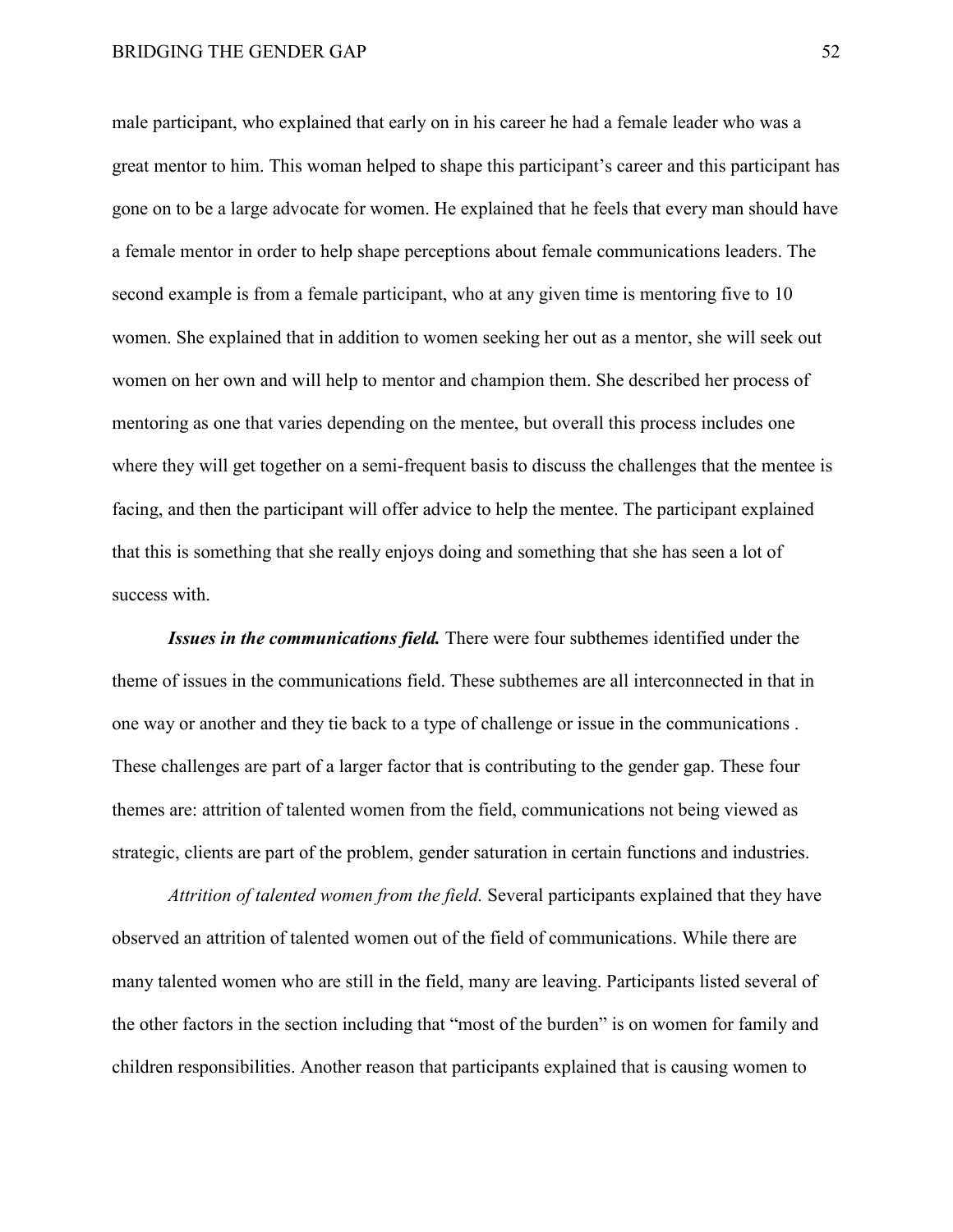leave the field is what they called "the burnout factor." One male participant explained, "This industry is very intense and can lead to burnout. We see it more commonly in women because there are more women in the field." Other participants explained that factors such as being always on call to respond to a client can lead to burnout. Once someone is burned out then they tend to leave the field and do not necessarily come back.

*Communications not viewed as strategic.* One challenge that has come up multiple times in communications literature is that the communications function is not always viewed as a strategic business function and that practitioners have to work hard to have their seat at the table. Multiple female and male participants echoed this sentiment and explained that having communications not viewed as a strategic business function contributes to the gender gap. One male participant described that he had observed that, "Much of the Fortune 500 leadership has come up from sales, finance, or some other business unit. There's a bias that marketing communications is a necessary evil." This problem is exacerbated when a female is in a communications leadership role. Another male participant described that when "we're not viewed as a business strategist, men tend to naturally have more credibility at the table." This participant further explained that people from engineering and sales look at marketing communications as a weaker and less-technical function and that looking at a woman in a communications role makes her appear especially less technical. A female participant explained that the weaker perception of communications and being a female is like "having two strikes" against her. In addition to being from a "softer function," and being female, this participant explained that being younger than most of the men at the table can make it especially challenging for her. She explained: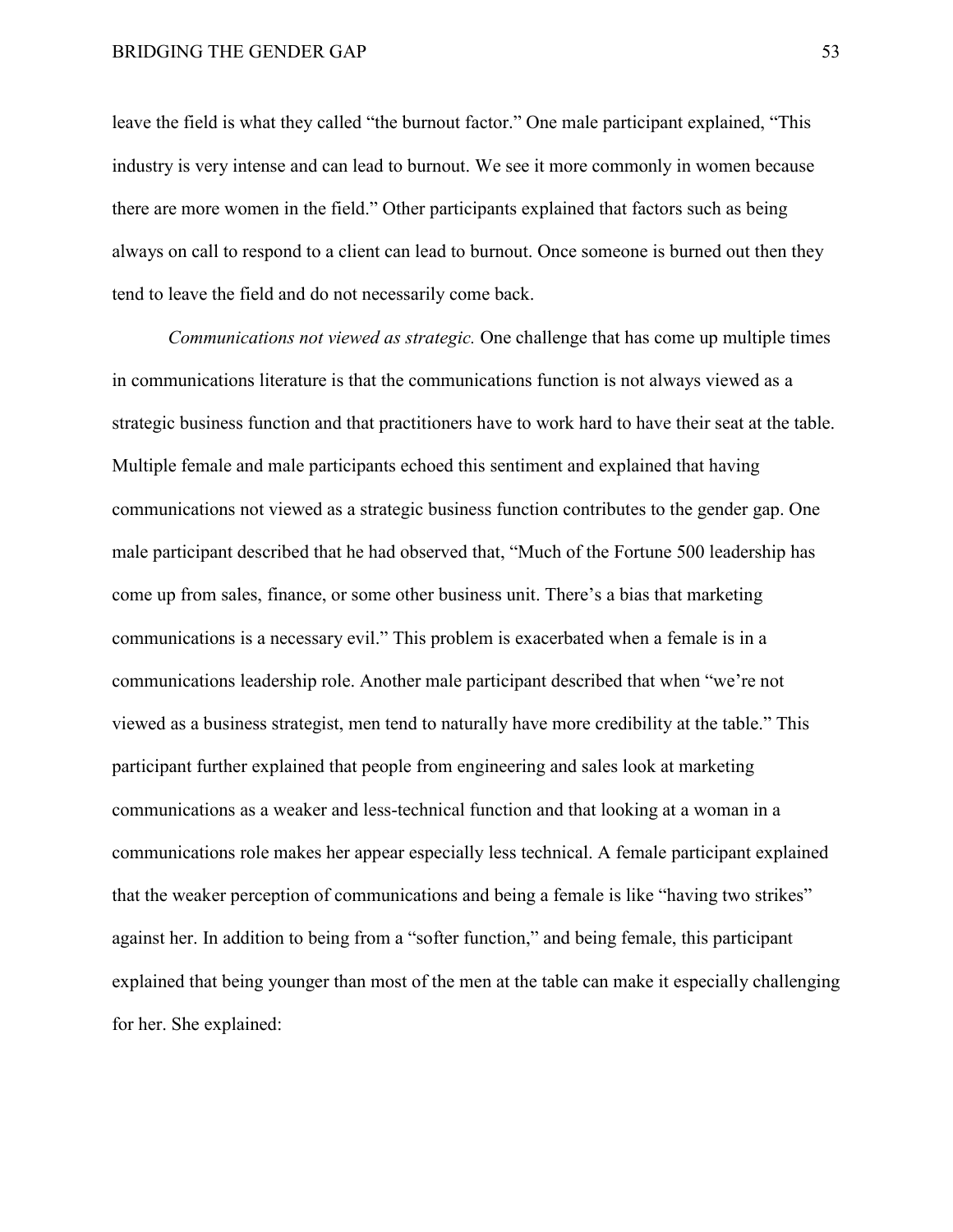There are plenty of opportunities for women in the communications field; however, where it gets challenging is at the senior level when you're one of the few women at the c-suite table. I've witnessed women at the c-suite table being completely ignored. The biggest challenge I see in the organization that I'm in is at the board meetings where it's not just men, but older men. Being a younger female in that setting provides both a gender and an age gap. This is amplified because the communications function is often viewed as a softer function.

*Clients are part of the problem.* Many of the participants from this study either currently work for or have worked for some type of communications agency. One factor that independently came up many times throughout data collection was the fact that clients are part of the reason the gender gap exists. Several participants explained that part of the reason for this is that communications are a very "service-oriented function" that takes on the characteristics and cultures of its clients, be that clients inside the same organization or clients outside the organization. That means that for those communications practitioners who serve industries which tend to be more male-dominated, such as technology, manufacturing or engineering, gender gaps can be further perpetuated in communications. One male participant explained the clients are "especially bad" at introducing various types of biases in the workplace.

Participants explained that they had observed multiple types of subtle and not-so-subtle biases and other prejudices introduced by male clients into the communications teams. One of the most common problems is that when a client is in the room with a woman and man communications professional, that the client will mostly only address the male communications person, even if the woman communications person is more senior. This is especially true in older white male clients. One male participant explained that this is especially true when working with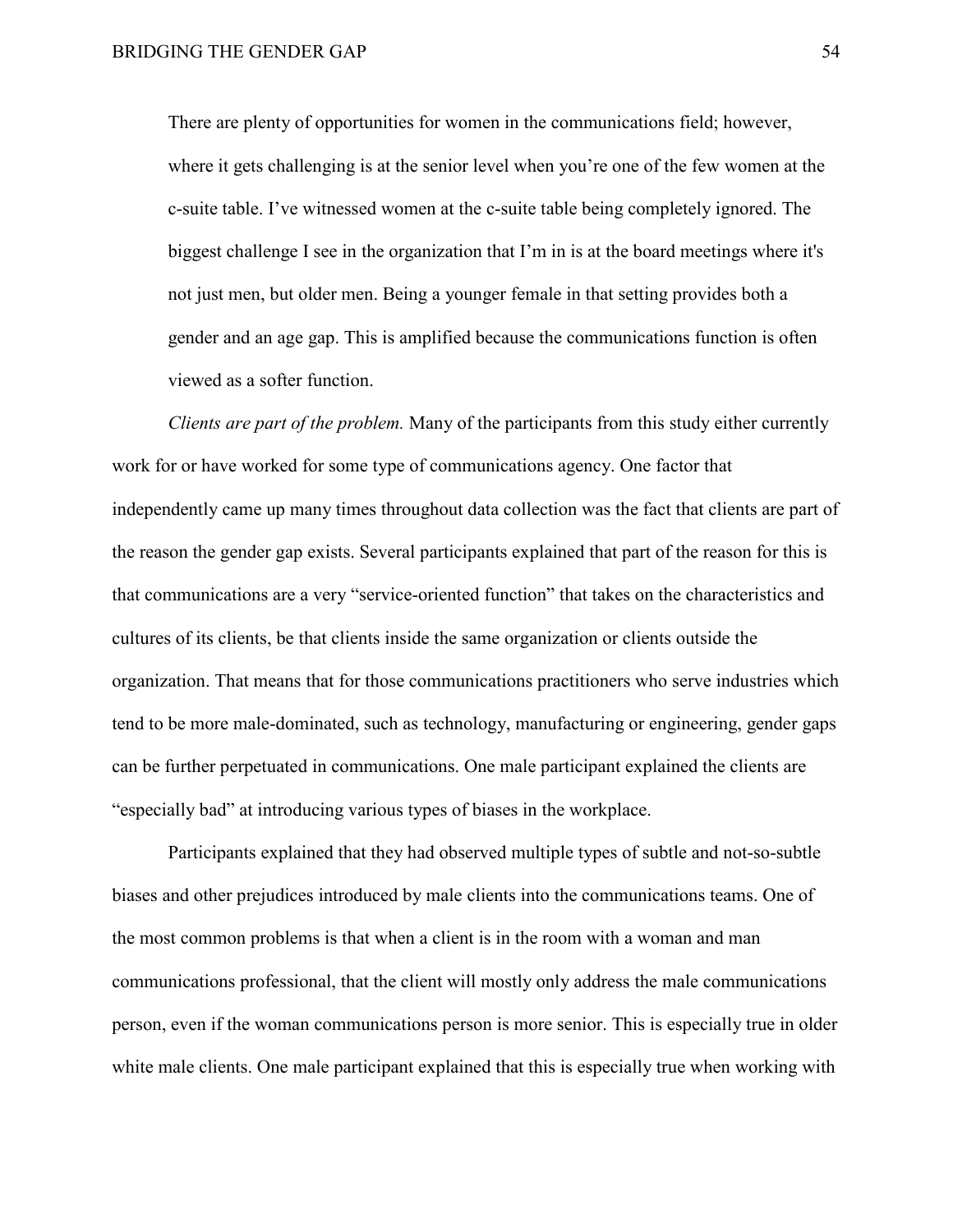international clients because international clients tend to be less progressive because of "cultural, long-standing vestiges." Participants have also observed clients will use insensitive language such as referring to women communications people as "girls." Some participants explained that they had even observed male clients harassing their female employees or requesting to work with a man instead of a woman. Another problem is the social aspect; several participants explained that they have been put in uncomfortable situations because they want to socialize with their client to help build a relationship but the client has asked them to do things they are uncomfortable with such as going home with them, going hot tubbing, or going to strip clubs with the client. In some cases, participants noted that they were reprimanded by their leadership for not giving in to their client's requests. Other participants explained that they had to work through situations where employees had sexual relations with a client.

When these challenges were brought up, participants were asked to describe what they did to work through these issues and how they balance responsibilities to their employees and clients. One male participant explained that balancing this can be challenging because "firms exist to satisfy their clients" and that "some large multinational firms put a lot of pressure on firms to put financial returns above everything else, including gender diversity." Participants explained that first and foremost, that employees need to come first, "always put your employees first," and "you stick up for your employees, employees come first." Participants explained that at times they had to have some uncomfortable conversations, but things always worked out best when they put employees first. Participants explained that the key is being upfront with clients and employees and setting appropriate expectations.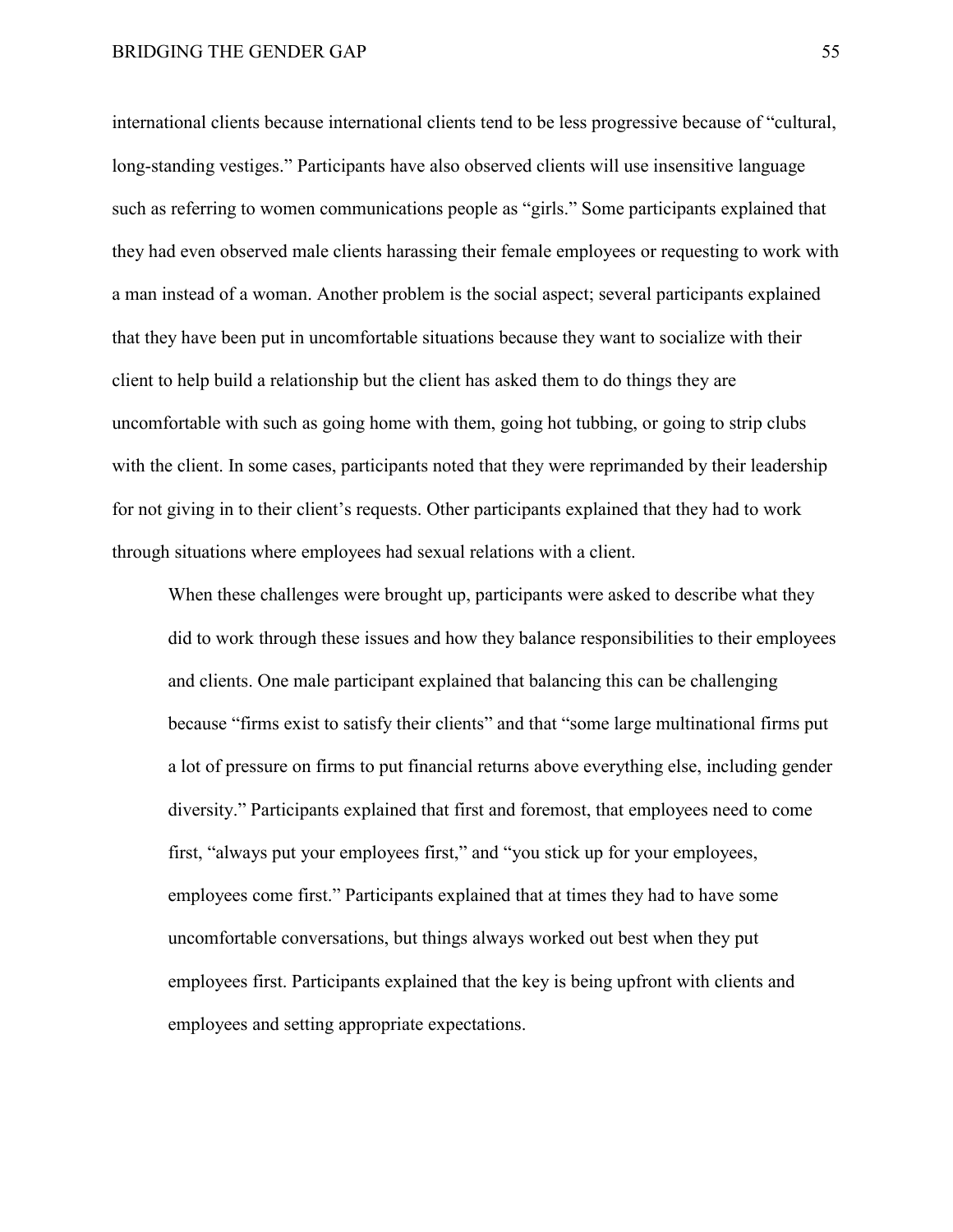*Gender saturation in certain functions and industries.* Both female and also male participants identified with this theme. Another challenge that contributes to the gender gap is that certain communications functionality areas and industries tend to be male-dominated, while others tend to be female-dominated. It can be especially difficult to break into an area or industry that is dominated by a certain gender. Participants explained that corporate communications, investor relations, public affairs, and crisis management tend to be male dominated, whereas, entertainment, food and wellness, and consumer-oriented functions tend to be female-dominated. Participants explained that industries such as aerospace, mining, engineering, technology, and finance are industries that tend to be male-dominated, making it more difficult for women to break into. When asked why these functional areas are usually dominated by one gender over another, participants shared that it is because it aligns with stereotypes and often it is a thing of women or men "self-selecting themselves" into these areas or industries, making the gender gap especially wide in these areas.

*A long history of male dominance.* This theme of a long history of male dominance has no subthemes. There has been a long history of men being in leadership roles and of men being communications leaders. A male participant explained that the majority of communications leaders today are Baby Boomers who grew up with their fathers working while their mothers stayed home to take care of the home and children. For these types of leaders, it was not that they were anti-women, they just grew up in a much different way. A female participant explained that "it all goes back to how you were raised" and for many generations, this is how people were raised and it was normal.

Additionally, perceptions of leaders today were shaped many years ago. One male participant describes that "It just takes time to become a leader and the people who are in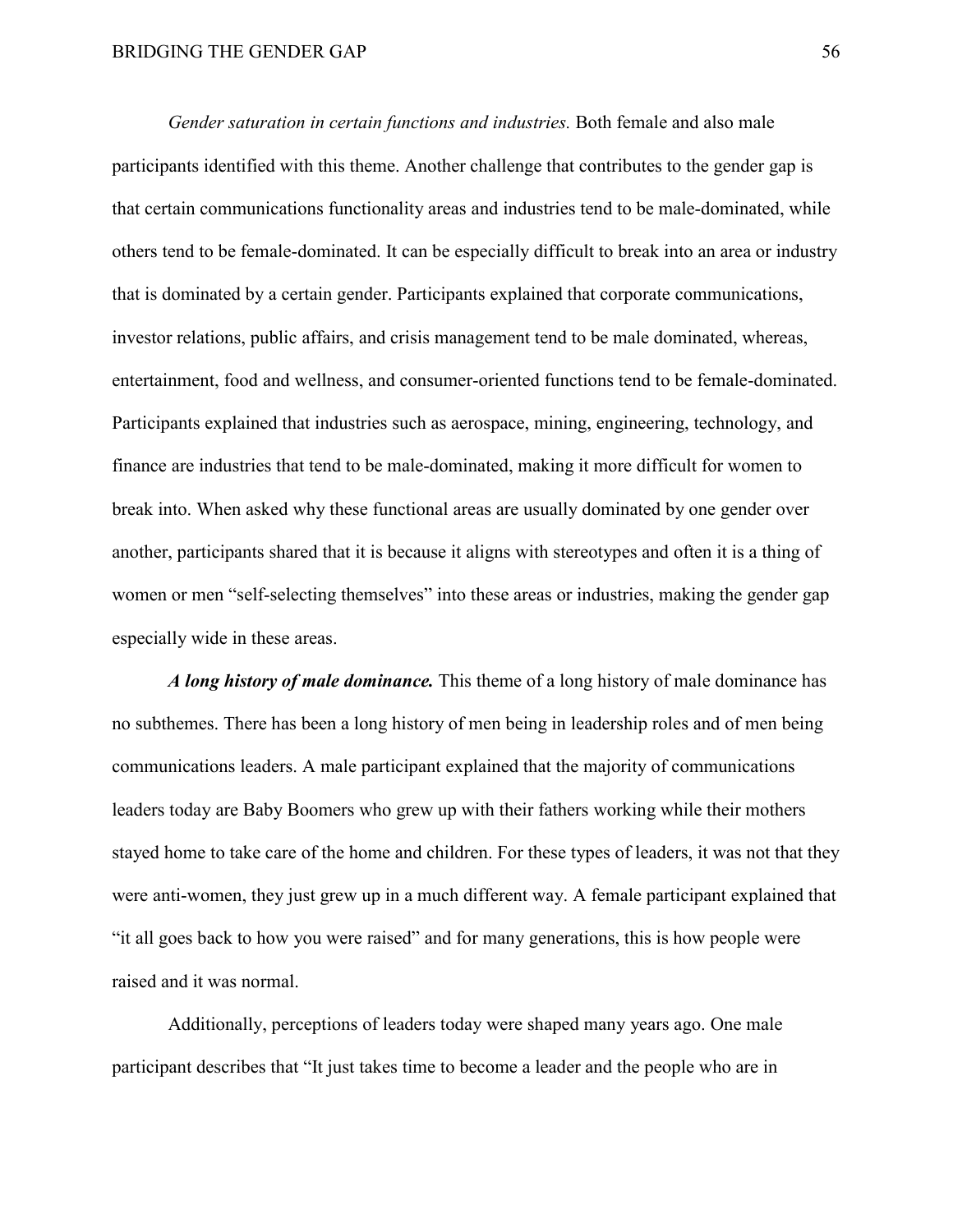leadership positions, their attitudes were shaped 40 years ago, 30 years ago, maybe in another industry." Many of the most senior communications leaders today came from a news background. Historically, communications leaders "cut their teeth" in the newsroom as "hardcharging, hard-drinking, hard-smoking newsmen" (male participant) before switching over into a communications role. Because perceptions were shaped so long ago, one female participant explained that "Industries across the U.S are still very male-heavy in the leadership. You can't separate out communications, it's a reflection of how everything else is." Most participants shared a similar sentiment, that the reason the gender gap exists in communications leadership is that there are still gender gaps all across society. Furthermore, these gaps will not truly go away until society as a whole makes a shift.

Some people want this long-standing tradition of male-dominated leadership to change while others simply do not. Both women and men participants explained that for whatever reason, there are still many holding companies of communications agencies that would prefer to see a man in a leadership role. Another male participant explained that greed is a large part of why the top continues to be male-dominated; he said, "Greed is still a very big part of why men hold on to the corner office and perceive women the way that they do."

However, most participants believe this is changing. Many different female and male participants explained that things are shifting, but that it is a very slow shift. One male participant said, "It was hard to turn the Titanic and it is hard to turn this industry." Several leaders explained that they believe that this shift will happen in communications; however, it is based on the number of qualified candidates entering the field. One male participant explained: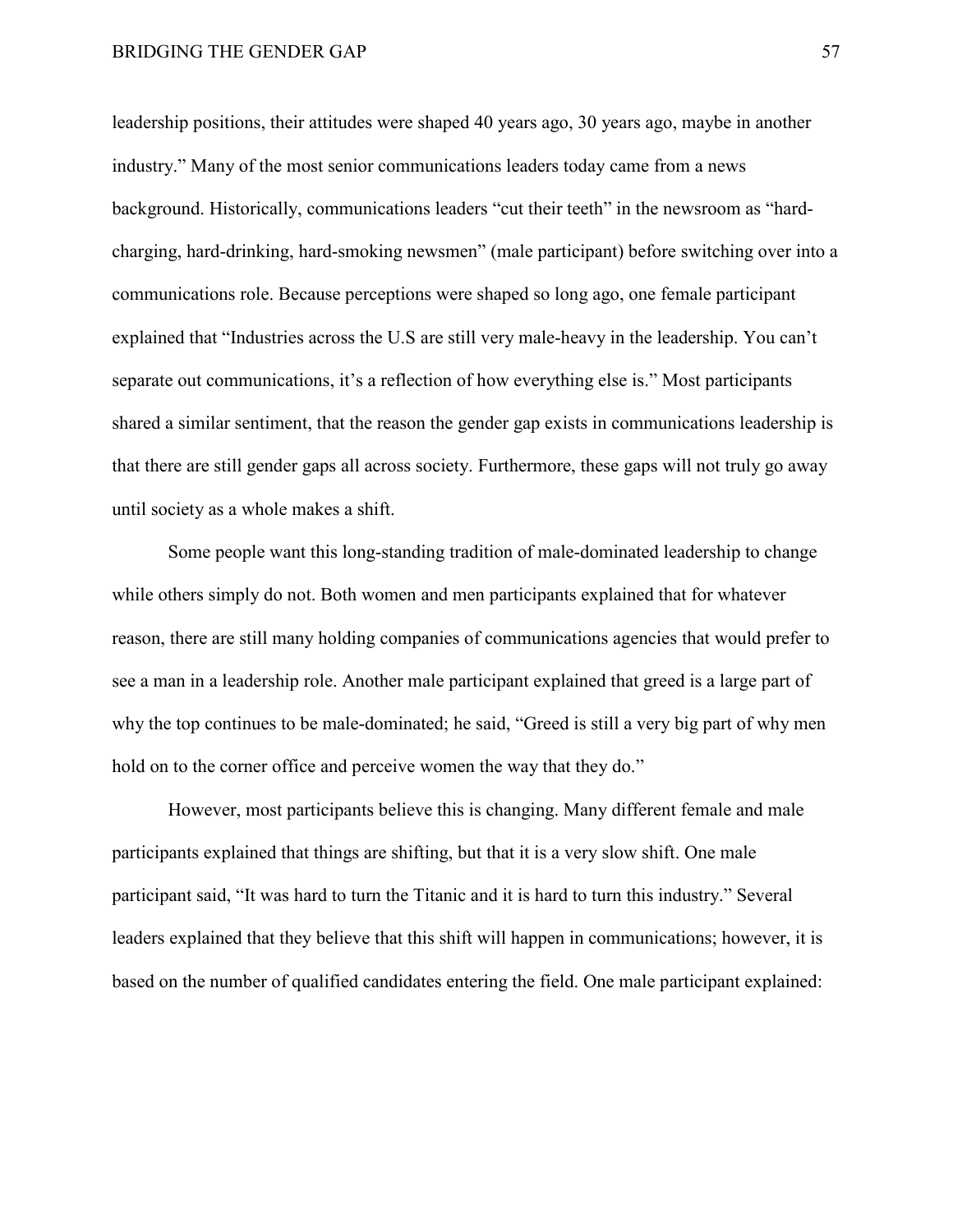I truly believe it's a mathematics game. Historically, there have been more men in communications but with more and more women coming in it will balance out. It just takes time.

*The pay gap is fueling the gender gap.* This theme of the pay gap fueling the gender gap has no subthemes. Only female participants, not male participants, identified with this theme. Several participants explained that compensation discrepancies are what they believe is one of the largest factors contributing to the gender gap. One participant said, "The gender gap exists because of the pay gap." A participant explained that oftentimes a husband and wife will both be working and then when they decide to start a family they will look at finances. When they look at finances and the couple determines that they are likely going to have to lose one salary, they usually decide to quit the job that is paying less. Oftentimes, this job is the woman's job because of the pay gap. One female participant described this as:

When people make a decision like this, they go where the most money is. Unfortunately, when people get into upper management positions in PR, the choice is usually for the man to continue working and for the woman to stay home. So we lose a lot of women in the PR workforce, as they get older. We have a ton of women in their twenties in middle management positions in PR. However, when they have children, they make the decision to stay home and that's because it's an economic one.

In this case of this particular female participant, she was making more money than her husband then they decided to have children ,so she continued working while her husband stayed home with the new child. However, she explained that likely would have been different if her husband had been making more money than her.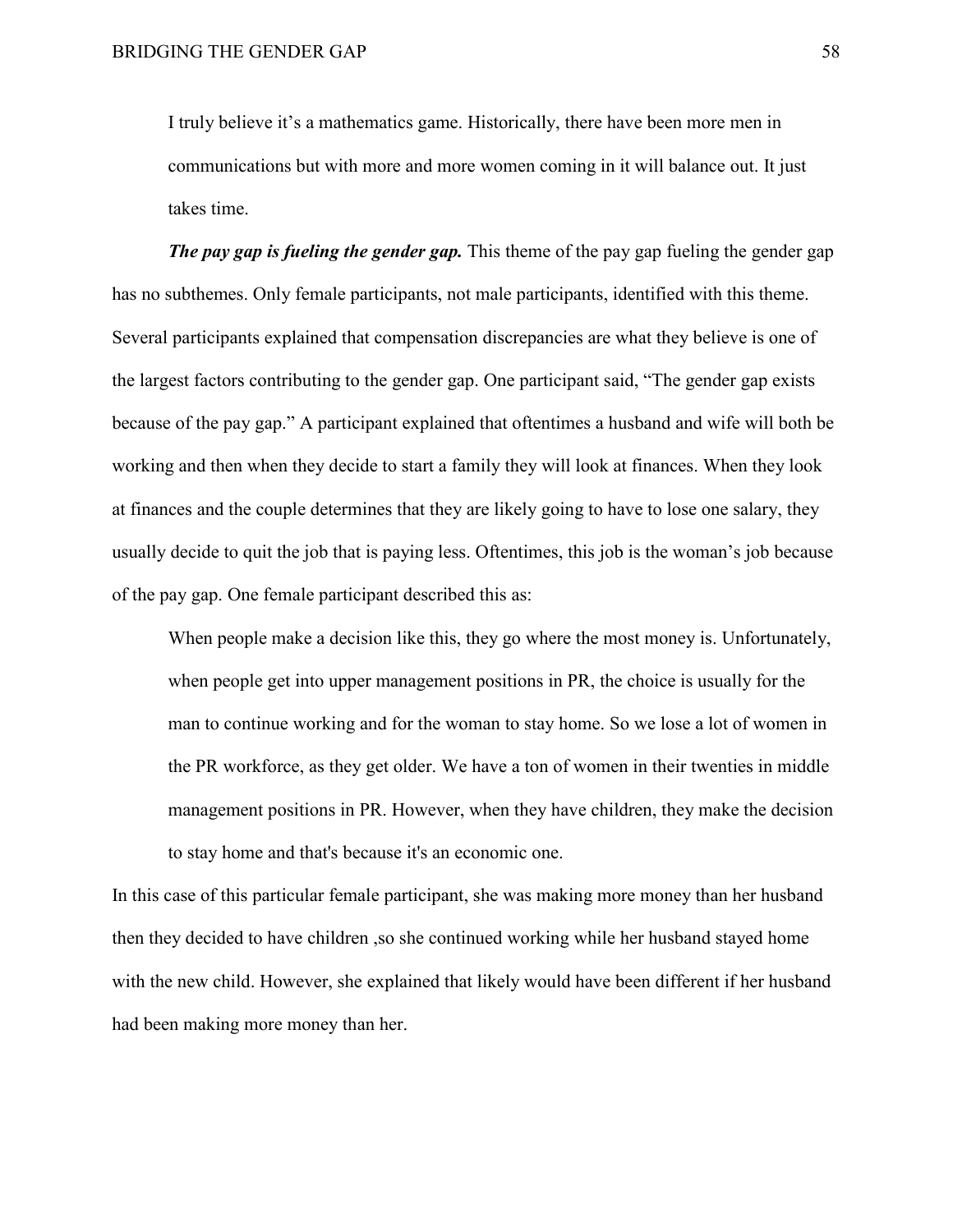Participants explained that there are a couple of reasons why the pay gap exists. First is a long history of women not having equal rights as men. One female participant explained that "First we got the vote, then we got the smoke...and it has taken hundreds of years to get to where we're at and it'll take a long time to get over that mentality." Another reason why the pay gap exists is because of simple economics. One female participant explained:

I don't want to pay a cent more to anybody than I have to, not one cent more. Right, because that's my economics. So if a woman comes in, to my company, and, and she has made \$80,000, in her last job, and, and I'm willing to pay her \$90,000, that's a good deal for her. And it's a good deal for me. But the man, a man might come in at \$90,000 or \$100,000 and then I need to pay them \$120,000. But that's why this continues to persist. Because if I don't have to pay somebody another \$20,000, I'm not going to. Cause they're going to be happy with it. It would be very unusual to say, you're a woman making \$80,000, okay, I'm gonna give you another \$40,000 just to put you at par with the men. It just doesn't happen. It's an economically bad decision for the employer. Even though it's probably the right thing to do, it doesn't happen for that reason.

This participant went on to explain that women must fight and negotiate to be paid what they are worth and that that is the only way that the pay gap will be able to close.

*Lack of awareness of the gender gap.* Another smaller factor which contributes to the gap is the lack of awareness of the gap. It may seem difficult to believe that this is an issue, but it is. One female participant explained that a simple lack of awareness is contributing to the gender gap because "It doesn't feel like there is a gap because there are so many women around." This participant explained that simple training education efforts can help to mitigate this factor.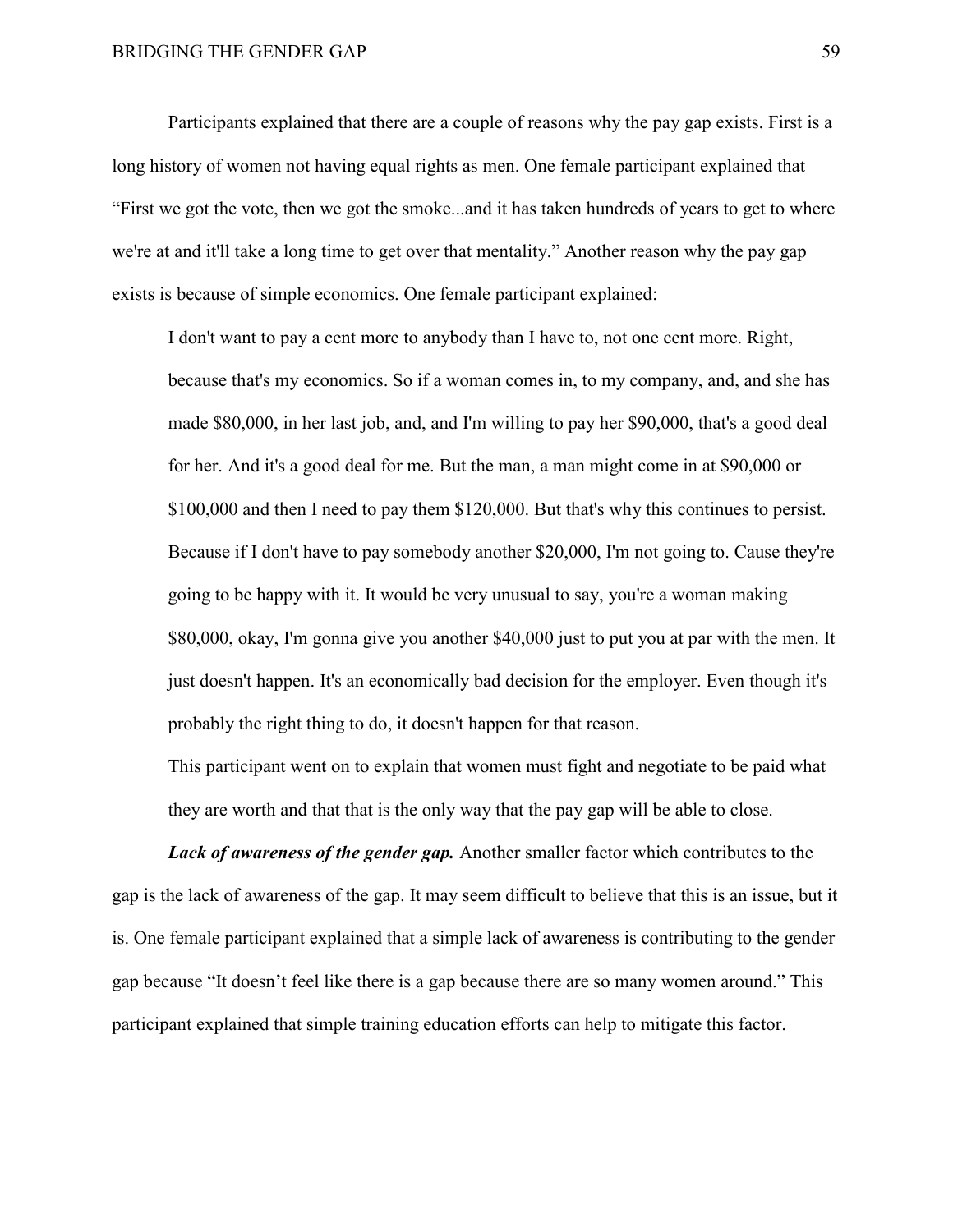*Sexual harassment and sexual assault.* Several female participants shared they have been victims of sexual harassment or sexual assault. Out of respect to these women, additional details will not be shared in this study. However, the takeaway that they wanted to be shared is that sexual assault is still very much a real thing for many women and that it is not okay and should not be tolerated in any situation. Situations of sexual harassment and sexual assault should be reported immediately, and the individual should do whatever is in her power to get help and to get safe.

**Biases.** As previous studies have found, biases, especially unconscious biases, are a large reason why the gender gap exists. There were nine themes identified around the topic of biases: how to tell if something is biased, what contributes to bias in the workplace, people feeling there is a gender bias in their workplace, biases in hiring, biases in compensation, biases in promotions, biases in treatment, biases in recognition, and biases against men. This study confirms that biases are a massive factor in how women and men are perceived and why the gender gap is as wide as it is today. This study also provides additional types of bias that seniorlevel communications leaders have observed.

*How to tell if something is biased.* As participants described different types of bias, discussions arose around how to tell if someone is being biased. One pattern that multiple participants described is that often biases "aren't being done in a pervasive way" and are "totally subconscious." One participant explained "if you listen to them long enough, you'll be able to tell if they're really being insensitive" while another participant explained that "identifying biases is kind of like pornography—you can't define it, but you know it when you see it." Regardless of whether some poor behavior was a result of someone being biased versus someone being a jerk, participants agreed that it is bad at any level and that we need to "call it out."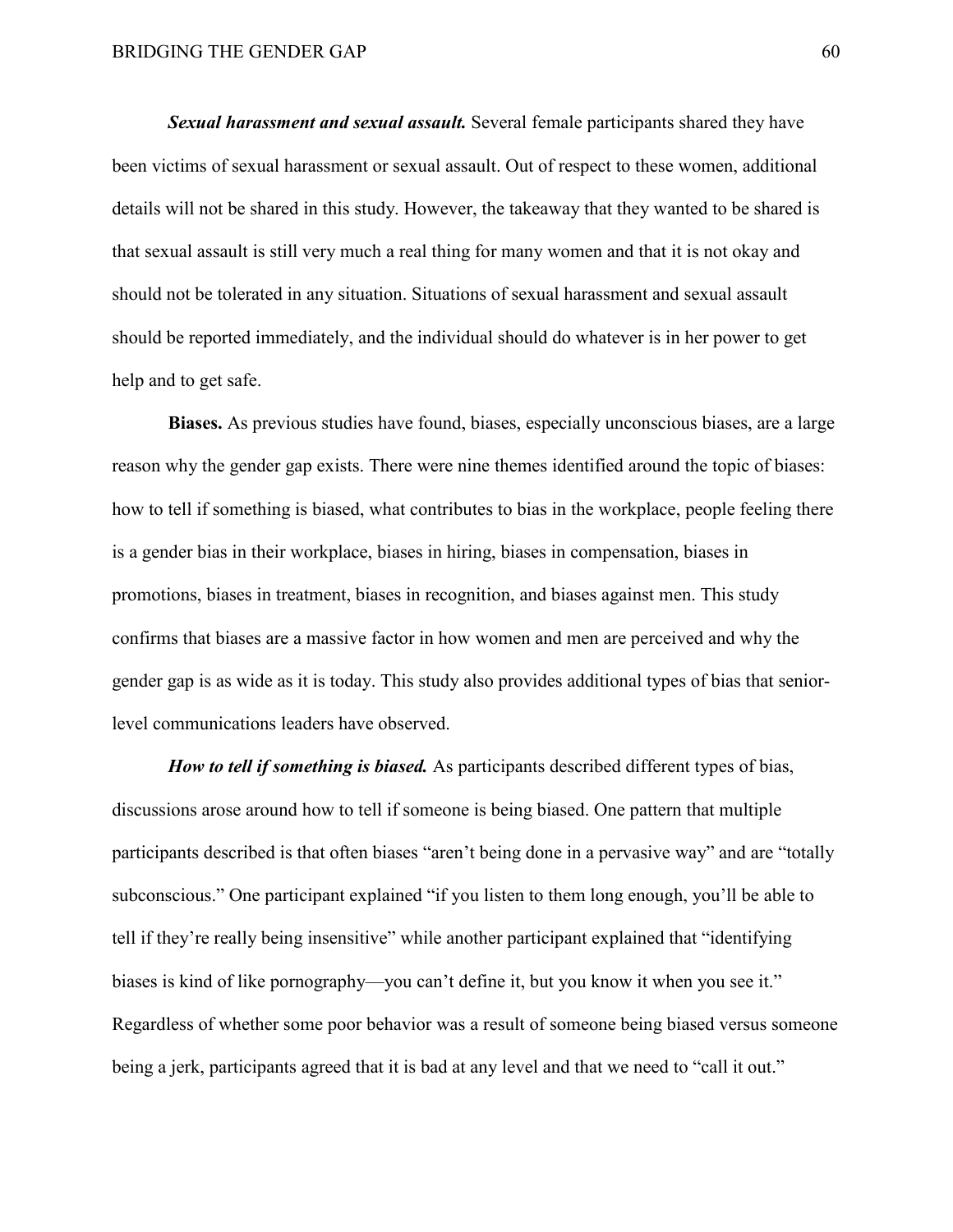*What contributes to bias in the workplace?* Similar to what was described in some other factors that contribute to the gender gap, participants explained that one of the causes of bias in the workplace is that people tend to "like people that think like themselves." One female participant explained that it takes "a lot of conscious effort to make sure that all types of people are being heard—women, men, LGBTQ, different races, and disabilities." Additionally, participants explained that bias can be a result of attitudes that people have been forming since the time they were very young.

*People feeling there is a gender bias in their workplace.* Participants were asked if women and men at their organizations felt there are biases at their organization. Most participants did not respond with a definitive "yes" or "no" when asked if people at their organization felt there was gender bias at their workplace. Participants tended to respond with phrases like, "I hope not," "I don't think so," "the women might think so," "maybe they used to but things are getting better." Some participants did explain that they had conversations with individuals in their workplace who expressed frustration with different types of bias but often they were quite minimal.

*Biases in hiring.* Several participants explained that they had observed multiple cases of gender bias in hiring. One female participant explained that she found out that after she was hired that one of the main reasons her manager hired her is because "she is cute." One male participant explained that he had observed some people hire a man over a woman because they were leery how long the woman would be at the organization before getting pregnant and leaving. Other participants explained that they had seen women brought into leadership roles, including boards, just to fill the quota of having a woman. A female participant said that if a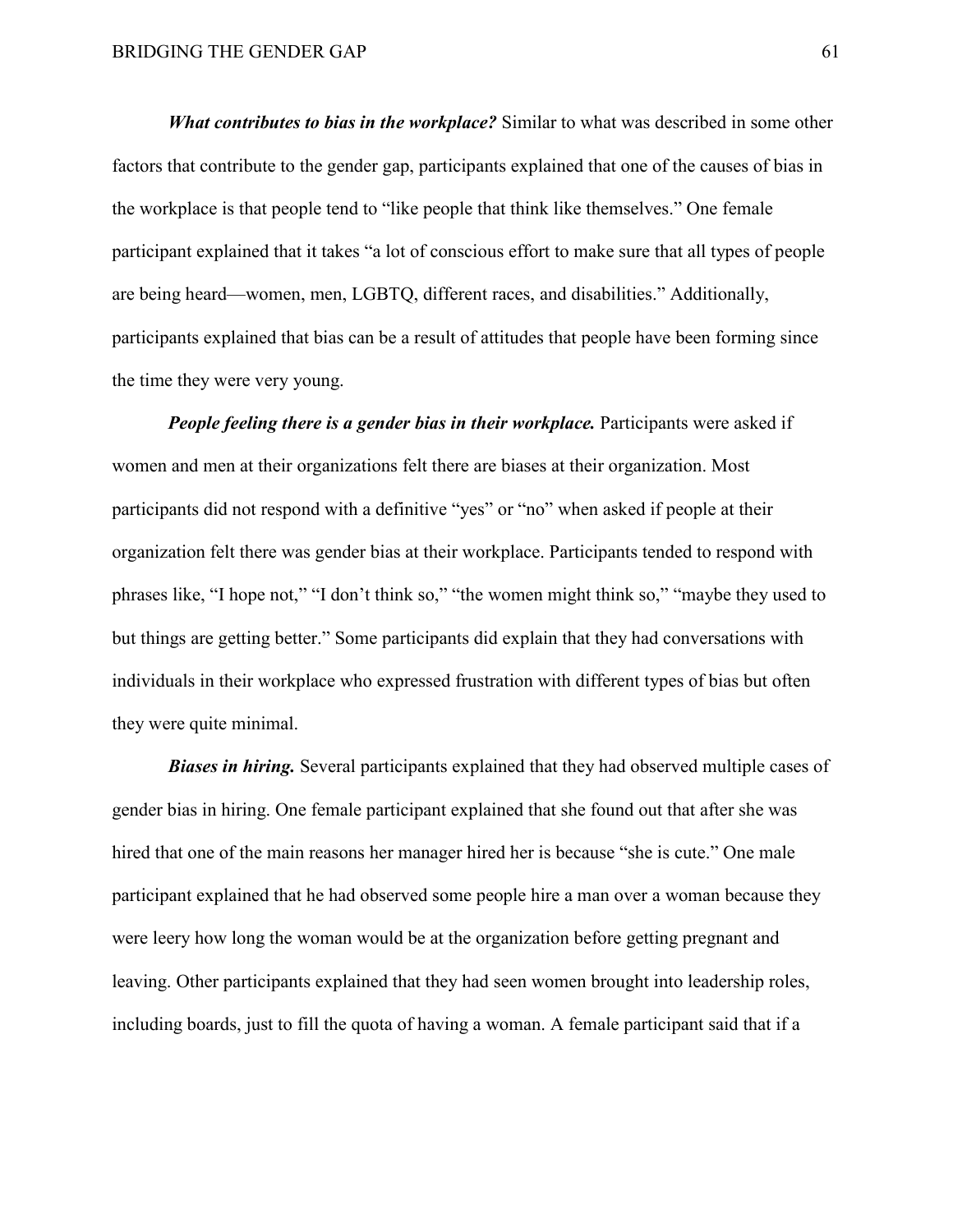woman has a strong skillset that she can work through the "quota hire" but that if she does not, it likely will not end well for her and, in many cases, it does not work out well.

*Biases in compensation.* Multiple participants noted that they had observed gender bias in compensation. As discussed previously, the pay gap is a large factor that contributes to the gender gap. Several participants noted that they have been part of teams who have gone through internal audits to correct pay discrepancies between women and men.

*Biases in promotions.* While multiple reasons came up for why a man might be promoted over a woman, both male and female participants explained that the biggest bias they had observed with promotions related to the "the unknown factor with how long a female will be around." Other factors for bias in promoted focused around general perceptions of why a man may be more suited for the role than a woman.

*Biases in treatment.* Participants described multiple different types of bias that they had observed in seeing how people treat each other in the workplace. One bias that was brought up by multiple women and men is that "women are often viewed as the notetaker." Another common bias that came up is that in a meeting a woman will share an idea and it is ignored, then a few minutes later a man will same the same thing and everyone loves it. Similarly, women will start talking in meetings but often get talked over by a man or even another woman. Other participants explained that they have observed women being called 'ladies,' 'girls,' or 'gals,' which can be offensive. Another place where participants observed treatment-related bias is in the social setting, for example, when a male leader will only invite men to a social outing such as lunch, dinner, or golf.

However, one female participant explained that she has had a different experience, and that "being a woman has only helped me." She explained that because people were always trying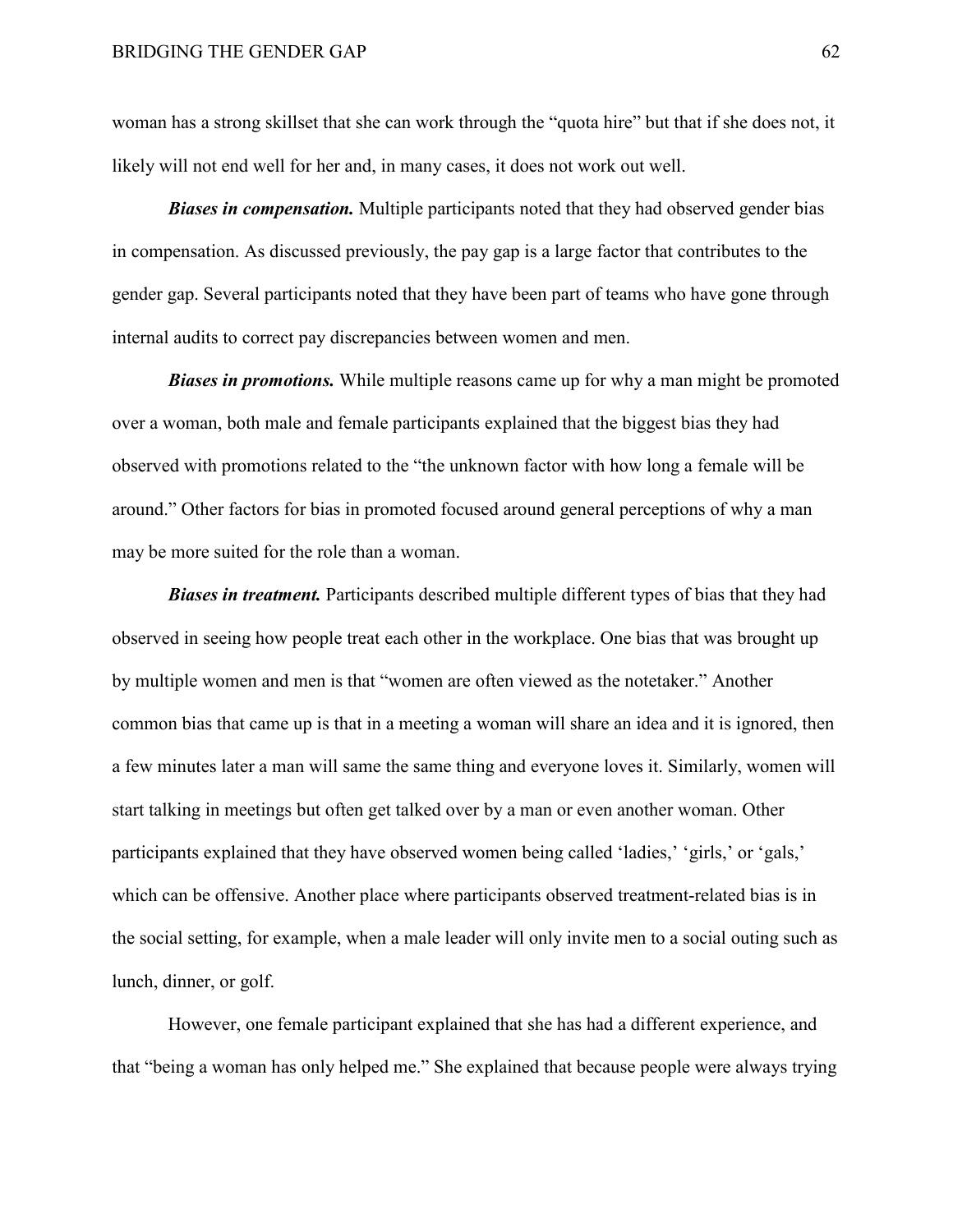to be mindful of gender bias, she received special treatment in a good way, which helped her to excel in her career. While this experience appears to be more of an exception than the rule, it is an interesting experience to explore.

*Biases in recognition.* While this bias was something that both female and male participants had observed, this bias was observed a fewer times than other types of bias. Participants who had observed this type of bias explained that this tied back to the fact that often men are more connected to leadership and that oftentimes a woman will bring up an idea and it will be ignored and then when a man brings up the idea, everyone loves the idea.

*Biases against men***.** While both female and also male participants identified with this theme, this theme was mostly brought up by men. While much of the topic around the gender gap in communications is focused on women, many female and male participants brought up challenges against men in the communications field. One challenge is that women are not the only victims to gender bias, men are too. RQ2 explored perceptions of women and men leaders, and many participants explained that men can be perceived as villains when discussions of gender gaps arise, when in fact, that is not always the case. Men can also be perceived as poor leaders and poor communicators and as those who want to keep women oppressed; however, that is not always the case. Several participants, both female and male, expressed that they believe women are simply better leaders. That said, the most overarching message the participants conveyed is that there needs to be a balance of genders and other diversities at all levels of leadership to create the best outcome for individuals and the organization. Multiple participants independently brought up their concerns that fewer and fewer men are entering the field of communications. These participants explained that because the pipeline for new communications leaders is so saturated with women, that eventually the gender gap will likely become flipped to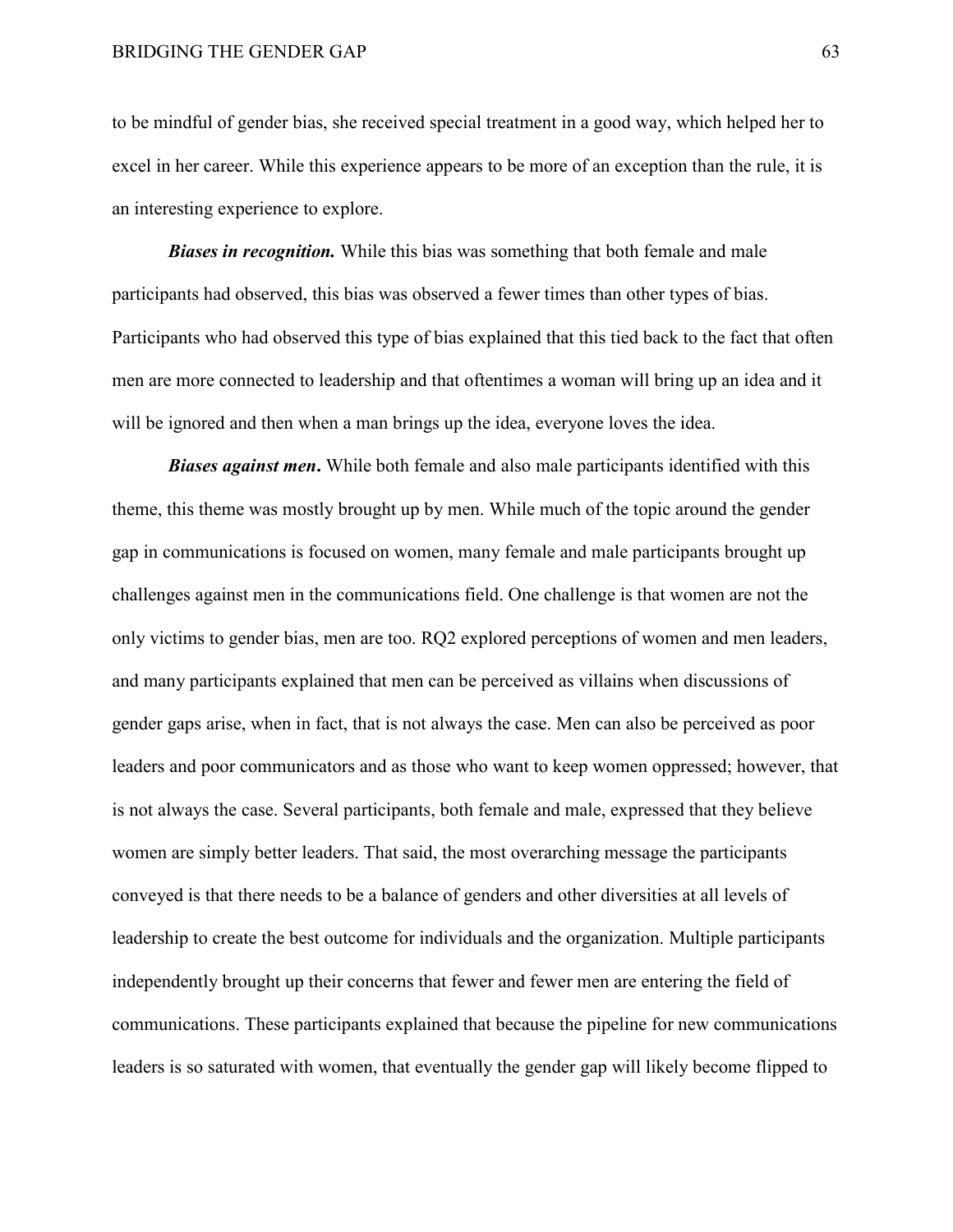where there are few communications leaders that are men. One female communications leader said, "we want and need more men in communications." As previous research has suggested and as this study has reaffirmed, the best business outcomes are achieved when there is diversity at all levels throughout the organization.

### **RQ4: Closing the Gender Gap**

RQ4 asked about what communications leaders believe can be done to mitigate factors that are adding to the gender gap. Participants were asked to explain broadly what they feel can be done to help close the gender gap and then to explain what advice they would offer to a woman and a man to help to close the gender gap. This section will be divided into two themes: mitigating factors that add to the gender gap and advice from communications leaders to women and men. In summary, there are a broad range of solutions discussed, but several key things were identified that communications leaders feel will help to close the gap. Unless specified, both female and also male participants shared similar sentiment within each listed theme.

**Mitigating factors that add to the gender gap.** Participants shared a multitude of tactics that they felt would be helpful in mitigating factors that contribute to the gender gap. These tactics can be boiled down into three themes: organizational mitigating factors, cultural mitigating factors, and personal mitigating factors

*Organizational mitigating factors.* There were seven subthemes identified as organizational mitigating factors. These subthemes are all interconnected in that in one way or another and they tie back to mitigating factors within the organization. These seven themes are: cultivating a flexible work environment, making men part of the solution, hiring and promoting women, demand and negotiate for pay equality, set goals and hold people accountable, organizational policies, and a pipeline thing that will change with time.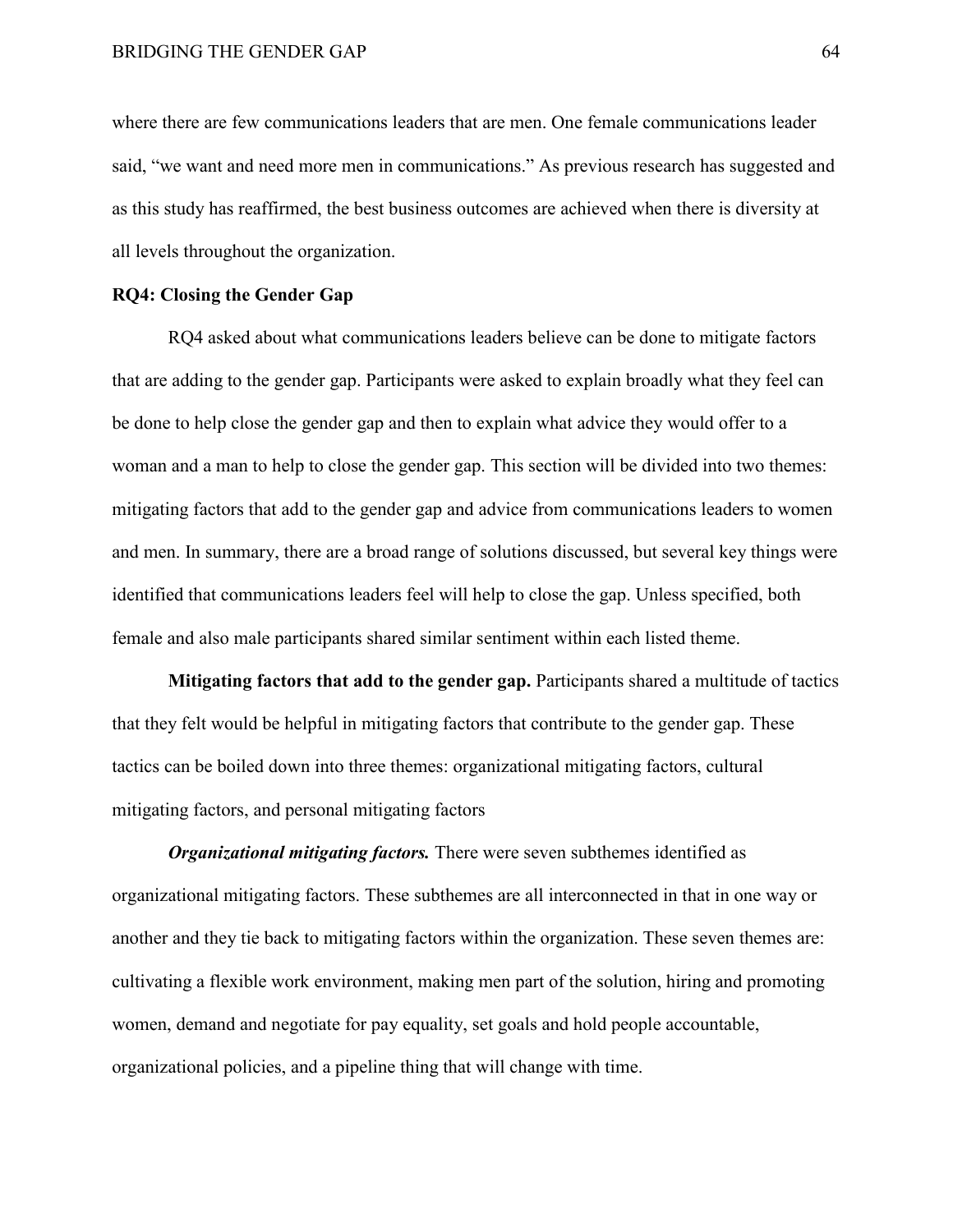*Cultivating a flexible work environment.* Both female and also male participants identified with this theme; however, it was mostly brought up by women. In regard to challenges associated with working mothers, participants agreed that creating a flexible work environment is the main thing that can be done to help eliminate the gender gap. Some participants explained that they have observed some teams who believe in "flexible working" but in reality, their team is the exception to the rule and that they expect "butts in seats from 8 am to 5 pm." However, participants explained that flexible working means flexible working locations and flexible working hours because in the office from 9 am to 5 pm is no longer suitable for the lifestyle that people want and need. Participants explained that technology has gotten to the point where it makes it easy to work from anywhere and that organizations simply need to create flexible cultures that make it easy for people to work from wherever they need to be. Several participants noted that beyond the organization as a whole, that every supervisor should be mindful of the type of culture they want to create, and that each manager should work hard to help create a flexible work environment. One female participant explained that organizations simply need to figure out how to "not kill everyone off."

A flexible work environment extends beyond day to day, and participants explained that it also includes generous maternity and paternity leave and adequate ramping-up time for women when returning back to the workplace. Several participants explained that they had observed situations where a woman started back part-time or solely from home before coming back fully from maternity leave. Participants also explained that oftentimes men get shorted when it comes to paternity leave, but that leave for a new child is very important for men, and more time than just one week.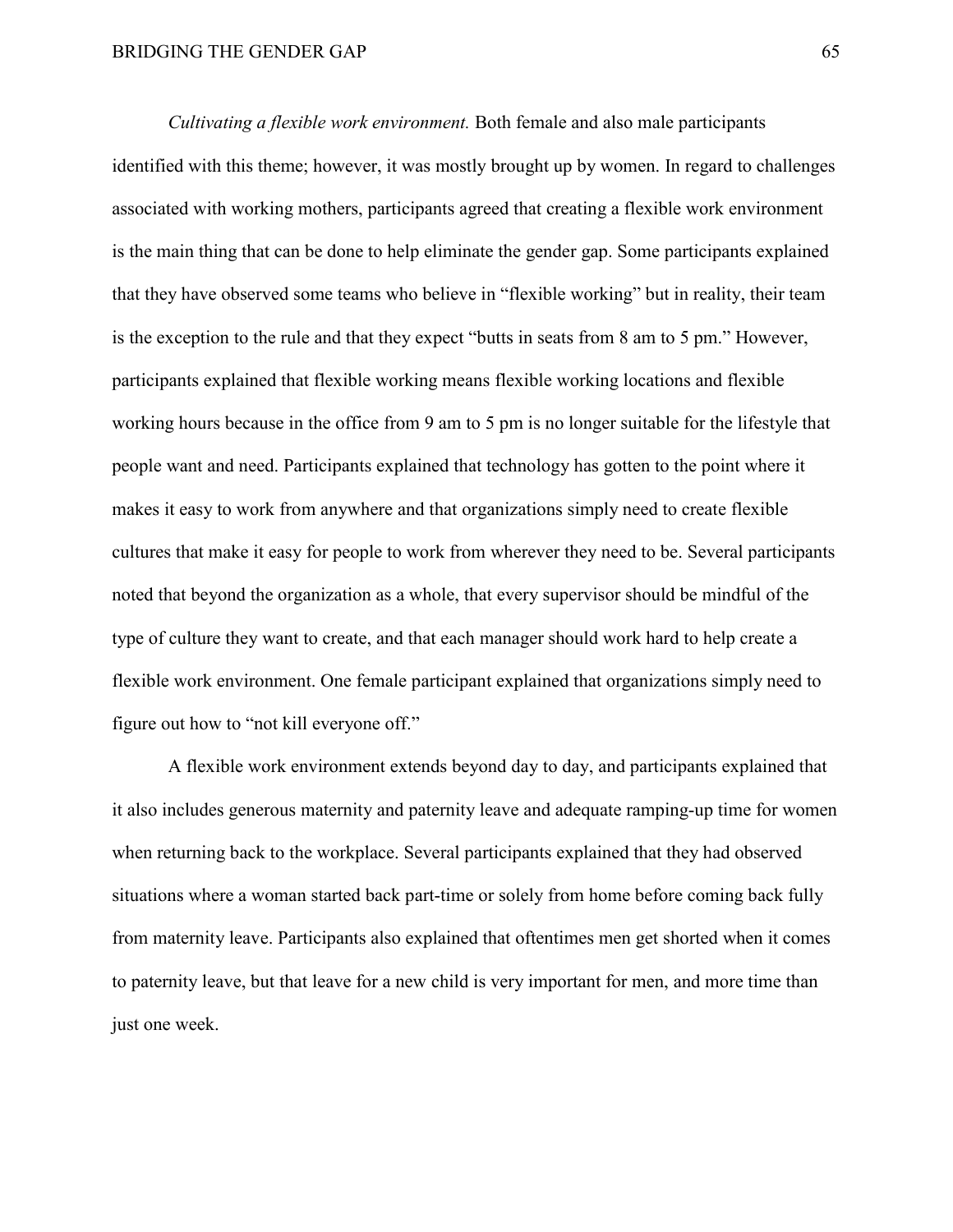*Making men part of the solution.* Several participants shared that they had observed that situations where women tried to solve things themselves and were unsuccessful. Participants explained that men must be part of the solution. One female participant said:

Make sure that women are given equal opportunity, that they are brought to the table. You do this by partnering with men. We need men to see that this is an issue and know that they are part of the solution.

Another female participant said:

This can't just be a conversation of women with other women. We have to bring our male counterparts along to make this truly a diverse and inclusive conversation so that the high tide raises all boats.

One male participant said:

Men are often completely blind to biased behavior because we've never experienced it.

We need to become more aware of the struggles that everyone faces.

Other participants shared similar sentiments and explained that there are a lot of men who want to do something to help but who may just not know how to do it. Participants agreed that as women and men partner together on this issue that progress will continue to be made.

*Hiring and promoting women*. Both female and also male participants identified with this theme; however, it was mostly brought up by men. One male participant explained that closing the gender gap starts with hiring a diverse slate of candidates and that this is "the secret sauce." This participant described that in his experience that this is something that will not just happen but something that needs to be "demanded," and he said, "Demand that recruiting teams dig deeper and work harder to provide a diverse slate of candidates." Several participants noted that organizations still hire on a "check-box mentality" when they should be hiring the best candidate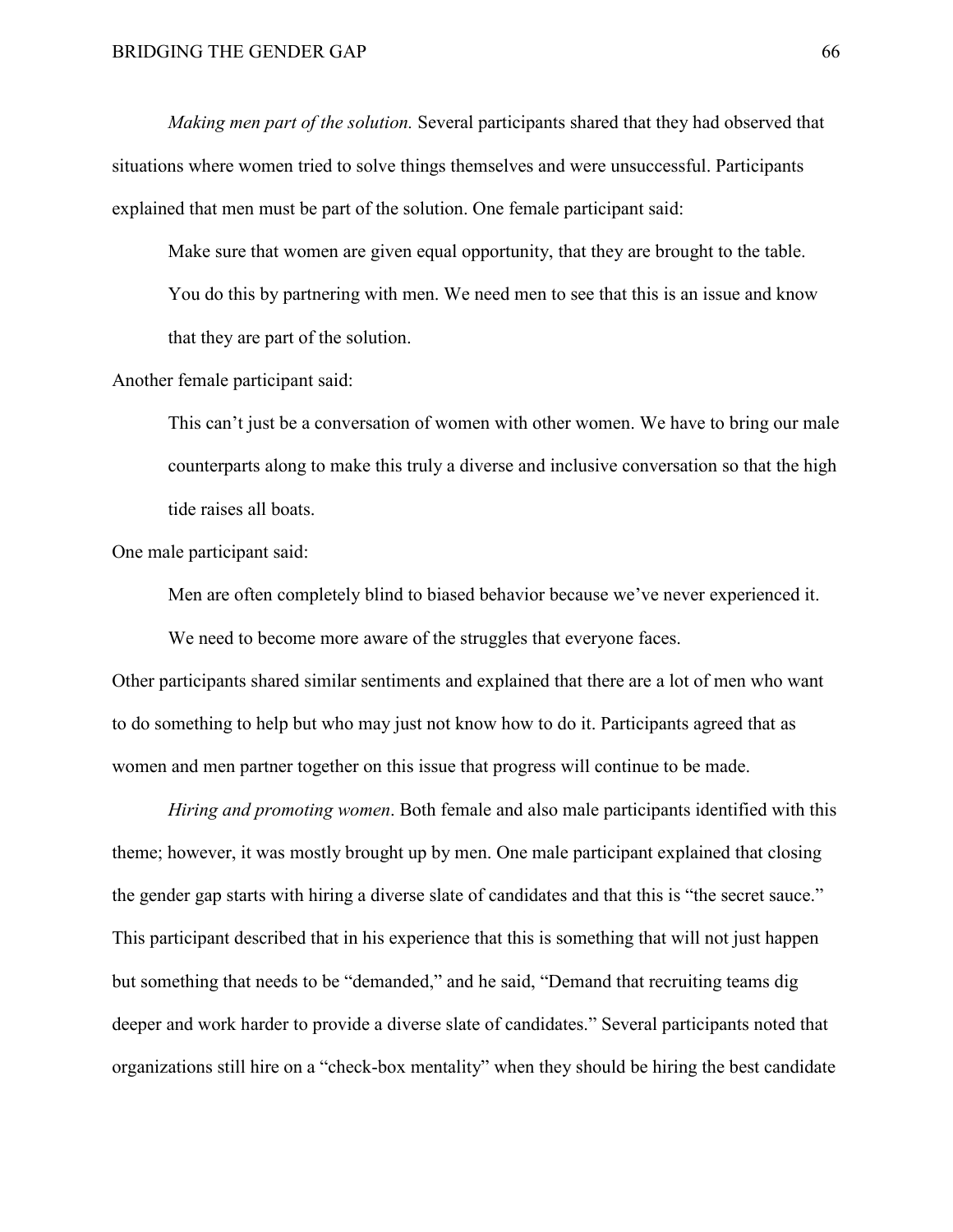regardless of gender. Most participants felt that their HR teams are good at finding diverse candidates, but they need to push and they need to know it's a priority for leadership. Another male participant explained that we simply need to "widen the funnel at the bottom" and "be mindful of how many referrals you look at." This participant explained that pulling candidates too heavily from referrals can lead to "more people like you already have" and that it may not be helpful in trying to get more diverse candidates. One female participant suggested omitting anything relating to the gender of candidates on resumes in order to hire people purely based on qualifications.

In addition to interviewing a diverse slate of candidates, another male participant explained that "communications groups need to be mindful of figuring out ways to help women to rise through the ranks." Other participants explained that if the funnel is widened at the bottom that it will make it easier for more women to rise up and become leaders. One male participant suggested that there need to be "more opportunities for leadership and lower levels where people can grow and be recognized." As people have the opportunity for recognition, other participants suggested that it is critical to hire and promote from within.

One male participant explained how his organization was able to make changes and build this mentality "into the fabric of who we are." He explained:

It begins and ends with first and foremost understanding that gender bias is in fact, a competitive disadvantage to your business. Every business today reacts to really one thing—is what you're doing accelerating the business or diminishing the business? That's really what it comes down to. If you believe that gender bias is hurting your business, you've got to take very stringent, clear, specific steps to show safely that you're serious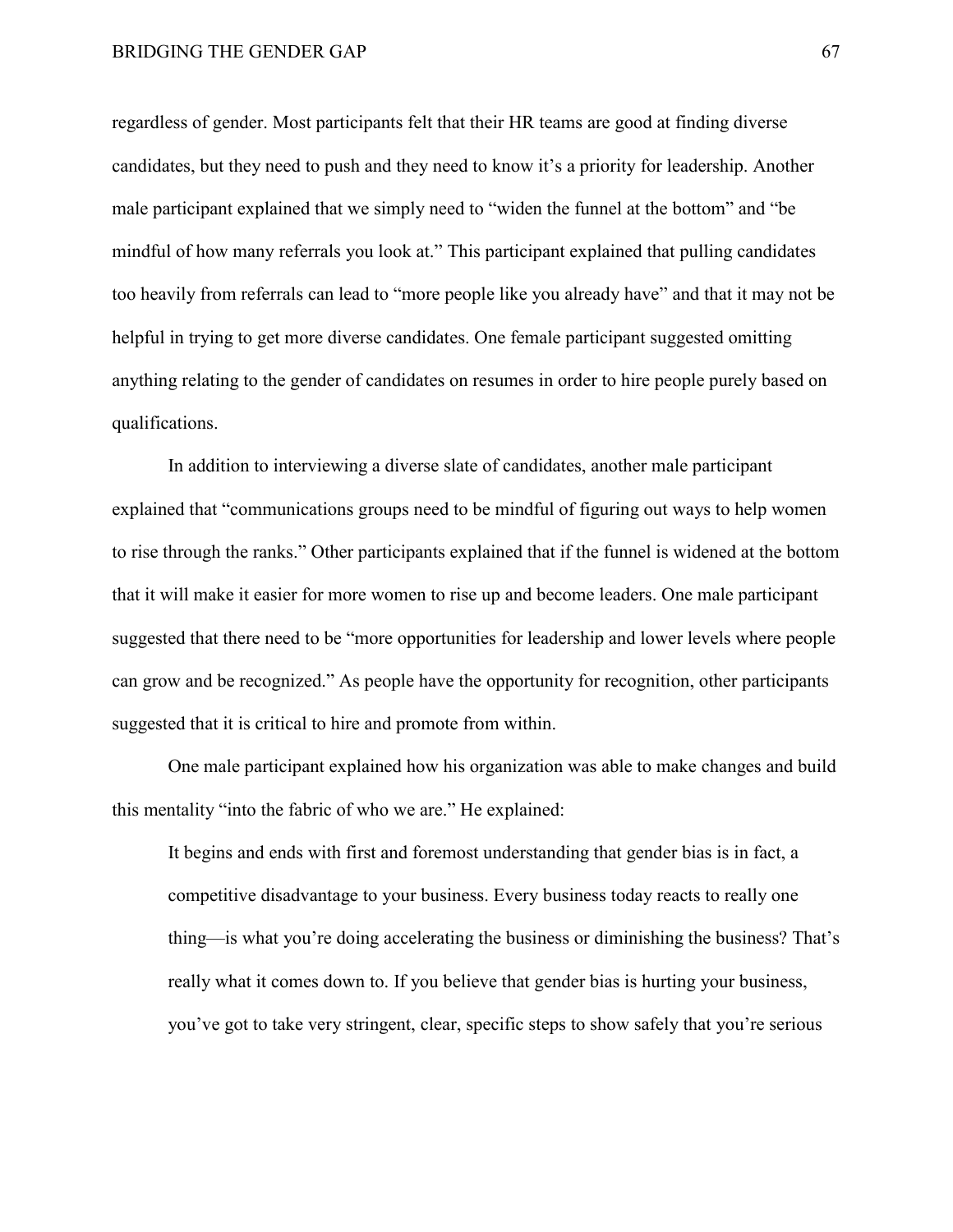about eliminating it. Then start with who you hire, promote, recognize, etc. It's really not that complicated.

*Demand and negotiate for pay equality.* Several participants explained that the pay gap is fueling the gender gap. In order to help mitigate this, participants explained that it is important to understand what this role should be paid and then work to negotiate that. One female participant said, "Learn how to negotiate from those who have been before and then fight hard to be paid what you are worth." Multiple female and male participants explained that women simply must be better at promoting themselves and other women.

*Set goals and hold people accountable.* Several participants noted that in seeking to close the gender gap that it is important to set goals and then hold people accountable for those goals to ensure that change actually happens. They explained that if accountability and follow-up are not part of this then change will not happen. One female participant explained:

I've been part of committees to help improve gender equality and diversity, and the only way change happens is when people consciously make a plan to change and then hold people accountable.

*Organizational policies*. Most participants agreed that varying types of company policies and informal practices are helpful in eliminating gender bias and in closing the gender gap. Organizational policies were defined to participants as those types of things that the organization drives or mandates in their practices. Participants explained that some of these things just happen organically, while others, such as recruitment pipeline and total gender count in certain roles, were constantly measured and were discussed regularly in executive leadership meetings.

One of the things that most participants noted is that in their company handbook or policy book that there is clear verbiage about anti-discrimination and equality throughout the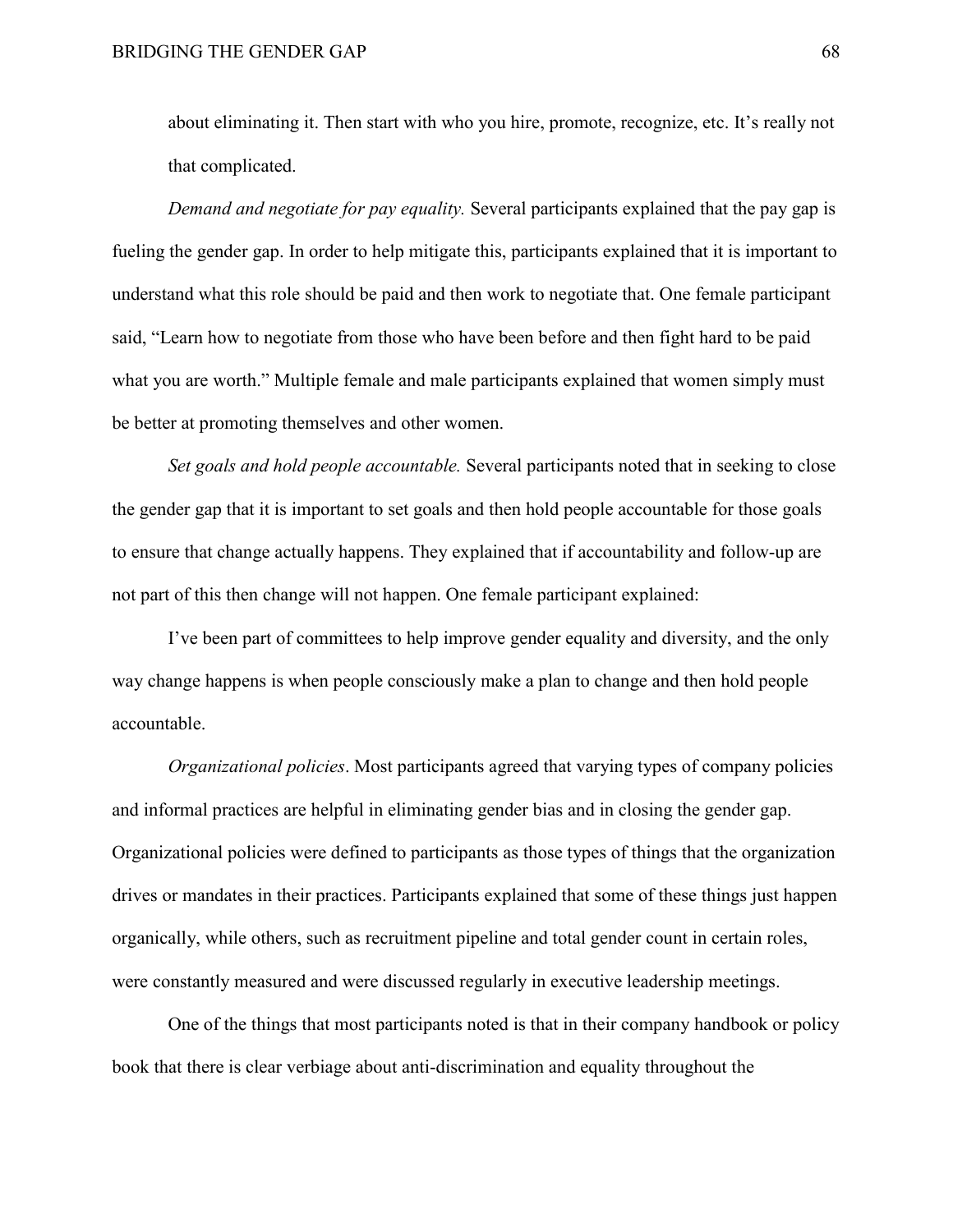organization. Some participants explained that their leadership team had signed a pledge to consider a certain number of qualified women for every qualified man they considered while other participants explained that this process was something they themselves would have to demand from recruiting teams. One male participant explained that they had observed that even small company policies such as "not reimbursing receipts from Hooters" helped to take a stance on positive gender equality through the workplace. One female participant noted that she has observed making gender initiatives part of someone's KPIs and making more formal celebrations of success so that discussions around gender are a positive thing. Multiple women and multiple male participants explained that their organization mandated at least annual training to help identify and eliminate different types of biases and other unacceptable behaviors. One male participant explained that his leadership team brings in a legal training team every year to help raise awareness, to train, and to help resolve any outstanding issues. Other participants explained that whatever the method, organizations should go to greater lengths to make it easier for those who are victims of gender biases to be able to report it.

Several participants explained that while these types of formal can be valuable, there can be some potential downsides. Certain policies that require a certain percentage of a board or leadership team to be diverse can be especially problematic. One participant explained that a recruiter reached out to her for a board position and the only question he cared about was if she would be in attendance at each of the board meetings. This participant explained further that they were only really interested in having her because she was a woman. To mitigate this type of behavior, this participant explained that she said no the role and that others need to be ready to do the same thing so these types of behaviors do not persist. One male participant explained that he has observed organizations that put too much in training: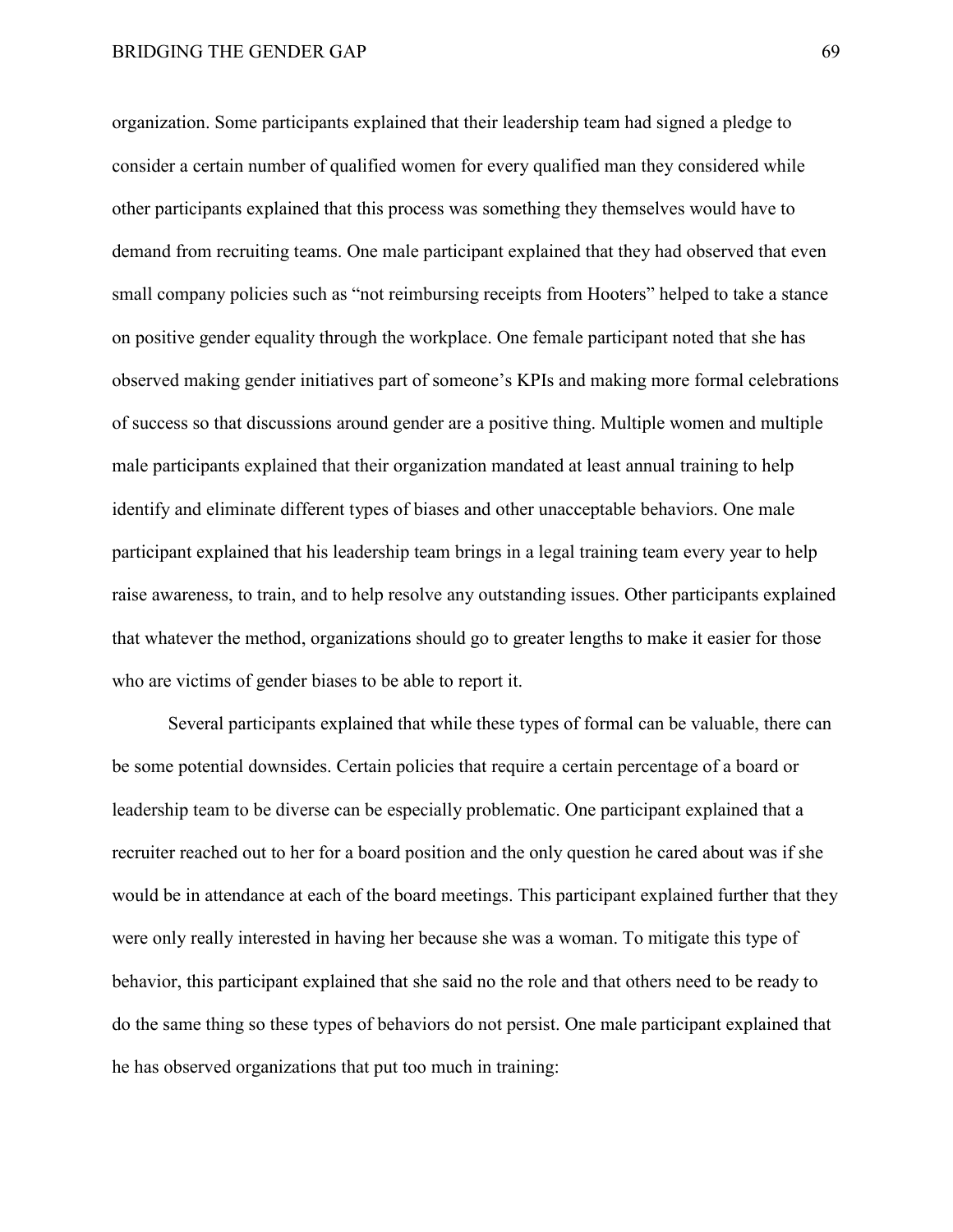To solve the gender problems in our organization, we just hired and promoted women. Period. There's no bullshit. We hired and promoted women who are incredibly smart, incredibly engaged, and incredibly respectful. We also hired men who are incredibly smart, incredibly engaged, and incredibly respectful. That's how we made it work. The problem with a lot of organizations is that they don't do anything. They don't hire and promote, and they expect tons on trainings.

*A pipeline thing that'll change with time.* Only male participants identified with this theme, female participants did not. Many participants explained that they believed that the gender gap is an issue that will ultimately change with time, especially as greater societal shifts continue to happen. Several participants explained that they believe that the gender gap is simply a "pipeline thing" or a "mathematics or number issue" that will work itself out with time. Several participants also said something such as "it's a generational thing that'll phase out" or "we need the leaders to retire." One male participant said:

The majority of those most senior-level leaders came from a generation where the communications industry was predominantly male. With the shift to where about 70 percent of the field is women, it is only a matter of time before things shift back to where the majority of the leadership is women.

A theme that came up over and over was that the communications industry is a reflection of society. One male participant said, "Society as a whole is still quite bigoted and chauvinistic. Until that changes, I don't know that we're going to see a ton of progress." That said, participants as a whole felt that while there is an element of waiting, that there still is a lot that can be done. With the changing generation and CCOs now coming from a diverse background, participants agree that gaps at all levels will continue to close. Participants were amazed at how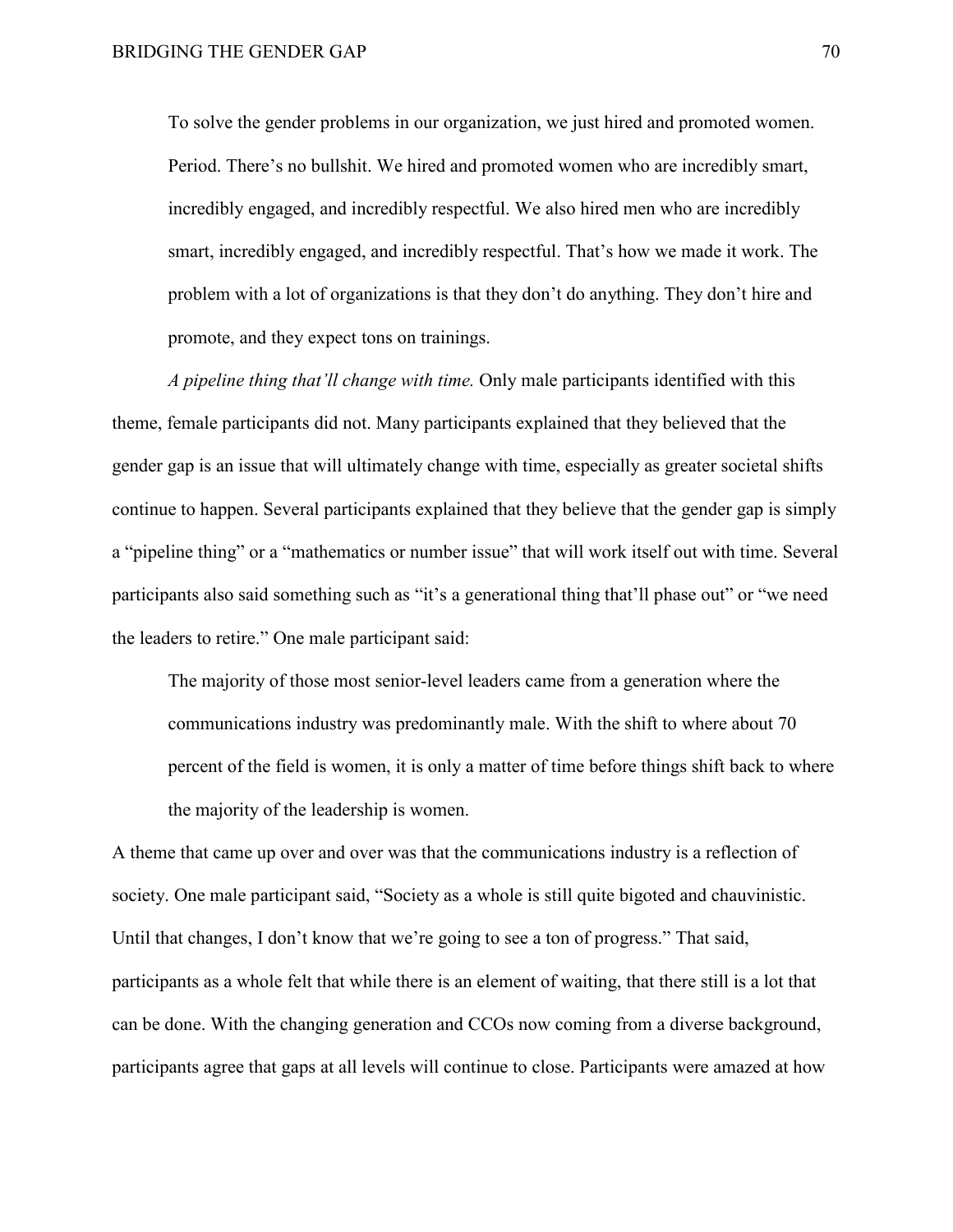far we have come over the last 10 years and are excited to see where things will be in another 10 years.

*Cultural mitigating factors.* There were six subthemes identified as cultural mitigating factors. These subthemes are all interconnected in that in one way or another and they tie back to mitigating factors relating to culture. These six themes are: informal policies or cultural norms, not just rewarding those who are the loudest, strong examples of female leaders, a grassroots effort to driver leadership change, parents, educators and professional societies influencing the industry, and making communications a serious function.

*Informal practices or cultural norms*. Informal practices were defined to participants as those less formal or organic things that come about naturally. Participants also described a series of less formal things that happen at their organizations to help eliminate the gender gap. Several participants explained that they have observed that groups for women are important in helping to close the gender gap. Varying types of women's groups were common amongst many organizations, and participants noted that those women's groups that are most successful are those that include both women and men, provide some type of educational opportunity, and have executive sponsorship. Lean in Circles, women's lunches, and other types of out-of-office outings were also common types of informal practices. One female communications leader noted that all the men on her organization's executive team would take an annual hunting trip, so she organized an annual wine-tasting trip for the women—something that was positively received by both the women and men on this executive team. Another female participant explained how several members of her team will just walk around the office and talk with people to try to get to know them more on a personal level. Several other participants explained that they have seen a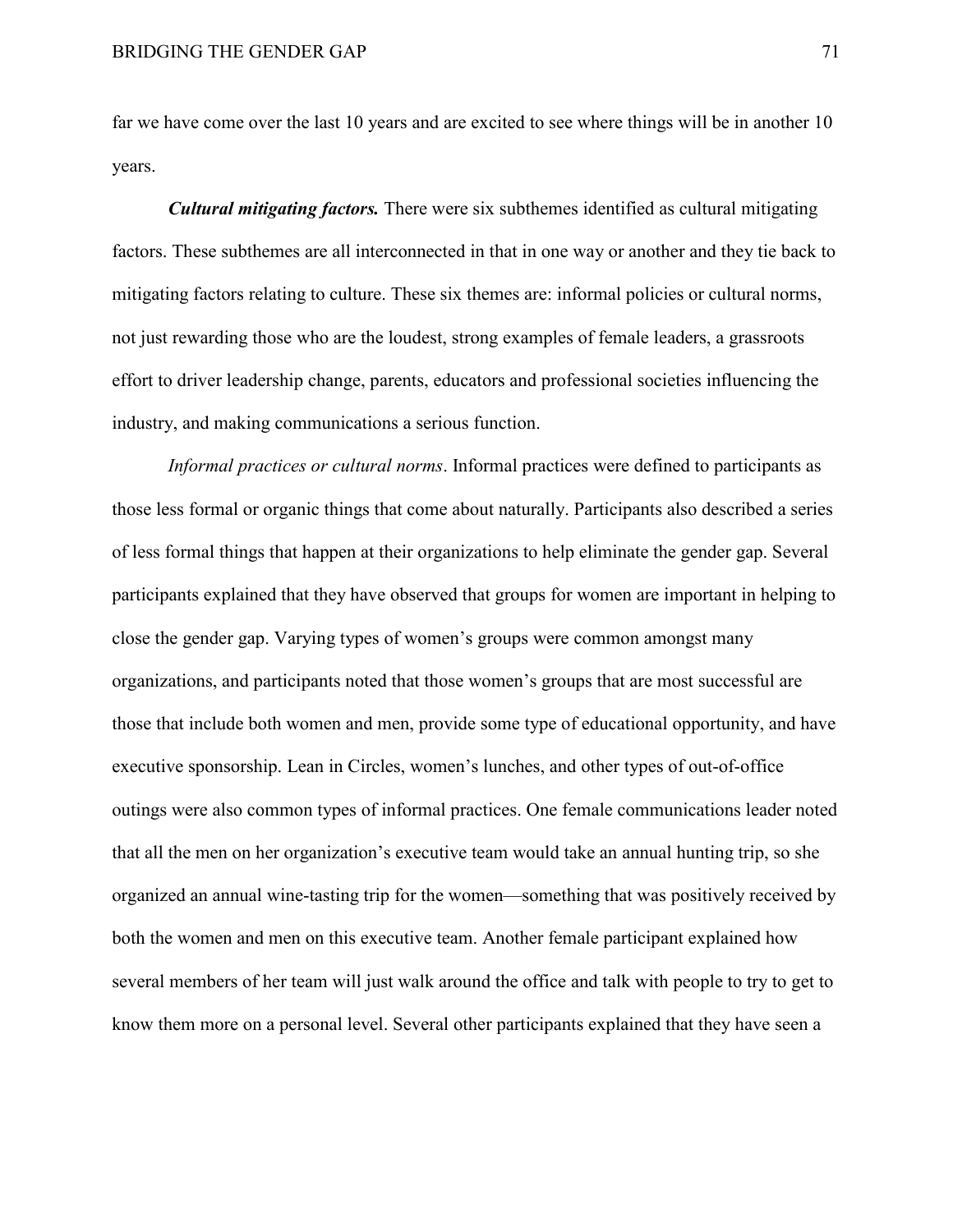lot of value in getting employees out of the office where they do activities together in order to get to know each other on a more intimate and personal level.

*Not just rewarding those who are the loudest.* Participants agreed that it is often the nature of the workplace that those who are loudest are often those who get the attention and who get what they want. Multiple participants explained that women are not as good at promoting themselves as men are. One female participant said, "Women need to be better about tooting their own horn, but leadership teams need to be better about evaluating people other than their own praise." Participants explained that often they have observed those who are the loudest getting the most praise and promotions. Participants explained that the criteria for a leader have changed and that the leaders need to change their mentality. One male participant explained that we can get more women into leadership roles when leaders "...stop judging people with the criteria that you always have. Things have changed and leaders need to adapt to these changes." In addition to looking at employees not just who are the loudest and judging on old criteria, another male participant explained that it is also important to make sure the makeup of the executive team "is a good representation of the groups that their organization serves." A female participant explained that it is also important to:

Make sure all departments in your business are having their voices heard. Greater recognition of multiple voices and multiple perspectives will help raise women in communications but also throughout the enterprise.

Participants agreed that while having overly vocal people can lead to doing things the way that they have always been done, by making some of these small changes, it can make a big difference.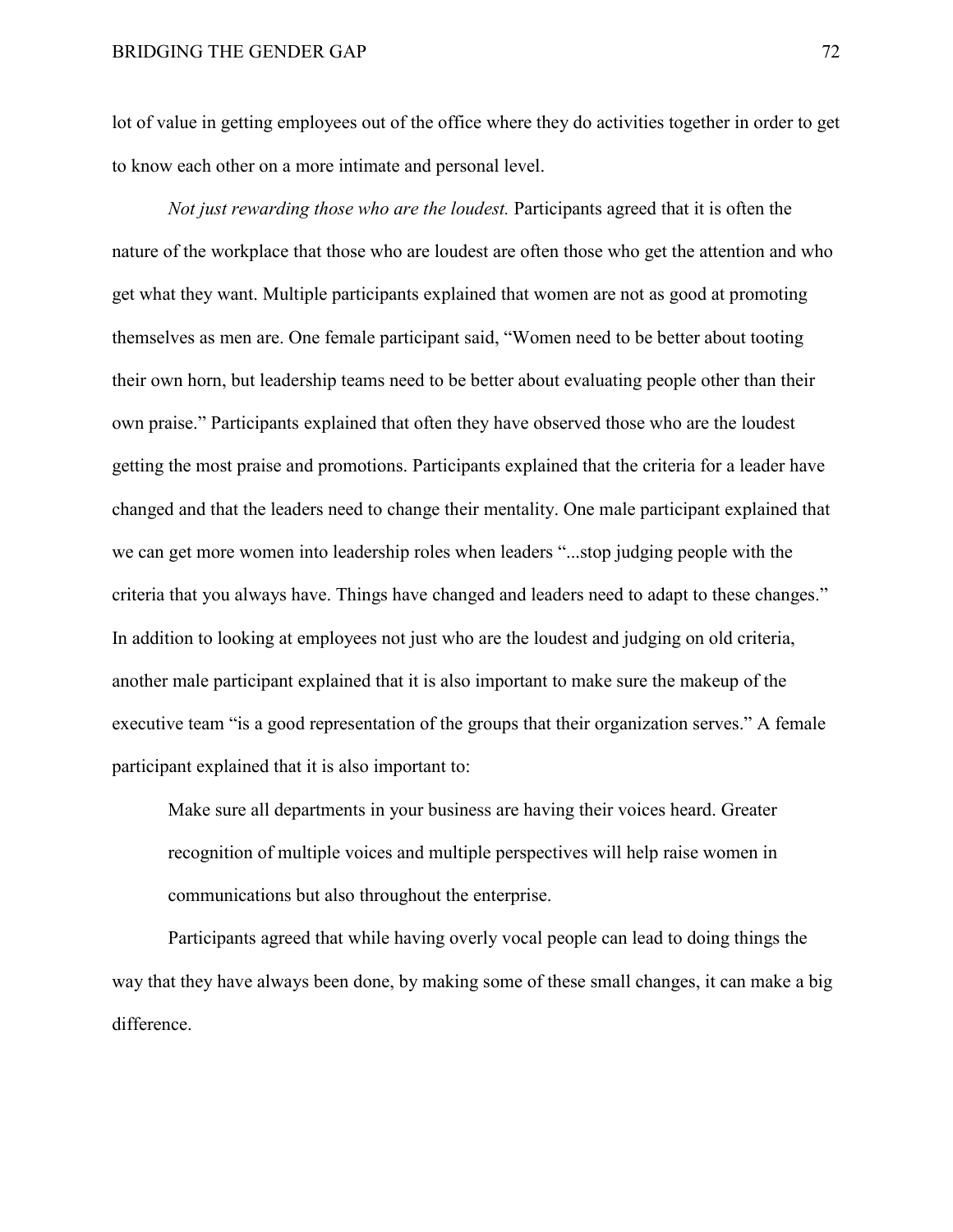*Strong examples of female leaders*. Many participants explained that having strong examples of female leaders is essential in helping to close the gap. Participants noted that examples need to be seen in multiple places including in individual organizations, in publications from professional societies, in agency rankings, and in "hiring profiles." One male participant said that observing successful women in high-ranking roles will "impact the trickle down to the rest of the industry" while another male participant explained that this will help "shape mindsets to have a more diverse communications leadership group in the future."

Participants believe that we are starting to see more and more examples of strong and successful female communications leaders but there is still a long way to go before hitting the critical mass. One male participant explained, "women have had many opportunities over the past few years to be able to speak out for their own when it comes to sensitive topics such as mass shootings, stance on LGBTQ, and other topics. This has helped to elevate women in the organization and the pendulum is swinging back." One female participant expressed her frustration in the lack of women in leadership and that having data the proves the value that women add and why we need more examples may be the only way to get more successful women. She said, "You can beg, plead, persuade but sometimes the only way to get someone to move is to show them the data." Another female participant explained that we need to show leadership that we will have better business results if "we have all different kinds of viewpoints" while another female participant explained, "we need to put women in top spots and let them succeed."

*A grassroots-effort change to drive leadership change.* Both female and also male participants identified with this theme, however, it was mostly brought up by female participants. One trend that came up with many different participants is that in order for sweeping change to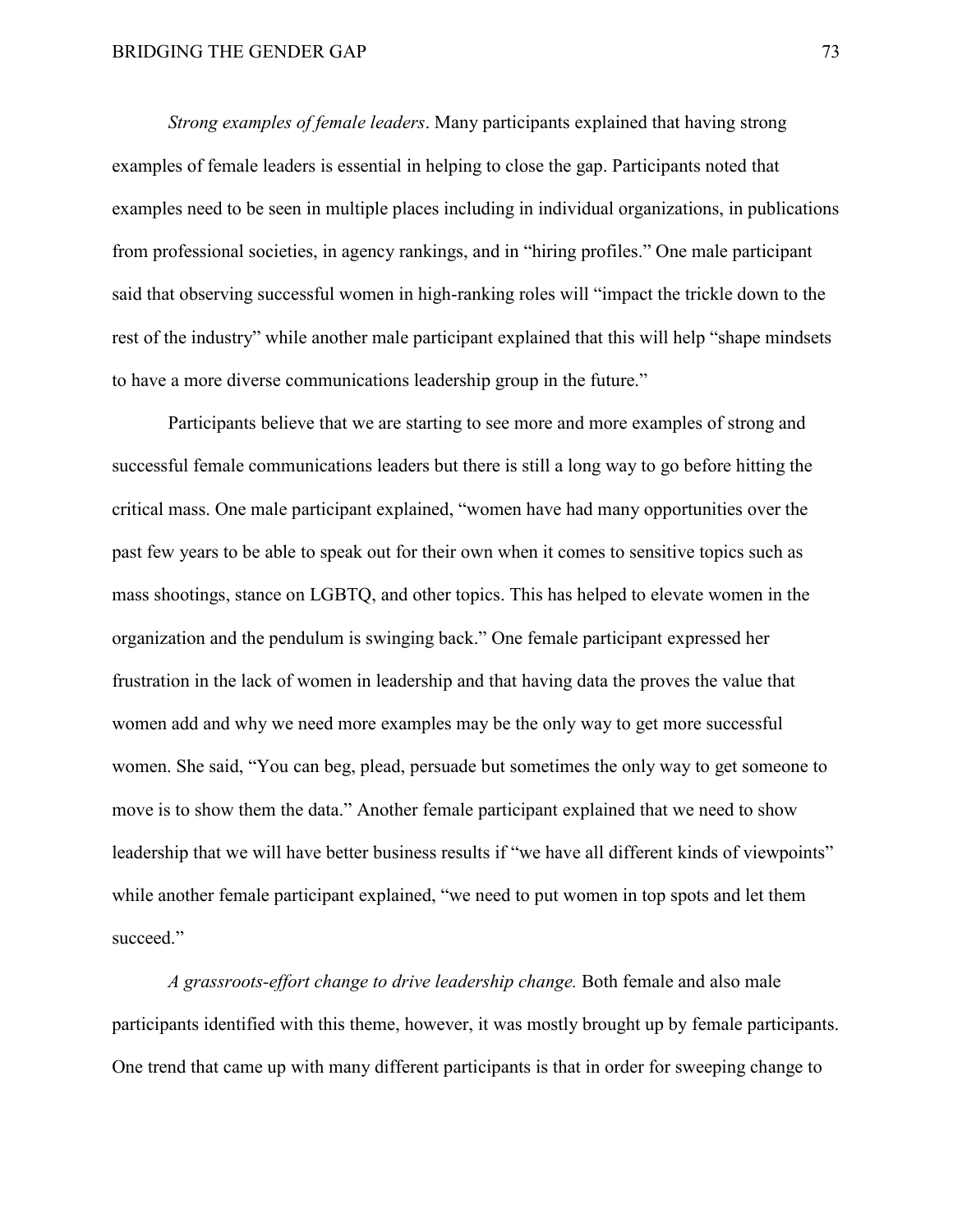happen that it needs to come from the top in a top-down approach. However, participants explained that it often does not happen this way without pressure to change. However, participants explained that, in general, most leaders are willing to help adapt and change things if they know that something is important to the employees and other stakeholders. One female participant shared that this needs to be a "grassroots-level" movement. This participant explained:

Make your boss aware of your career aspirations. Let them know that gender diversity is something that is important to you and work with them to impact change at your level. This will eventually bubble up to leadership where a more sweeping and lasting change can happen. Eventually we'll get to a critical mass from the grassroots level.

One male participant explained that in order for a lasting change to happen that it must come from the CEO, and he explained:

It all starts from the top. If the CEO understands that he or she has an imbalance from a gender perspective, then it's that person's responsibility to, one, acknowledge that there's not a balance and then, two, be willing to lead and to show how he or she is going to close that gap. That's absolutely where it starts. Otherwise, you have fits and starts within other departments and among other leaders, but you don't have that overarching organizational support that starts at the top.

Multiple participants agreed that it is key to work with leadership and to make it known in order to help move the needle. Participants noted that even those outside of the organization such as shareholders and stakeholders need to demand change in order for it to happen.

*Parents, educators, and professional societies influencing the industry.* These groups influence the industry and need to continue to drive change in the field. Although these groups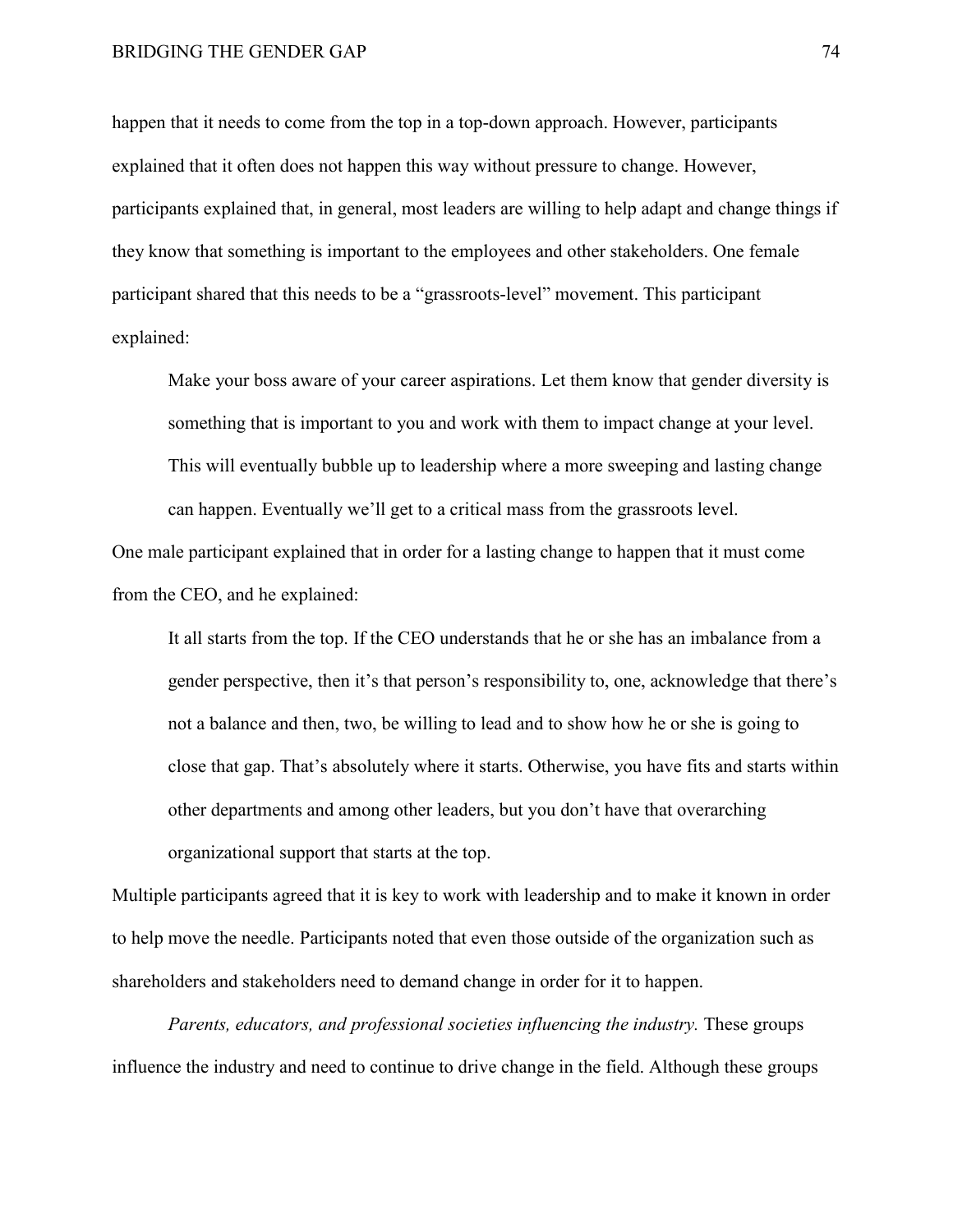are not the ones that will ultimately close the gap, there is a lot they can do to help drive change. One of the things that participants expressed that they would benefit from is more real-world stuff and tactical how-tos shared by professional societies to show all organizations how to close the gender gap.

Other participants explained that students need to be exposed to female leadership early on in their educations. One participant explained that while educational leaders should be helping to close the gender gap, most of the responsibility lies with individual organizations, "I think the professors think this should start in undergraduate classes, but I feel that for people to really grasp this that it needs to be reaffirmed in grad school and in individual organizations." While the majority of conversations with participants focused on pushing initiatives in higher education, participants explained that things need to start early in the individual's education high school, junior high, and elementary school.

But for many participants, the root needs to change even earlier, as children are being born and raised, they need parents who will begin teaching women and men that they can do anything. Several female participants expressed that it is especially important for little girls to be told by their fathers that they can do anything they want, promoting the fact that both women and men can do anything and both can be strong leaders starting in the home when children are born. One male participant said, "Teach equality at every level of the system, beginning in pre-school and reaffirming on a regular basis in the workplace."

*Making communications a serious function.* There is a lot of existing literature that talks about helping communications to have a seat at the table. This is something that female and male participants brought up. Participants explained that working to make communications a "serious function" will help to close the gender gap. Women can have two strikes against them when they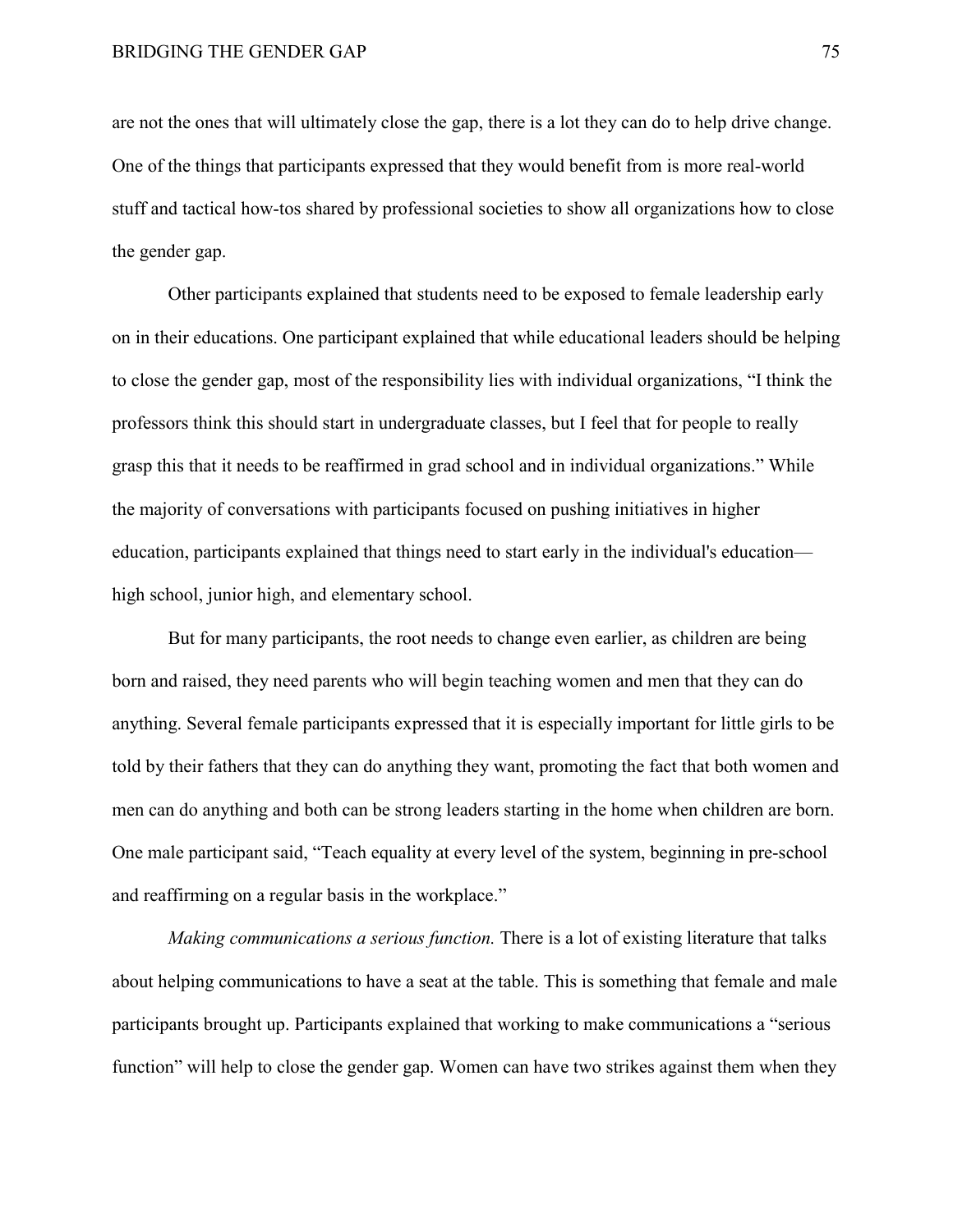are a woman and coming from what some view as a "softer function" of communications. Participants explained that this starts by "seeing ourselves as a serious function within the enterprise" (female participant). One male participant explained, "The more we see ourselves as a serious function, the more we'll build a career-minded profession."

*Personal mitigating factors.* There were four subthemes identified as personal mitigating factors. These subthemes are all interconnected in that in one way or another and they tie back to mitigating factors relating to something with one's self. These four themes are: identifying and eliminating personal biases, women need to fill holes in their skillset, spend time getting to know people, and just do not let it happen.

*Identifying and eliminating personal biases.* Multiple participants explained that another key to eliminating the gender gap is to able to identify and eliminate your own personal bias. Everyone has biases that are often shaped over years of experiences, but learning how to "audit" biases is a skill that multiple participants felt is critical. Participants described two levels to this bias audit, the first level being more high level as a "gut check" and the second level deeper when the individual really "analyzes their interpersonal communications" and a "selfevaluation." One female participant explained that it is important to "not focus on people you can't change, but rather focus on changing yourself. You can change yourself." Participants explained that after you have identified your personal biases that the next step is to make an action plan. One female participant explained that part of this plan includes determining how you will respond when something happens so you know how to respond. This participant goes beyond calling something bias and says that it goes into drawing a clear line of what is harassment and knowing exactly how you are going to act when that line is crossed. One male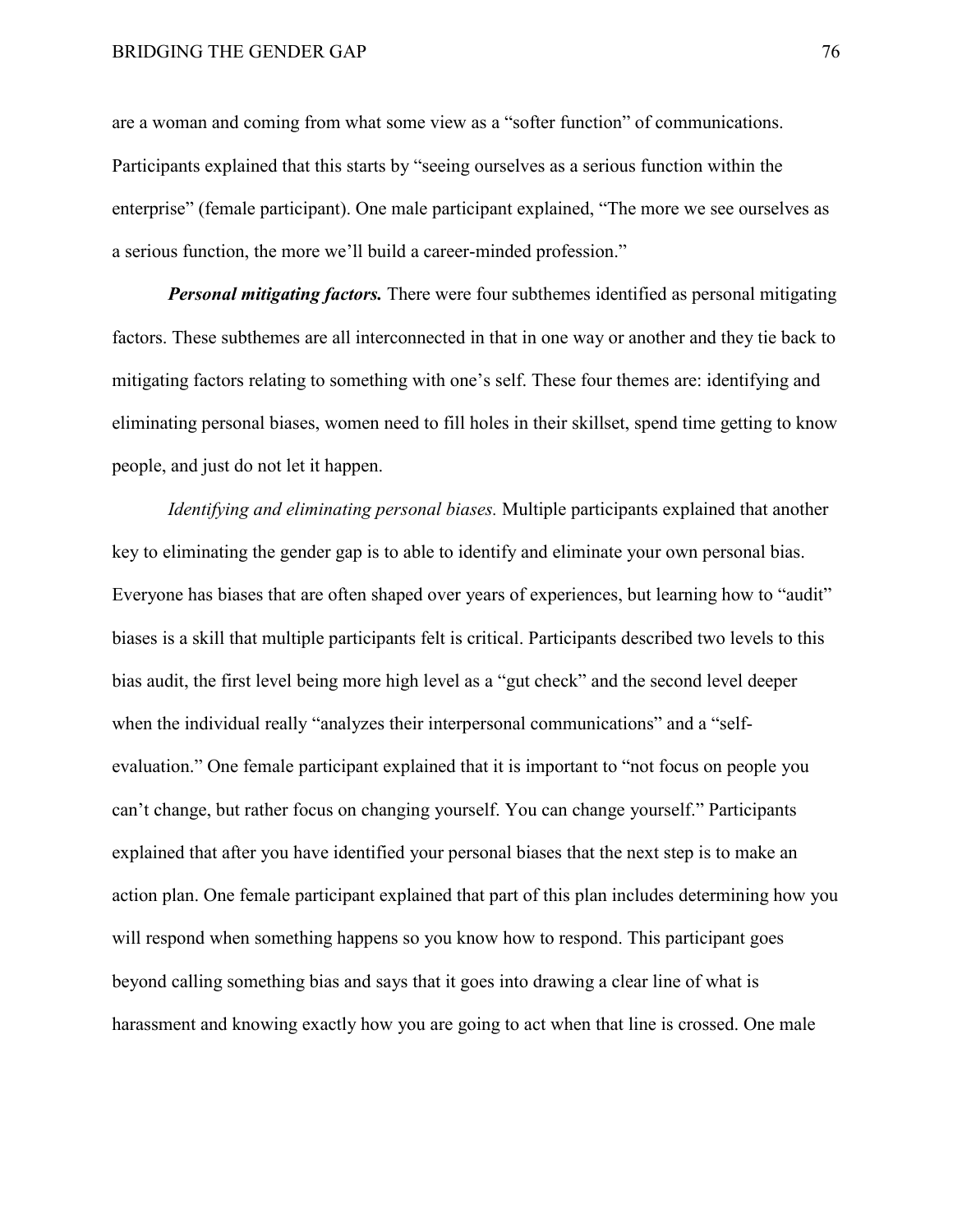participant described that another part of this process is determining what specifically you can do to help close the gap, and he said:

The first step is to start with me and determining where I can insert myself appropriately into conversations that'll help to gently raise the question of how to help close the gender gap. The only way things will change is if we're willing to make the effort to bring about change.

Multiple participants brought up that talking with a close friend or participating in various types of in-office training are "helpful in making you realize how many of your judgments may not be accurate."

*Women need to fill holes in their skillset.* This particular item was brought up only by female participants. These participants explained that women need to hold a self-examination and determine what holes they have in their skillset and to determine how to eliminate those holes. One participant explained how she worked a lot to learn how to work with private equity and venture capital partners so that she could excel as a leader. Another participant explained how she spent time learning how the stock market works. This participant explained that she would also follow major sporting events so that she would be able to speak intelligently about sports when they came up in the workplace. Beyond filling in gaps in skillsets, participants agreed that women need to put themselves out there in order to stretch. One participant explained:

Women need to make more of an investment in being intentional about how we can identify, grow, invest, create conversations where there aren't any being had right now with other women within networks to give women the confidence to take on stretched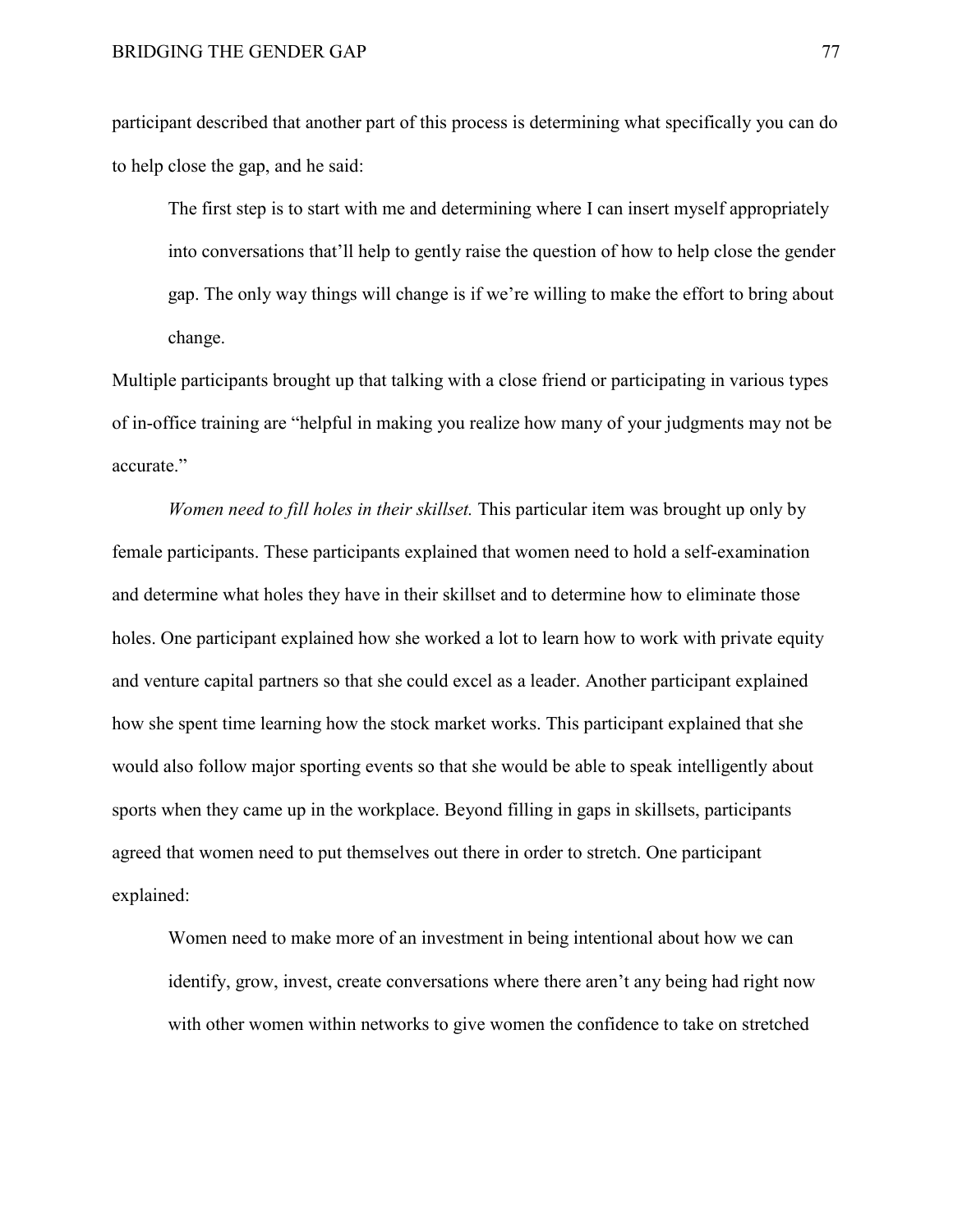roles, to identify themselves for opportunities that they may not be 100% ready for, but should go through the experience and put themselves up for these types of positions.

*Spend time getting to know people.* Several female and male participants explained the importance of everyone getting to know people as people and not just as co-workers. They explained that doing so will help people to see people as people and will make work easier. Participants explained that this is something that should be done inside and outside the workplace. One highly successful female participant explained her process in the workplace for doing this:

Women need to spend more time with people. Spend a lot of time developing relationships with people. Getting people to trust them, to understand their value, and then making sure that the woman is understanding the other person. Hold a lot of one-onones and really get to know people. It has been on my calendar for 15 years, to stop, get out and go talk with people.

*Just do not let it happen.* At the end of the day, most participants agreed that one of the main keys to closing the gender gap is to just not allow biases and inequality to happen. Many participants said that "you just have to call it out when it happens." Participants explained that both women and men have equal rights to call things out when they see them and to prevent things from happening and one female participant said that "it's a constant effort to stay attuned to not let it happen." Another female participant explained:

Call people out publicly if they're doing something that's not okay. It won't take long for them to learn. Be conscious of it. Help to create multiple women and men advocates to help you to do this. Also, work with your HR department to make it happen.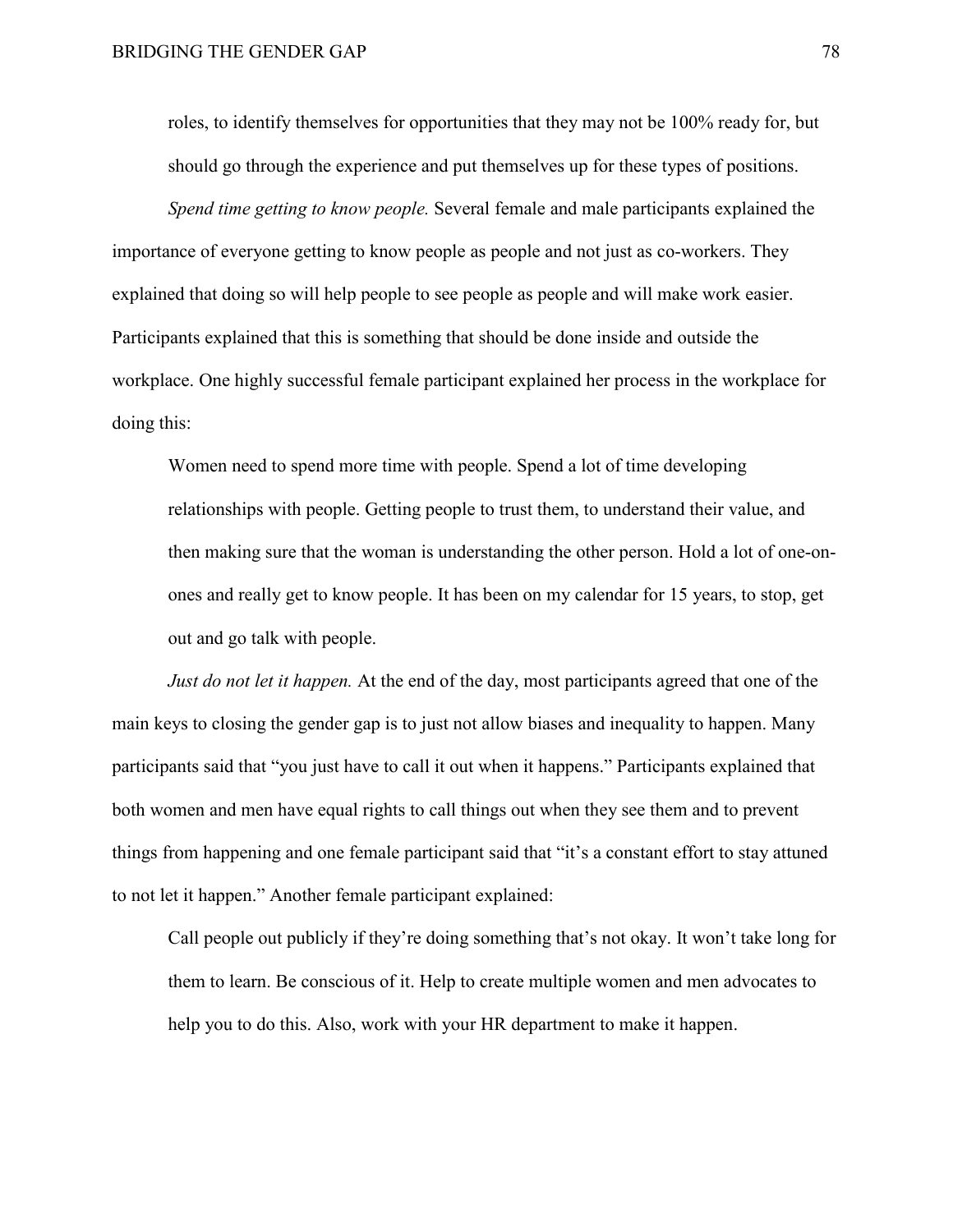Other participants suggested that using humor can help to diffuse a tense situation by being lighthearted. One female said, "I use jokes with goodwill and humor to help defuse and correct when overt biases are shown."

In addition to not letting it happen by calling it out, one male participant explained that we need to make discussing gender issues "topic of frequent conversation" and that that we should all "talk about how you should behave in the workplace and how to take things seriously." Other participants explained that you need to "talk openly about the expectation," and then you need to "hold people accountable and commit people so it's not just lip service," and that this is the key to getting people to "truly operate this way."

**Advice from communications leaders to women and men.** Participants were asked what advice they would offer to women and men to assist in closing the gender gap. Some participants had advice that they felt was applicable to both while others had specific advice for women and specific advice for men. Participants were excited by this question and in one way or another were excited to help contribute to closing the gender gap. Three themes were identified for this area: advice to women and men, advice to women, and advice to men.

*Advice to women and men.* Participants suggested a plethora of advice that had an application to both women and men. Some of this advice included the situation that women and men put themselves in, making sure that situation is not a toxic environment but also is an environment that will push them and help to grow and develop as leaders. Participants elaborated that women and men need to be an example, work hard, be mindful of their physical appearance by dressing the part of a leader, speak up when issues arise, and to hold frequent "gut checks" to be aware of personal biases. One female participant explained that she hoped that everyone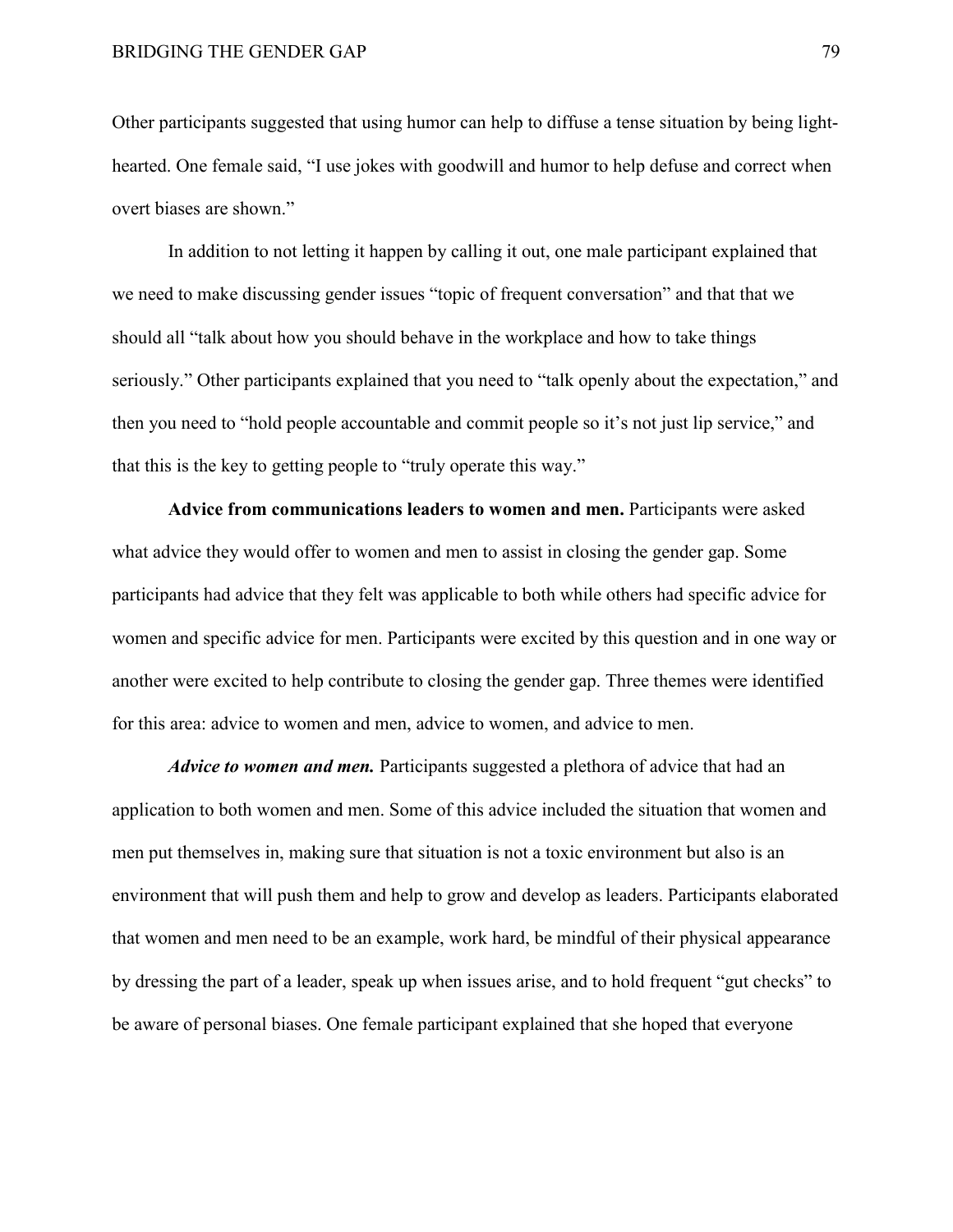would come to realize that "the world is going to be a better, healthier place when we can have a true diversity of thought and interaction."

*Advice to women.* Participants also gave advice that they felt was especially important for women. Several successful female participants explained that pretending like the gender gap does not exist has helped them. These women said, "play and work like the gender gap doesn't exist" and "don't let gender be an issue; if you don't make it an issue, others won't." Another female participant explained that while there are still negative perceptions held around women and that women should not have any "holes in their skillset," that they should find a support group and that they should go above and beyond to be the best they can be. Several men offered advice that women should "never doubt themselves," "never be something you're not, be yourself," and to "be confident without being overbearing."

*Advice to men.* Several participants explained that to close the gender gap they really need to be part of the solution and that this "isn't just a women's issue" and that men should simply: "Don't do it. Don't tolerate it. Don't let gender biases live on." Other participants suggested that men "acknowledge that there is a gap" and to "look at the data" to see the value that diversity can bring, and to "be deliberate in what you're doing to close the gap and to make sure that you set a woman up to succeed."

#### **Discussion**

#### **The Value of this Study in Gender Gap Research**

The gender gap is still important, and in recent years it has become an even more relevant topic. One participant from this study praised this research despite gender being a topic that has been studied by many scholars, and this participant said, "I commend you for studying this topic; many people are studying new and upcoming biases, but focusing on gender biases is still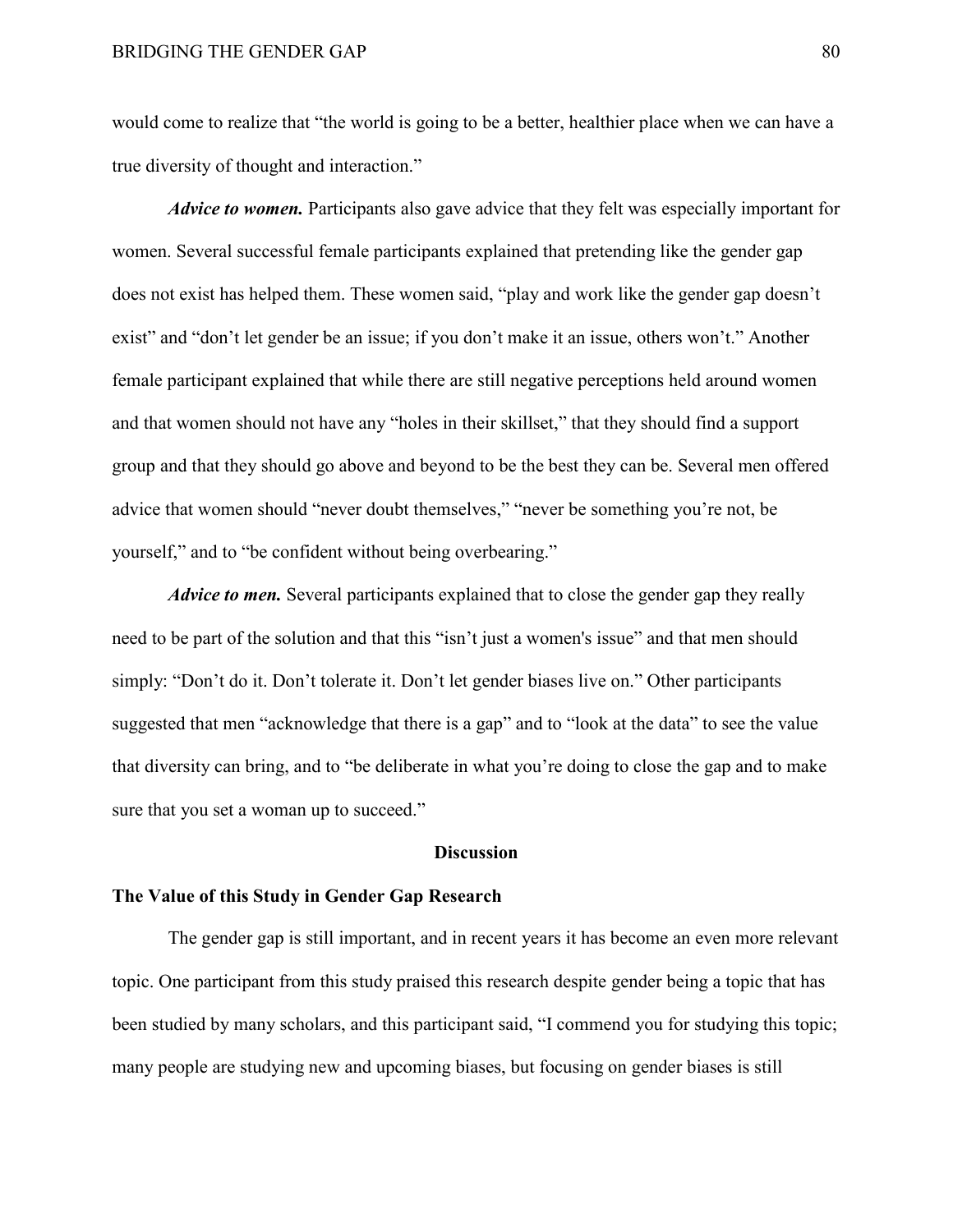critically important because it's still an issue" (male participant). This study confirmed how important the study of gender is and how important it is to study gender in specific fields, in this case, communications, in order to understand small nuances that are specific to this field. The real value of the this particular study is the in-depth nuances that it identifies of factors that are contributing to the gender gap in addition to what things can be done to help to mitigate the gender gap. The study of gender in the field of communications is also important because of misbeliefs that it can help to dispel and the concrete evidence that it can provide. One of the things to close the gender gap that participants shared is by not just listening to the loudest people. Inaccuracies can be cleared up with data and data provides greater clarity on how to best go about solving problems such as the gender gap in communications leadership.

#### **Theoretical Implications**

The purpose of this study is to contribute to some of the amazing research conducted on this topic and to provide additional lenses through which to study the field of communications. This study provides additional insight into the process by which individuals become communications leaders and identifies some of the key challenges that women and men face in their journey to the top. Additionally, the study helps by building a bridge of previous research into career advancement, biases, leadership, and gender.

Specifically, this study has shown that gender still very much is an issue and that there are many complexities and nuances around the topic of gender. In thinking about the process of becoming a leader, this study uncovered the key points in a person's life when they begin to start considering leadership. While these points in the lives of women and men are largely the same, it is important to note these points so that parents, educators, workplace leaders, and professional societies can help to encourage both men and women to stretch themselves and to lead. In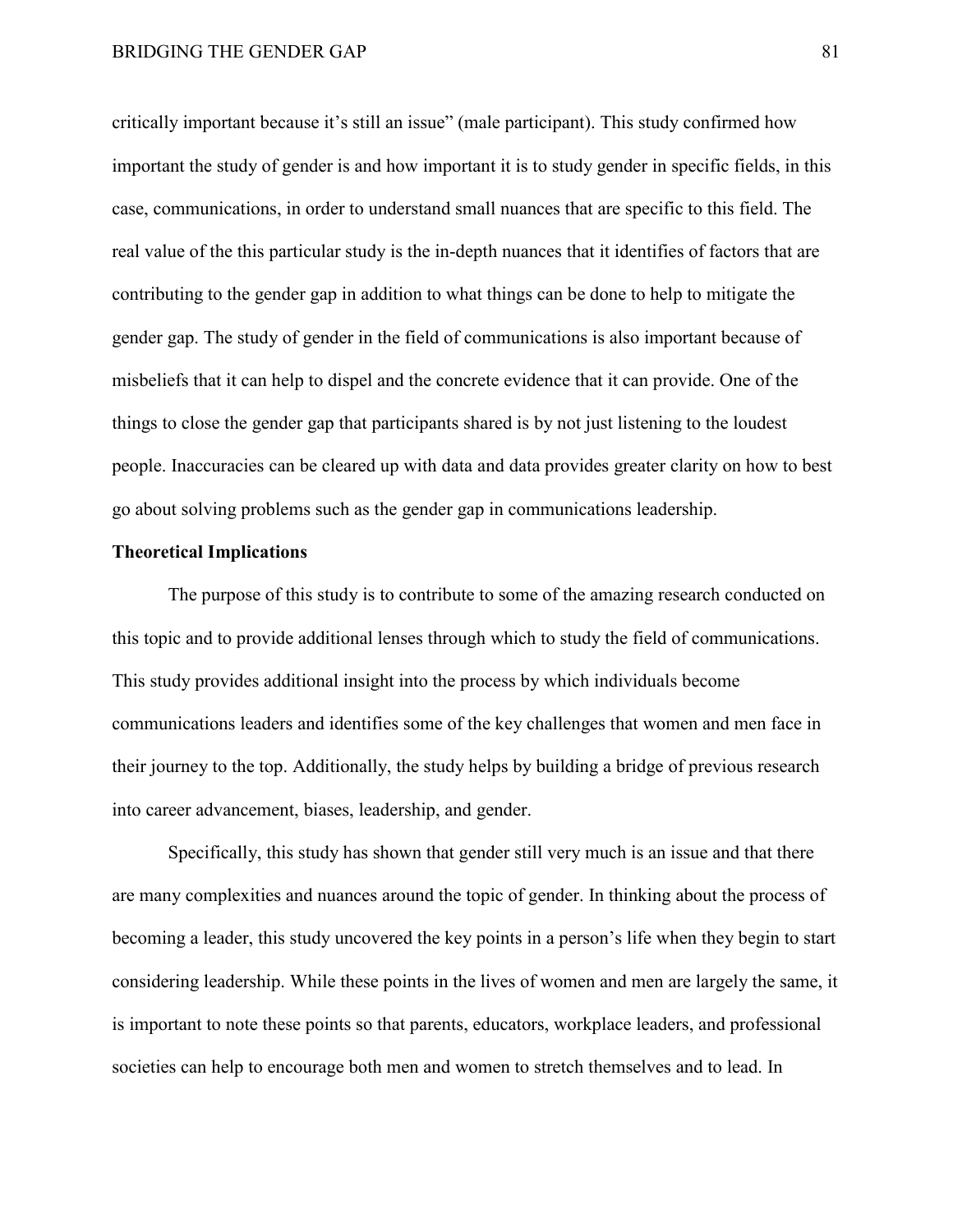comparing conversations with women and men, it is apparent that in large part the path to leadership is still easier for men than it is for women because of the reasons identified in this study.

This study also spelled out perceptions of women and men in the field of communications from the perspective of the most experienced people in the field. Participants have been working in the field of communications, in many cases multiple decades, which provided them great insight into how women and men communications leaders are perceived and into how women and men in communications are perceived generally. It was brought to light that there are negative perceptions of both women and men but that there are easy and pragmatic ways to dispel these. Studying the perceptions of communications also helped to show what some of the attributes of the best communications leaders are.

Prior to this study, a lot of excellent research was conducted to understand gender in the workplace and gender gaps. Over the past few years, scholars in the field of communications have begun to put a more targeted focus on understanding these gender gaps. Oakes & Hardwick (2017), KPMG (2018), and Place & Vardeman-Winter (2018) were a few of the studies that helped to inspire this study and further exploration into this topic. This study confirmed that mentorship, work-life fit, confidence, and unconscious bias, previously identified by other scholars, are indeed large factors that contribute to the gender gap. This study added additional nuances and details to those factors. This study also helped to uncover additional factors contributing to the gender gap not specifically called out in previous academic communications literature, such as people like people like them, the CEO and the CCO relationship, gender saturation in certain functions and industries, the funding club, sources of influence and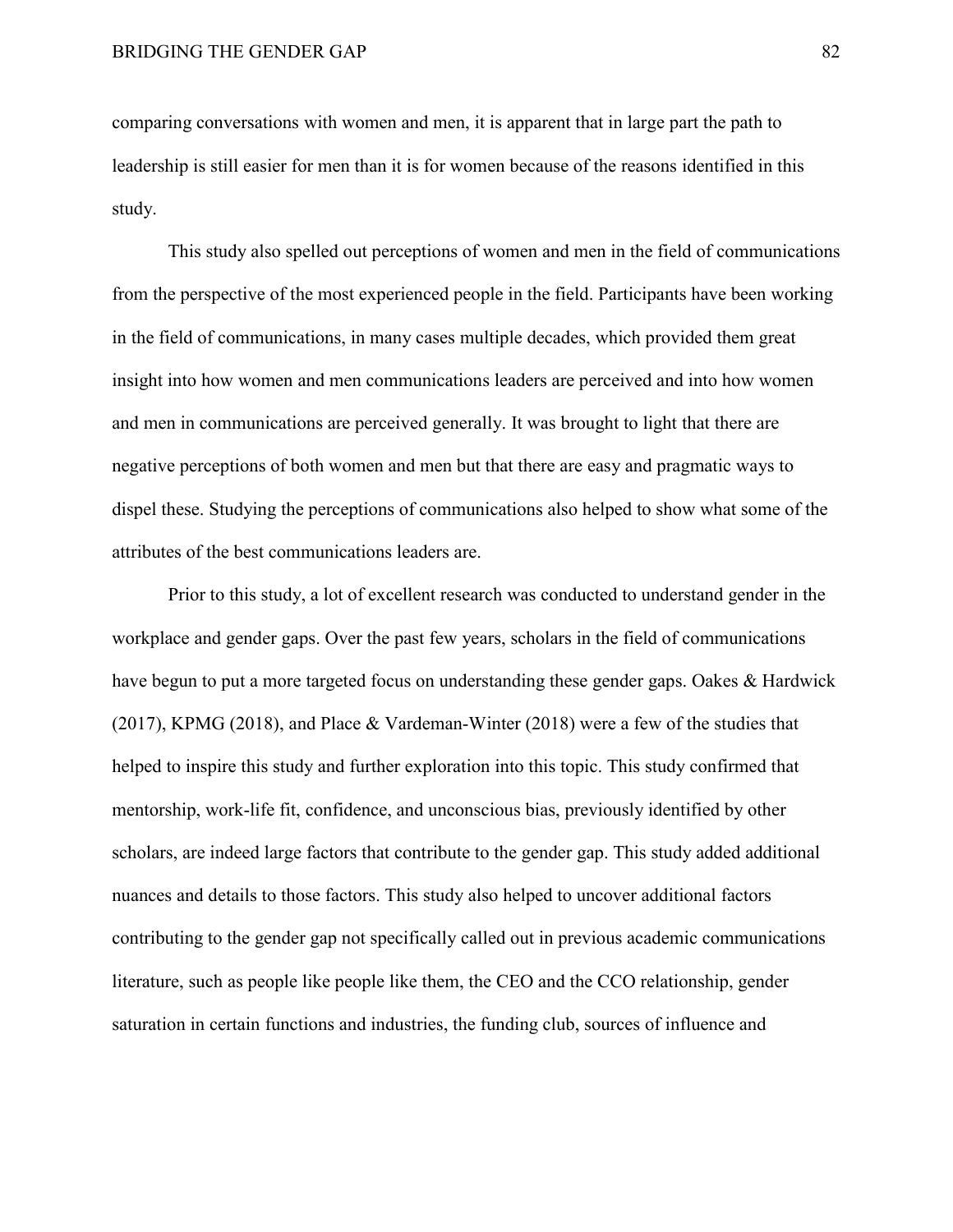recruiting for leaders, clients are part of the problem, attrition of talented women from the field, and the pay gap fueling the gender gap (see Factors Contributing to the Gender Gap).

This study is also unique because of those things that were identified that are necessary to help mitigate the gender gap in communications leadership. This study identified things that are more overarching causes as well as identifying more tactical things that individual leaders can take back to their organizations to assist in mitigating the gender gap. Specifically, this study showed many pragmatic things that can be done to help close the gender gap: making men part of the solution, identifying and eliminating personal biases, cultivating a flexible work environment, helping to create strong examples of female leaders, hiring and promoting women, parents, having educators and professional societies influencing the industry, leveraging grassroots efforts, demanding and negotiating for pay equality, not just rewarding those who are the loudest, helping women to fill holes in their skillset, spend time getting to know people, setting goals and holding people accountable, making communications a serious function, and implementing organizational policies and informal practices or cultural norms at organizations that can help to drive change (see Mitigating Factors that add to the Gender Gap).

#### **Practical Implications**

To begin mitigating the gender gap in their individual organizations, leaders should consider starting conversations with their executive teams about this topic, if they are not already, and determine if this is something that is an issue at their organization and then develop a plan to mitigate any issues. This is a process that should take place at the highest levels of leadership at each organization; however, individual department and team leaders should consider this process as well.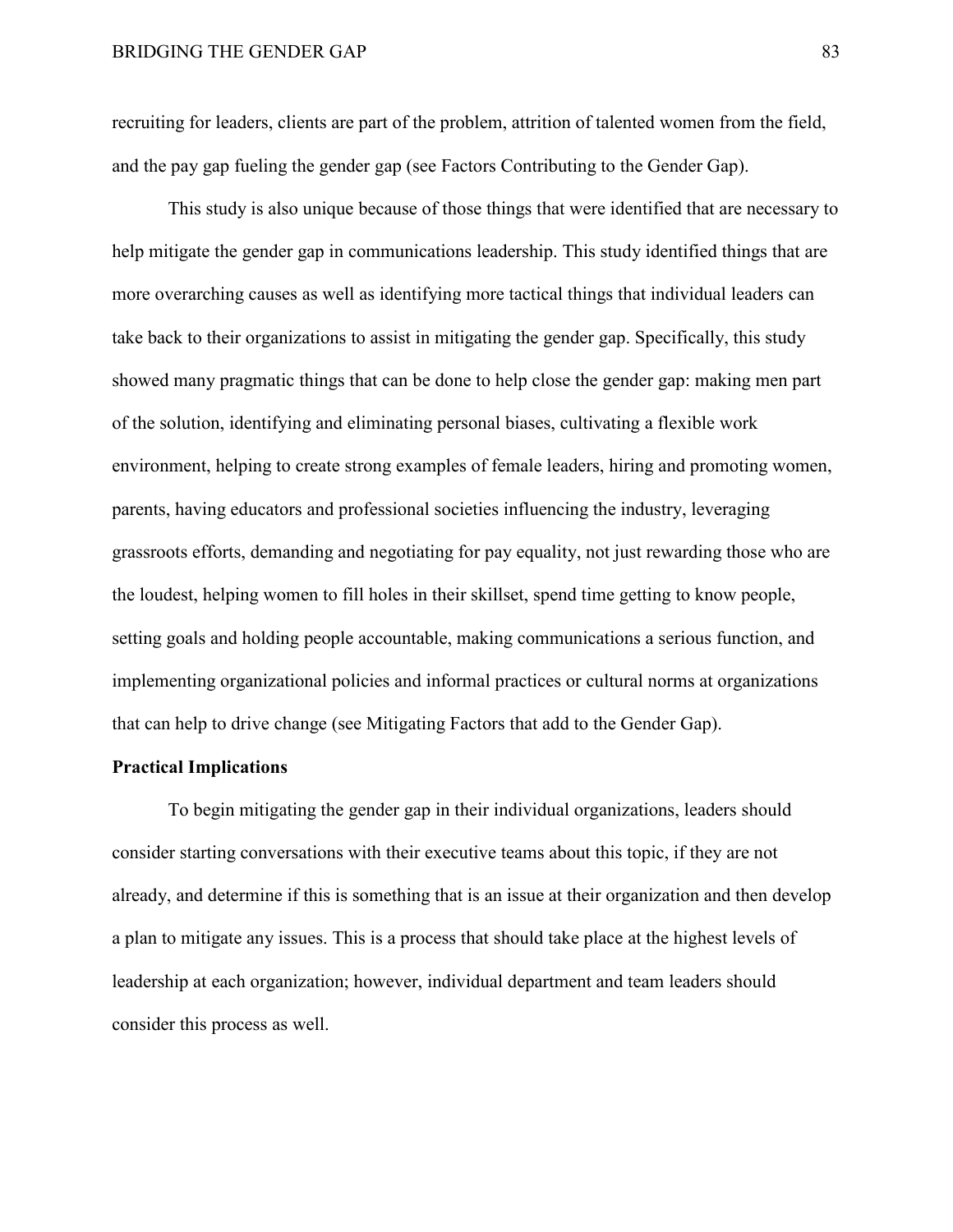Additionally, all practitioners should conduct a personal bias audit and determine what perceptions they may have that may be inaccurate. In a less formal setting, leaders may also want to consider sitting down with their individual team members to learn more about them and to see if and how each person on their team may be impacted by the gender gap or other types of gaps.

Individuals at their organizations should work to create groups of both women and men to drive the change that they want to see in an organization. At the end of the day, most organizations exist to make some type of financial return for the organization's stakeholders. However, one of the most key stakeholder groups that any organization has is its employees. As such, groups of employees should work together to create the type of culture and organization that they want to work for. In doing this, greater diversity and inclusion will be created, and a great financial return will occur for the organization.

Beyond doing things in their respective organizations, individuals should work within their sphere of influence to drive change in professional societies, educational institutions, and other groups. Additionally, individuals should work to drive change not only in the field of communications but in other industries as well. Gender gaps are also highly prevalent in other fields and in areas outside of work. As was mentioned by several participants, the communications field is a reflection of society, and these areas should be an area of focus as well. As each person decides that closing the gender gap is important to them, they will be able to make a lasting difference.

## **The Gender Gap Conceptual Model**

**Similarities and difference in the career path.** Within this first phase of the communications leader's journey to leadership, we see that leaders largely view the path the same. Both women and men begin aspiring for leadership during the same time life and their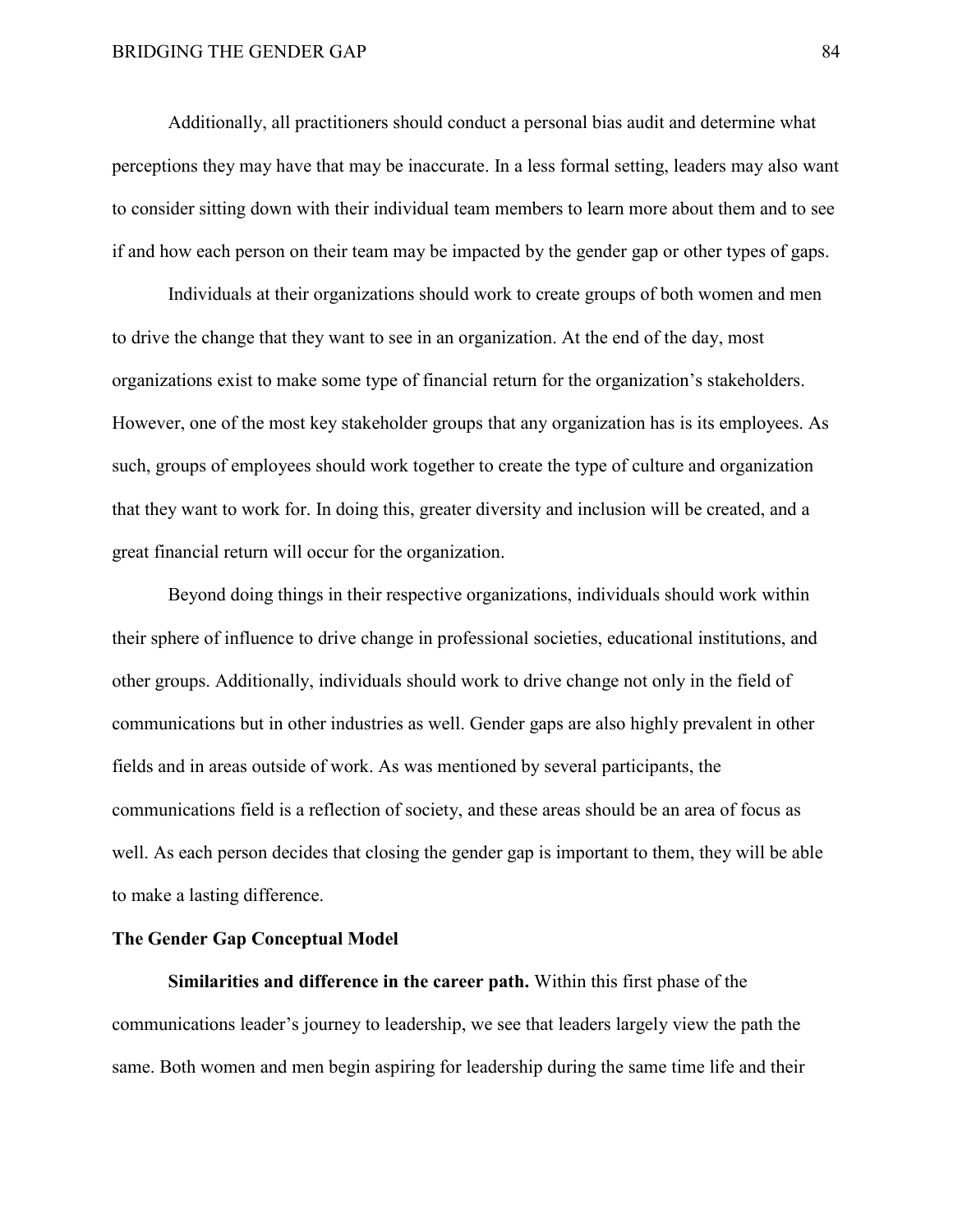motivations for aspiring for leadership are largely the same. However, the one key difference is that women aspire for leadership to escape gender biases, while men do not. Additionally, multiple male participants described the journey to leadership as an "organic process" while female participants did not describe it this way. Although the journey for women is getting easier, both women and also men agree that that path to leadership for a woman still remains more difficult than for a man. Although both women and also men believe the path is getting easier, some women, especially older women fell that good progress had been made while others; however, younger women, felt frustrated with the lack of progress that has been made. Conversely, men do not feel frustrated with the lack of progress that has been made. It makes sense that younger women are the group most frustrated with the lack of progress and often the most vocal because they have not seen first hand the progress that has been made. However, largely the most horrifying stories shared where from the older women in the study. These are the same women who have described a lot of progress over the past several decades.

**Perceptions of women and men communications leaders.** While there were contrasting views in whether or not women and men are perceived differently in the workplace, there were both women and men that believe that there is and is not a difference. There were also women and men who independently identified themes of perceived difference such as differences in how people are perceived when they are being assertive.

**Factors contributing to the gender gap.** There was a greater variance in the response of female and male participants in this section than any other section. For example, the theme of people hiring people that are just like them was a theme that was mostly identified by female participants, as was complexities that women face in socializing situations, especially in working with funding partners. Conversely, men were the primary ones to bring up biases against men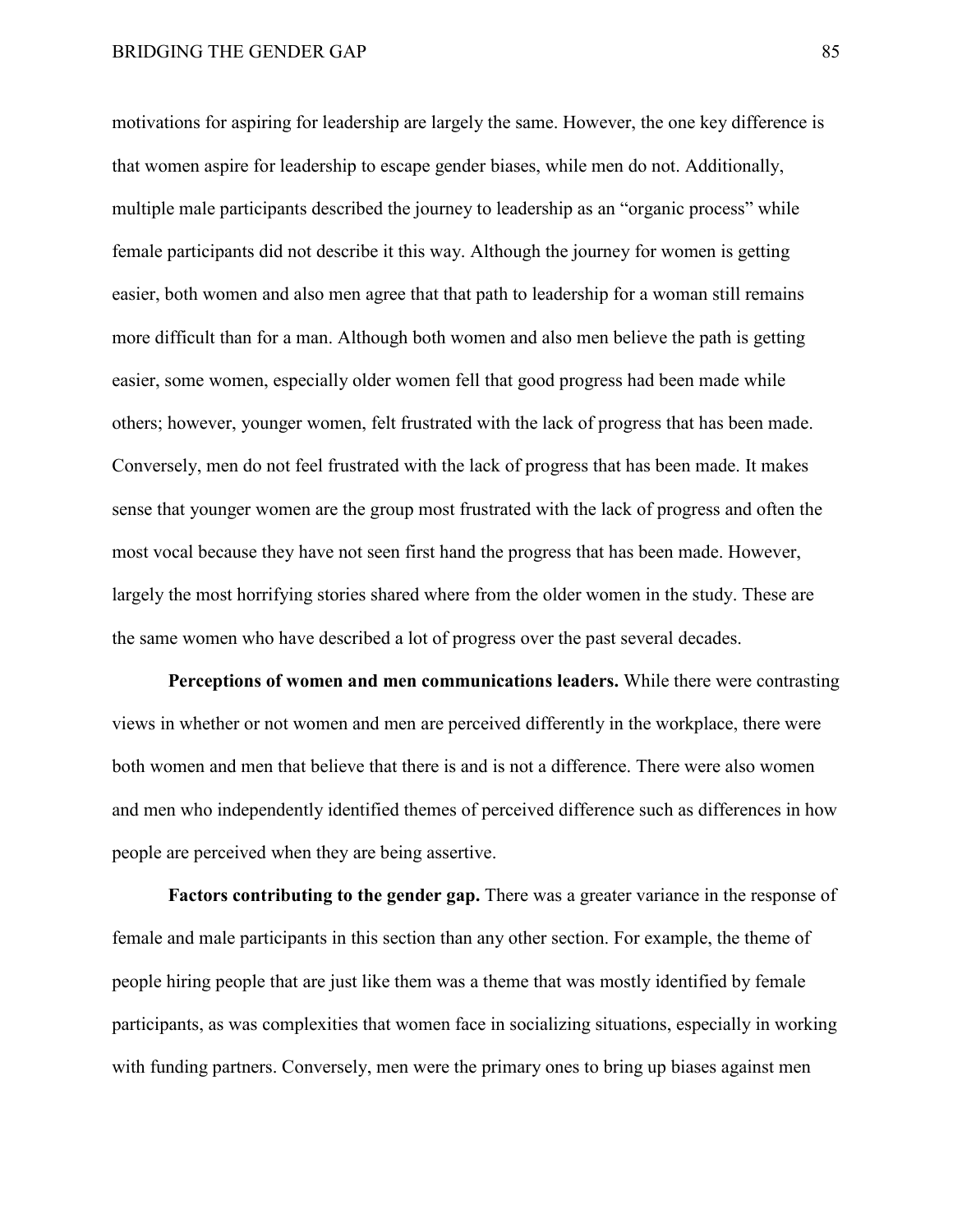and were the only ones to bring up the process of the talent pool that leaders are generally considered from. This is interesting because it indicates that women are more attuned to socializing complexities because of first or second hand experiences and men more easily explained the recruiting process for a head of communications because they are more likely to have been through that process before.

**Closing the gender gap.** Many male participants brought up the the gender gap is simply a "numbers" or "pipeline" issue that will change over time (male participants). Only male participants brought this up, which is interesting because it shows that for some men, they believe this is something that will eventually just work itself out, a belief not overtly shared by female participants. Men were also the primary group to bring up hiring women and explaining it as something you just must do. Women did not describe this process the same way. When describing how to drive change to close the gender gap, women described the process as a "grassroots" effort that everyone needs to work together on. While some men brought up similar sentiments, driving grass root change was mostly a topic discussed by women. Men primarily bringing up a "pipeline" mentality that will sort itself out is vastly different than the women "grassroots" mentality that shows the need to individually act, see Table 2.

#### Table 2

| <b>Theme</b>                                    | Subtheme / Sub-Subtheme                   | Identified<br>by women<br>and men | Identified<br>by women | Identified<br>by men |
|-------------------------------------------------|-------------------------------------------|-----------------------------------|------------------------|----------------------|
| Similarities and Differences in the Career Path |                                           |                                   |                        |                      |
| When Aspirations<br>Begin                       | Never remember aspiring for<br>leadership | $\boldsymbol{X}$                  |                        |                      |
|                                                 | At a young age with<br>encouragement      | X                                 |                        |                      |

*The Gender Gap Conceptual Model*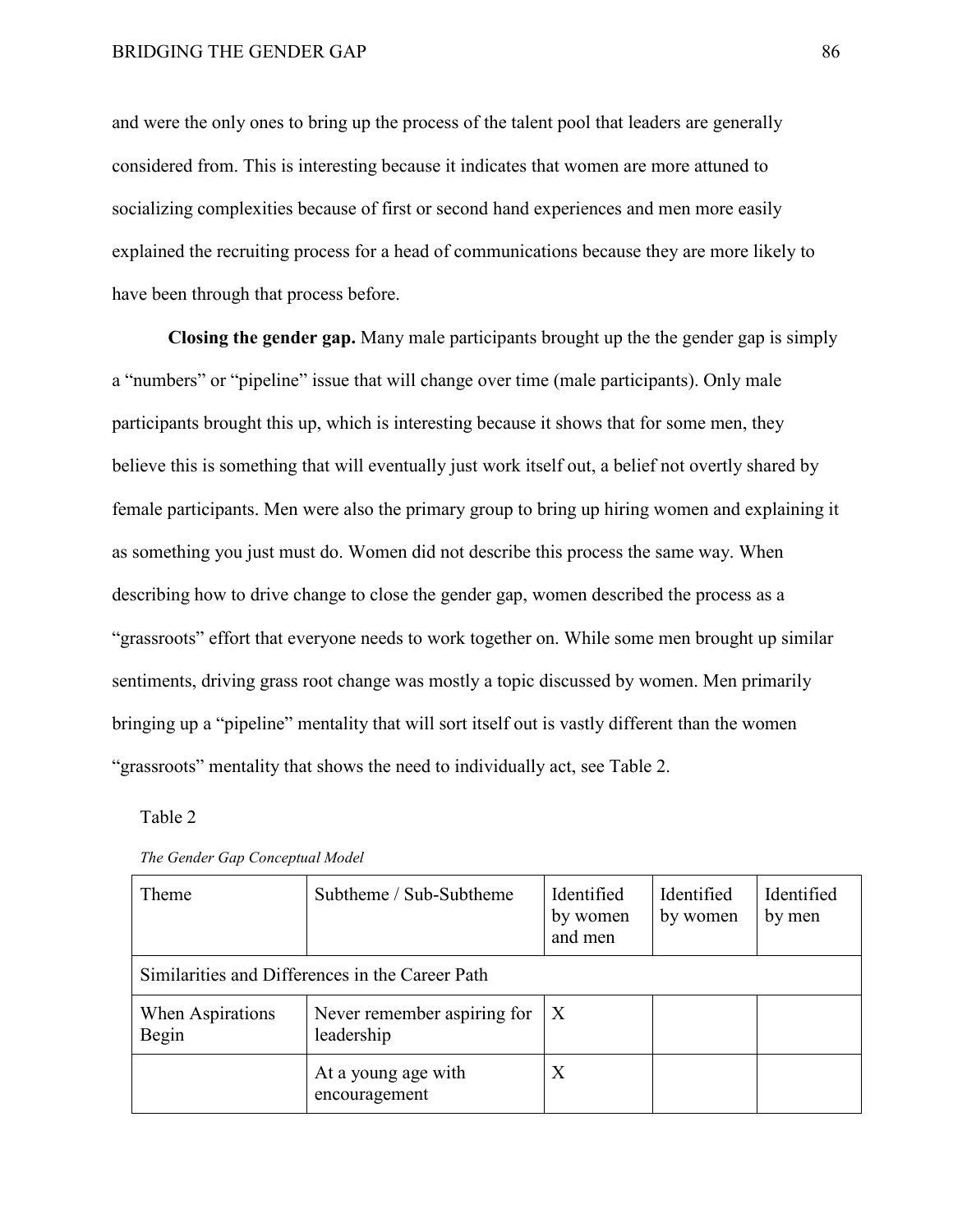|                                                                           | During high school or<br>college                                    | X |   |  |
|---------------------------------------------------------------------------|---------------------------------------------------------------------|---|---|--|
|                                                                           | Within the first few years of<br>their career                       | X |   |  |
| Why aspirations<br>begin                                                  | To have more control of their<br>career outcome                     | X |   |  |
|                                                                           | To be a better leader                                               | X |   |  |
|                                                                           | To escape gender bias                                               |   | X |  |
| The Leader's Career<br>Path                                               | Historically a more difficult<br>path for women                     | X |   |  |
|                                                                           | A mixed belief on the current<br>path for women and men             | X |   |  |
|                                                                           | Women simply encounter<br>things that men do not                    | X |   |  |
|                                                                           | An organization's culture has<br>a great impact on women and<br>men | X |   |  |
| Perceptions of Women and Men Communications Leaders                       |                                                                     |   |   |  |
| Women and Men<br><b>Leaders Viewed</b><br>Differently in the<br>Workplace | Felt there was no difference<br>in how women and men are<br>viewed  | X |   |  |
|                                                                           | Felt there was a difference in<br>how women and men are<br>viewed   | X |   |  |
|                                                                           | [sub-subtheme] Viewed<br>differently when being<br>assertive        | X |   |  |
|                                                                           | [sub-subtheme] Childbearing                                         | X |   |  |
|                                                                           | [sub-subtheme] Socializing<br>Complexities                          | X |   |  |
|                                                                           | [sub-subtheme] Men are<br>Naturally Perceived with                  | X |   |  |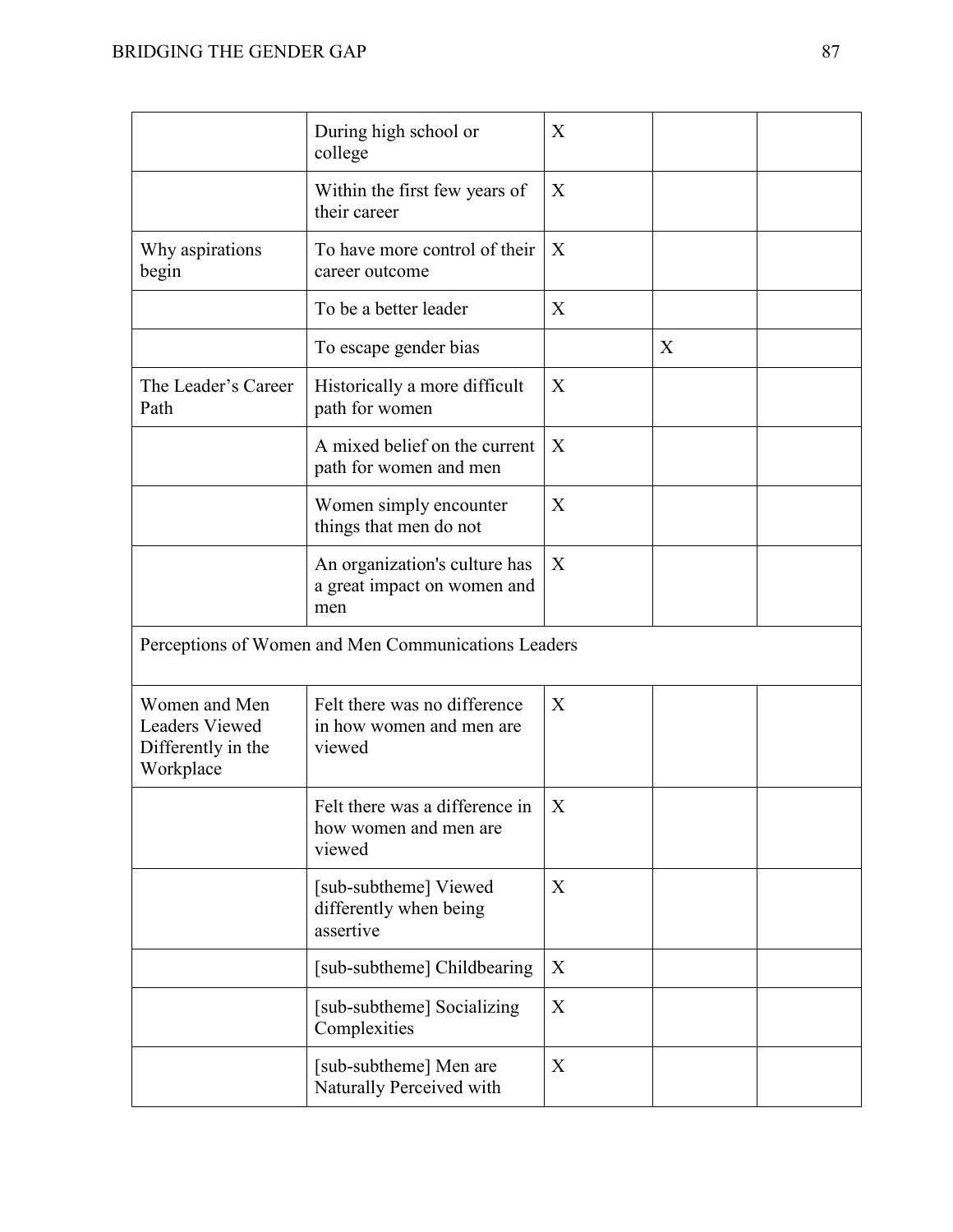|                                                  | More Credibility                                                 |   |   |   |
|--------------------------------------------------|------------------------------------------------------------------|---|---|---|
|                                                  | [sub-subtheme]<br>Communications is a<br>Reflection of Society   | X |   |   |
| Differences between<br>a Woman and Man<br>Leader | Felt there was no difference                                     | X |   |   |
|                                                  | Felt there was a difference                                      | X |   |   |
| Factors Contributing to the Gender Gap           |                                                                  |   |   |   |
| Relationships                                    | Building relationships with<br>leaders and touting<br>themselves | X |   |   |
|                                                  | The CEO and the CCO<br>relationship                              | X |   |   |
|                                                  | Sources of influence and<br>recruiting for leaders               |   |   | X |
|                                                  | People like people who are<br>like them                          | X |   |   |
|                                                  | The funding club                                                 |   | X |   |
| <b>Unique Challenges</b><br>to Women             | Lack of assurance that it can<br>be done                         | X |   |   |
|                                                  | Lack of business acumen                                          | X |   |   |
|                                                  | Childbearing and rearing                                         | Χ |   |   |
|                                                  | Women are not as confident<br>as men                             | X |   |   |
|                                                  | Lack of quality examples and<br>mentors                          | X |   |   |
| Issues in the<br>Communications<br>Field         | Attrition of talented women<br>from the field                    | X |   |   |
|                                                  | Communications not viewed<br>as strategic                        | X |   |   |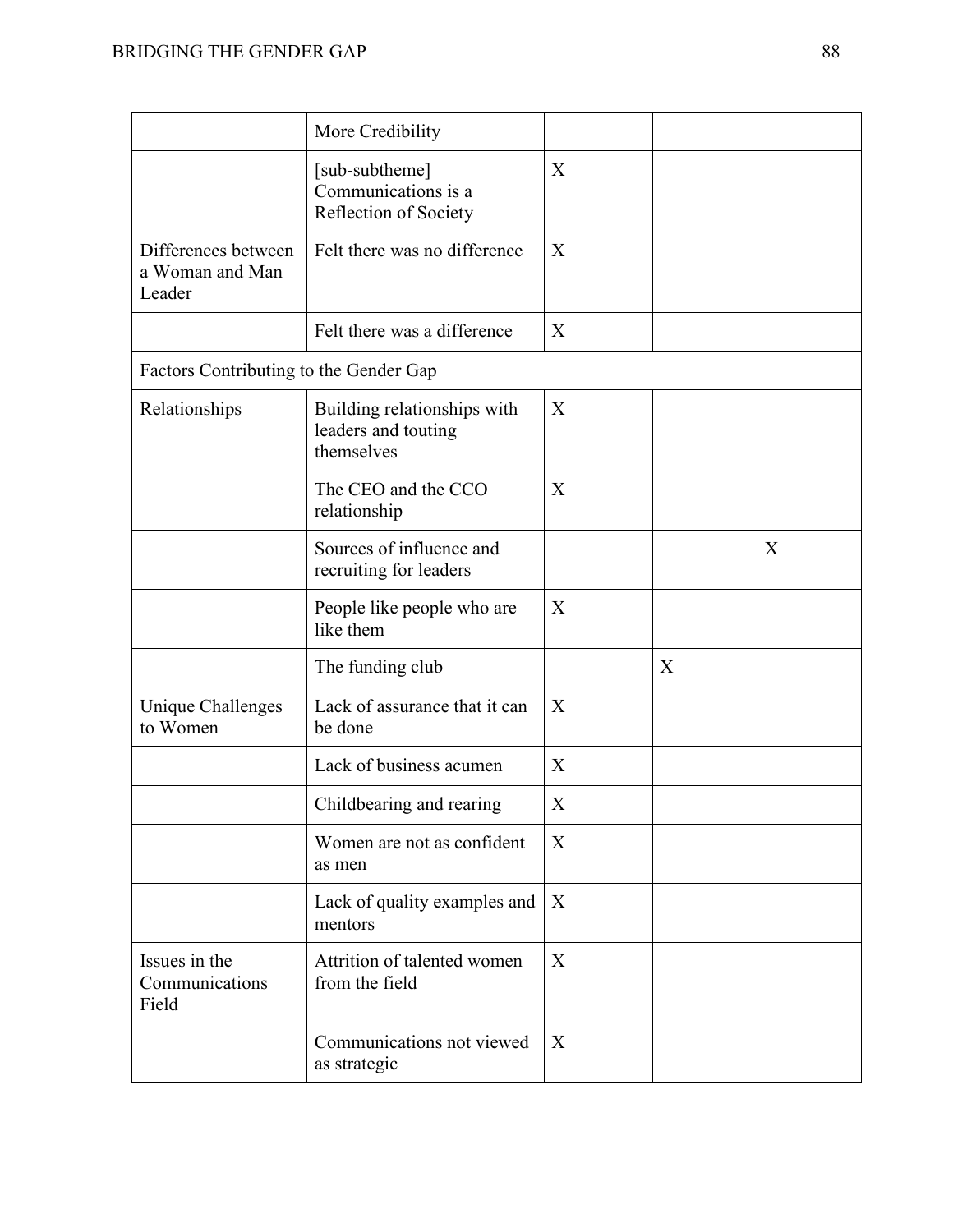|                                             | Clients are part of the<br>problem                             | X                         |   |
|---------------------------------------------|----------------------------------------------------------------|---------------------------|---|
|                                             | Gender saturation in certain<br>functions and industries       | X                         |   |
| A long history of<br>male dominance         | n/a                                                            | X                         |   |
| The pay gap is<br>fueling the gender<br>gap | n/a                                                            |                           | X |
| Lack of awareness<br>of the gender gap      | n/a                                                            | X                         |   |
| Sexual harassment<br>and sexual assault     | n/a                                                            |                           | X |
| <b>Biases</b>                               | How to tell if something is<br>biased                          | X                         |   |
|                                             | What contributes to bias in<br>the workplace?                  | X                         |   |
|                                             | People feeling there is a<br>gender bias in their<br>workplace | X                         |   |
|                                             | Biases in hiring                                               | X                         |   |
|                                             | Biases in compensation                                         | X                         |   |
|                                             | Biases in promotions                                           | $\boldsymbol{X}$          |   |
|                                             | Biases in treatment                                            | $\boldsymbol{\mathrm{X}}$ |   |
|                                             | Biases in recognition                                          | $\boldsymbol{X}$          |   |
|                                             | Biases against men                                             | X                         |   |
| Closing the Gender Gap                      |                                                                |                           |   |
| Organizational<br><b>Mitigating Factors</b> | cultivating a flexible work<br>environment                     | X                         |   |
|                                             | making men part of the<br>solution                             | X                         |   |
|                                             | Hiring and promoting                                           | X                         |   |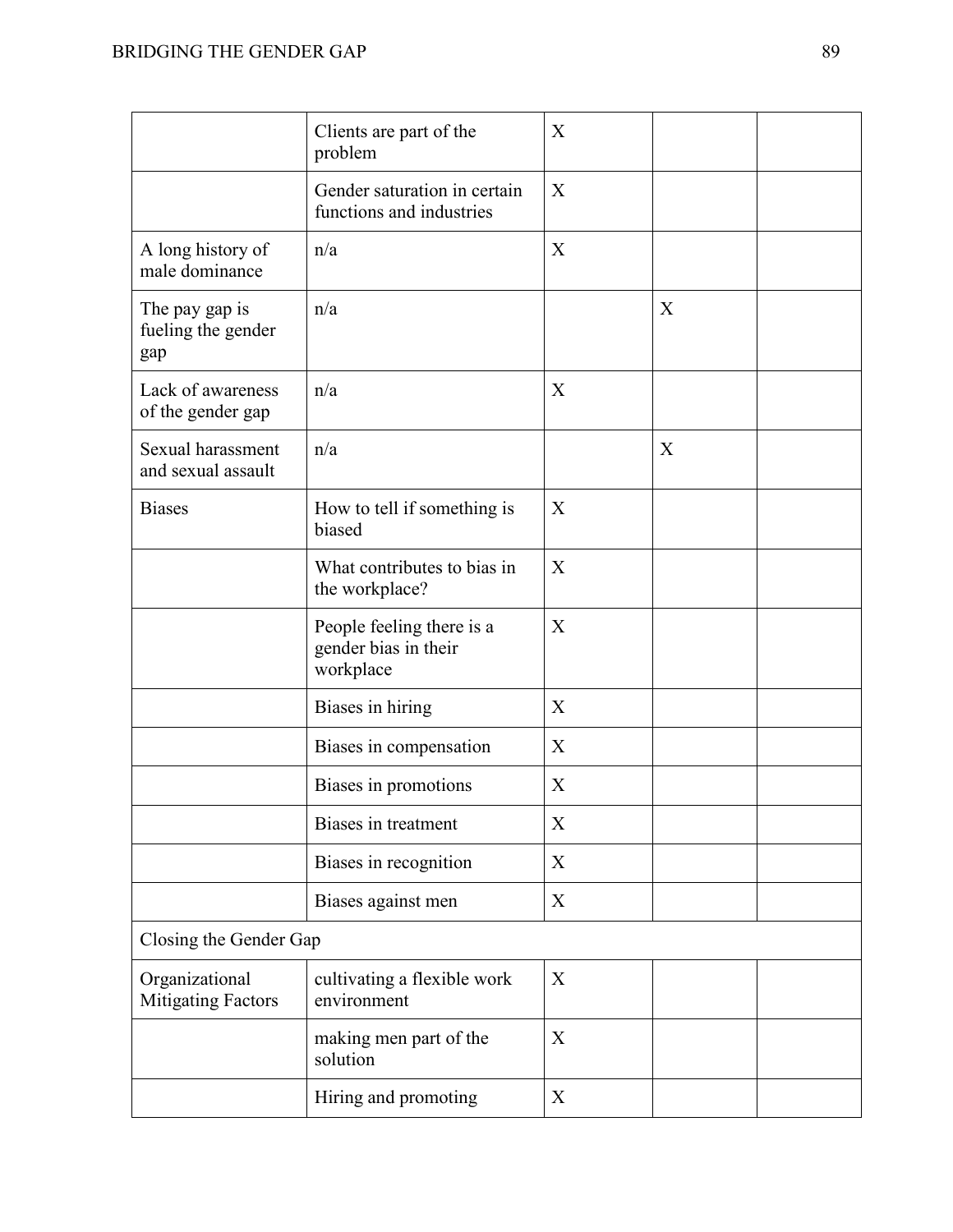|                                       | women                                                                         |   |   |   |
|---------------------------------------|-------------------------------------------------------------------------------|---|---|---|
|                                       | Demand and negotiate for<br>pay equality                                      | X |   |   |
|                                       | Set goals and hold people<br>accountable                                      | X |   |   |
|                                       | <b>Organizational Policies</b>                                                | X |   |   |
|                                       | A pipeline thing that'll<br>change with time                                  |   |   | X |
| <b>Cultural Mitigating</b><br>Factors | <b>Informal Practices or</b><br><b>Cultural Norms</b>                         | X |   |   |
|                                       | Not just rewarding those who<br>are the loudest                               | X |   |   |
|                                       | Strong examples of female<br>leaders                                          | X |   |   |
|                                       | A grassroots-effort change to<br>drive leadership change                      | X |   |   |
|                                       | Parents, educators, and<br>professional societies<br>influencing the industry | X |   |   |
|                                       | Making communications a<br>serious function                                   | X |   |   |
| Personal Mitigating<br>Factors        | Identifying and Eliminating<br><b>Personal Biases</b>                         | X |   |   |
|                                       | Women need to fill holes in<br>their skillset                                 |   | X |   |
|                                       | Spend time getting to know<br>people                                          | X |   |   |
|                                       | Just do not let it happen                                                     | X |   |   |

# **Conclusion**

Approximately 75 percent of the communications field but less than 20 percent of seniorlevel communications leaders, are female (FitzPatrick, 2013; Oakes & Hardwick, 2017). This is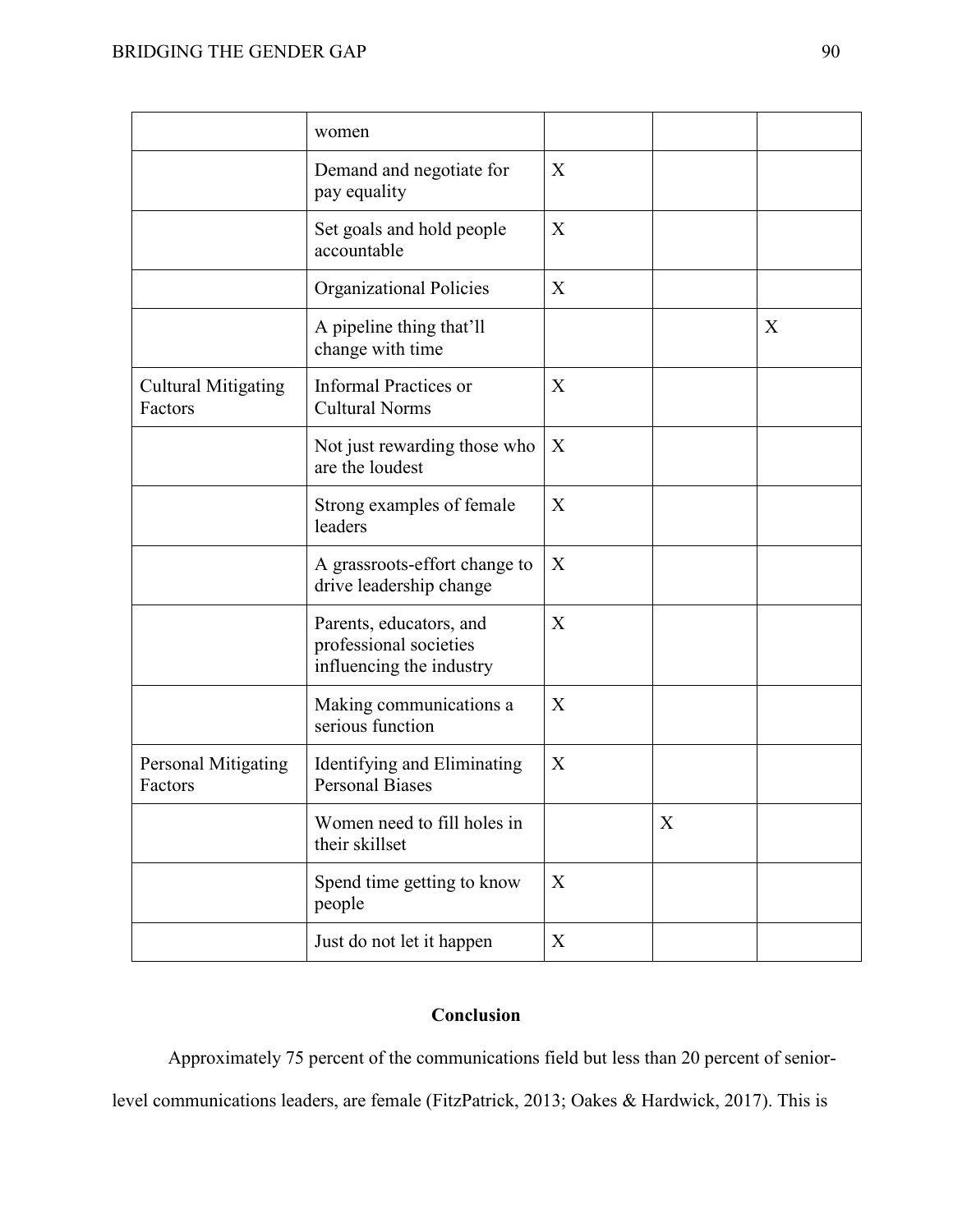due to a long-standing history of social norms, because people are comfortable hiring people like themselves, childbearing and rearing responsibilities are primarily handled by women, the relationship of the CEO and the head of communications, lack of quality mentors and examples, and varying types of biases are some of the reasons why this gender gap exists. Although both women and men generally begin aspiring for leadership around the same points in my life, given these factors, men have a much more "organic process" to becoming a communications leader than women do. In some cases, women are expected to go through roles or jump through hoops that men are not required to. Additionally, this study shows that women simply have more doubts about their abilities and fewer opportunities to grow into leadership than men do. This study also showed that there are a number of negative perceptions of women that make it more difficult for women to advance to be a senior-level communications leader.

Given the importance of this topic, there has been a greater focus on the study of the gender gap in communications leadership. This study seeks to build on this research and to provide additional insight into what can be done to close the gender gap. Through interviews with senior-level communications leaders, this study provides pragmatic things that communications leaders can do to help eliminate gender gaps at their organizations and what all communications practitioners can do to help close the gender gap. This study also provides additional insight on implications around the pay gap in communications and the attrition of men out of the communications field.

This study builds on Place and Vardeman-Winter (2018), which calls on additional research to be conducted to help improve the field of communications for future generations. The author of this study wishes to extend the same invitation to other practitioners and scholars. Closing the gender gap is critical for many of the reasons described throughout this study.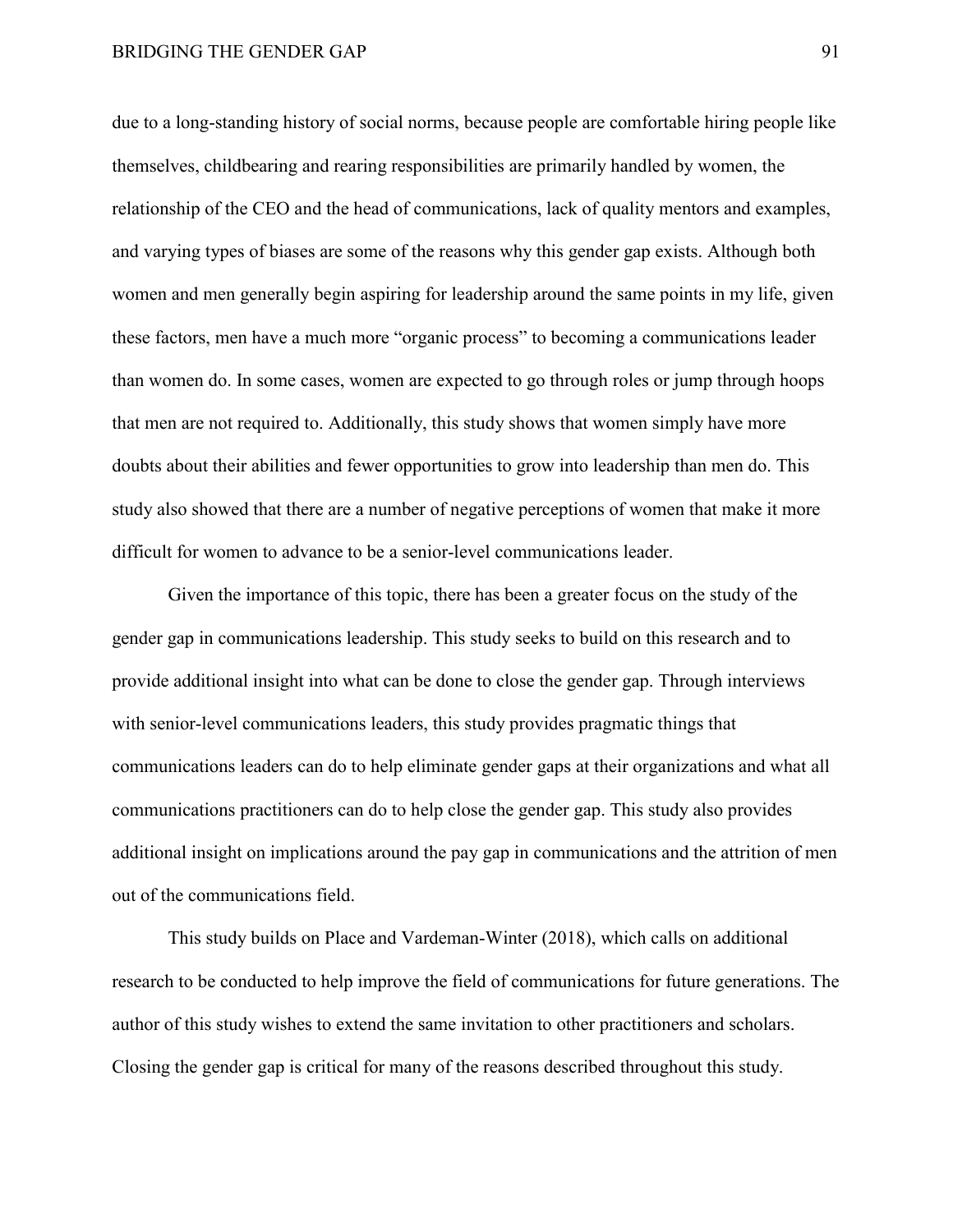Through the dedicated commitment of practitioners and scholars alike, closing the gender gap becomes a real possibility.

## **Limitations & Additional Research**

While this study has a lot of value that it adds, there are some limitations to this study. One limitation is the reach and diversity of the participants. The majority of participants in this study were white and were located in the United States. While it was not the intent of this study, this study lacks a quantitative component to provide robust data across the field to determine the reach of each of these factors identified and to quantify how impactful each of the mitigating factors identified are. Another limitation of this study is that participants were collected via referrals and that largely all participants appeared to want to help to close the gender gap.

Hopefully, this study will help to inspire additional research on this and adjacent topics. More specifically, a deeper quantitative study is needed to quantify these findings and additional qualitative and quantitative studies are needed with more communications leaders outside of the United States. Additionally, more targeted studies would be valuable in the client/agency relationship and how this impacts culture and bias, a study on higher education to better understand biases of communications students and what academia can do to help mitigate these biases, and a study on why fewer men are entering the communications industry. Continued study on this topic is needed to help mitigate gender gaps and gender bias and to provide practical and tangible applications for practitioners and academics.

The research in this study is especially insightful and valuable because of the participants. These participants are very senior, very smart, and very busy. Gaining their perspective has given this study the value that it has. This is in large part due to the partnership and support from the Institute of Public Relations to facilitate introductions to these fabulous participants. This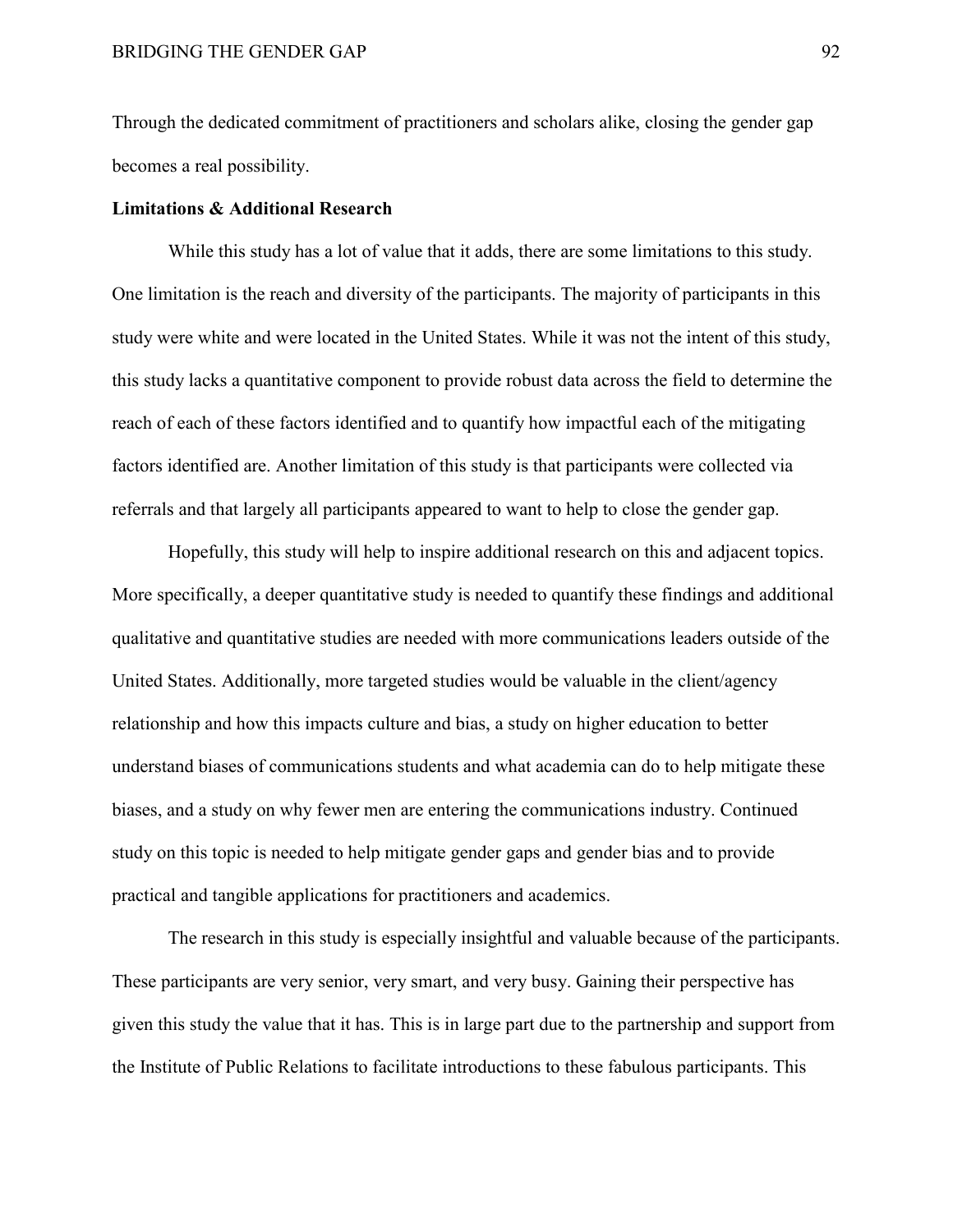study is also unique because, unlike any other study of this topic, this study employed 60-minute one-on-one interviews with these senior-level communications leaders. One-on-one in-depth interviews are different than any other research method because they provide a unique experience to dive deep into a topic with an individual. This study builds other excellent research and opens new doors for additional excellent research on this topic.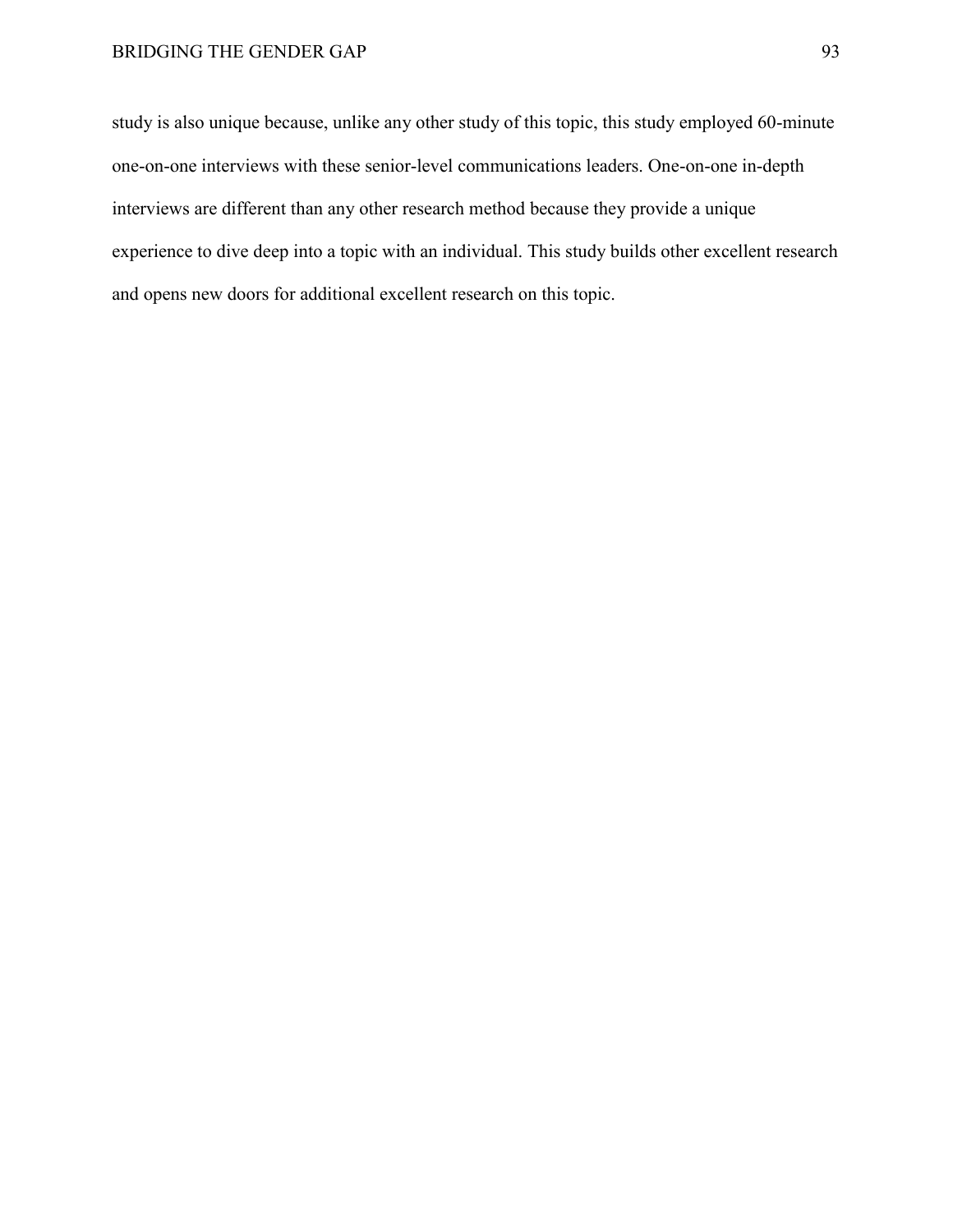#### **References**

- Andrews, S. (2017). The leadership gender gap. *Training Industry*. Retrieved from https://trainingindustry.com/magazine/may-june-2017/the-leadership-gender-gap/
- Aldoory, L. (2007). The social construction of leadership and its implications for women in mass communication. In P. J. Creedon, & J. Cramer (Eds.). Women in Mass Communication (pp. 247–256). Thousand Oaks, CA: Sage Publications.
- Aldoory, L., & Toth, E. (2004). Leadership and gender in public relations: Perceived effectiveness of transformational and transactional leadership styles. *Journal of Public Relations Research*, *16*, 157–183. http://dx.doi.org/10.1207/s1532754xjprr1602\_2.
- Algren, M., & Eichorn, K. C. (2007). Cognitive communication competence within public relations practitioners: Examining gender differences between technicians and managers. *Public Relations Review*, *33*, 77–83. Retrieved from http://dx.doi.org/10.1017/j.pubrev.2006.11.010.
- Arvate, P. R., Galilea, G. W., & Todescat, I. (In Press). The queen bee: A myth? The effect of top-level female leadership on subordinate females. *The Leadership Quarterly*. doi: https://doi.org/10.1016/j.leaqua.2018.03.002
- The Balance Careers. (n.d.). Hard Skills vs. Soft Skills: What's the Difference? Retrieved from https://www.thebalancecareers.com/hard-skills-vs-soft-skills-2063780
- Bass, B. M., Avolio, B. J., & Atwater, L. (1996). The transformational and transactional leadership of men and women. *Applied Psychology: An International Review*, 45(l), 5–34.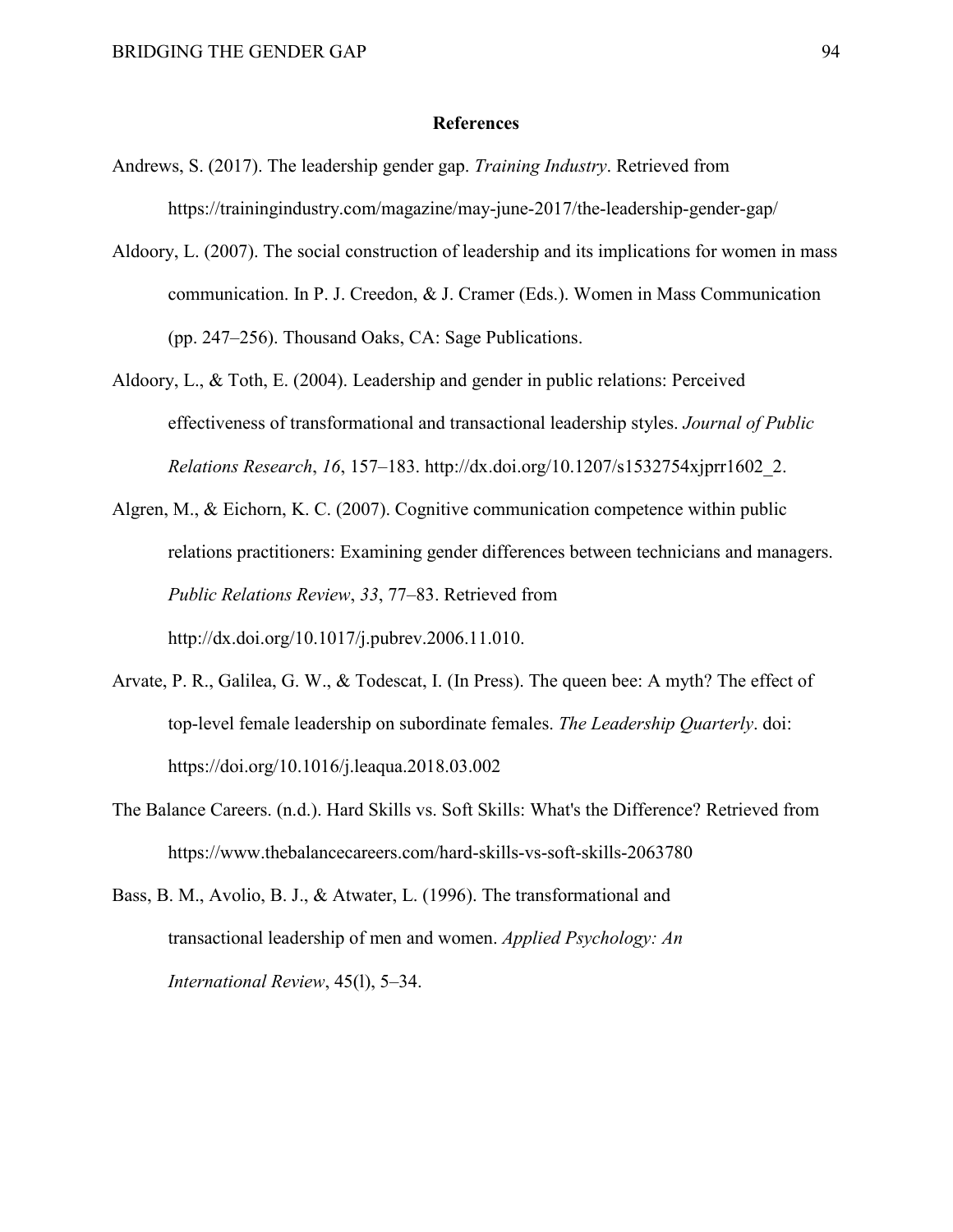- Berger, B. (2012). Key themes and findings. The cross-cultural study of leadership in public relations and communication management. Paper presented at the Plank Center Leadership summit in Chicago, IL.
- Berger, B. K., & Heyman, W. C. (2005). You can't homogenize success in PR: Top PR executives reveal 10 patterns in success. Conference paper presented at the International Communication Association annual conference (pp. 1–29).
- Berger, Meng & Heyman (2017). Gender Differences Deepen, Leader-Employee Gap Remains and Grades Slide. *The Plank Center for Leadership in Public Relations*. Retrieved from http://plankcenter.ua.edu/wp-content/uploads/2017/05/Report-Card-2-Research-Report.pdf
- Berger (2012). The cross- cultural study of leadership in public relations and communication management. *The Plank Center for Leadership in Public Relations.* Retrieved from http://plankcenter.ua.edu/wp-content/uploads/2012/10/Summary-of-Themes-and-Findings-Leader-Survey.pdf
- Berakova, D. (2017). How do companies benefit from gender diversity and female leadership? *Recruting Blogs*. Retrieved from https://www.recruitingblogs.com/profiles/blogs/how-docompanies-benefit-from-gender-diversity-and-female
- Bowen, S. A. (2009). What communication professionals tell us regarding dominant coalition access and gaining membership. *Journal of Applied Communication Research*, 37(4), 418–443.
- Braun, V. and Clarke, V. (2006) Using thematic analysis in psychology. *Qualitative Research in Psychology*, 3 (2). pp. 77-101. ISSN 1478-0887 Available from: http://eprints.uwe.ac.uk/11735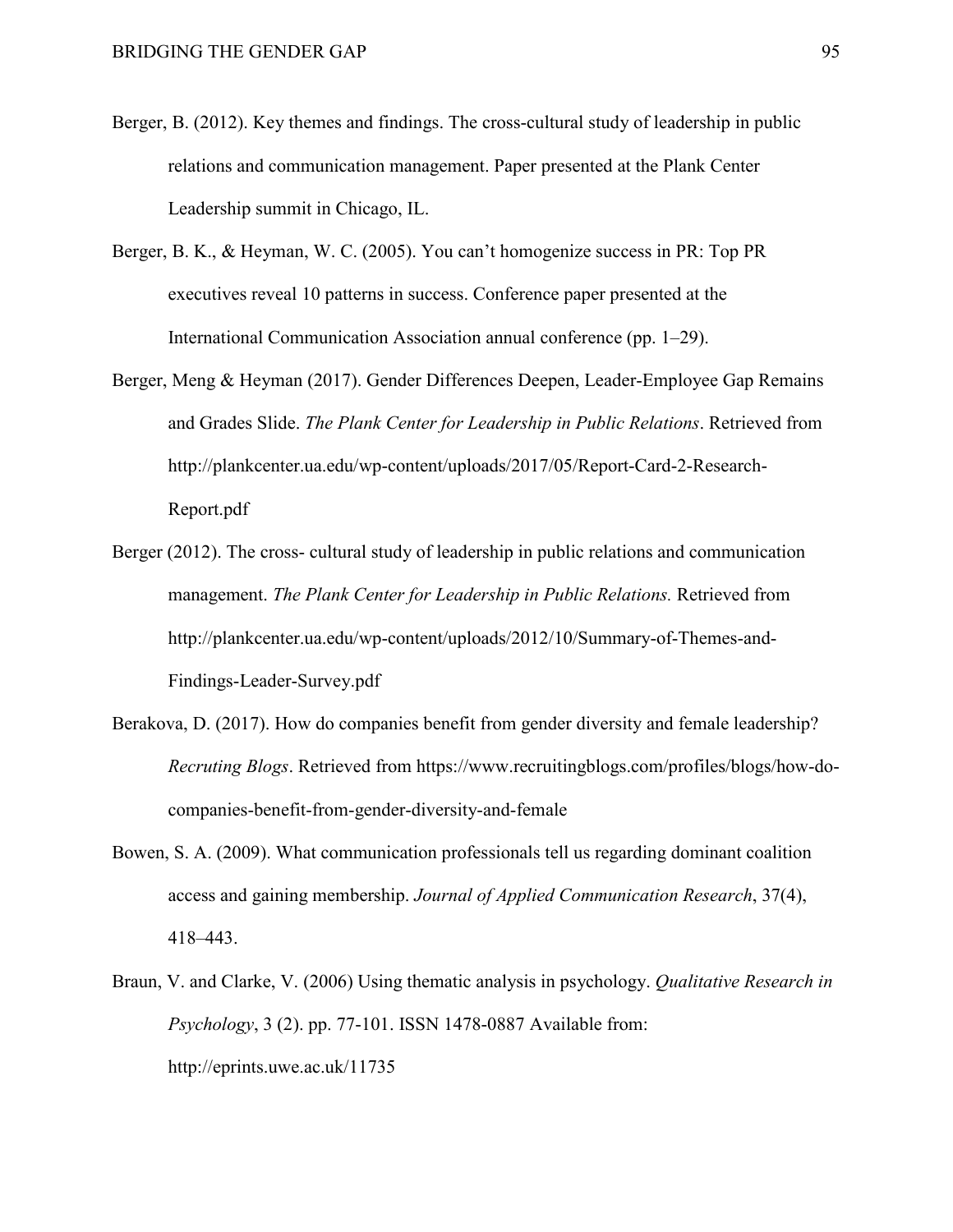Brennen, B. S. (2013). *Qualitative research methods for media studies*. New York, NY: Routledge.

Burns, J.M, (1978), *Leadership*, N.Y, Harper and Row.

- Chirikova, A. Ye. (2003). Zhenshina and myzhchina kak top menedzhery rossiiskix kompanii: Ponyat' znachit prinyat' [Woman and man as top managers of Russian companies: To understand means to accept]. Sotsiologicheskie Issledovaniya, 1, 1–24.
- Daymon, C., & Surma, A. (2012). The mutable identities of women in public relations. *Public Relations Inquiry*, 1, 177–196.
- Devillard, S., Hunt, V., & Yee, L. (2018, March). Still looking for room at the top: Ten years of research on women in the workplace. *McKinsey Quarterly*. Retrieved from https://www.mckinsey.com/featured-insights/gender-equality/still-looking-for-room-atthe-top-ten-years-of-research-on-women-in-the-workplace
- Erzikova, E., & Berger, B. K. (2016). Gender effect in Russian public relations: A perfect storm of obstacles for women. *Women's Studies International Forum*, 56, 28-36. doi: 10.1016/j.wsif.2016.02.011
- Everbach, T. (2014). Digital depression: Where are the women in tech? *Media Report to Women*, 42(3), 24. Retrieved from http://search.proquest.com/docview/ 1560163802?accountid=13381.
- Feser, Mayol, & Srinivasan (2015). Decoding leadership: What really matters. *McKinsey & Company*. Retrieved from https://www.mckinsey.com/featuredinsights/leadership/decoding-leadership-what-really-matters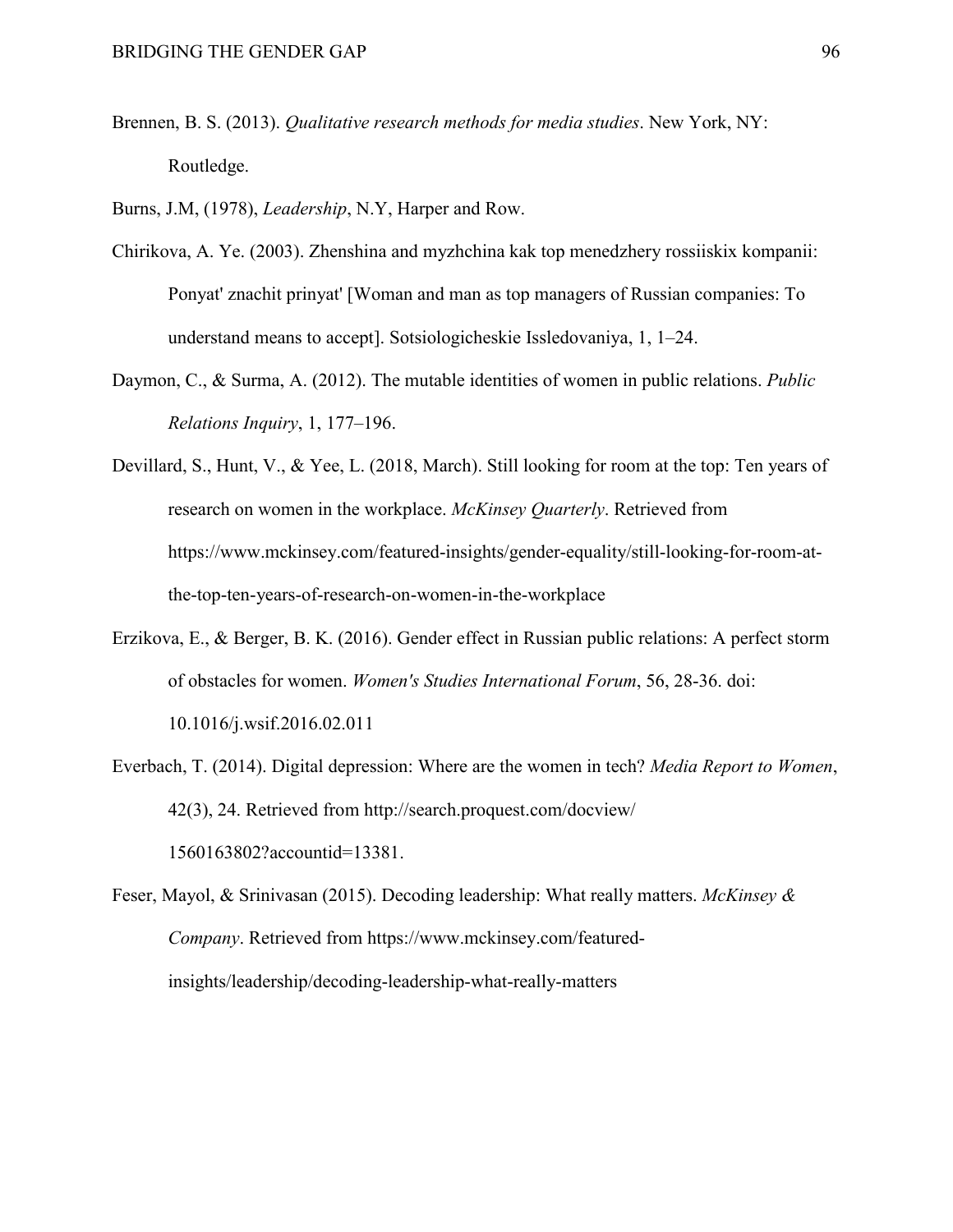- McKinsey & Company (2012). The State of Human Capital 2012—Why the human capital function still has far to go. *McKinsey & Company*. Retrieved from https://www.mckinsey.com/business-functions/organization/our-insights/the-state-ofhuman-capital-2012-report
- Fitch, K., & Third, A. (2014). Ex-journos and promo girls: Feminization and professionalization in the Australian public relations industry. In C. Daymon, & K. Demetrious (Eds.). Gender and Public Relations: *Critical Perspectives on Voice, Image and Identity* (pp. 247–268). New York, NY: Routledge.
- FitzPatrick, M. (2013, February 1). A strong case for female inclusion at the top level. *PR Week*. Retrieved from https://www.prweek.com/article/1276818/strong-case-female-inclusiontop-level
- Fountaine, S. (2017). What's not to Like?: A Qualitative Study of Young Women Politicians' Self-Framing on Twitter. Journal of Public Relations Research, 29(5), 219–237.
- Geyer-Semple, V. (2011). Classroom to boardroom: The role of gender in leadership style, stereotypes and aptitude for command in public relations. *Public Relations Journal*, *5*(2), 1–17. Retrieved from http://dx.doi.org/10.1080/17404622.2011.625364.
- Gino, F., Wilmuth, C. A., & Brooks, A. W. (2015). Compared to men, women view professional advancement as equally attainable, but less desirable. Proceedings of the National Academy of Sciences of the United States of America (PNAS), 112(40), 12354-12359. Retrieved from http://gap.hks.harvard.edu/compared-men-women-view-professionaladvancement-equally-attainable-less-desirable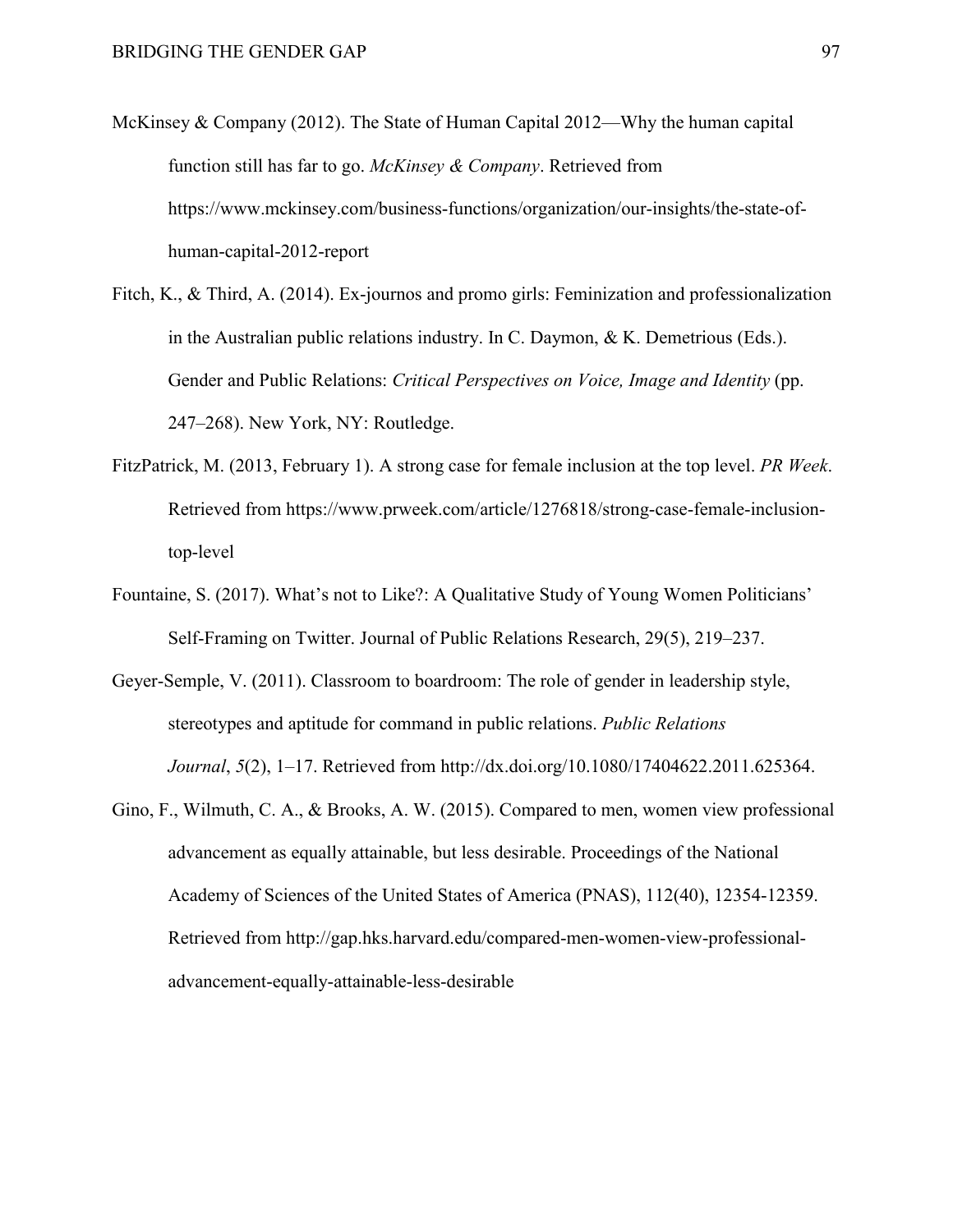- The Holmes Report (2017). Global top 250 PR agency ranking 2017. *The Holmes Report*. Retrieved from https://www.holmesreport.com/ranking-and-data/global-pr-agencyrankings/2017-pr-agency-rankings/top-250
- Janus, J. M. (2008). Gender roles, leadership and public relations. University of Missouri-Columbia.
- Jiang, H. (2009). Gender, leadership, and teams: Examining female leadership in public relations from a new perspective. Conference paper presented at the International Communication Association annual conference (pp. 1–32).
- Jin, Y. (2010). Emotional leadership as a key dimension of public relations leadership: A national survey of public relations leaders. *Journal of Public Relations Research*, *22*(2), 159–181.
- Kamberelis, G., & Dimitriadis, G. (2008). Focus groups: Strategic articulations of pedagogy, politics, and inquiry. In Norman K. Denzin & Yvonna S. Lincoln (Eds.), *Collecting and interpreting qualitative materials* (3rd edn, pp. 375–402). Los Angeles, CA: Sage.
- KPMG (2018). KPMG Women's Leadership Study. *KPMG.* Retrieved from KPMG.com/WomensLeadership
- Kransy (2012, February 17). Infographic: Women control the money in America. *Business Insider*. Retrieved from https://www.businessinsider.com/infographic-women-controlthe-money-in-america-2012-2
- Krivkovich, A., Robinson, K., Starikova, I., Valentino, R., & Yee, L. (2017). Women in the workplace 2017. *McKinsey & Company*. Retrieved from https://www.mckinsey.com/featured-insights/gender-equality/women-in-the-workplace-2017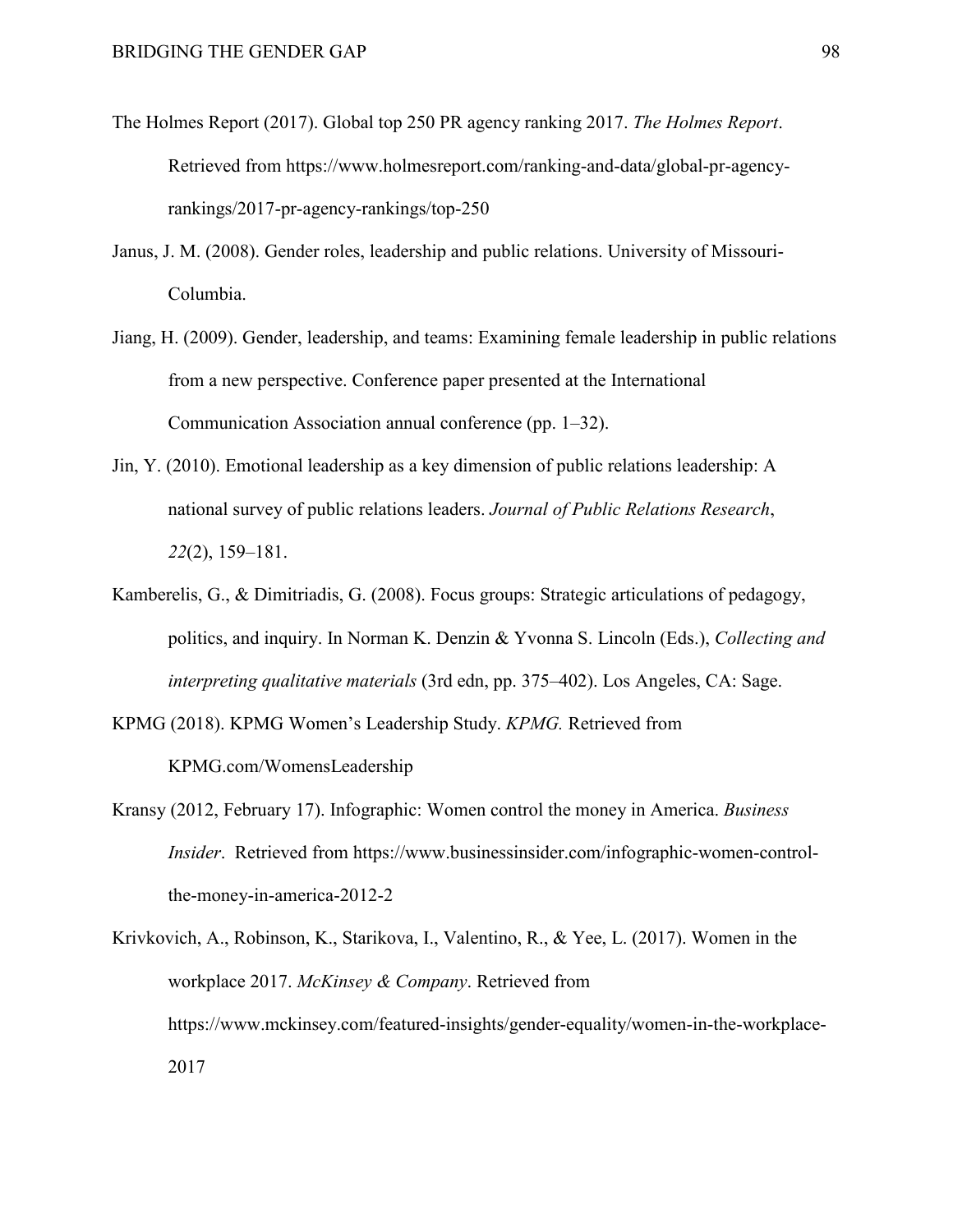- Lee, J. (2011, Mar. 4). Diversity of agency leadership remains up for debate. *PRWeek*. Retrieved from http://www.prweek.com/article/1264912/diversity-agency-leadership-remainsdebate
- Lindlof, T. R., & Taylor, B. C. (2011). Qualitative Communication Research Methods. Thousand Oaks, CA: Sage Publications.
- Mack, C. E., Kelly, K. S., & Wilson, C. (2016). Finding an academic home for fundraising: a multidisciplinary study of scholars' perspectives. *International Journal of Nonprofit and Voluntary Sector Marketing*, 21(3), 180-194.
- Martinellia, D., & Erzikova, E. (2017). Public relations leadership development cycle: A crosscultural perspective. *Public Relations Review*, *43*, 1062–1072.
- McKie, D., & Willis, P. (2015). Advancing tendencies? PR leadership, general leadership, and leadership pedagogy. *Public Relations Review*, *41*, 628–635. doi: 10.1016/j.pubrev.2014.02.020
- Mintz, L. (2017). Creating a Culture of Conscious Inclusion: An Interview with Adrienne Penta. *Inc*. Retrieved from https://www.inc.com/laurel-mintz/crafting-change-creating-a-cultureof-conscious-inclusion.html
- Meng, J. (2013). Learning by leading: Integrating leadership in public relations education for an enhanced value. *Public Relations Review*, *39*, 609-611. doi: 10.1016/j.pubrev.2013.09.005
- Meng, J., Berger, B. K., Gower, K. K., & Heyman, W. C. (2012). A test of excellent leadership in public relations: Key qualities, valuable sources, and distinctive leadership perceptions. *Journal of Public Relations Research*, *24*(1), 18–36. doi: 10.1080/1062726X.2012.626132.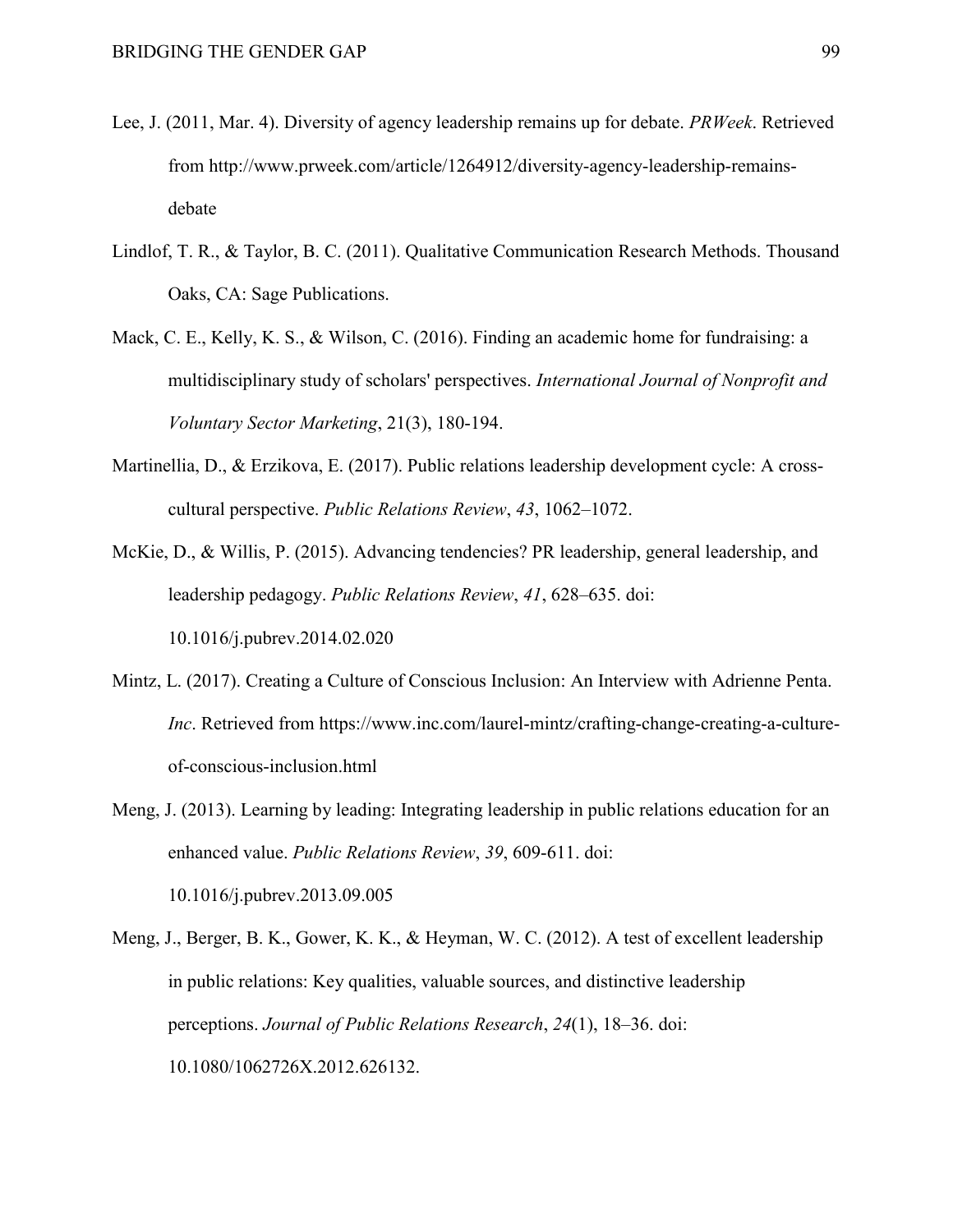- Molleda, J. C., Kochhar, S., & Wilson, C. (2015). Tipping the balance: A decision-making model for localization in global public relations agencies. *Public Relations Review*, 41(3), 335- 344.
- Morgan Stanley (2017, January 17). An investor's guide to gender diversity. *Morgan Stanley*. Retrieved from https://www.morganstanley.com/ideas/gender-diversity-investor-guide
- Neill, M. (2012). *Seat at the Table(s): An Examination of Senior Public Relations Practitioners' Power and Influence Among Multiple Executive-Level Coalitions* (Doctoral dissertation). Retrieved from https://repositories.lib.utexas.edu/bitstream/handle/2152/22093/neilldissertation-20126.pdf?sequence=1
- Nelson, L. (2017, July 5). Why is good leadership important? *Career Trend*. Retrieved from https://careertrend.com/about-6546564-good-leadership-important-.html
- Oakes, A. & Hardwick, S. (2017). GWPR survey reveals significant gender gap at top. *Global Women in PR*. Retrieved from http://www.assorel.it/it/news/240/
- Noland, M., Moran, T., Kotschwar, B. (2016). Is gender diversity profitable? Evidence from a global survey. *Peterson Institute*. Retrieved from https://piie.com/publications/wp/wp16- 3.pdf
- Pfeffer, J., & Salancik, G.R. (1978). *The external control of organizations: A resource dependence perspective*. New York: Harper & Row Publishers.
- Place, K. R. (2011). Power and gender at the crossroads: A qualitative examination of the nexus of power and gender in public relations. Prism, 8(1), 1–13. Retrieved from http://www. prismjournal.org/homepage.html.
- Place, K. R. & Vardeman-Winter, J. (2018). Where are the women? An examination of research on women and leadership in public relations. *Public Relations Review*, *44*, 165–173.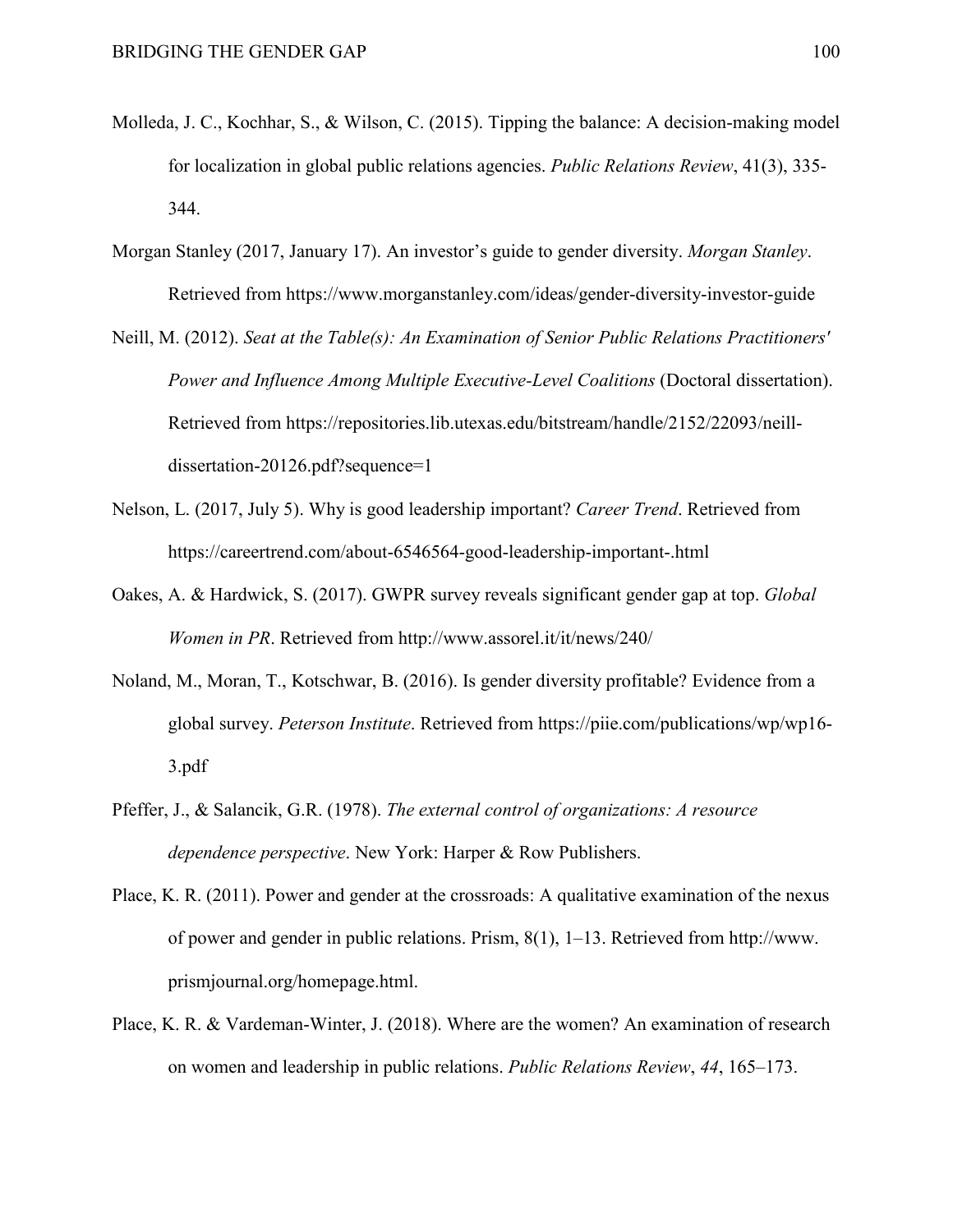- Pompper, D., & Jung, T. (2013). Outnumbered yet still on top, but for how long? Theorizing about men working in the feminized field of public relations. *Public Relations Review*, *39*(5), 497-506. Retrieved from https://doi.org/10.1016/j.pubrev.2013.08.007
- Racioppi, R. (2018). Three Obstacles Hindering Women's Career Advancement. *Forbes*. Retrieved from https://www.forbes.com/sites/forbesnycouncil/2018/04/18/threeobstacles-hindering-womens-career-advancement/#6552060d99e9
- Resnick, H. S. (2003). Can leadership be developed, learned? *Jacksonville Business Journal*. Retrieved from

https://www.bizjournals.com/jacksonville/stories/2003/01/06/smallb3.html

- Rigoglioso, M. (2011). Researchers: How Women Can Succeed in the Workplace. *Insights by Stanford Business*. Retrieved from https://www.gsb.stanford.edu/insights/researchershow-women-can-succeed-workplace
- Rogers, T. (2011, October 16). Why do men and women talk differently? *Salon*. Retrieved from https://www.salon.com/2011/10/16/why do men and women talk differently/
- Sanow, (2015). 21 Eye-opening ways men and women communicate differently. *LinkedIn*. Retrieved from https://www.linkedin.com/pulse/21-eye-opening-ways-men-womencommunicate-differently-arnold-sanow/
- Shah, A. (2015, Apr.). Why aren't there more female CEOs in PR? *The Holmes Report*. Retrieved from http://www.holmesreport.com/long-reads/article/why-aren't-theremore-female-ceos-in-pr.
- Silverstein, M. J., & Sayre, K. (2009, September). The female economy. *Harvard Business Review*. Retrieved from https://hbr.org/2009/09/the-female-economy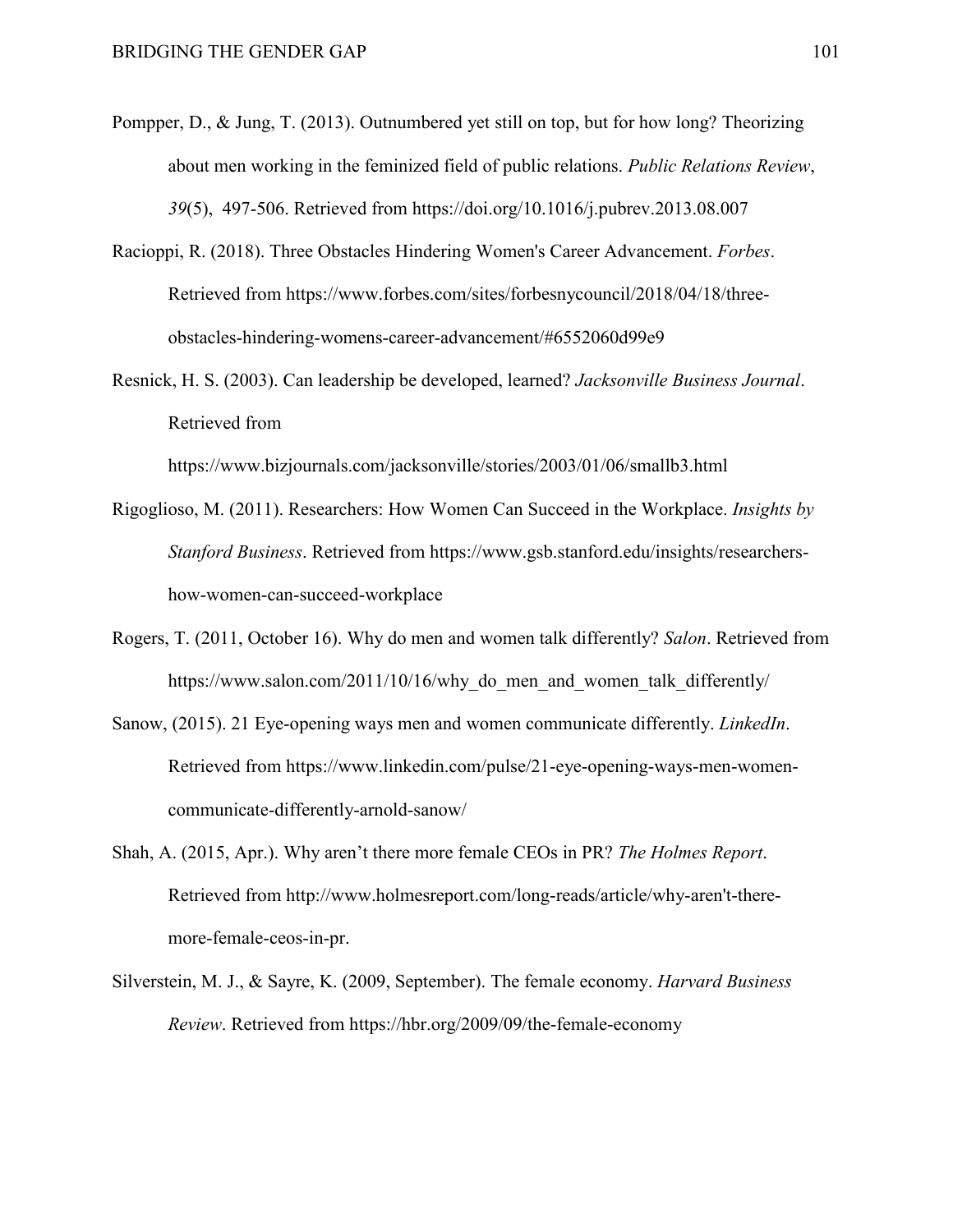- Stewart, D. W., Shamdasani, P. M., & Rook, D. W. (2007). *Focus Groups: Theory and Practice* (2nd edn). Thousand Oaks, CA: Sage.
- Storie, L. K. (2017). Relationship Cultivation in Public Diplomacy: A Qualitative Study of Relational Antecedents and Cultivation Strategies. *Journal of Public Relations Research*, 29(6), 295-310.
- Tsetsura, K. (2010). How female practitioners in Moscow view their profession: A pilot study. *Public Relations Review*, 36, 78–80. doi: 10.1016/j.pubrev.2009.10.001

Tsetsura, K. (2011). Is public relations real job? How female practitioners construct the profession. *Journal of Public Relations Research*, 23(1), 1–23. doi: 10.1080/1062726X.2010.504763

Tsetsura, K. (2012). A struggle for legitimacy: Russian women secure their professional identities in public relations in a hyper-sexualized patriarchal workplace. *Public Relations Review*, 6(1), 1–21. Retrieved from https://s3.amazonaws.com/academi a.edu.documents/30864122/2012Tsetsura.pdf?AWSAccessKeyId=AKIAIWOWYYGZ2 Y53UL3A&Expires=1540259229&Signature=D4kZftDlPGDDXpmCcvDkk7UjGmg%3 D&response-content-disposition=inline%3B%20filename%3DA struggle for legitimac y\_Russian\_women.pdf

Tsetsura, K. (2014). Constructing public relations as a women's profession in Russia. *Revista Internacional De Relaciones Públicas*, 8(4), 85–110. Retrieved from http://revistarelacionespublicas.uma.es/index.php/revrrpp/article/view/293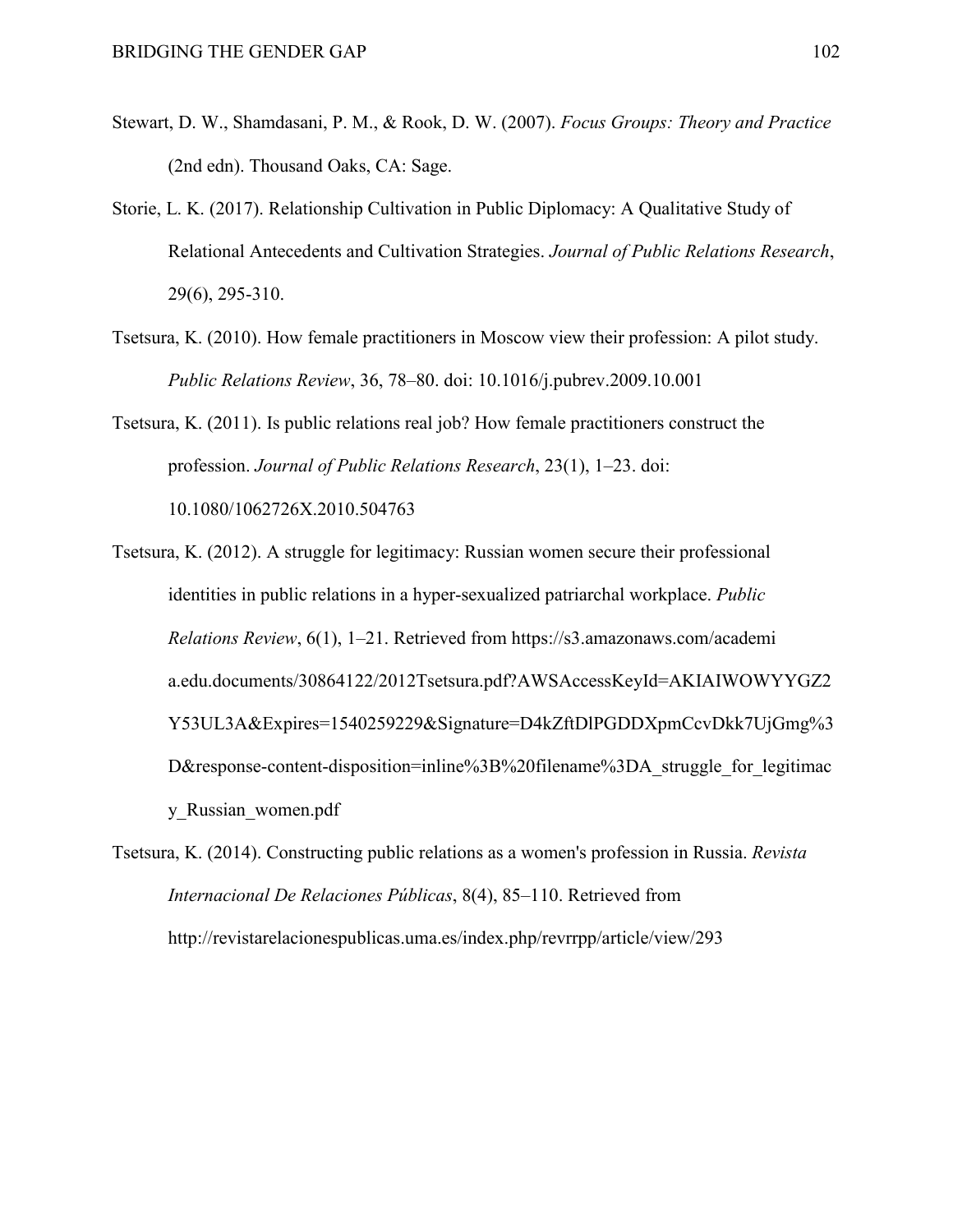Waters, R. D. (2013). The role of stewardship in leadership: Applying the contingency theory of leadership to relationship cultivation practices of public relations practitioners. *Journal of Communication Management*, 17(4), 324–340. http://dx.doi.org/10.1177/2329488415598429.

Werder, K. P., & Holtzhausen, D. (2009). An analysis of the influence of public relations department leadership style on public relations strategy use and effectiveness. *Journal of Public Relations Research*, 21(4), 404–427. http://dx.doi.org/10.1080/10627260902966391.

Wilson, C., Callister, M., & Seipel, M. (2018). Everything is not *Pleasantville*: Reframing Public Relations Encroachment as Work Group Autonomy in Higher Education. *Public Relations Journal*, 11(3). https://prjournal.instituteforpr.org/wp-content/uploads/4. everything-is-not-pleasantville-reframing-public-relations-encroachment-as-work-groupautonomy-in-higher-education-1.pdf

- Wolf, K. (2010). Fast Track Opportunities for High Achievers? A Comparative Investigation into Career Advancement Patterns for In-House and Consultancy Practitioners. *Journal of Promotion Management*, *16*, 235–246. doi: 10.1080/10496490903579566
- Wu, M.-Y. (2006). Perceptions about male and female managers in the Taiwanese public relations field: Stereotypes and strategies for change. *Public Relations Quarterly*, *51*(3), 36.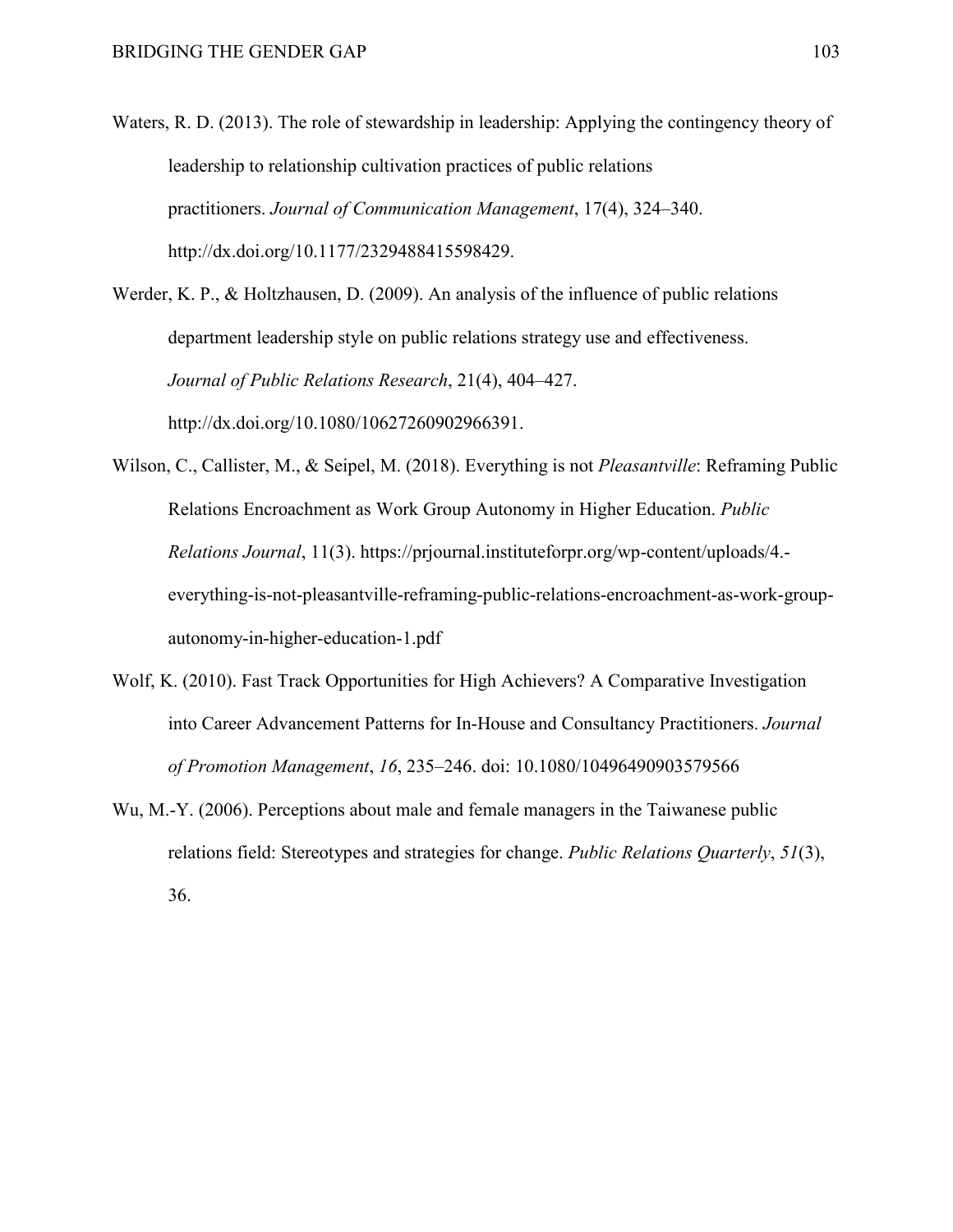#### **Appendix 1: Interview Guide**

#### **Introduction [0:00-5:00]**

[BEGIN RECORDING] Thank you for joining me today for this interview. Today we'll be chatting about your experience becoming a leader and perceptions and interactions with other leaders. This study is part of a larger effort of understanding the gender gap in public relations leadership.

I'm recording our conversation so that I don't miss anything that you have to say. I assure you that this is a blind, totally confidential interview. In my final report, I won't identify any remarks by any particular individual, and we will be careful to eliminate any information that might indicate who participated. I hope you will feel free to speak your mind over the next 60 minutes that we'll be together. Thanks again for your help.

## **RQ1: For male and female communication leaders, how similar or different are their experiences to becoming a communication leader? [5:00-15:00]**

- 1. At what point in your career did you start aspiring for leadership?
	- 1a. Early in your career, mid-career, late in your career? (early, mid, late)?
	- 1b. Why at this point did you start aspiring for leadership?
- 2. Do women and men have a different career path to become a communications leader?
	- 2a. How so?
	- 2b. Why are their paths different?

2c. Do you think this is a good thing or a bad thing? Why?

#### **RQ2: How are women and men communications leaders perceived? [15:00-25:00]**

3. Based on your experience as you've become a leader in the field, do you feel that women and men communication leaders are viewed differently in the workplace?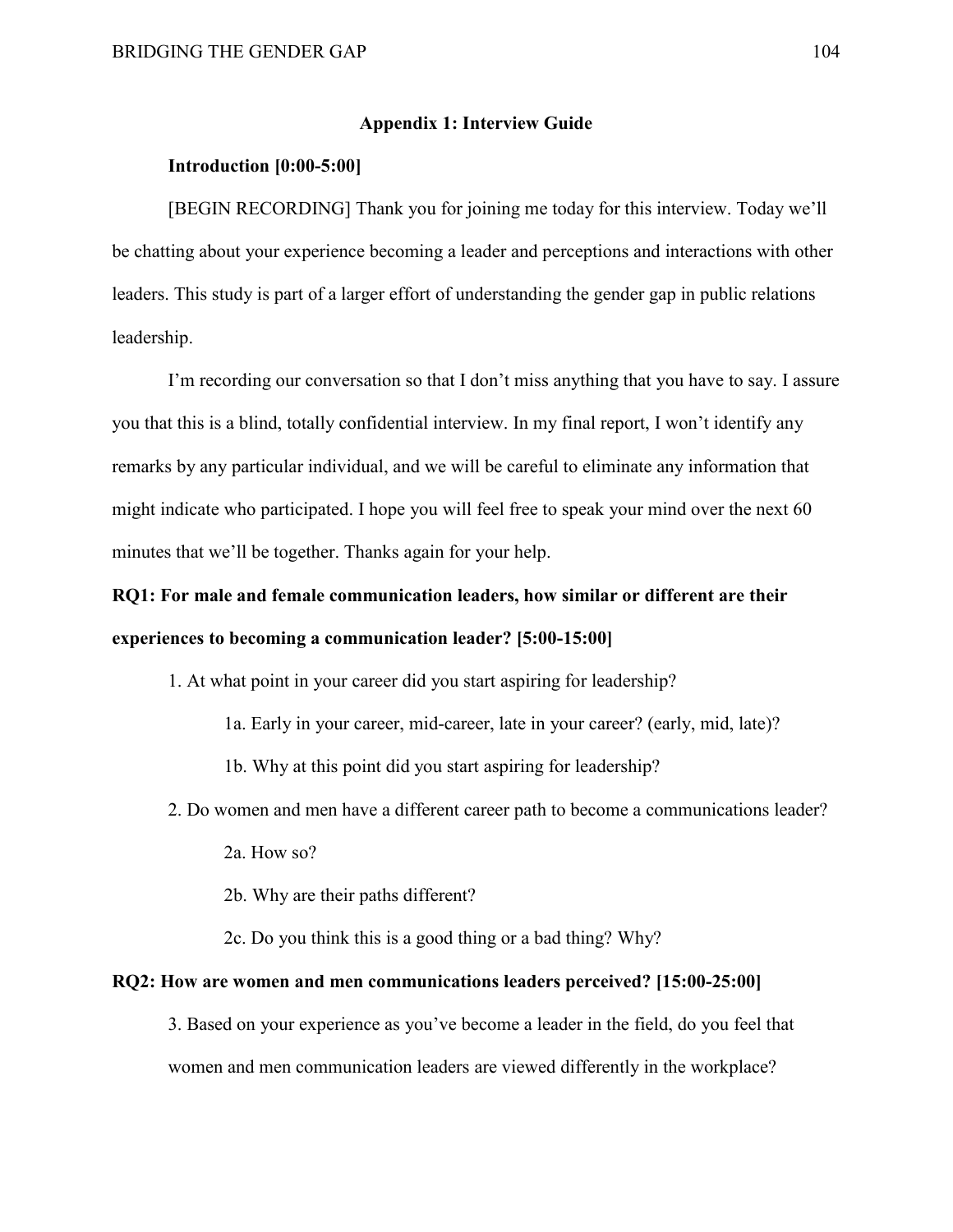3a. How are women viewed?

3b. How are men viewed?

3c. Why do you believe that women and men are viewed differently?

4. In communications, are there any distinct differences between a male and a female leader? What are the differences?

4a. Have you noticed any differences in terms of how female and male leaders lead?

## **RQ3: What factors do communications leaders identify as contributing to the gender gap in communications leadership? [25:00-45:00]**

5. Studies have shown that approximately 70 percent of the communications field is women; however, men make the majority of leadership roles—creating a gender gap in communications leaders. What factors do you think contribute to the gender gap in communications leadership?

6. What, if any, gender bias have you observed in the workplace?

[Ask yes/no on 6a. through 6e. If yes on any then dive into follow-up questions].

6a. Have you seen gender biases in hiring? What experiences? Why was the bias shown?

6b. Have you seen gender biases in promotions? What experiences? Why was the bias shown?

6c. Have you seen gender biases in compensation? What experiences? Why was the bias shown?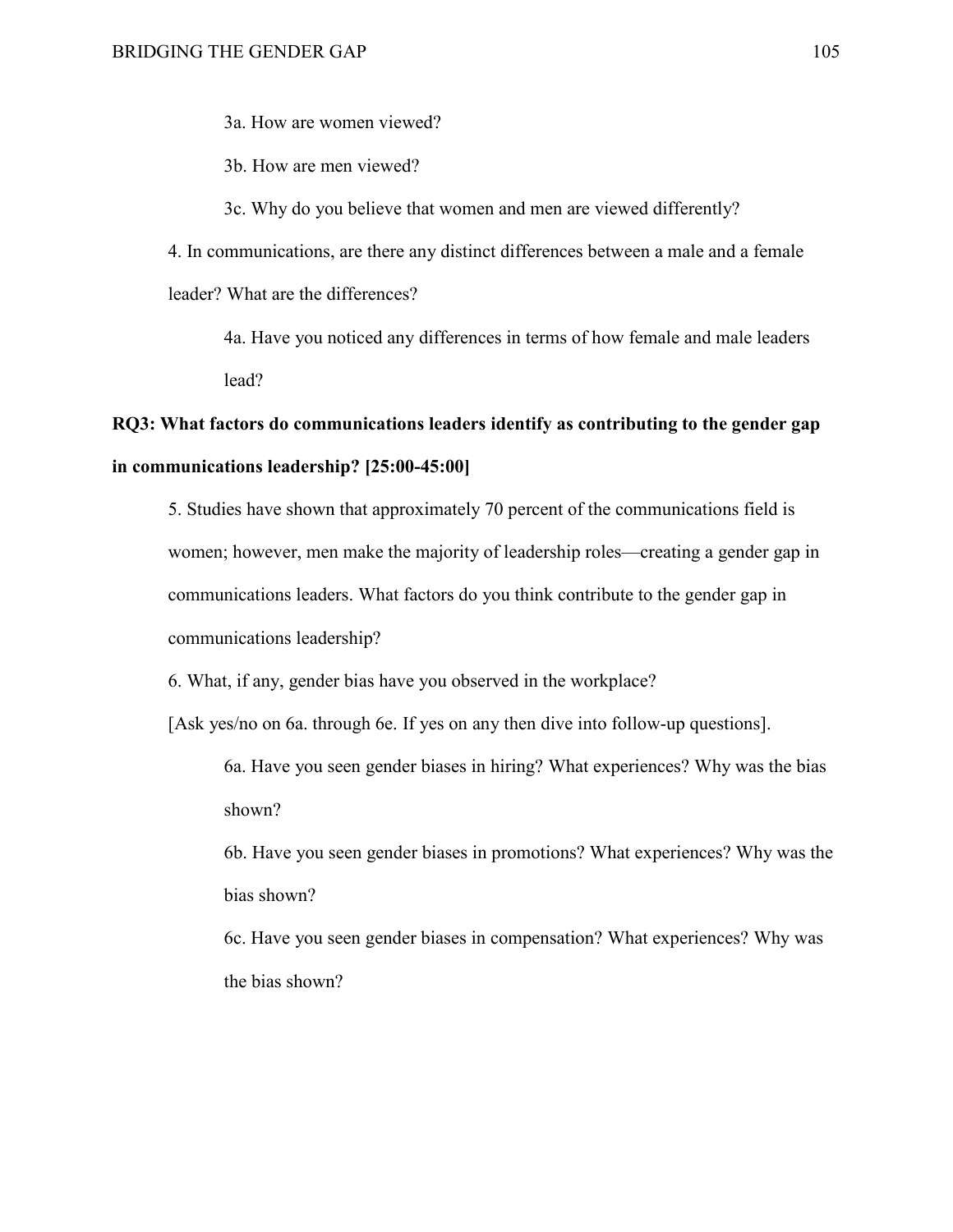6d. Have you seen gender biases in how someone is treated? For example, within the workplace a woman being treated differently than a man. What experiences? Why was the bias shown?

6e. Have you seen gender biases in recognition? For example, within the workplace, a woman receives more or less praise from a superior than a man does. What experiences? Why was the bias shown?

6f. Within the workplace, have you seen gender biases in anything else?

7. What do you think contributes to gender biases in the workplace?

8. Do you feel like women in your workplace feel that there is any kind of gender bias? Do you feel like men in your workplace feel that there is any kind of gender bias? 9. Of the things that you've observed that could be contributing to a gender gap in communications leadership, which do feel are the most important to address? Why? 10. Does your organization have policies in place to eliminate gender gaps in the workplace? Are they effective? Why? Why not?

11. Are there any informal practices or cultural norms in your workplace (e.g. women's lunch, clubs, groups, etc.) that could help to eliminate gender biases? Are they effective? Why? Why not?

12. Is it more difficult for a woman or a man to find a mentor in the workplace that will help them advance through their career? Why?

13. From what you've observed, are women more confident in the workplace than men or vice versa?

14. What, if anything, have you observed that could give a man an advantage (in hiring, compensation, and/or promotion) over a woman in the workplace?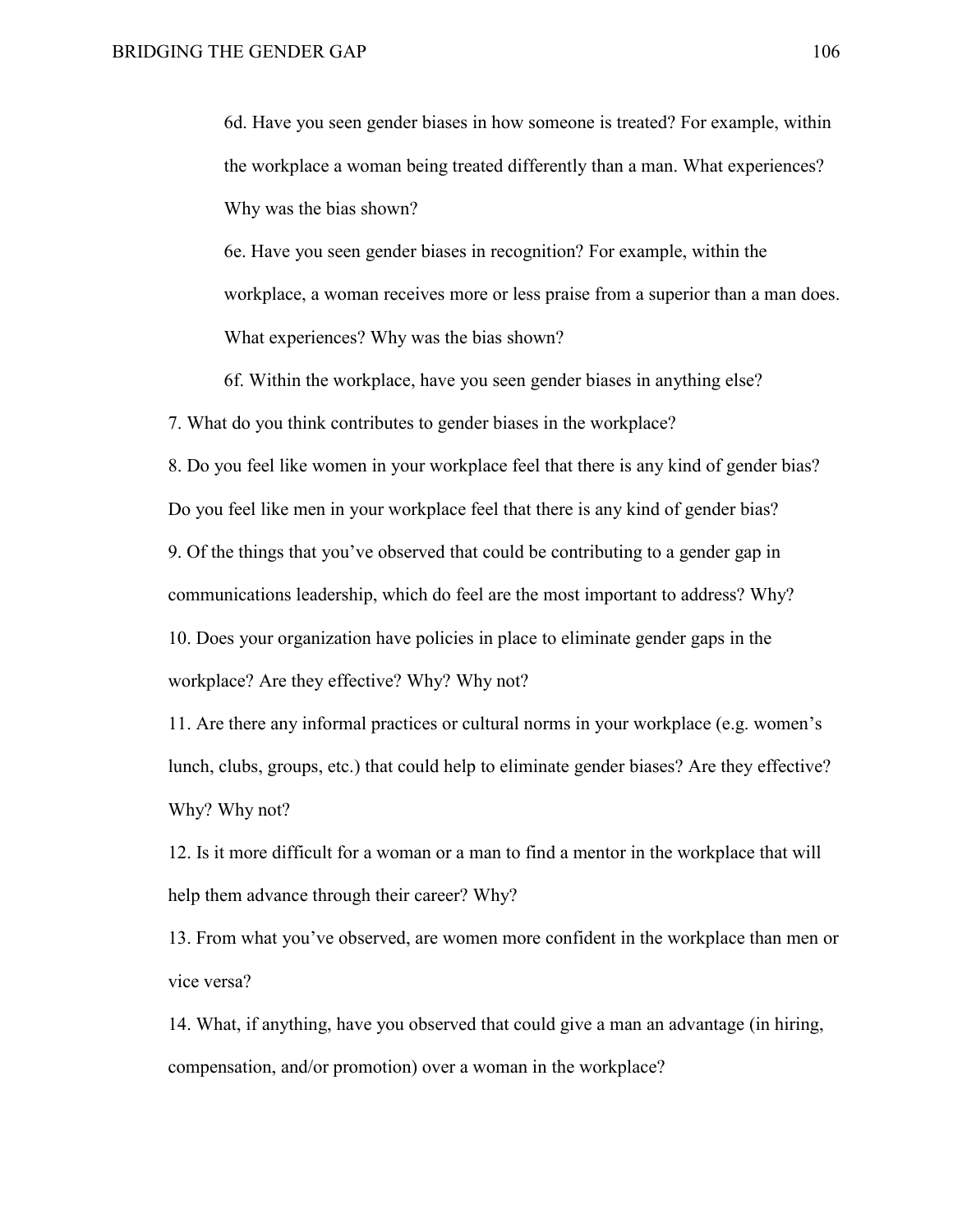15. What, if anything, have you observed that could give women an advantage (in hiring, compensation, and or promotion) over men in the workplace?

# **RQ4: What do communications leaders believe can be done to mitigate factors that are adding to the gender gap? [45:00-60:00]**

16. What do you think can be done to close the gender gap in communications roles?

17. What advice would you offer women to help mitigate gender bias? What advice would you offer men?

18. Is there anything else in regard to anything that we've discussed today that you feel would be important for me to know?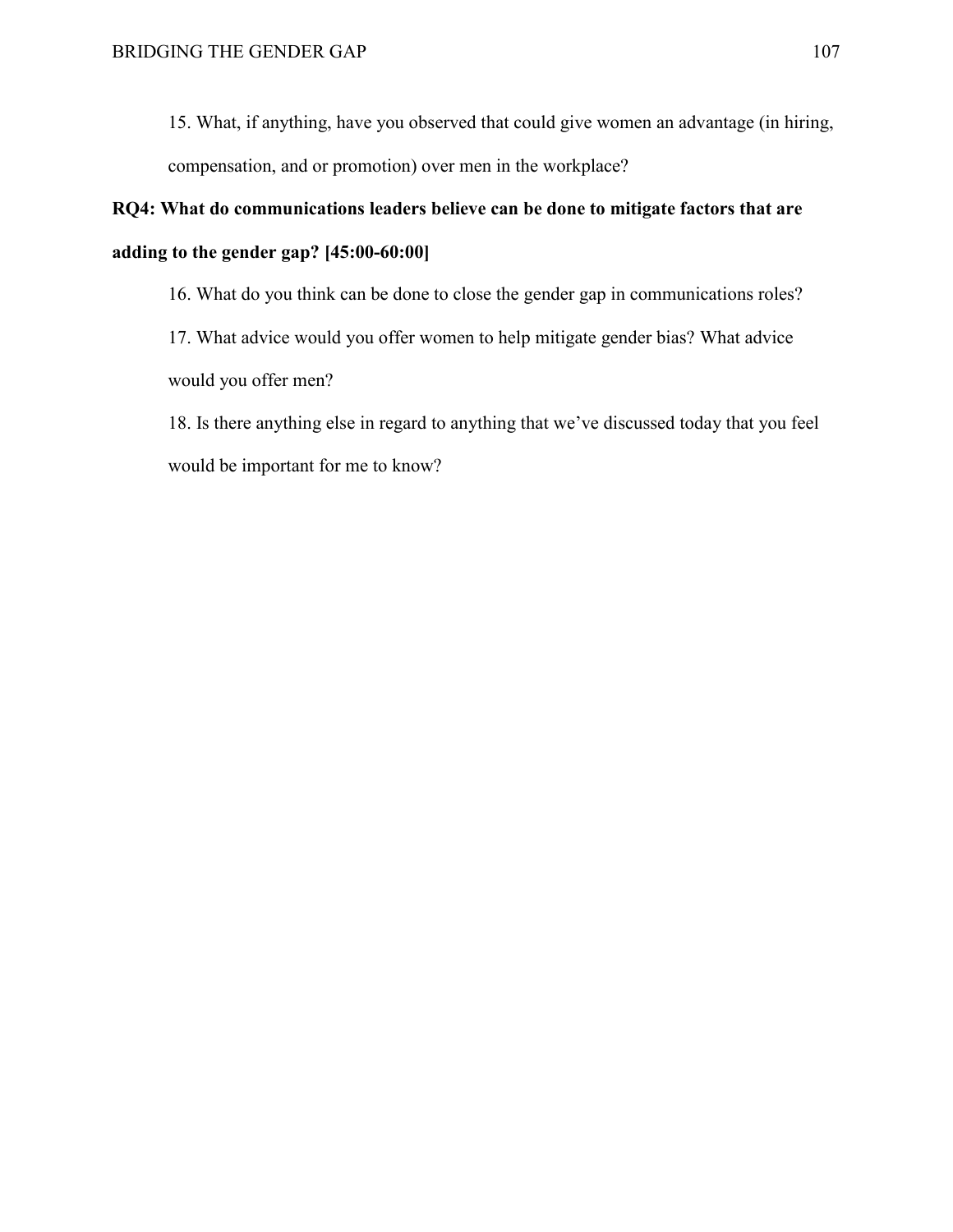### **Appendix 2: Recruitment Emails**

### *Initial Email*

*Email subject:* BYU PR Leadership study

*Email body:* Hi, [name],

I'm working with a team of researchers at Brigham Young University to interview senior-level public relations leaders on their experience becoming a leader and perceptions and interactions with other leaders. This study is being conducted under the direction of Pamela Brubaker, Ph.D., faculty advisor, and is part of a larger effort of understanding the gender gap in public relations leaders.

Your perspective is very important to what I'm seeking to understand with this study. As such I'm hoping to set up a time when we can chat on the phone about your experiences in leadership. Please let me know if you are willing and able to assist me with this research.

Best, Steven

Steven Pelham Graduate Student School of Communications Brigham Young University 360 Brimhall Provo, UT 84602 Cell: (801) 922-0492 Email: s.b.pelham@gmail.com

### *Follow-up Email (No Response)* — Reply to sent initial email one week later

*Email subject:* RE BYU PR Leadership study

*Email body:* Hi, [name],

Last week I reached out to you about setting up a time to chat about your experiences in public relations leadership. Your particular perspective is crucial to this study. Please let me know if you are willing and able to assist me with this research. Thanks in advance for your help.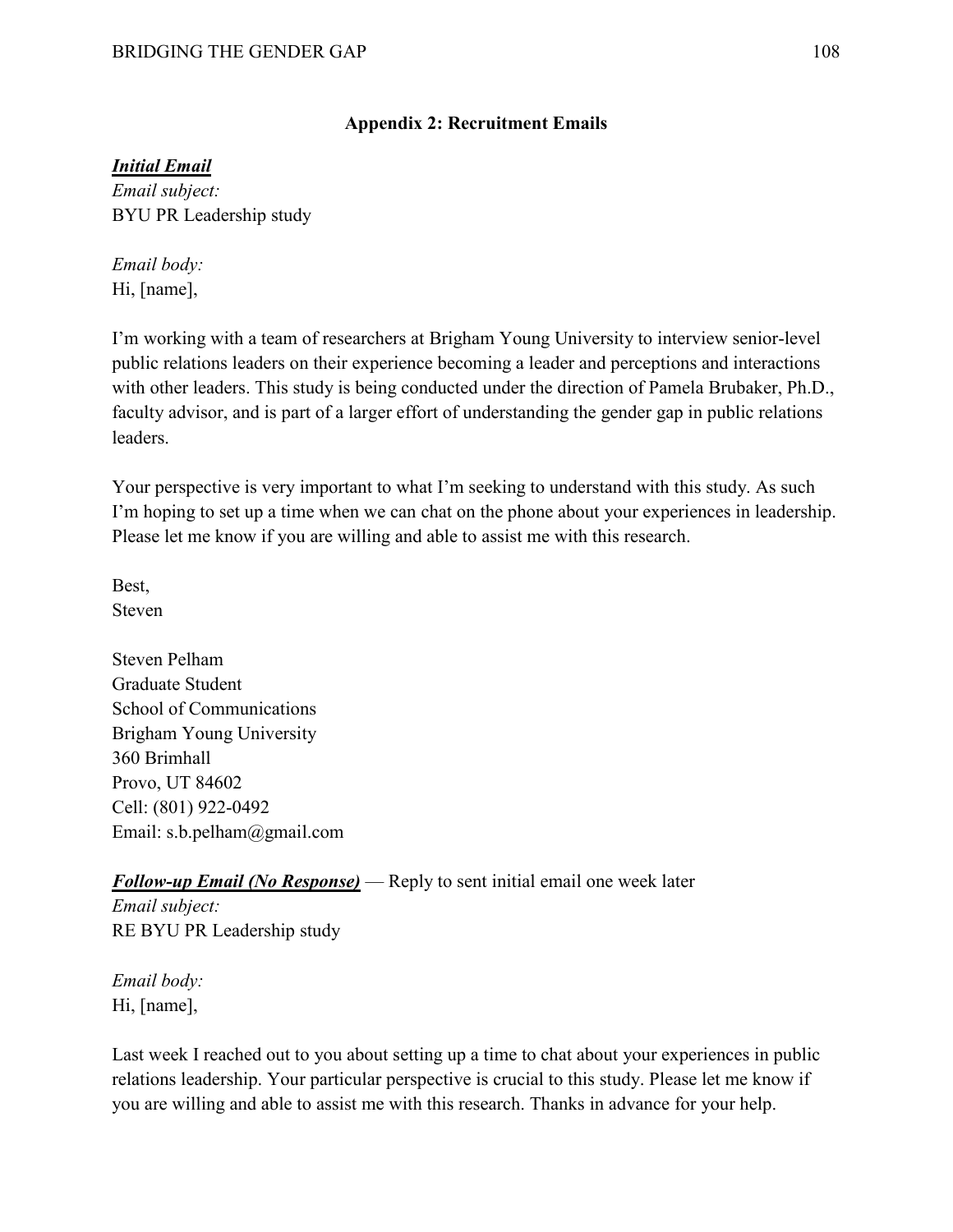Best, Steven

Steven Pelham Graduate Student School of Communications Brigham Young University 360 Brimhall Provo, UT 84602 Cell: (801) 922-0492 Email: s.b.pelham@gmail.com

### *Initial Email (Positive Response)*

*Email subject:* RE: BYU PR Leadership study

*Email body:* Hi [name],

Thank you for your time, I appreciate your response. I would like to hold a 30-40 minute Zoom interview with you to discuss the aforementioned topics. Your opinions are very important and all responses are confidential.

Attached you will find an implied consent form which provides additional information about the study. Please review and let me know if you have any questions.

When is the most convenient time to chat with you?

Best, Steven

Steven Pelham Graduate Student School of Communications Brigham Young University 360 Brimhall Provo, UT 84602 Cell: (801) 922-0492 Email: s.b.pelham@gmail.com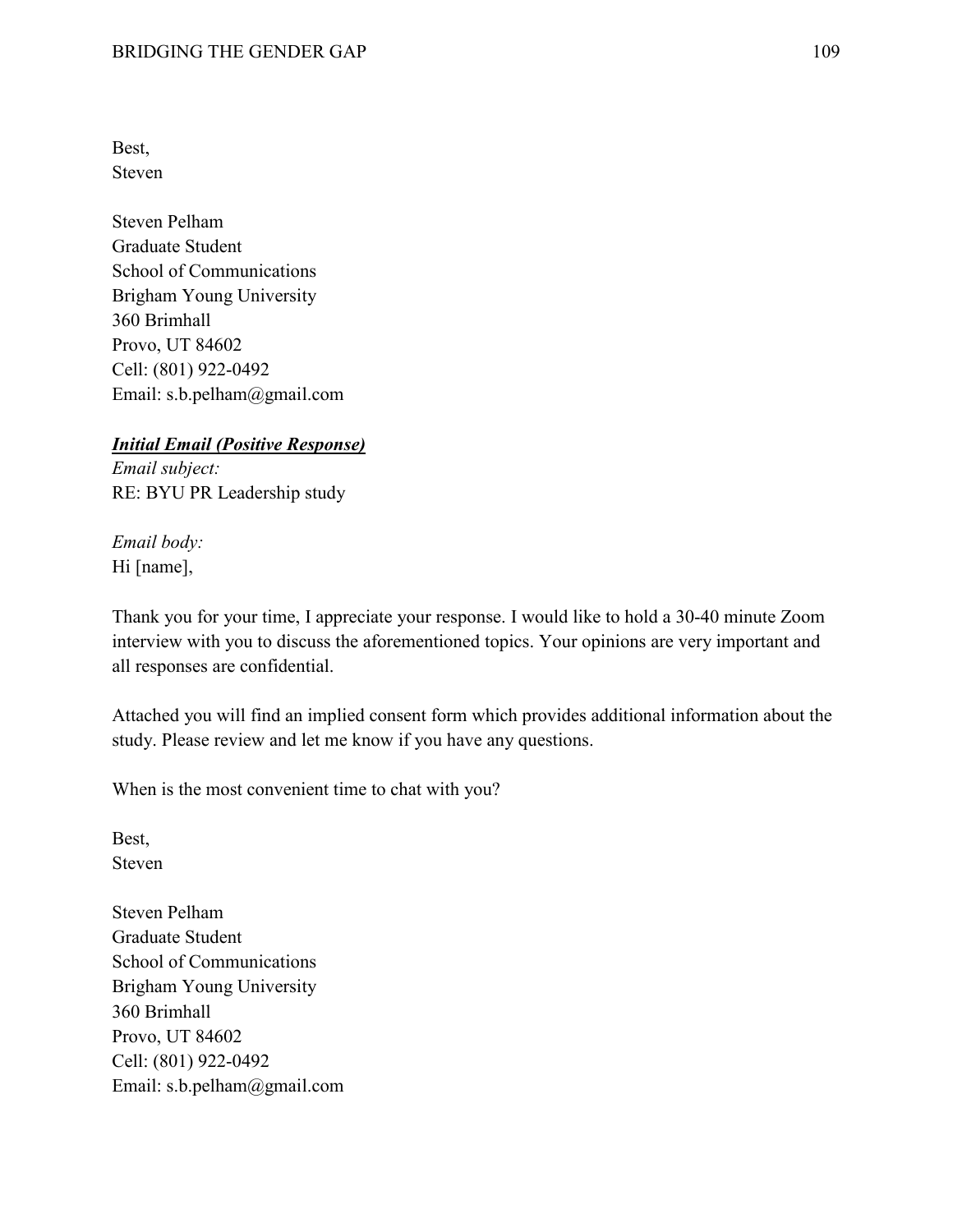## *Initial Email (Negative Response)*

*Email subject:* RE: BYU PR Leadership study

*Email body:* Hi [name],

Thank you for your time. I appreciate your response. Please let me know if you are ever available in the future to discuss this topic.

Best, Steven

Steven Pelham Graduate Student School of Communications Brigham Young University 360 Brimhall Provo, UT 84602 Cell: (801) 922-0492 Email: s.b.pelham@gmail.com